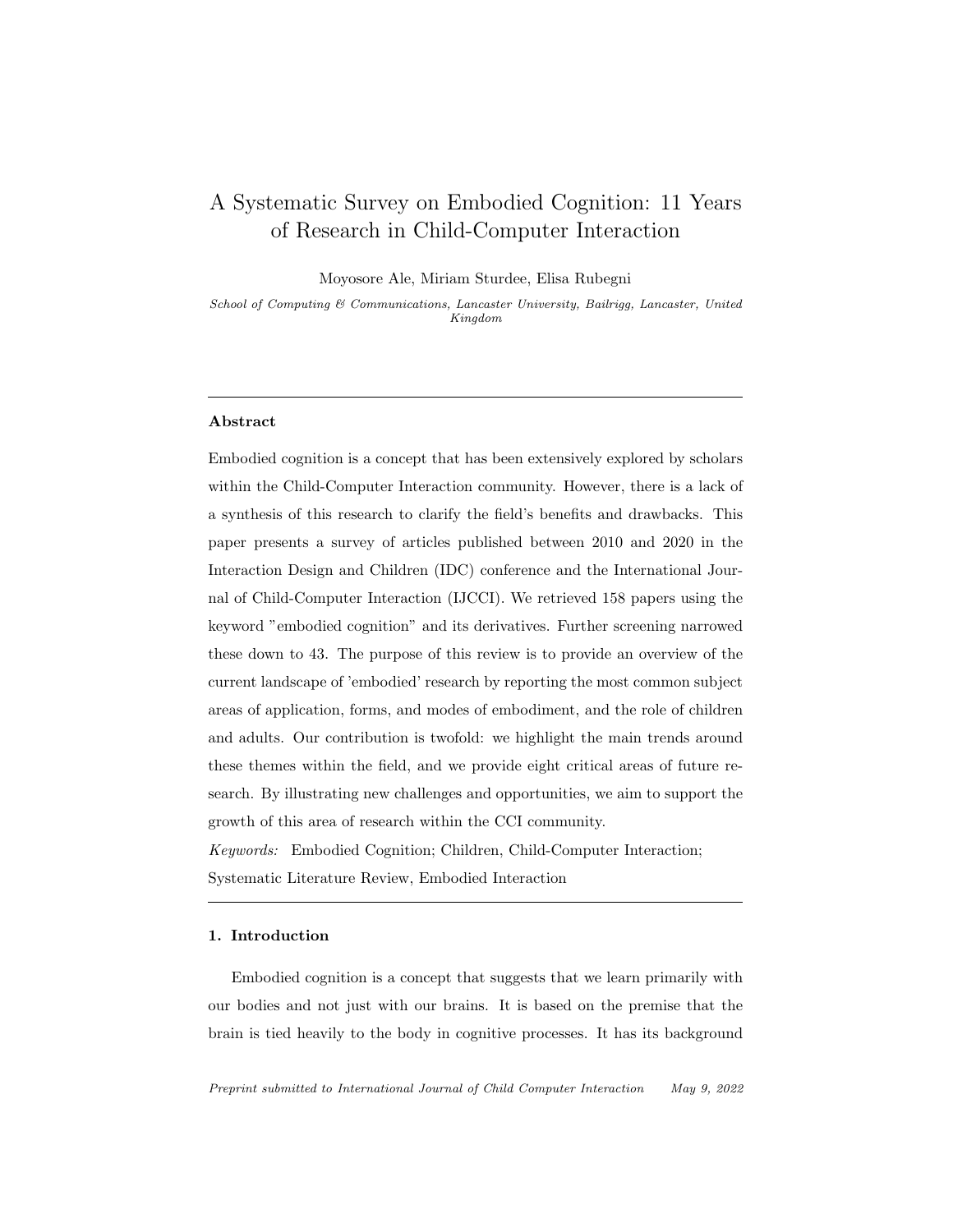- <sup>5</sup> in philosophy but is extended to several fields like psychology, cognitive science, and neuroscience. The specific focus of embodied cognition revolves around embodied abstract metaphors, offloading cognitive processes externally, and the use of physical constraints across different cognitive development stages. While there was a declining interest in embodied cognition within the Child-Computer
- <sup>10</sup> Interaction community between 2012 and 2017, there has been a growing exploration of this topic in the last three years. Giannakos et al. in their literature review "Mapping child–computer interaction research through co-word analysis" discuss an initial interest in embodied cognition within the Child-Computer Interaction (CCI) community between 2003 and 2012 [\[1\]](#page-38-0). They suggested that
- <sup>15</sup> the diminishment afterward could result from the isolation of embodied cognition from other themes like coding and interactive surfaces, and the inability to tie it back to external fields.

However, Dourish [\[2\]](#page-39-0), in his book "Where the Action Is: The Foundations of Embodied Interaction", presents an argument for the importance of 'embodied'

- <sup>20</sup> styles of interactions. He explains that embodied interactions are next in designing everyday interactions apart from technologies involving text, symbols, and graphics. It can be argued that, with the growth of pervasive multi-sensory technologies and the advent of a global pandemic – which has necessitated the reduction of face-to-face interactions – the place of embodied technologies is
- <sup>25</sup> more critical now than ever. Embodied interactions can be combined and integrated with other interactive technologies that involve external real-time stimuli like augmented, mixed, and virtual reality (AMVR) and tactile, spatial, and multi-sensory interfaces. These technologies range from single and multi-sensor devices to entire classrooms constructed into embedded learning environments

<sup>30</sup> [\[3\]](#page-39-1).

Several authors have defined and explored these embodied interactions in different ways based on the context of application. Abrahamson and Trninic describe embodied interactions as "hands in" technological activities that enable some degree of physical immersion in a "microworld", involving movements <sup>35</sup> of various parts or even the whole body, which become part of the "perceptuo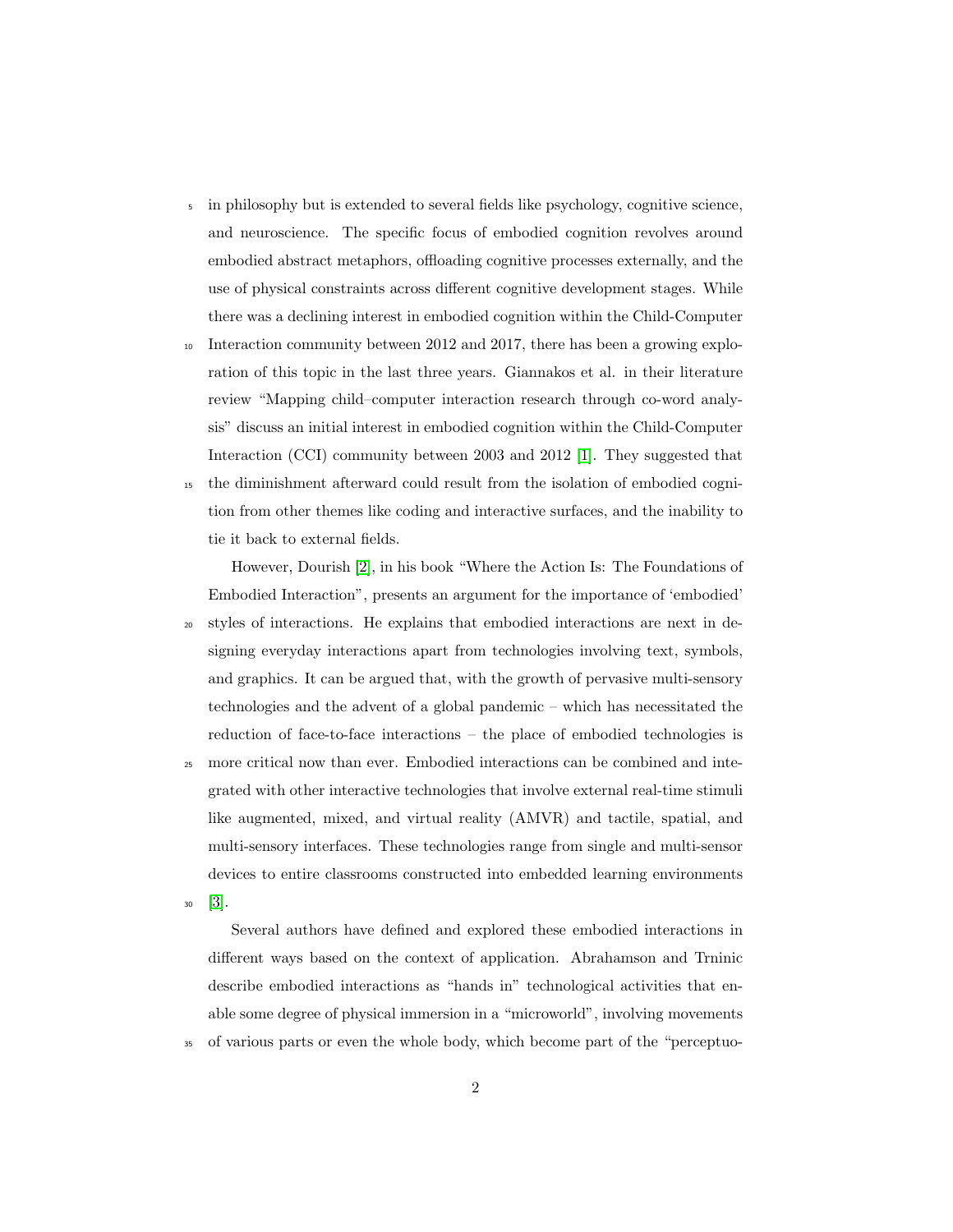motor structures" learned [\[4\]](#page-39-2). The focus on such perceptuomotor structures within this context as avenues of embodiment and cognition is heavily focused on how specific movements are tied to seeing. These "microworlds" serve as constraints and could either be imaginary [\[3\]](#page-39-1), tangible [\[5,](#page-39-3) [6\]](#page-39-4) or virtual [\[7\]](#page-39-5). Embod-

- <sup>40</sup> ied movements in interactions can also provide unique opportunities to explore conceptual ideas. This can be applied in creating social and play companions and agents within these microworlds. However, it has been found that although children are initially excited about playing with such robotic toys, their interest and engagement withdraw over time [\[8\]](#page-39-6). Having multiple embodiments of
- <sup>45</sup> agents and migrating between them solves the problem of disengagement and encourages interaction flows [\[9\]](#page-40-0) and the ubiquity of such agents.

Aside from having types or modes of embodiment, other factors play a role in affecting children's engagement with embodied technology. Antle et al. [\[10\]](#page-40-1) explain the role cognitive load theory plays in the design of tangible and embod-<sup>50</sup> ied systems; since the capacity of the working memory is limited and temporary [\[11\]](#page-40-2), we naturally seek to offload or extend our cognition externally. An integral part of embodied cognition is the offloading of cognition outside the brain, either to the body or by extending our minds to other objects. These modes of offloading cognition can differ across different stages of cognitive development.

<sup>55</sup> According to Piaget, there are four stages of Cognitive Development [\[12\]](#page-40-3): the Sensorimotor – Birth to ages 18-24 months; Preoperational – Toddlerhood (18- 24 months) through to early childhood (age 7); Concrete Operational – Ages 7 to 11 years; and Formal Operational – Adolescence to Adulthood. A dynamic trajectory of development considers how these different stages of development <sup>60</sup> might embodied knowledge.

Though there have been arguments as to the consistency of the Piagetian stages [\[13\]](#page-40-4) and their implied psychological behaviours [\[14\]](#page-40-5), they can be an especially useful categorisation when taking a constructivist point of view [\[15\]](#page-40-6). Piaget's research on the role of sensorimotor activity in everyday cognition as

<sup>65</sup> well as his constructivist theory show the importance of the body in the process of cognition [\[16,](#page-40-7) [17\]](#page-40-8). While cognition differs across levels of development, the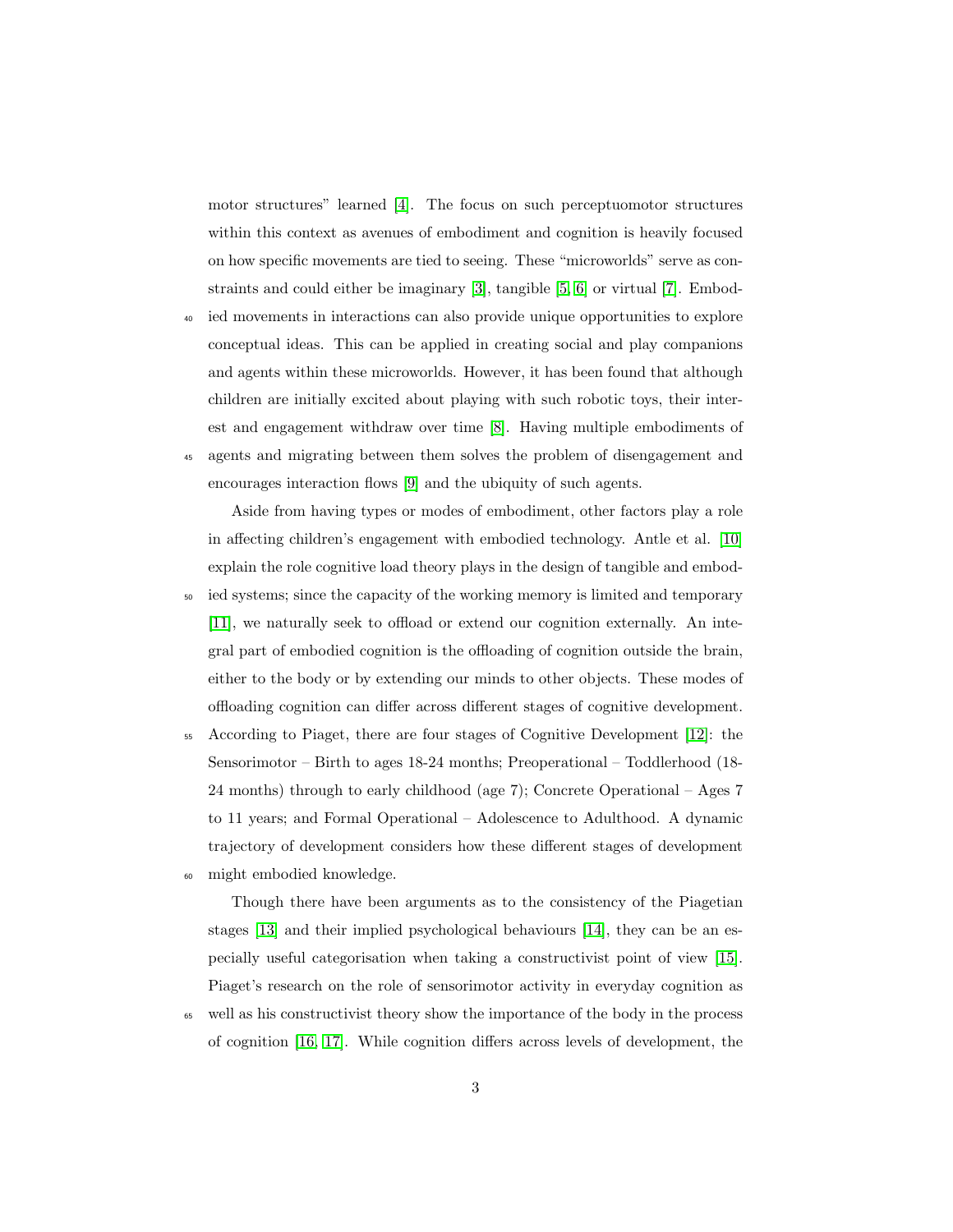sensorimotor stage has been found to be the perfect template for how humans embody cognition because children in this age group are constantly absorbing information through experiential movements and sensations as well as envi-

<sup>70</sup> ronmental influences. Antle argues [\[18\]](#page-41-0) that applying embodied cognition in designing interactive systems for intelligence development is concentrating on the different "development trajectory" and considering children's future abilities and thoughts rather than making assumptions on their current capabilities.

The consideration of these abilities and skills, as well as other factors which <sup>75</sup> influence the design of embodied interactions, can be advantageous when designing for children with special educational needs using touchless technologies like the Microsoft Kinect [\[19\]](#page-41-1). According to the Cattell–Horn–Carroll Integrated Model [\[20\]](#page-41-2), there is a range of skills that children with Special Educational Needs (SEN) can benefit from. These skills can also be applied to child-computer in-

<sup>80</sup> teractions in general and are broken down into different domains: Cognitive skills, Motor and Sensory skills, and Academic skills. Cognitive skills are further broken down into short-term memory, visual processing, and crystallised knowledge. Motor and sensory skills accommodate both Kinesthetic skills and psychomotor speed, and the academic skills focus on operations and computa-<sup>85</sup> tion, and cognitive processing speed.

Looking at these different themes, it is beneficial for the community to examine the patterns across the years, looking for gaps in exploration and the contextualisation of embodied interactions especially given the past year of remote interaction. This systematic survey aims to provide an in-depth analysis

- <sup>90</sup> of the different layers and concepts surrounding embodied cognition in the CCI community's main venues: Interaction Design and Children (IDC) conference, and the International Journal of Child-Computer Interaction (IJCCI). By narrowing the review to these two main venues, we can focus more intensely on specific concepts and themes while getting a general overview of the field. The
- <sup>95</sup> aim is to look at the current climate within the CCI community specifically, as there is yet to be a thorough review summary that serves as a reference point for the two main venues. This survey aims to act as an initial exploratory summary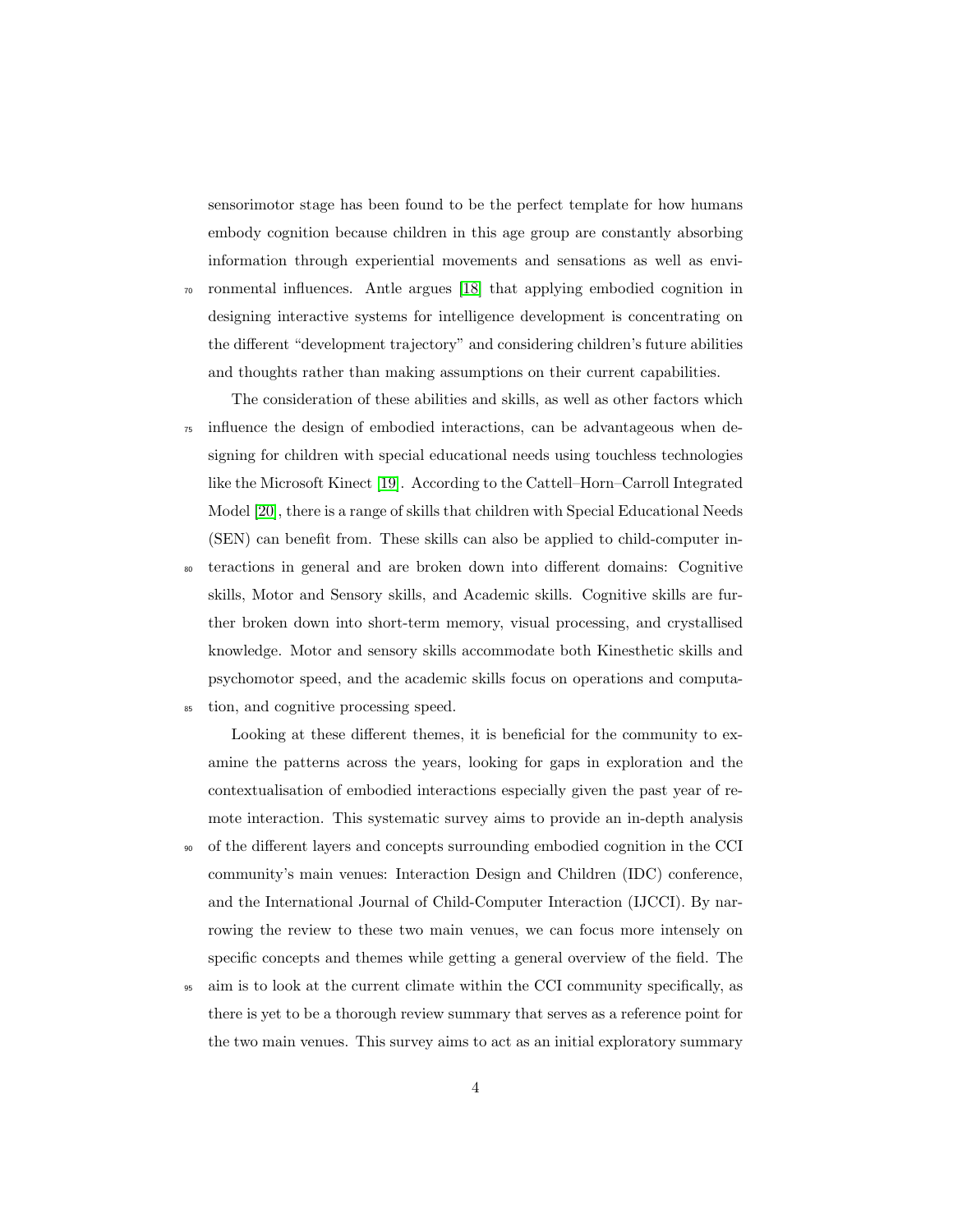giving researchers a stepping stone for future work based on what already exists. The restriction to these two venues was also pragmatic, in order to help keep a

<sup>100</sup> workable amount of papers. While work from other related venues and publication genres (like education, psychology, neuroscience, or robotics) are referenced to give a general background of what exists outwith the sample, the survey is not directly comparing the community with other fields but creating an in-depth summary within the community. Further work will build on this reference point

<sup>105</sup> in various directions, for example, by making extended comparisons with other relevant areas.

Our objective is to provide a detailed overview of the past 11 years of embodied cognition in CCI research and, more importantly, to develop a deeper understanding of the role of embodied cognition in future investigations and dis-<sup>110</sup> cussions around the designing of technology with and for children. The structure of the paper starts with a discourse on embodied cognition and related areas. Then we discuss our methodology for the systematic literature review, including how the research papers were selected and analysed. This is followed by a presentation of the results and, finally, a discussion on the main findings and <sup>115</sup> suggestions of eight main areas for future research within the CCI community.

#### 2. Background

While embodied cognition had it initial roots in fields like philosophy [\[21,](#page-41-3) [22,](#page-41-4) [22\]](#page-41-4), cognitive psychology [\[23\]](#page-41-5), robotics [\[24\]](#page-41-6) and so forth, it has over the years become more concrete and is now seen as a stand-alone field [\[25\]](#page-41-7). Whilst our <sup>120</sup> introduction explores embodied cognition within CCI, it is also being surveyed and applied across multiple fields beyond as well [\[26\]](#page-41-8).

Johnson argues that embodied cognition has its roots in two main pillars of philosophy; naturalism and phenomenology [\[27,](#page-42-0) [28\]](#page-42-1). Naturalism implies the "natural emergence" [\[29\]](#page-42-2) of all things while phenomenology implies subjective <sup>125</sup> "experimential meaning"[\[30\]](#page-42-3). Leitan and Chaffey [\[31\]](#page-42-4) explain in their review of embodied cognition and its applications, that both phenomenological and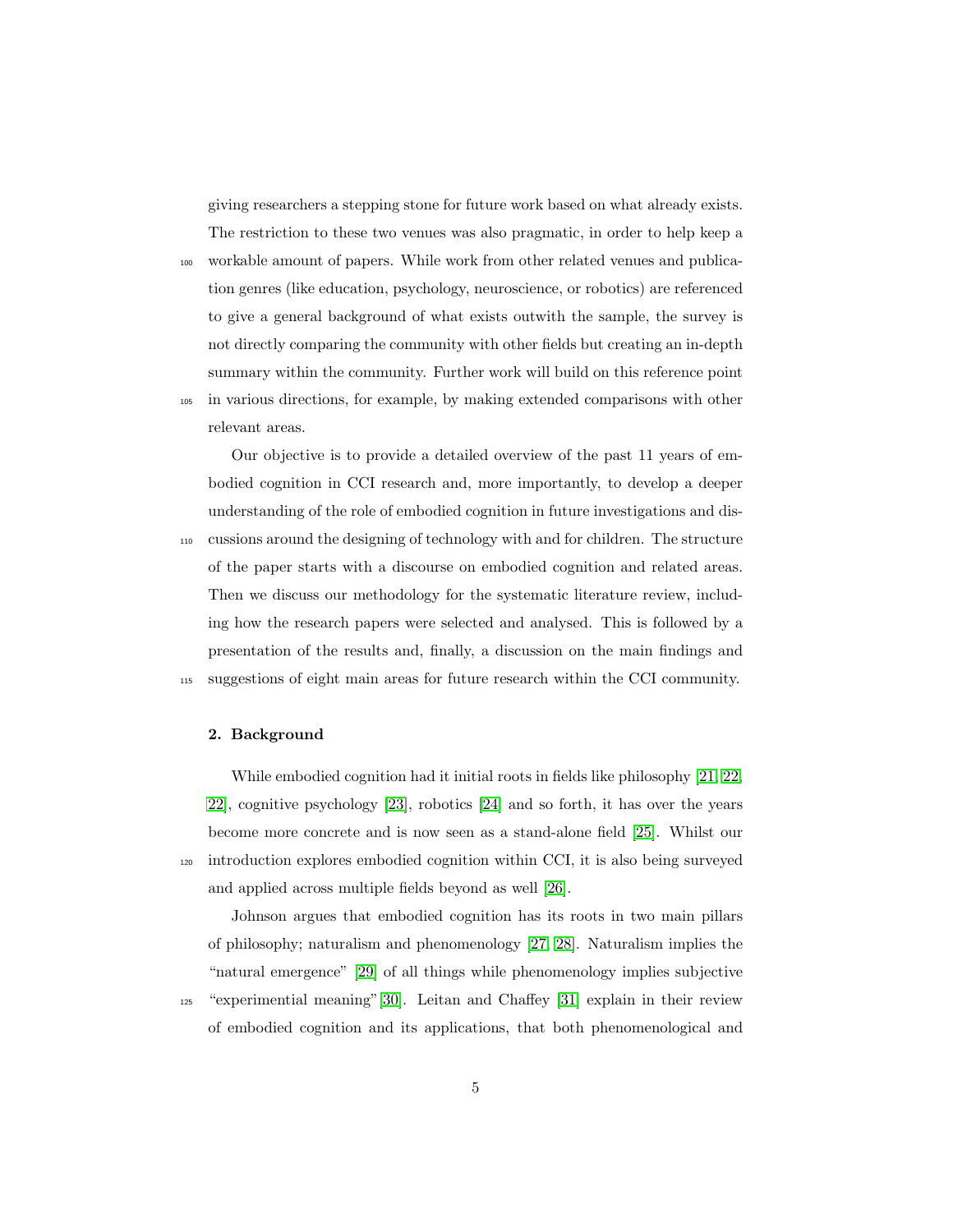naturalistic explanations argue that the body (whether through biological constitution or subjective experiences) and the world are important components of cognition. Their review is summarised in four main themes of embodied <sup>130</sup> cognition;

- The body, environment/tools, social history, and internal representations make up the embodied mind
- The embodied mind distributes memory across body, environment, and tools, and this is enciphered on a situational basis.
- <sup>135</sup> This "situated embodied action" helps us understand and interpret language and abstract concepts.
	- Perception and action are "inseparable".

considering the embodied mind.

Cognition is hence understood as situated in the body in relation to the external world. The body is said to have an active, direct role in cognition <sup>140</sup> rather than simply 'serving' the mind. Leitan and Chaffey go on to explain Shapiro's argument that there are three main accounts of embodiment [\[32\]](#page-42-5); replacement (replacing traditional methods and understanding of cognition with alternatives), conceptualisation (how the body affects the way we conceptualise experiences and ground cognition), and constitution (what is considered to be <sup>145</sup> cognition). These accounts offer insight into the questions often posed when

The body heavily affects how we perceive and interpret information, especially in children [\[18\]](#page-41-0). The perception of visual characteristics like color [\[33,](#page-42-6) [34\]](#page-42-7), spatial information [\[35\]](#page-42-8) and understanding/ interpretation of metaphors [\[36,](#page-42-9) [37\]](#page-42-10)

- <sup>150</sup> is dependent of physical embodiment of the entities. Experiments within linguistics found that children's cultures, especially native spoken languages, influence their creation of "cognitive pathways" and "mental models" [\[38\]](#page-42-11). Our everyday experiences with social history also affect how we understand metaphors [\[39,](#page-42-12) [40\]](#page-43-0). Metaphors are often referred to as the basis of embodiment and operationalised
- <sup>155</sup> both consciously (at the language level) and unconsciously (through different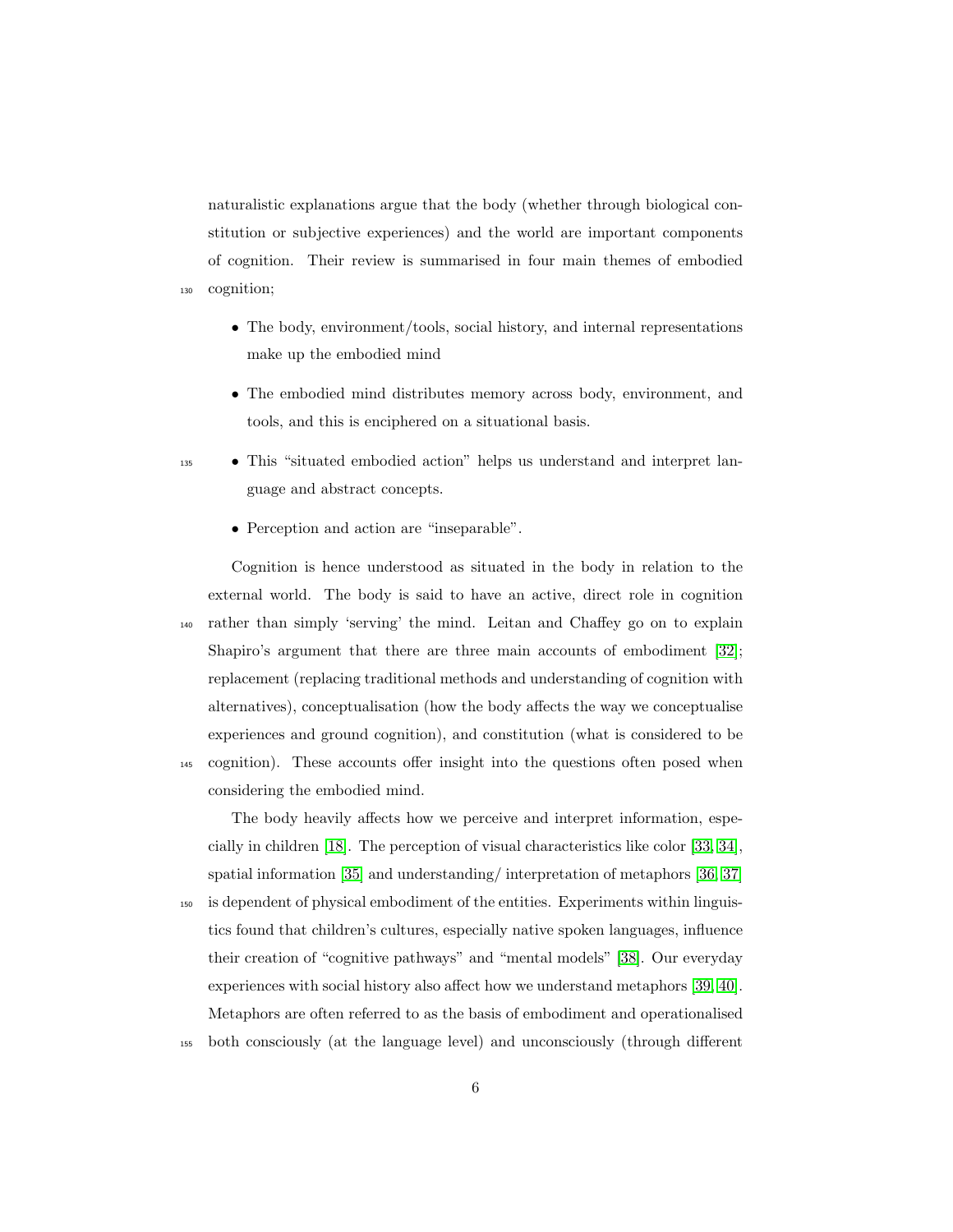abstract concepts). George Lakoff and Mark Johnson [\[41\]](#page-43-1) in "Metaphors we live by" explain how universal metaphors exist in everyday interactions: "our metaphors will reflect our commonplace experiences in the world. Inevitably, many primary metaphors are universal because everybody has the same kinds <sup>160</sup> of bodies and brains and lives in basically the same kinds of environments".

Using these insights, we can pose the following questions when designing embodied technologies for children:

- How can we replace input-processing-output technologies for language and abstract concepts with more dynamically embodied systems?
- <sup>165</sup> How can we tailor technologies to reflect and respond to different social histories, groups, and stages of human development, (e.g. cognitivedevelopmental phases, gender, etc.) and conceptualisation of information?
- What is the border between environment/technology and the mind, and how much of cognitive process can be offloaded to everyday technological <sup>170</sup> interactions in natural contexts?

Embodied cognition has numerous applications, including health, marketing, sport, social media, education, robotics, linguistics, and so on. The understanding of these themes of embodied cognition has also been useful in the design of robots that are more responsive and adaptive to their environments; by stream-<sup>175</sup> lining physical attributes, movements, and sensors [\[42\]](#page-43-2), for example, female robot crickets can identify and locate the male robot cricket's sounds [\[43\]](#page-43-3). The understanding of embodiment and the extension of the mind beyond its body also has trans-humanistic implications [\[44\]](#page-43-4). Embodiment as a whole has been advantageous when designing and studying human-centered educational tech-<sup>180</sup> nologies [\[45\]](#page-43-5) especially with subjects like mathematics [\[46\]](#page-43-6). Abrahamson et al. explain that the embodiment movement has done this by combining and interweaving knowledge from various related concepts like genetic epistemology,

Within the HCI community, Abrahamson [\[47\]](#page-43-7) encourages the spread of an

enactivisim, phenomenology, pragmatism, and pedagogy literature [\[25\]](#page-41-7).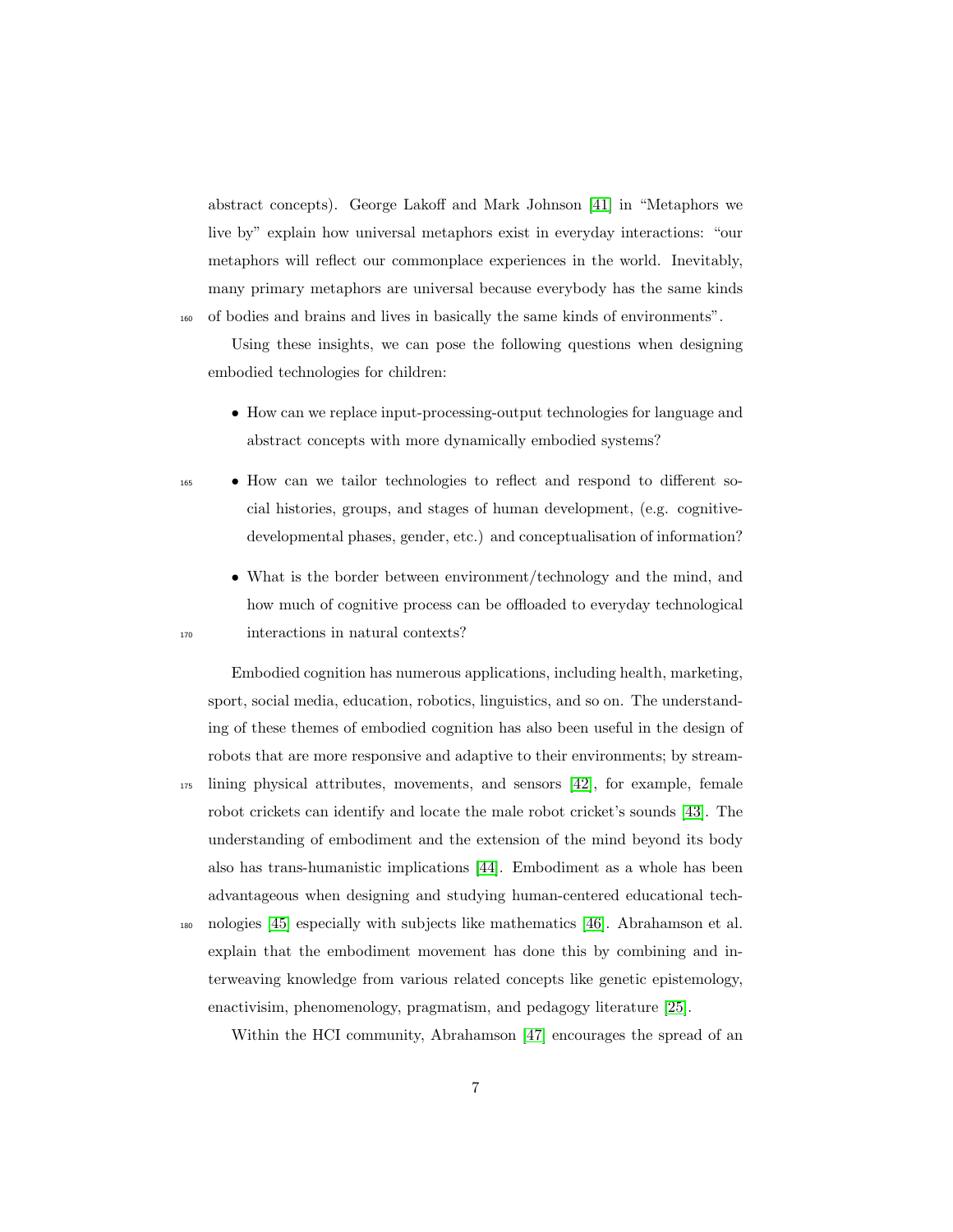- <sup>185</sup> 'Embodied design' approach when designing for STEM learning and has explored this through gesture-based technologies [\[48,](#page-43-8) [46,](#page-43-6) [49,](#page-44-0) [50,](#page-44-1) [51\]](#page-44-2) and gamification [\[52\]](#page-44-3). While not explored as much within the community, embodied cognition has the potential for numerous possible applications outside of STEM (e.g. linguistics, cultural studies, art, literature) [\[53\]](#page-44-4). One of the main theories
- <sup>190</sup> of embodied cognition proposes that knowledge is situated in sensorimotor activity. Putnam [\[54\]](#page-44-5) explains the "disembodied mind" as having activities that do not focus on the brain and body but are based on functionalism. While it is arguable that no interaction can be fully disembodied [\[55,](#page-44-6) [56\]](#page-44-7), the way information, knowledge, content, agent, or technology is presented can be dis-<sup>195</sup> embodied or have low levels of embodiment [\[57,](#page-44-8) [45\]](#page-43-5). Studies that focus mainly
- on embodied knowledge do not simply investigate "the extracted verbal or formal description of a situation, but rather the perceptual interpretations and motoric interactions" [\[58\]](#page-45-0).

Johnson-Glenberg et al. [\[57\]](#page-44-8) explain that for any content to be considered <sup>200</sup> 'minimally embodied', three concepts need to be in place; (a) sensorimotoric engagement, (b) gestural congruency, and (c) a sense of immersion; otherwise the content would simply be referred to a simulation. Lee et al. [\[55\]](#page-44-6) defined embodied robots as having both physical shape and embedded sensors and motors. Hence, taking these definitions of embodiments, this review intends to survey

<sup>205</sup> publications assumed to be minimally embodied, focusing not just on embodied learning but also embodied cognition within the two main venues for the CCI community.

#### 2.1. Existing reviews

Antle [\[18\]](#page-41-0) breaks down the theoretical implication of current work and high-<sup>210</sup> lights key areas for further exploration. Understanding and designing to support children's dynamic trajectory, offloading cognition to technical products, and supporting "movement-based simulations" or replicating "motor-perceptual states" that augment children's cognition. Our survey takes this a step further, looking at how these areas have been addressed in the past decade and the ex-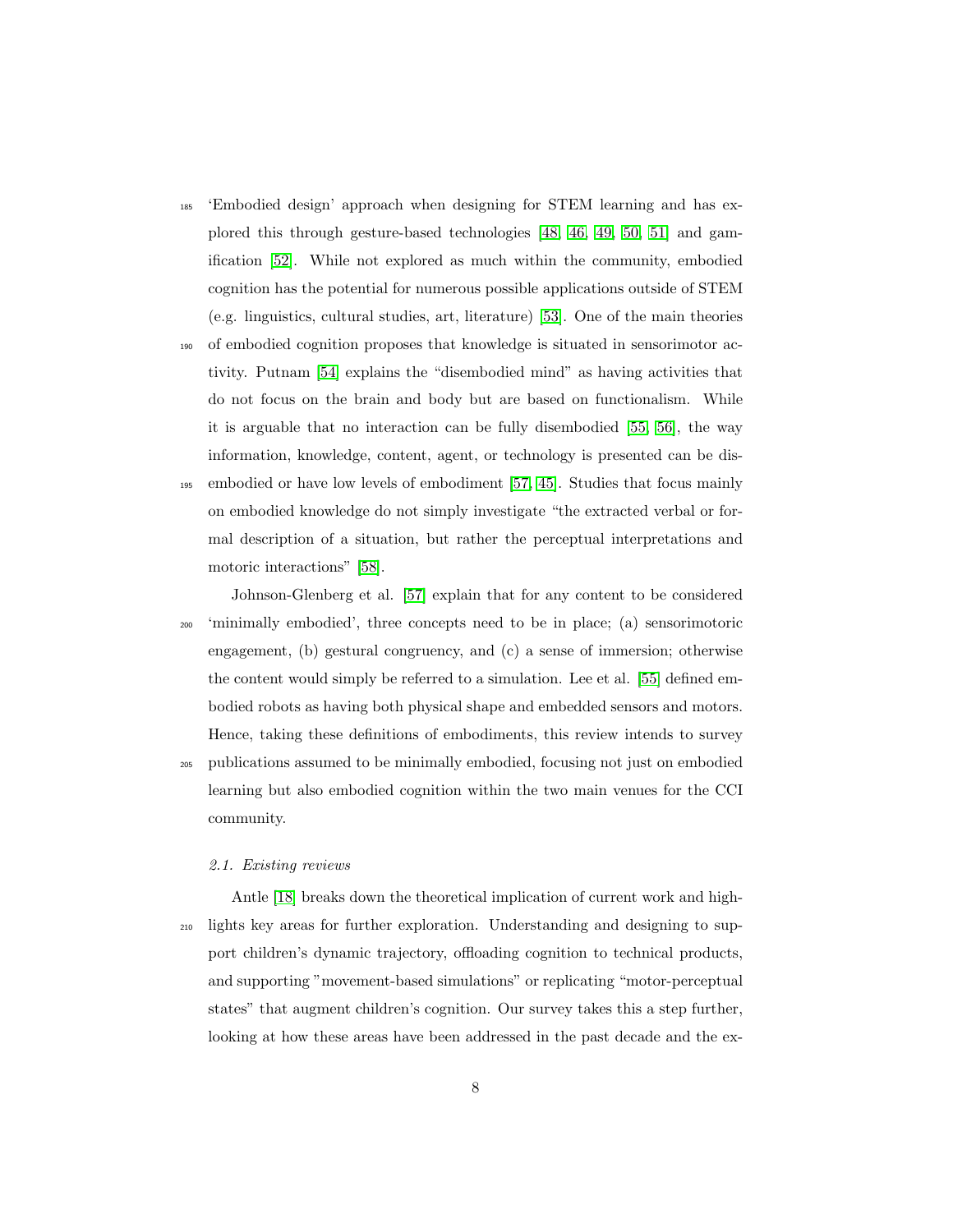- <sup>215</sup> isting gaps. The survey takes a more quantitative and systematic exploration of the field. One review on embodied cognition that also summarises developments and trends is Lee-Cultura and Giannakos's [\[59\]](#page-45-1) study, which examined 36 peer-reviewed papers over 10 years from 2008 to 2018. However, although related to embodied cognition, their review focuses mainly on the intersection of
- <sup>220</sup> embodied interactions and spatial skills rather than a comprehensive overview of the topic.

Though these reviews are both focused on embodied interactions, they are somewhat limited in scope and do not present a comprehensive overview as a starting point for researchers. Given the current technological landscape and <sup>225</sup> the expansion of the field over the past 2 years, there is a need to further explore the different aspects and themes within the embodied interactions design-space in CCI. Hence the reason for this review as it collates themes that span various studies over the past decade. The main areas covered in this paper are the most common subject areas of application and skills, forms and mode <sup>230</sup> of embodiment, and roles of children and adults within studies.

#### 2.2. Subject areas of application and skills

Looking at types of technologies used, Falcão and Price[\[60\]](#page-45-2) in their study on designing tangible interactions for children with learning difficulties, explain that there is a focus on visual and particularly text engagement in creating edu-<sup>235</sup> cational technologies. However, this does not make for a holistic general learning experience as this mostly focuses on disembodied information and ignores other body parts engaged when learning. Children are generally creative and, due to their extrapolation of the world, the perfect example of embodied cognition. While there is a growing focus on children as co-designers as a result, according

<sup>240</sup> to Hemmert et al. [\[61\]](#page-45-3) there is little personalisation of the co-designing process for children. This might be because of the perception that it is more challenging for children to understand such complex systems; however, collaborative learning types like role-play or participatory simulations [\[6\]](#page-39-4) can simplify such interactions and encourage multi-sensory stimulation for children.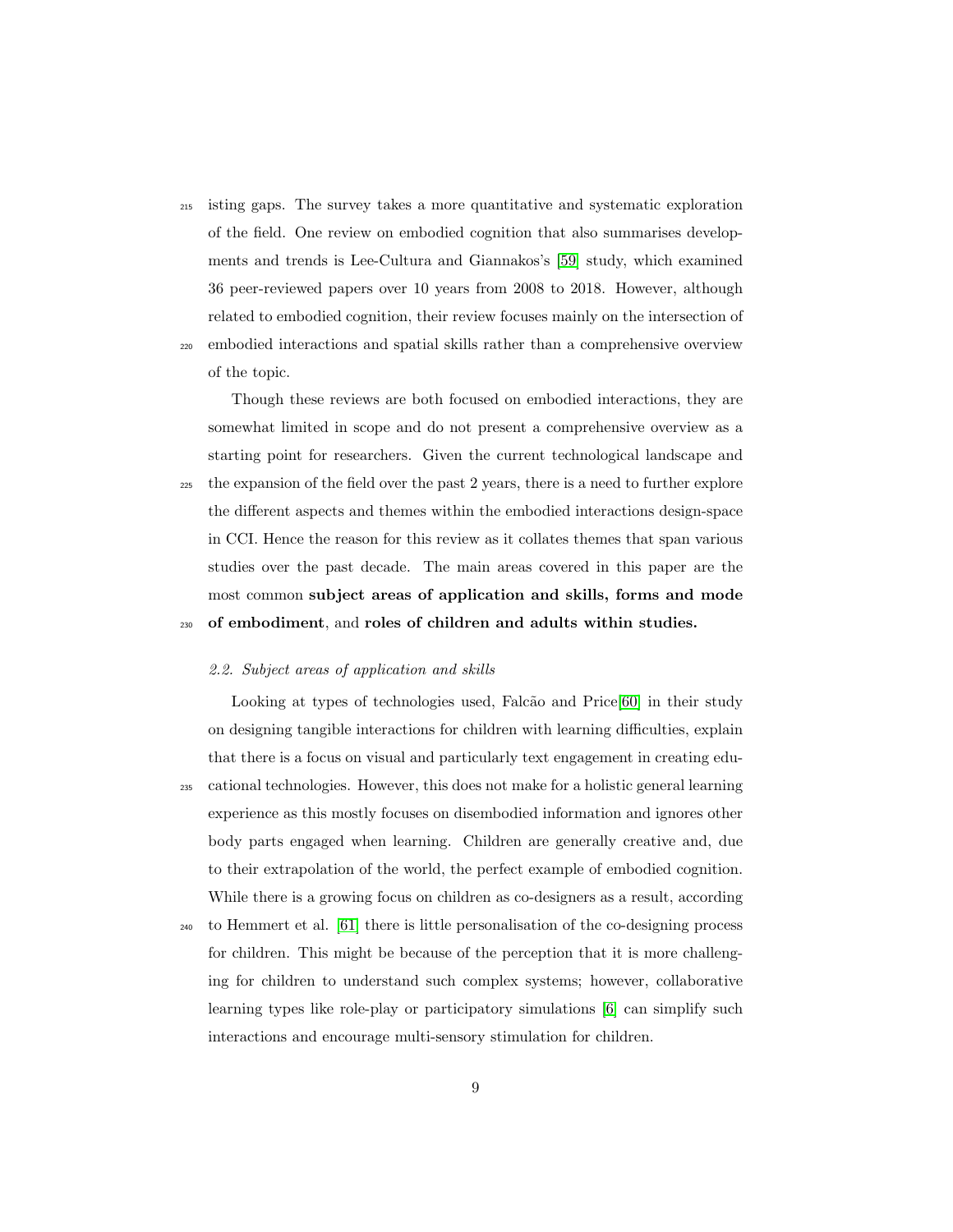- <sup>245</sup> It is essential to create opportunities for healthy competition and interactions in designing such embodied scenarios, depending on the skills or applications being engaged. Some systems eliminate competition [\[5,](#page-39-3) [62\]](#page-45-4), while others encourage competition [\[6\]](#page-39-4) depending on the learning goal. This might lead to a higher level of unpredictability, especially when running studies with younger children,
- <sup>250</sup> but this can allow for more innovative and diverse results and design methods. An example of such a scenario is the initial study of the Aquaroom [\[3\]](#page-39-1), some activities became competitive – contrary to the initial aim of having cooperative activities. However, this was addressed by using a map and the elimination of duplicate results. Similarly, in the  $BeSims$  experiment [\[6\]](#page-39-4), the children were <sup>255</sup> initially focused on succeeding. That shifted focus from the design objective of
- increasing the appreciation of the bees' pollination dance and nectar collection system.

#### 2.3. Roles of children and adults within studies

However, unlike the *BeeSims* experiment [\[6\]](#page-39-4), most studies relating to embod-<sup>260</sup> ied cognition, co-designing, and participatory interactions have been predominantly focused on older children, teens, and adults, especially [\[61,](#page-45-3) [6\]](#page-39-4). This might be due to the normalisation of such interactions during children's "playtime", with children setting up their own play rules for such interaction; hence, it might be perceived as more challenging to determine such boundaries with younger

- <sup>265</sup> children. However, the natural occurrence of this in children should indicate the possibilities research-wise and the need to integrate embodiment into all forms of children's technologies. Adults playing different roles [\[63\]](#page-45-5) as users, proxies, experts or facilitators could help facilitate these boundaries by making sure not to influence the natural exploration of children within their mini-worlds. In
- $270$  the BeeSims experiment [\[6\]](#page-39-4), for example, the adults playing the role of facilitators/researchers addressed a shift in design objectives by changing the tools used for collection, as well as limiting the collection time to be similar to the constraints faced by actual bees.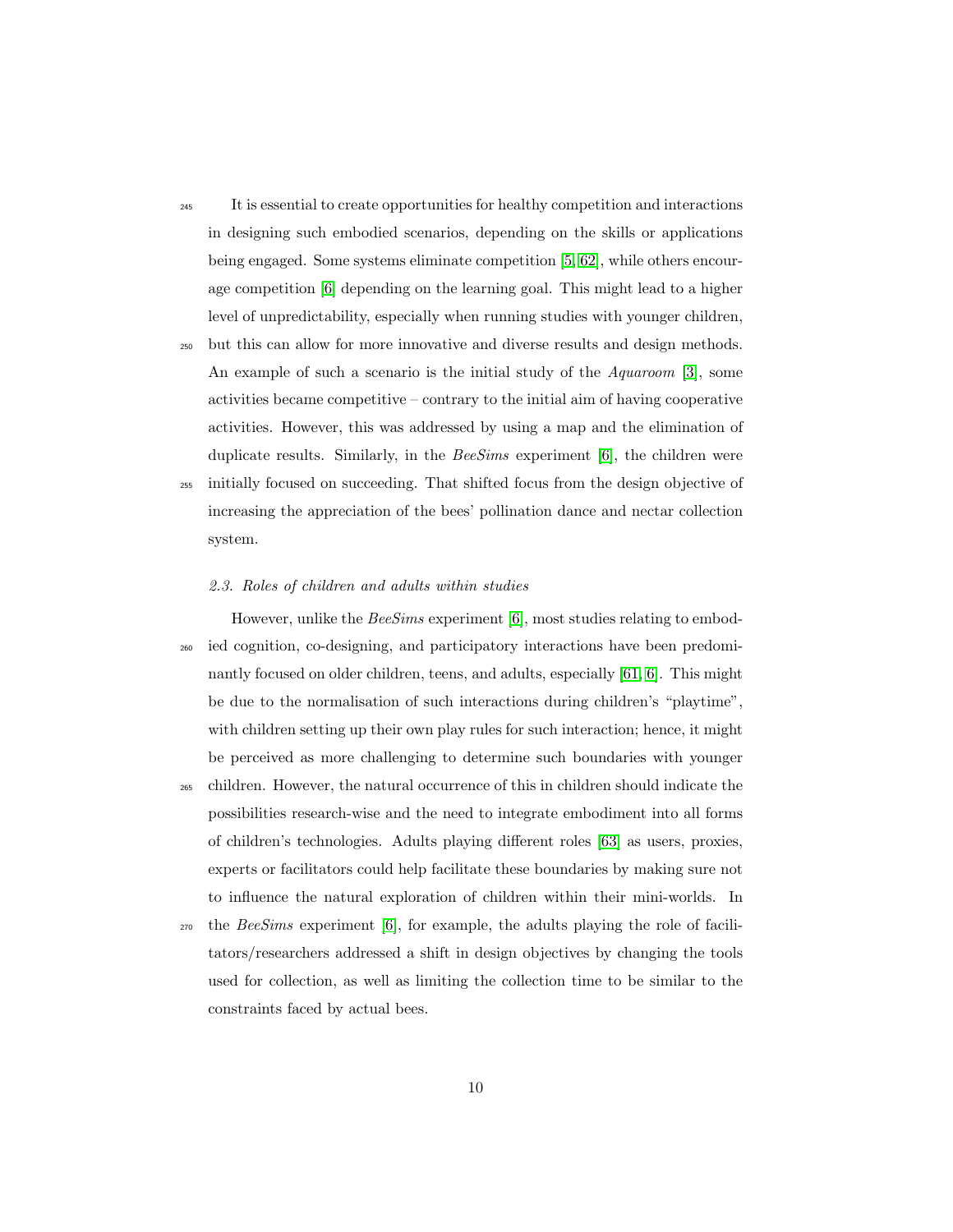#### 2.4. Forms and mode of embodiment

<sup>275</sup> The forms of embodiment within different contexts also differ depending on the body parts being engaged and the learning methods and technologies used. Kynigos et al. [\[64\]](#page-46-0), in their research into collaborative full-body games, elicit the importance of body movements, "gesture, language, and static and dynamic semantic representations" in the design of games and comprehension <sup>280</sup> of mathematical or scientific concepts for the child. Embodied interactions can help augment otherwise "mundane" reproductions of learning materials. This includes the learning of concepts like nectar collection [\[6\]](#page-39-4), which use indicators like light sensors and a history of hunting strategies using gestures [\[5\]](#page-39-3). However, there is a gap in more art and design-related learning interactions, which help in

<sup>285</sup> the teaching and learning of abstract 2D concepts [\[65\]](#page-46-1) by leveraging embodied technologies (such as embedded and wearable computing, projectors, gesture recognition techniques, and so forth).

#### 3. Methodology

A systematic literature review was conducted to understand the different <sup>290</sup> forms of embodiment and the extent, context, and technologies in which they have been explored in CCI research for the past 11 years. This review's scope is limited to IDC and IJCCI as these are the most extensive and commonly used repositories for the CCI community. The review protocol includes the research questions, data extraction and selection, inclusion and exclusion criteria, and <sup>295</sup> data analysis.

The methodology was crafted around the main objective of this paper: to examine the current trends and themes within the CCI community and use the resulting analyses to suggest and inform potential areas of future research. The review aims to answer three main research questions based on the examined <sup>300</sup> literature:

1. What different subject areas of application and skills are prominent?

2. What forms of embodiment can we infer?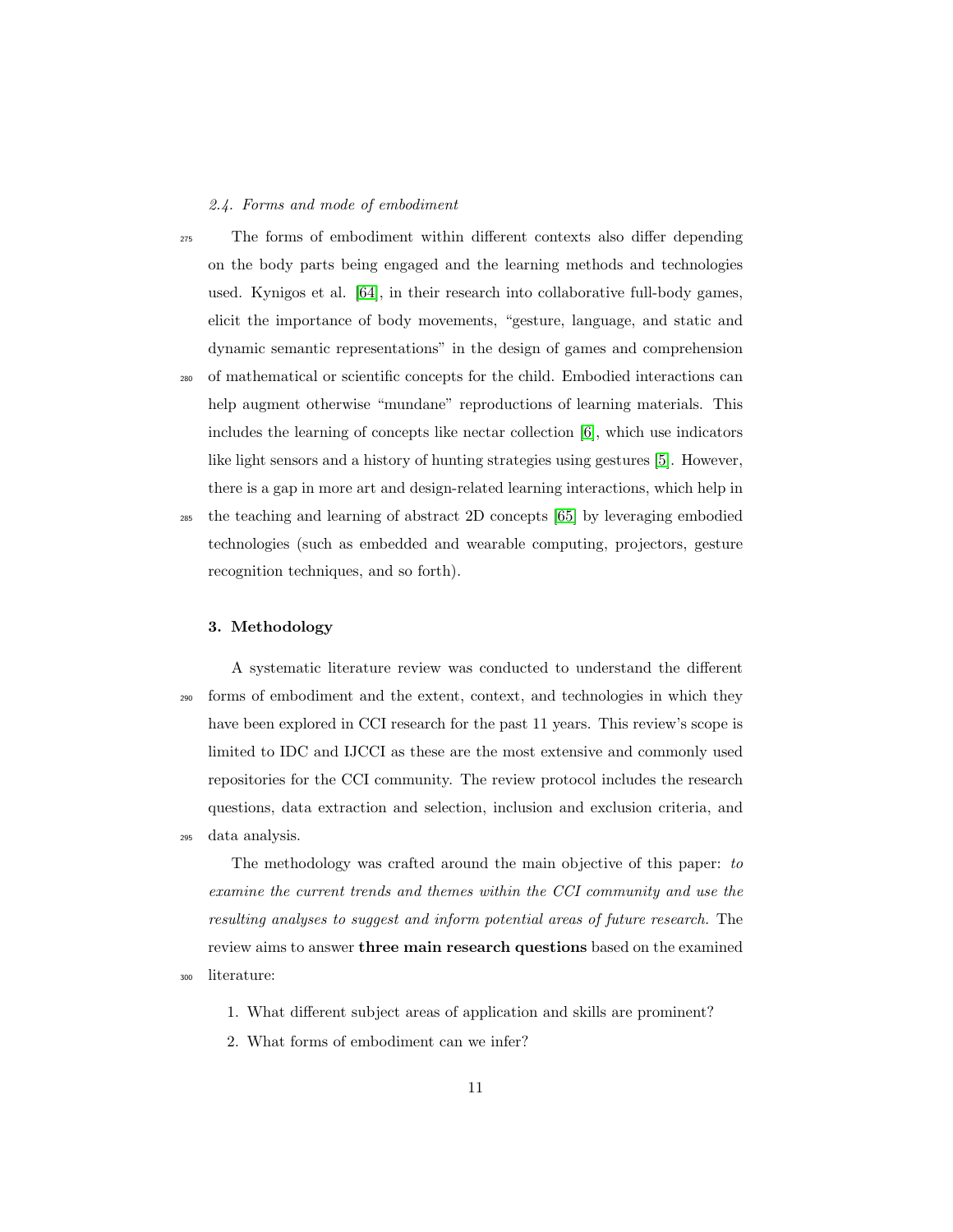| SEARCH TERM 1 | SEARCH TERM 2        |
|---------------|----------------------|
| Child         | Embodied Cognition   |
| Children      | Embodied learning    |
|               | Embodied interaction |
|               | Embodied metaphors   |
|               | Embodiment           |

<span id="page-11-0"></span>Table 1: Search terms using AND between them

3. What are the roles of children and adults in this research?

The rest of this section examines the methods used for each process and <sup>305</sup> breaks these research questions down further into different categories.

#### 3.1. Data extraction & selection

#### 3.1.1. Data collection & search query

Focusing on the two major publication avenues for the CCI community (IDC and IJCCI), a search was conducted within the Association for Computing Ma-<sup>310</sup> chinery Digital Library (ACM), and in the Science Direct online repository to collect high-quality data. The period examined for ACM was from 2010 to 2020, and we also included all articles published in IJCCI from the start of the journal in 2013 until December 2020. The key search terms used are shown in Table [1.](#page-11-0) The word "embodied" when used exclusively (unrelated to other rele-<sup>315</sup> vant keywords) was ignored as a search term, given it could be used in contexts other than those relating specifically to the subject matter. This also was in the interest of increasing the quality and relevance of papers identified. The search

pattern for IDC and IJCCI differed as IJCCI focuses primarily on research with children, hence the first search terms were ignored, and only the second search <sup>320</sup> terms were used from Table [1.](#page-11-0) This was the first step in the selection process and resulted in 158 papers after duplicates were removed.

#### 3.1.2. Exclusion and inclusion criteria

The next stage of this review process was removal of papers which were not relevant, the following exclusion criteria was applied to the initial selection of <sup>325</sup> 158 papers: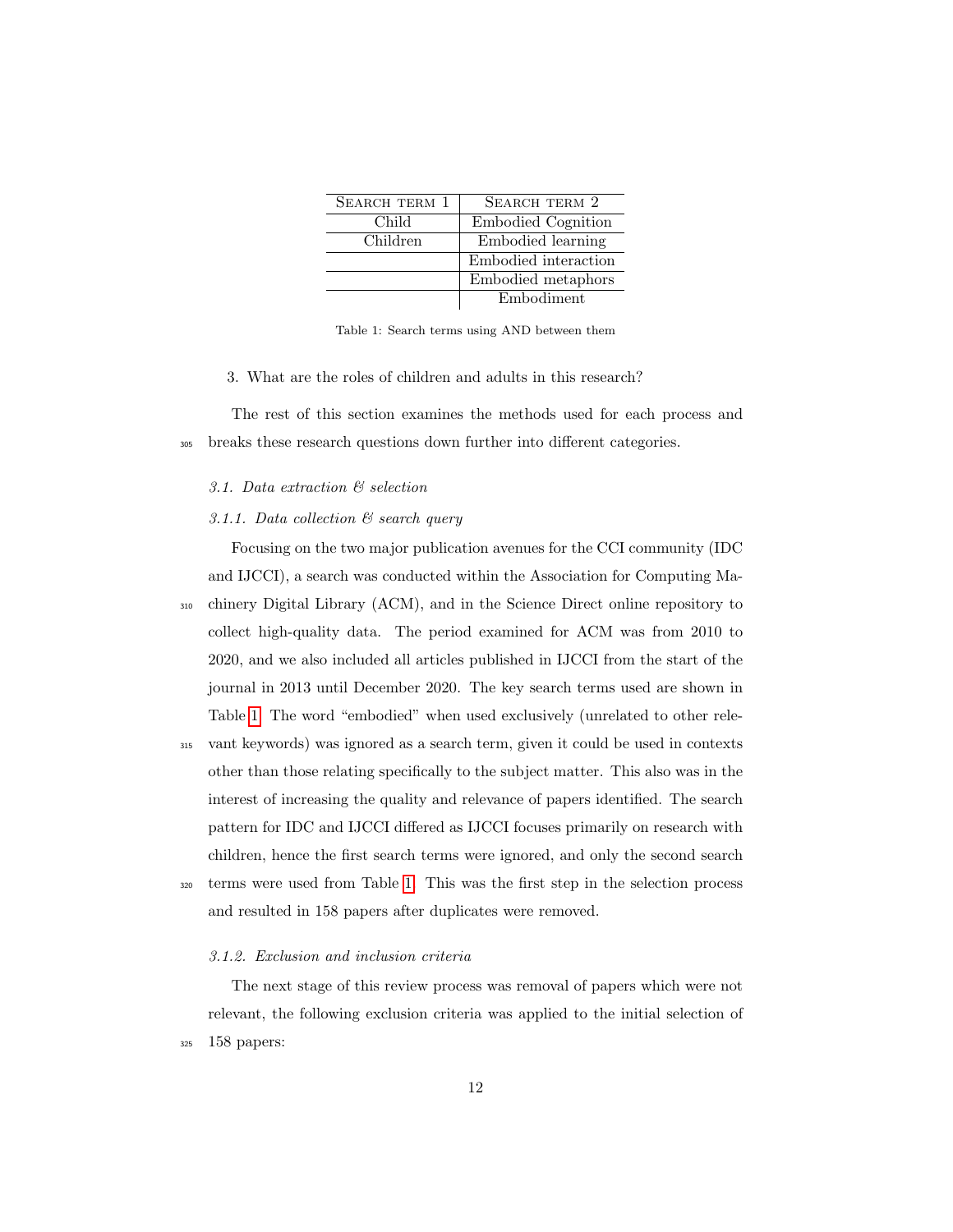- Papers which do not include children or students in the design, data gathering or testing process
- Papers which do not focus on technologies created for children or students from the age 0 to 18. This was decided by using an age-based definition of <sup>330</sup> "child", as adopted by the "Convention on the Rights of the Child" [\[66\]](#page-46-2).
	- Papers which do not involve the use any clear form of embodiment
	- Dissertations and theses; as these are considered as grey literature
- Credibility: Short-papers, posters, workshop proposals and position papers, abstracts, work-in progress studies, panels, doctoral consortium, De-<sup>335</sup> mos, tutorials, editorials and papers which are not peer-reviewed. This is because either primary research and design reports are not included in these formats, or less mature work is presented.
- Relevance: Papers that mention *embodied* as well as derivatives of the term exclusively in the keywords and references as they do not provide enough <sup>340</sup> information of what type of embodiment was involved in the research design.

In terms of inclusion, we considered peer-reviewed papers backed by empirical evidence, which includes both quantitative and qualitative studies. The research design had to be appropriate for addressing the aim of the research, with there

<sup>345</sup> being a clear statement of the aim, objectives, data collection, analysis, and findings.

We also focused on papers which seem centered around some form of sensorimotor change/simulation (sensory inputs and motor outputs) [\[67,](#page-46-3) [57\]](#page-44-8) rather than only non-sensory input using the eyes and ears [\[68\]](#page-46-4). Sensory inputs are

<sup>350</sup> stimuli which are recognised by the body and evoke a perceptual, motor or affective state or inference (for example, smelling an object, feeling the shape of a robot etc.), while non-sensory inputs rely primarily on the brain's interpretation of information, rather than physical sensing (for example, reading options from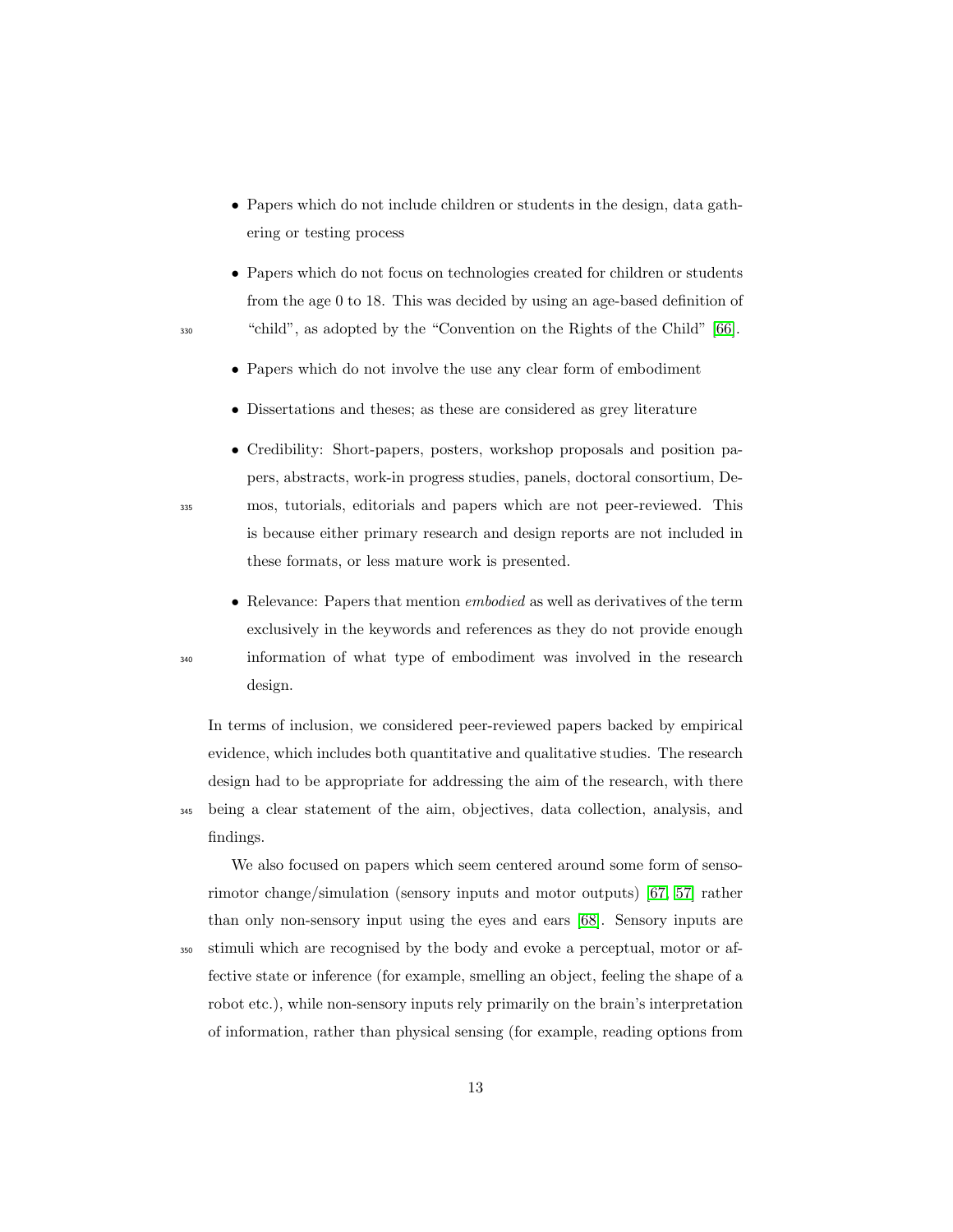a menu display) [\[68\]](#page-46-4). This is because one of the theories of embodied cogni-

<sup>355</sup> tion proposes that when embodied knowledge is simulated through perceptual and sensory systems (sensorimotor activity), the same "visual stimuli, motor movement, and tactile sensations" can be reenacted partially or unconsciously without the initial action [\[26,](#page-41-8) [68,](#page-46-4) [57\]](#page-44-8). Hence experiments that show no distinct use of sensorimotor change, (e.g. an animation on a screen with no interactivity <sup>360</sup> [\[57\]](#page-44-8)), often rely on the brain's interpretation of the content via vision and sound to add context rather than using the body's perception.

Most of the definitions of the categories around embodied cognition such as metaphors were coded and operationalised based off Lakoff's "Explaining embodied cognition results" [\[69\]](#page-46-5). Other categories were decided upon using the <sup>365</sup> authors' expertise based on how the studies were structured (e.g. age group, type of study etc). These studies were conducted in both formal and informal environments and focused on both hard and soft skills like collaboration. Given these criteria, 43 papers met the final inclusion criteria. The first author conducted the data extraction and selection process; however the second and third <sup>370</sup> authors defined some of the criteria for the process.

#### 3.1.3. Data analysis

Based on Robson and McCartan's [\[70\]](#page-46-6) template approach for qualitative analysis, the papers were analysed using areas derived from our research questions. The categories were refined over three iterations and formed the templates <sup>375</sup> for the data analysis.

The final template was as follows:

- The subject areas that are focused on in the studies (e.g. Maths, Music, Coding, Collaboration);
- What skills and abilities are being engaged (e.g. cognitive skills, Motor <sup>380</sup> and sensory skills – Learning communication, play, problem solving, etc.);
- 
- What kinds of learning/teaching methods are used (storytelling, creativity, prototyping etc.);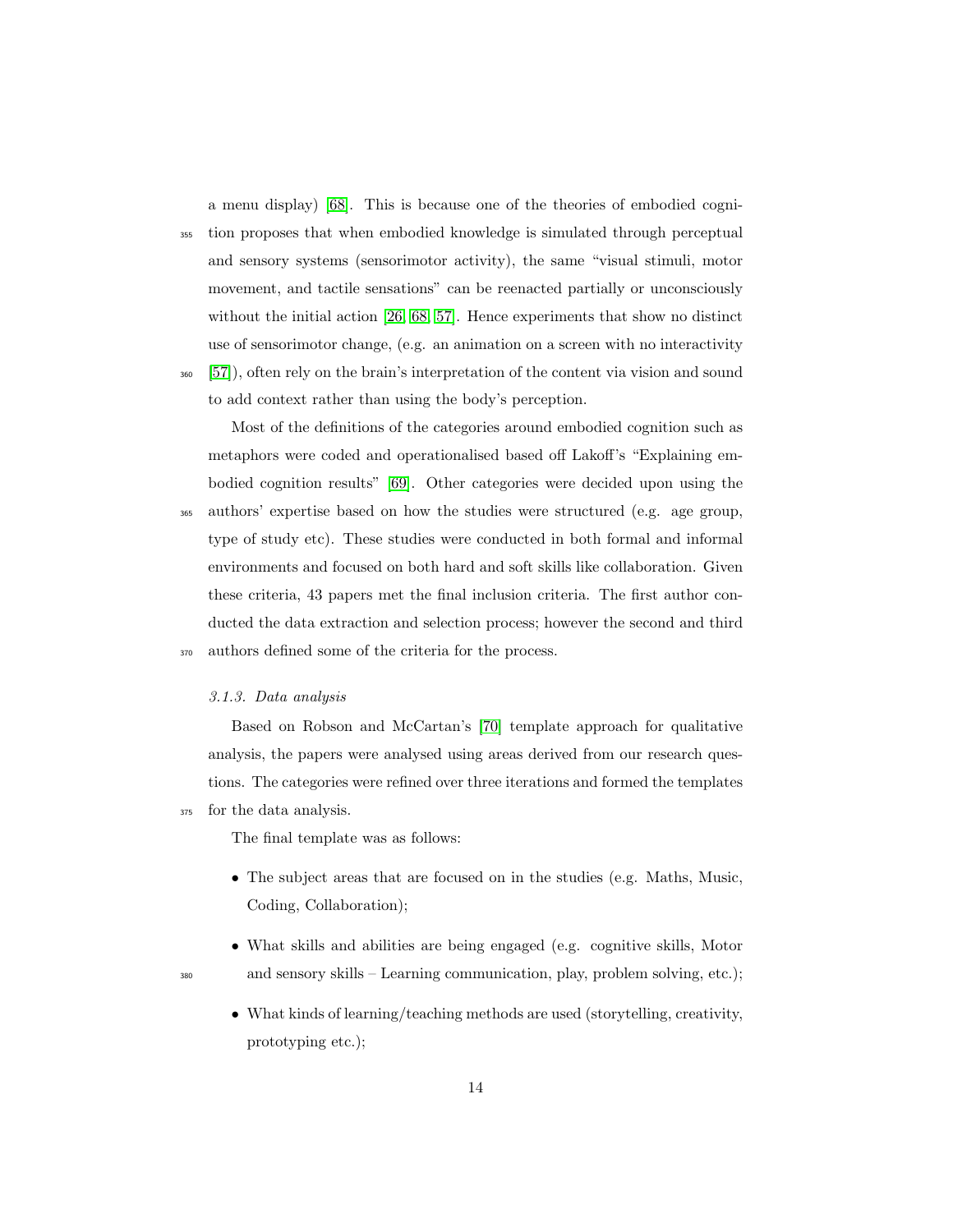- Which body parts are being engaged (hands, eyes, ears etc.);
- What sort of stimulus/sense is being used (light, sound, smell etc.);
- <sup>385</sup> What behaviours were observed (Facial expressions, Response latency etc);
	- What methodologies are used to understand cognitive-affective state (direct observations, psychological markers etc.);
	- What were the physical or environmental context/constraints (physical, spatial, social etc.);
- <sup>390</sup> What abstract metaphors and concepts can be seen;
	- What cognitive process is being offloaded on to an artefact (memory, perception, balance etc.);
	- What forms of external representations are used (symbols, pictures, movement etc.);
- <sup>395</sup> What kinds of technologies are they based upon;
	- What tangible materials are used;
	- What digital materials are used;
	- What is the role of the children in these pieces of research (social actors, designers, users etc.);
- <sup>400</sup> The age group of the children participants;
	- What cognitive developmental phase is covered (sensorimotor, preoperational etc.)
	- The role of adults in the design process (users, proxies, expert etc.);

We also created a general template about the studies, including title, authors, <sup>405</sup> conference, year, instrument, study type, data analysis, sample size, location, and duration.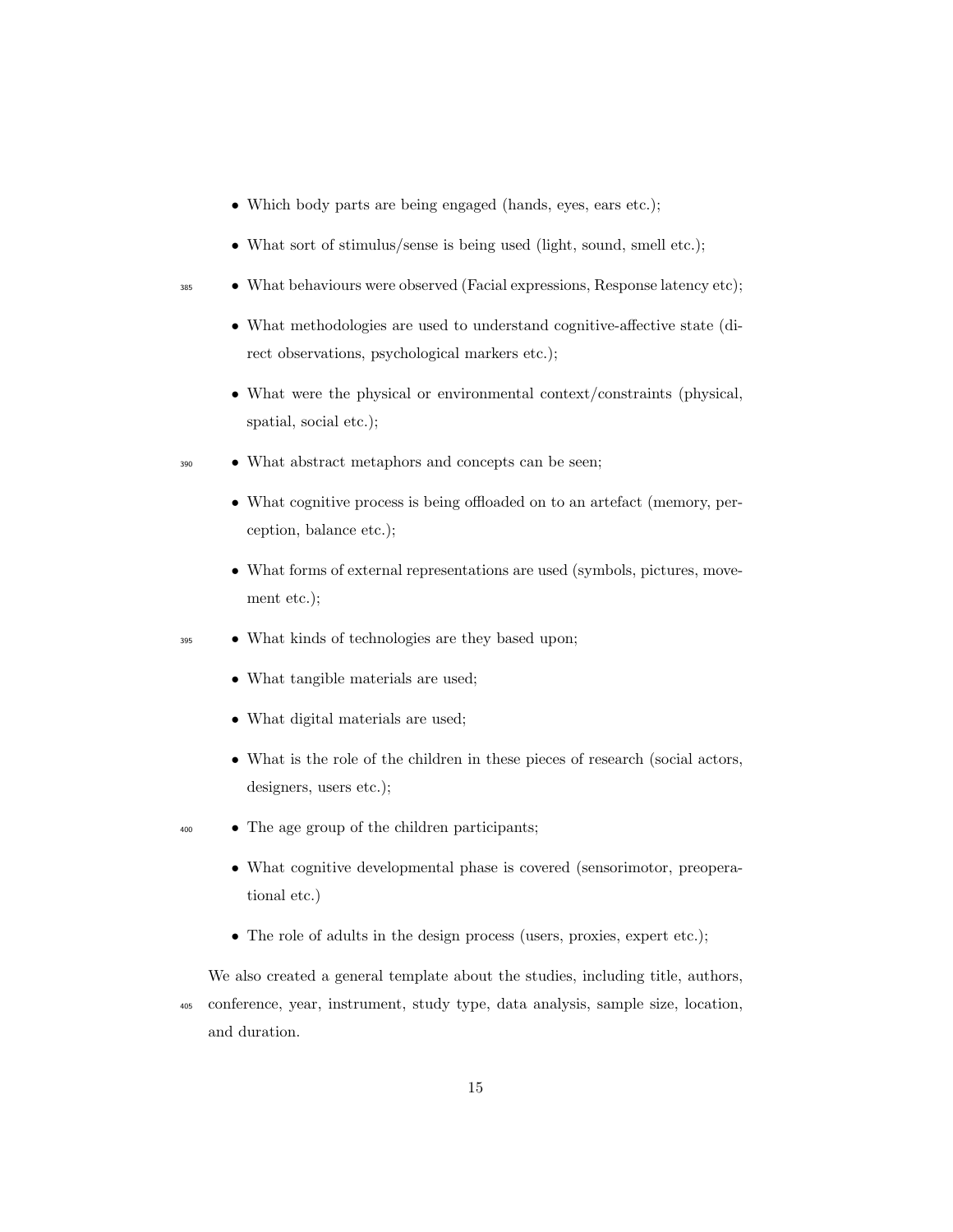The authors selected and extracted each attribute of the different papers based on the defined categories. The final results were then discussed to ensure consistency. All 43 studies were analysed in detail following the template, <sup>410</sup> extracted, and coded into an Excel sheet to give a structural overview of the papers. This enabled the authors to see patterns across the different categories and better answer the initial research questions. The details of the coding are shown in Appendices H1–H3.

#### 3.2. Limitations

- <sup>415</sup> While this study focuses on embodied cognition, the search term only includes papers that explicitly use the term 'embodied', its derivatives (e.g. embodied interaction), and 'embodiment'. It can be said that not all papers which address embodied cognition use those terms explicitly but may use related terms like "Sensory", "Tangible", "Enactivist" or "Embedded", however, we are fo-<sup>420</sup> cused on addressing embodied cognition related to CCI specifically, which led to the selected search terms. Also, we discovered that some of the related terms have negligible results (e.g. using the search term "Child" and "Enactivism," and its derivatives returned no results within IDC and IJCCI.
- Another limitation for the search terms is the use of 'child' and 'children' and <sup>425</sup> the age group referenced by that topic. The age range for children considered in this survey is between 0 and 18 because ages above that could be considered adulthood depending on the cultural context of development [\[71\]](#page-46-7). This can be a grey area, as the marker for where adolescence ends is not strictly defined; and ages between 18 and 24 can be considered as "late adolescence" or "extended <sup>430</sup> adolescence" [\[72,](#page-46-8) [73\]](#page-46-9). While the terms used to refer to the participants might also differ, narrowing the search to the IDC and IJCCI assumes that most papers would include the term "child" or "children" either within the experiments, or the related literature. It is possible that some literature may not have the word "child" in it, however, we assume this is a minimal number based on the venues <sup>435</sup> of focus.

This paper encompasses papers published in the IDC and IJCCI, though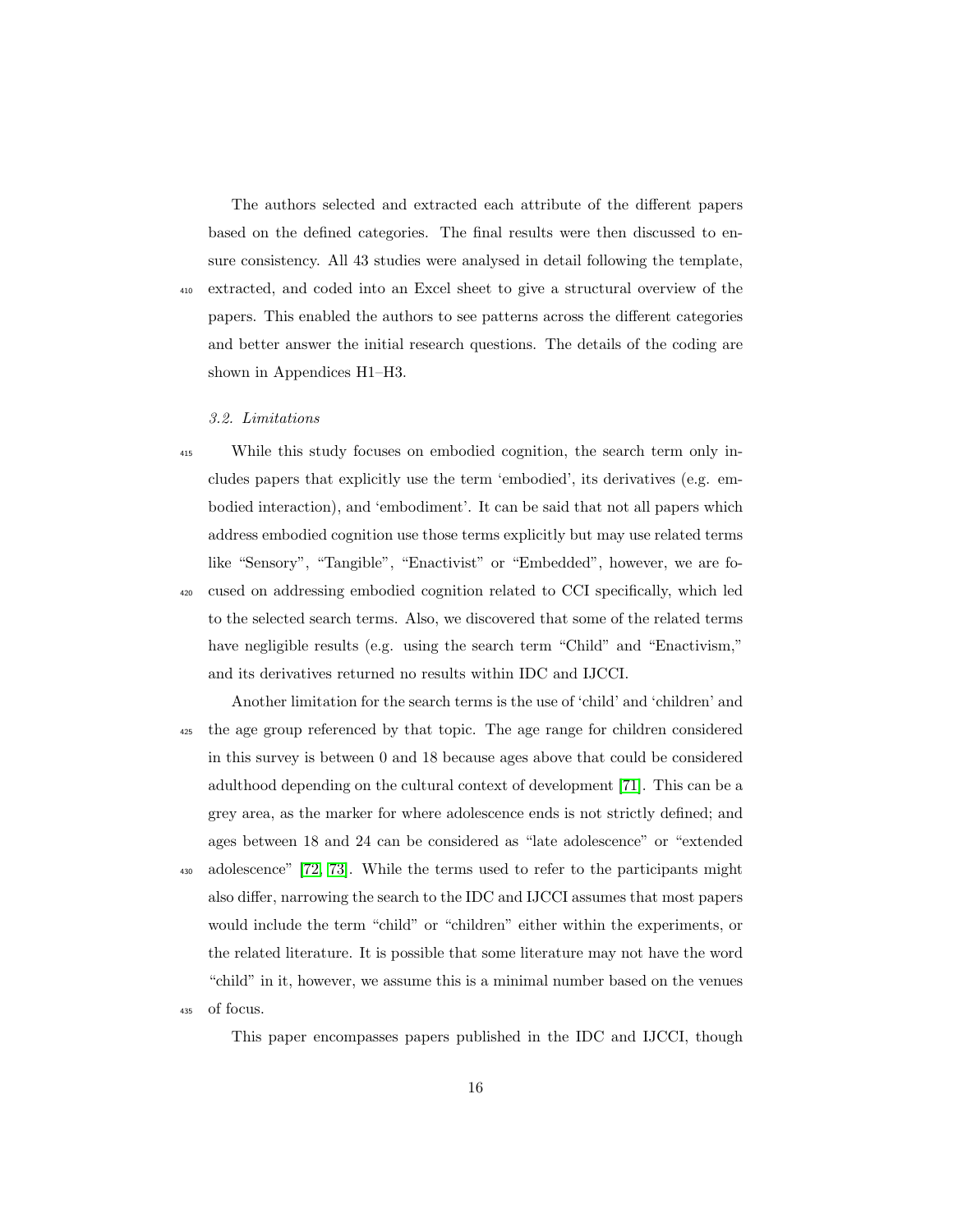there is a likelihood of relevant works in venues apart from these (e.g. TEI, CHI). The scope was limited to these two leading venues of CCI research publications to ensure a workable number of papers but still allow the summarised findings

<sup>440</sup> to give a starting point for future exploration. Hence while there are likely highly related publications in other venues, not just within computer science, the initial literature background tries to highlight some of the key findings across these fields briefly. This gives researchers within the community a starting point from which they can then make comparisons with other venues. Given the initial <sup>445</sup> contextualisation that this review intends to offer, subsequent literature surveys in comparison to other venues would yield additional insights.

Due to the scope of this review, literature in other fields such as cognitive sciences, applied psychology, body-mind philosophy, experimental psychology, neuroscience, were also omitted. This creates the opportunity for expansion <sup>450</sup> and interdisciplinary collaboration in future research, interweaving the research findings within HCI with its social science and theoretical roots.

Dissertations and theses were not included as they are not published by the venues referenced for this review. It can be argued that grey literature can help reduce publication bias in some cases [\[74\]](#page-47-0), however, Ferguson and Brannick [\[75\]](#page-47-1) <sup>455</sup> found that there is not much evidence to support how effective unpublished works are in reducing publication bias, and that they could even increase bias if the sample is not full or representative.

Though a few works could be missed, some research shows that the inclusion of grey literature (like dissertations and theses) has a negligible or minor impact <sup>460</sup> on the results and conclusions of systematic reviews [\[76\]](#page-47-2), and included grey literature can often lead to an overestimation of current results.

Some of the sections used in the data analysis, such as 'abstract metaphors', may not be explicitly stated by authors but were assumed based on the research context. This allowed for a more flexible analysis whilst ensuring consistency <sup>465</sup> when interpreting the result.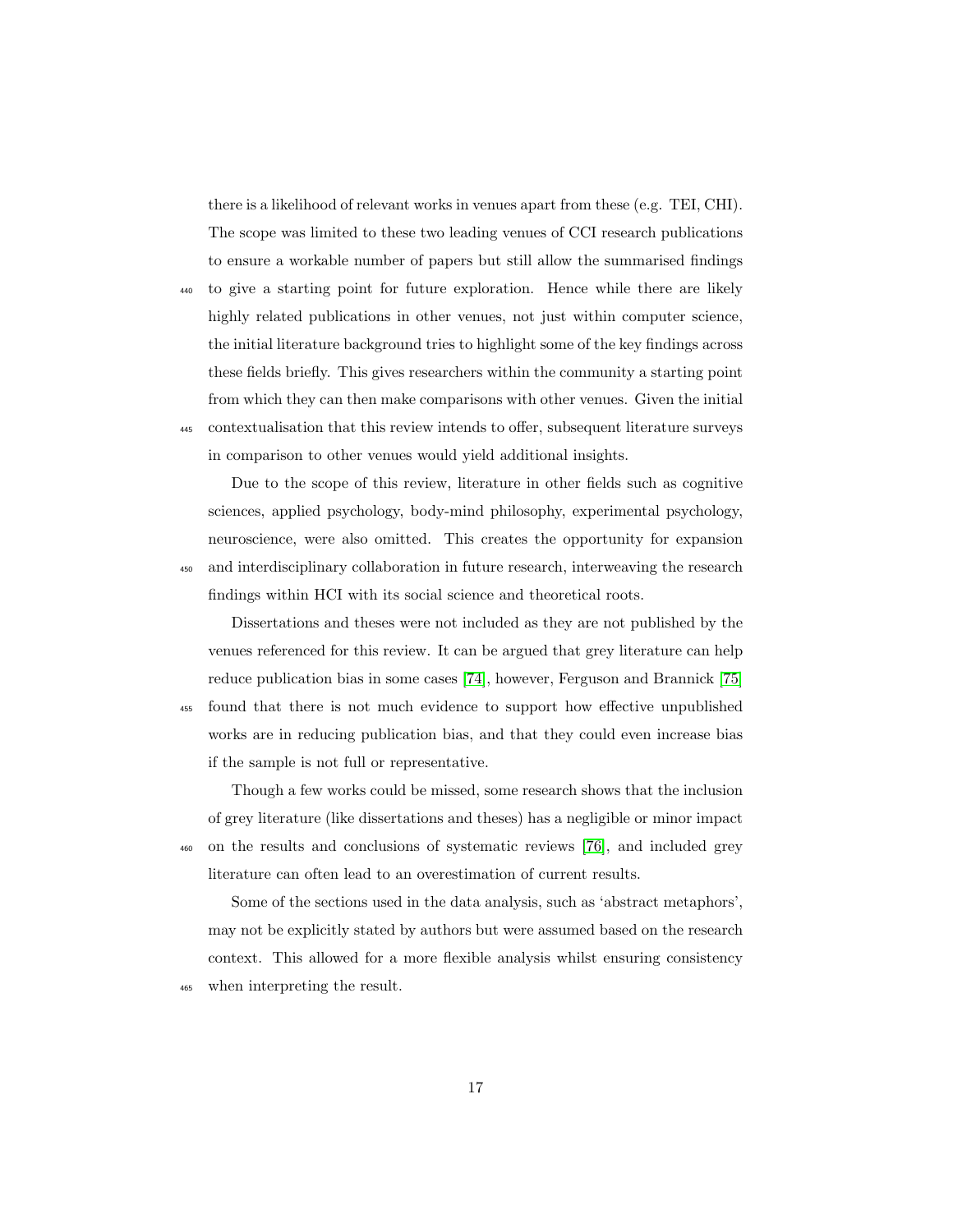| Year            | Number<br>of publi- | %     | References                |
|-----------------|---------------------|-------|---------------------------|
|                 | cations             |       |                           |
| 2010            | 4                   | 9.3   | [64, 61, 6, 5]            |
| 2011            | 4                   | 9.3   | [3, 4, 10, 65]            |
| 2012            | 3                   | 6.98  | [77, 78, 79]              |
| 2013            | $\overline{2}$      | 4.65  | [80, 81]                  |
| 2014            | $\overline{2}$      | 4.65  | [82, 17]                  |
| 2015            | 3                   | 6.98  |                           |
| <b>IJCCI</b>    | 1                   |       | [83]                      |
| $_{\text{IDC}}$ | $\overline{2}$      |       | [84, 85]                  |
| 2016            | 4                   | 9.3   | [86, 87, 88, 62]          |
| 2017            | 3                   | 6.98  |                           |
| <b>IJCCI</b>    | $\overline{2}$      |       | [19, 89]                  |
| $_{\text{IDC}}$ | 1                   |       | [90]                      |
| 2018            | 3                   | 6.98  |                           |
| <b>IJCCI</b>    | 1                   |       | [91]                      |
| $_{\text{IDC}}$ | $\overline{2}$      |       | [92, 93]                  |
| 2019            | 6                   | 13.95 |                           |
| <b>IJCCI</b>    | $\overline{2}$      |       | [94, 95]                  |
| IDC             | 4                   |       | [96, 97, 98, 99]          |
| 2020            | 9                   | 20.93 |                           |
| <b>IJCCI</b>    | 3                   |       | [100, 101, 102]           |
| $_{\text{IDC}}$ | 6                   |       | [103, 104, 105, 106, 107, |
|                 |                     |       | 108                       |

<span id="page-17-0"></span>Table 2: Overview of the 43 papers according to the years, venue and percentage of total papers included. 2010-2014 and 2016 are solely from IDC

#### 4. Research findings

In this section, we break down the results of the analysis of the 43 main reports and use that to answer the main research questions. An overview of all the included papers is given in Table [2.](#page-17-0)

<sup>470</sup> In the analysis we broke down categories for the review based on the three research questions:

- 1. What different subject areas of application and skills are prominent?
- 2. What forms of embodiment can we infer?
- 3. What are the roles of children and adults in these research?

<sup>475</sup> The different subject areas of application and skills that are prominent include: the subject areas that are focused on in the studies, what skills and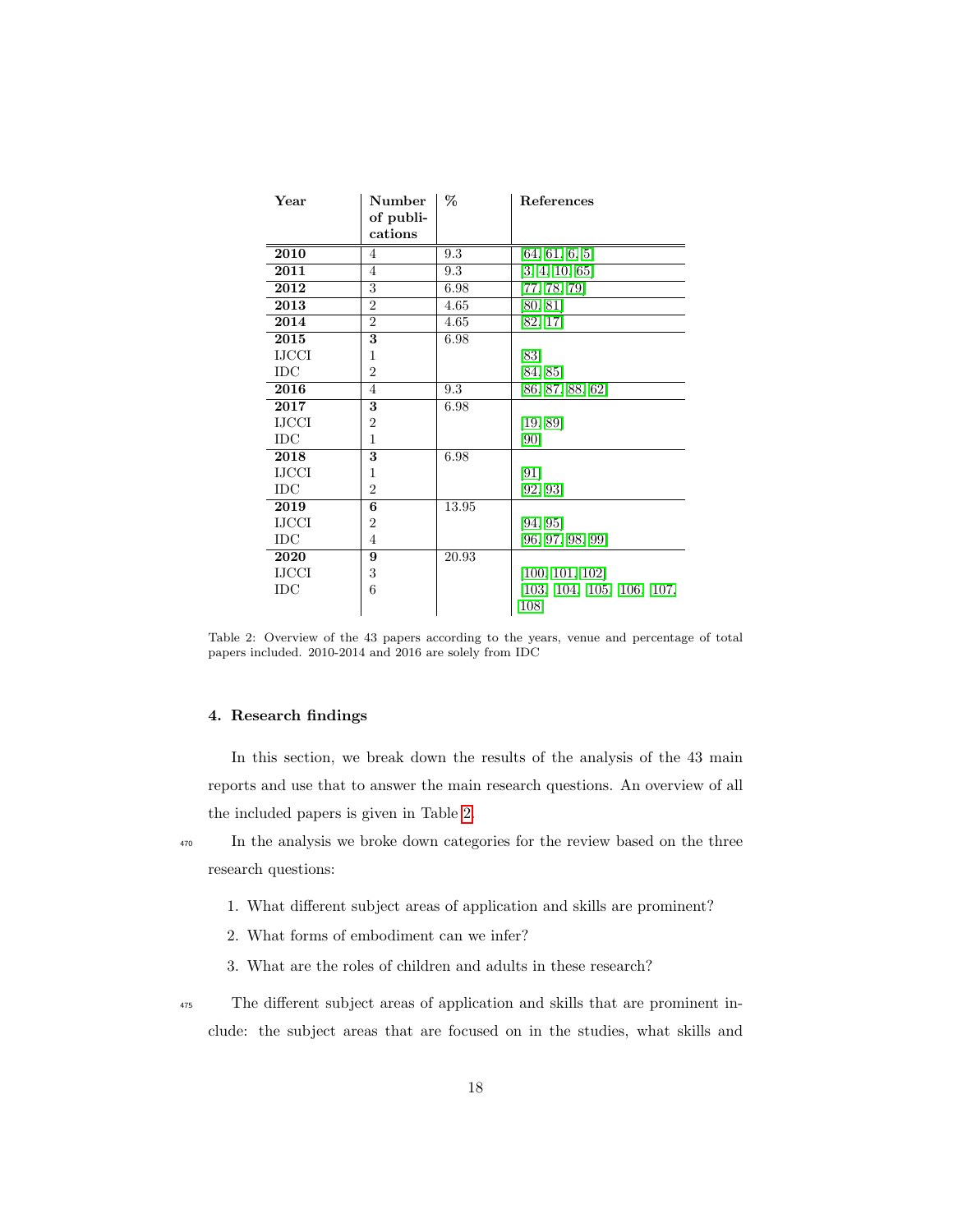abilities are being engaged, and what kinds of learning/teaching methods are used. 'The forms of embodiment' is the largest category and is further broken down into the body parts engaged, the stimuli used, the behaviours observed,

- <sup>480</sup> the methodologies, environmental context/constraint, abstract metaphors, cognitive process offloaded, and forms of external representation used. The final category is the involvement of children and adults in the research, including their roles, age groups, cognitive development phase, and the role of adults in the study.
- <sup>485</sup> Out of the papers retrieved, the percentage of screened papers included in the final report is 28.1% (43 out of 158 papers). We can see that the percentage of papers reduced from 2012 to 2018, though 2016 had more included papers within that year range. From 2019 to 2020, there was an increase in papers, accounting for 34.88% of the total papers. In terms of venues, 20.93% (9) are <sup>490</sup> from IJCCI, and 79.07% (34) are from IDC.



Percentage of papers per venue

Figure 1: Percentage of papers per venue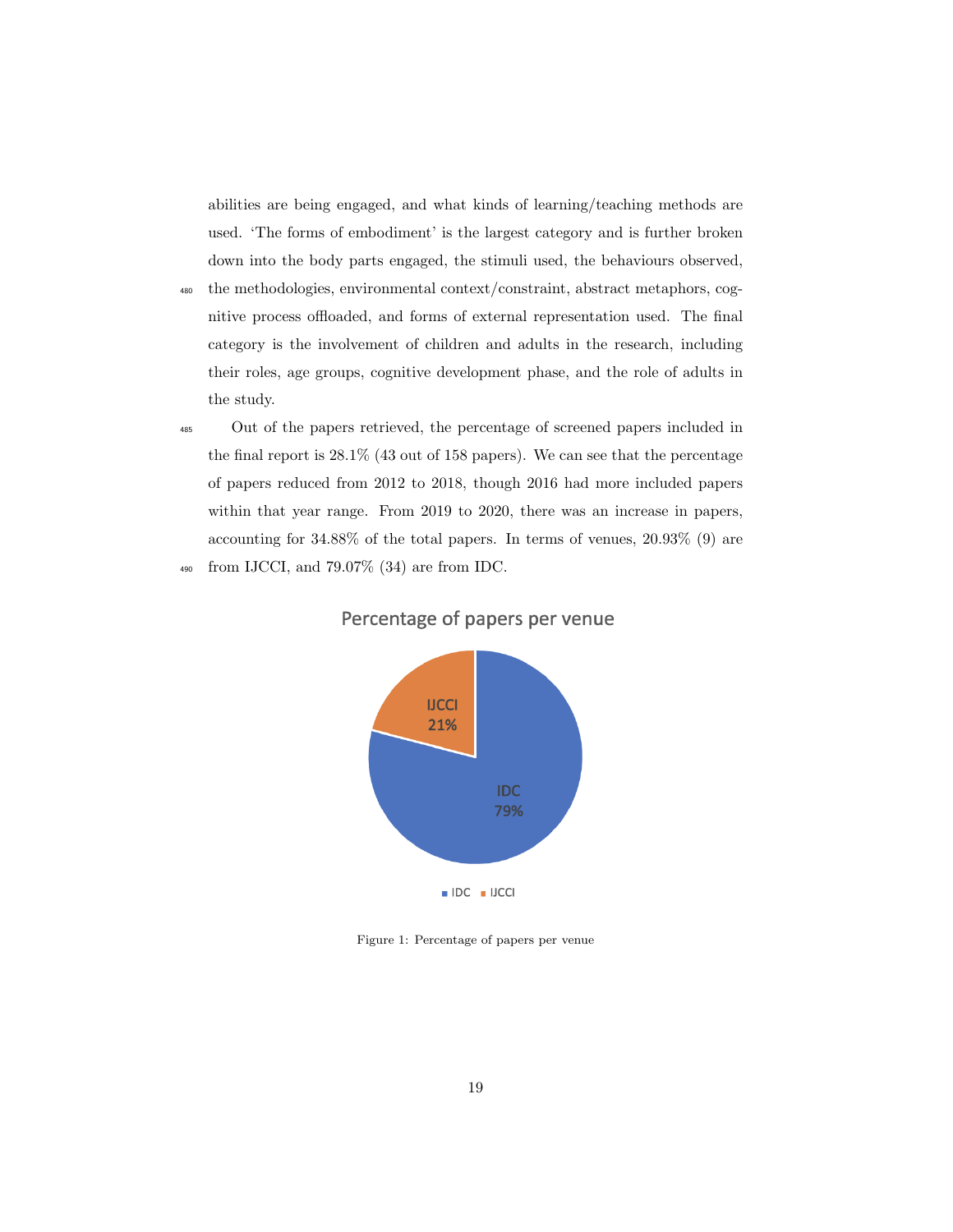#### 4.1. Research Overview

There were a wide variety of papers by different authors; however, three authors had the most papers attached to their names. Narcís Parés had seven co-authored papers [\[5,](#page-39-3) [62,](#page-45-4) [77,](#page-47-3) [17,](#page-40-8) [84,](#page-48-3) [89,](#page-49-1) [93\]](#page-49-5), followed by Laura Malinverni with <sup>495</sup> four main-authored papers [\[77,](#page-47-3) [84,](#page-48-3) [93,](#page-49-5) [100\]](#page-50-5) and Joan Mora-Guiard who had three main-authored papers [\[17,](#page-40-8) [62,](#page-45-4) [89\]](#page-49-1).

The 'type of study' refers to whether the methodologies used were qualitative, quantitative, or mixed. Based on this categorisation, the majority of the papers were qualitative. Out of 43, 44.19% (19) of the papers were qualitative,  $_{500}$  30.23\% (13) were quantitative, and 25.58\% (11) made use of mixed methods. We also made the distinction as to whether the experiments were carried out within groups  $(19)$ , between groups  $(1)$ , individually  $(1)$ , or using pre-test  $(1)$ and post-test (5). We also saw combinations of different experimental designs like pre-test and post-test (5), individually and within groups (9), and one study <sup>505</sup> combining individually, within groups, and a post-test. However, there was no combination of within and between groups. All studies that involved a post-test made use of control conditions, and one of the studies made use of the Solomon four-group design.

The average sample size was between 10–50. With five (11.63%) studies <sup>510</sup> having less than 10 participants, 18 (41.86%) studies being having 10–30 participants, and five (11.63%) having between 30–50 participants. Among the studies with participant numbers over 50, four had less than 100, one had 108, and two had over 300, with one of them taking place at a major fair (over 350). Among these participants, there was a range of skills and abilities, with five (11.63%) <sup>515</sup> out of 43 studies involving children with special educational needs (SEN), having a total of 87 children participants altogether. However though not all studies made mention of the gender percentage, 13 studies had more male participants

than female participants, three were equal balance, and 11 had more females.

The most prominent location for these experiments was the classroom (18),  $\frac{1}{220}$  followed by the lab  $(10)$ , some taking place in both, some in museums  $(3)$ , and a few experiments taking place outside these two venues like home (1), gaming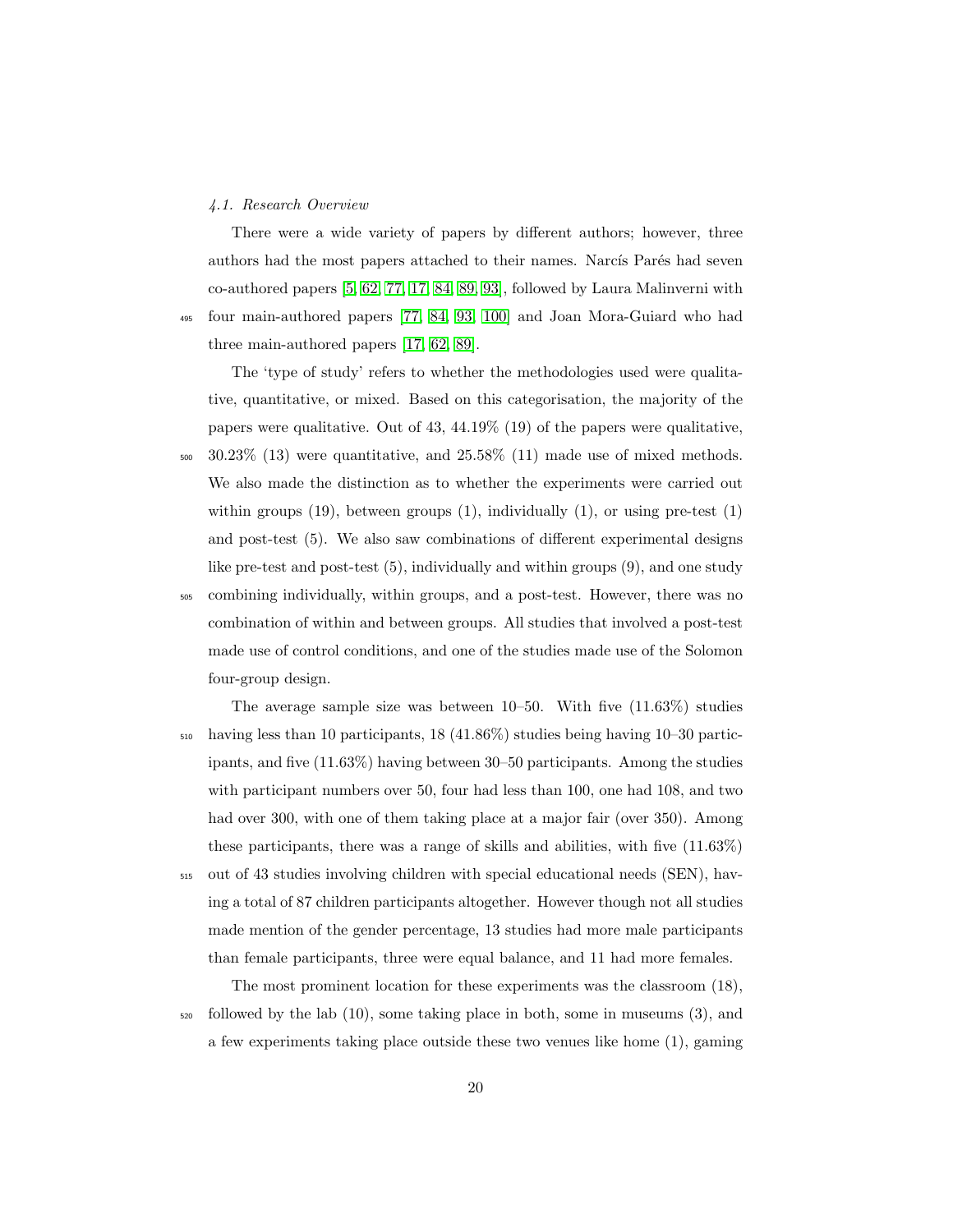

### Participants per year

Figure 2: Participant per year

centres  $(1)$ , a park/field  $(4)$  and a fair  $(1)$ . One of the studies did not have a specific location but allowed the students to take the technology into their everyday context. Most experiments were conducted within a day (20) to less

<sup>525</sup> than a week (5). However, some lasted more from up to three weeks (4) to 6 months (8), and only a few studies (2) were more than six months (one being for two years and another for two terms).

Most studies reported using digital artefacts like tablets (8), desktops computers (3), laptops (3), cameras (5), RFID tags (3), projectors (8), and some

- <sup>530</sup> form of sensor technology (6). Some (33) used different tangible materials depending on the study design, while some did not. Though there was a variety of tech in the individual studies, Arduino (6), Making/tool kits (4), Kinect (3), and the UCube (2) were the most used. We also had robot agents (5) like PhyPleo, Jibo, mBot, Cellulo Robot, and Clementoni's Doc robot.
- 

<sup>535</sup> The rest of this section takes each research question as a heading and addresses them based on the survey results.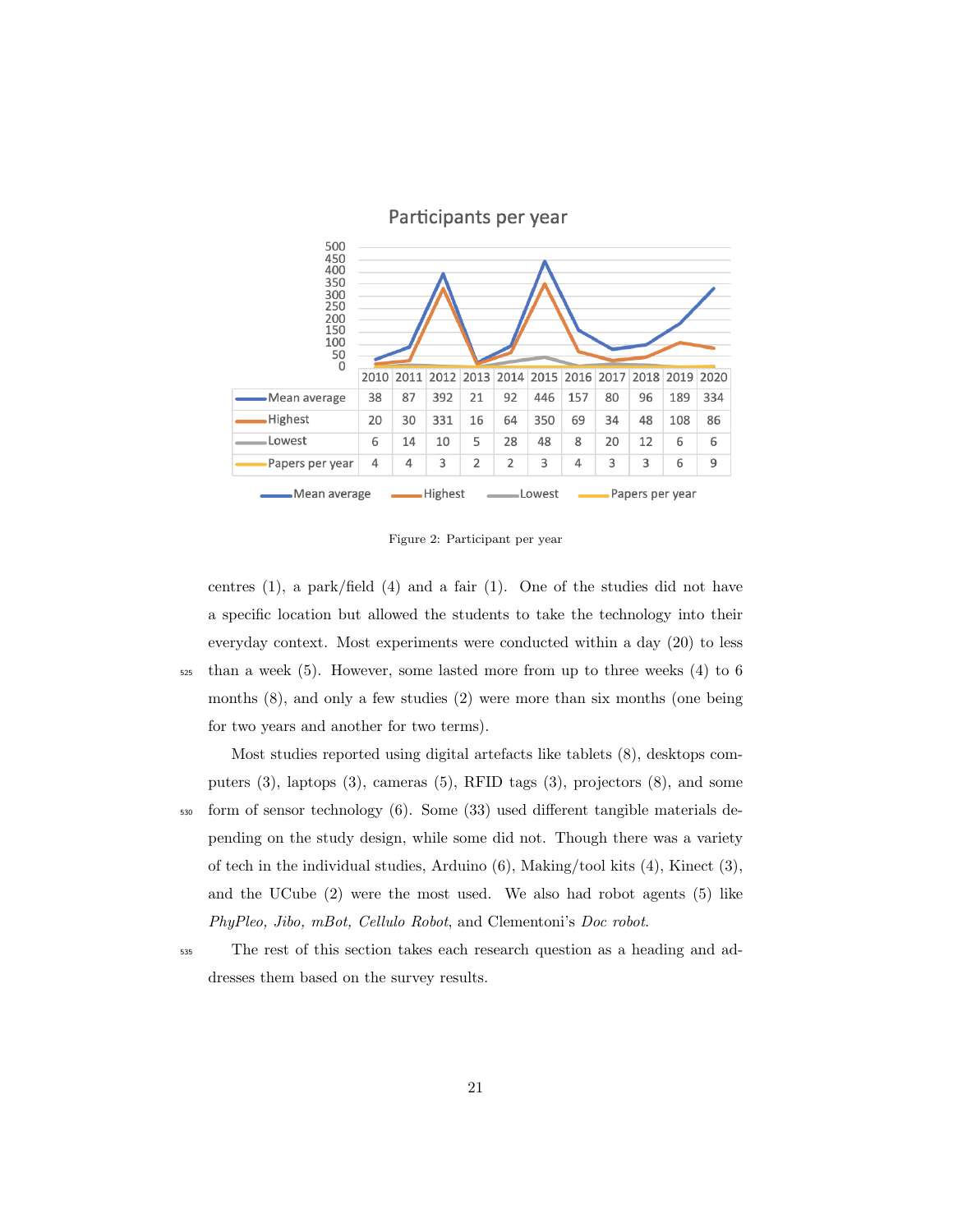#### 4.2. RQ1, what different subject areas of application and skills are prominent?

The subject areas involved are important as they determine what forms of embodiment can be explored and how. We split these areas into more con-<sup>540</sup> crete subjects like mathematics and science and more social/cognitive skills like problem-solving. There could also be 'learning communication' which refers to a specific concept rather than a whole subject area. Learning communication (15) was the largest single area of focus with topics like bees, group hunting strategies, sustainability, buoyancy, and nanoscale. Problem-solving (13) was <sup>545</sup> the second-largest area of focus, followed by mathematics (7), science (6), programming (5), and design (5).

The exploration of cognitive skills like learning-communication (15), language development (3), behavioural-cognitive skills (3), collaboration (2), verbal ability (1), however, outweighed academic skills like computational thinking <sup>550</sup> (1) problem-solving (13), abstract thinking (1), and motor-sensory skills like play (6), social interaction (3) and geometry/handwriting (1). There was also a higher focus on soft skills (31) as opposed to more concrete skills (24). We had one study on concrete skills that focused on an art-related study outside of STEM (23) which was music. Examining the papers, we see that although there <sup>555</sup> is a combination of learning methods with some doubling as subject areas, more

than half of the papers featured play  $(29)$  with six papers being open-ended  $(6)$ , and collaboration (24) with two articles specifying "Encouraged collaboration" (2). Other popular methods were gamification (16), creativity (15), learning (12), role-playing (8), problem-based prototyping/making (4), and designing <sup>560</sup> (4). We also saw singular occurrences of methods like situated learning and learning by teaching.

# 4.3. RQ2, What forms of embodiment can we infer?

This addresses the forms of embodied behaviours the studies were based on as well as what body parts were involved. The body parts involved were <sup>565</sup> categorised based on the five senses and the embodied stimulus. Though most studies involve some level of visual perception, this was ignored in studies that do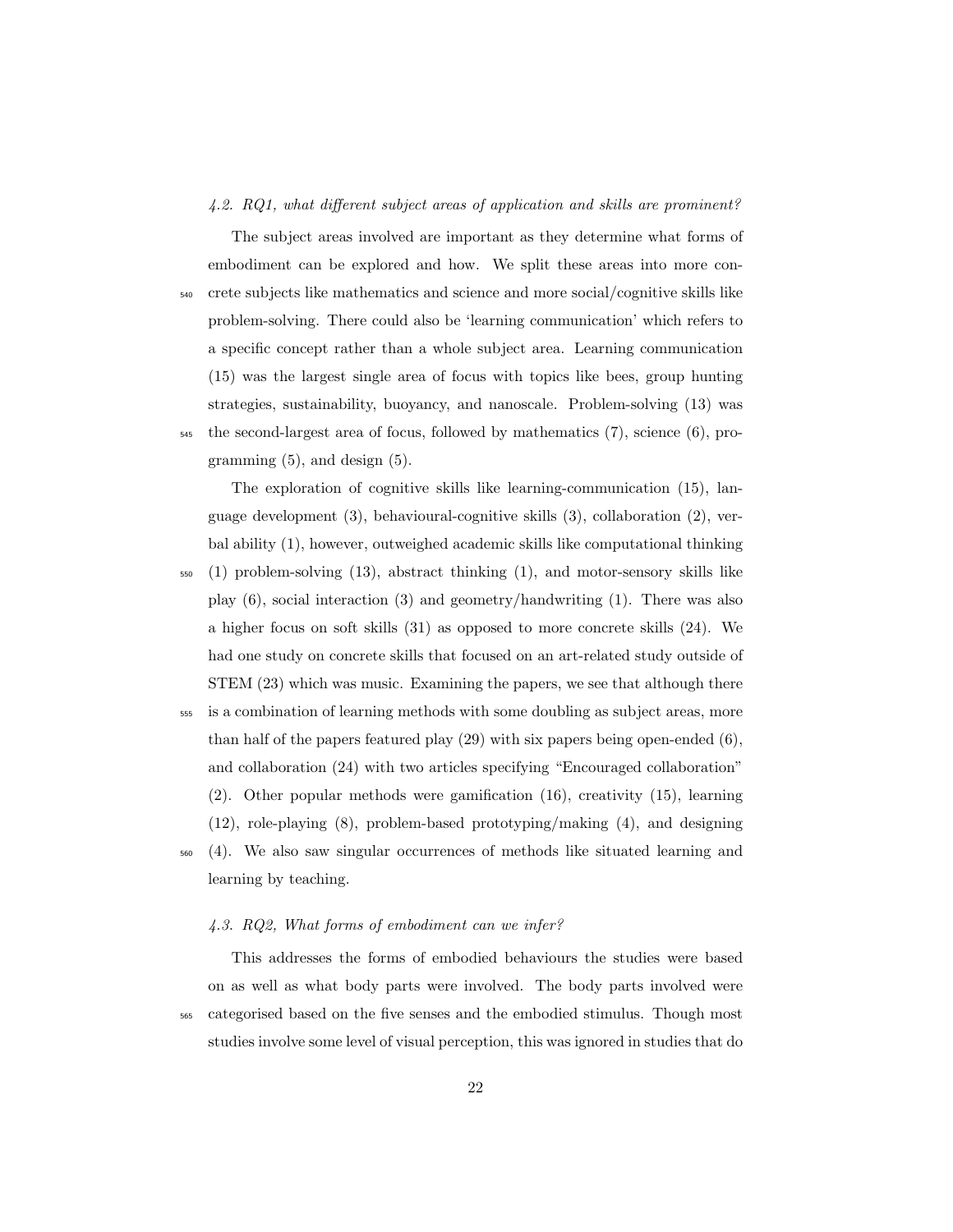not employ visual cues in a purely embodied manner but rely on the brain only to process the visual information in a top-down manner. The most engagement of different body parts by studies in order of highest to lowest; hands (24),

- $570$  eyes (18), ears (6), fingers (1), head (1), leg (1), and face (1). While most of the studies combined multiple body parts, we had studies involving full-body interactions (21), including touchless interaction (1). However, none of the studies was concentrated on interacting with the nose/tongue or intentional use of olfactory and taste stimuli. While stimuli seemed fairly distributed across <sup>575</sup> studies, the use of visual stimulus (27) was still the most prominent, breaking
- down into specifics like imagery (4), light (7), and colour (2). Other stimuli used were touch  $(18)$ , movement  $(23)$ , gesture  $(15)$ , auditory  $(13)$ , and one study involving all types of stimulus.



Body parts being primarily engaged

Figure 3: Body parts being primarily engaged

Due to how context-dependent observable behaviours in experiments are, <sup>580</sup> they depended solely on the researcher and the study type, but behaviours frequently focused on were; understanding of the concept (8), engagement (5), task completion (3), and motivation to play (2). When reporting these behaviours, a variety of methodologies were used, such as direct observation (29), indirect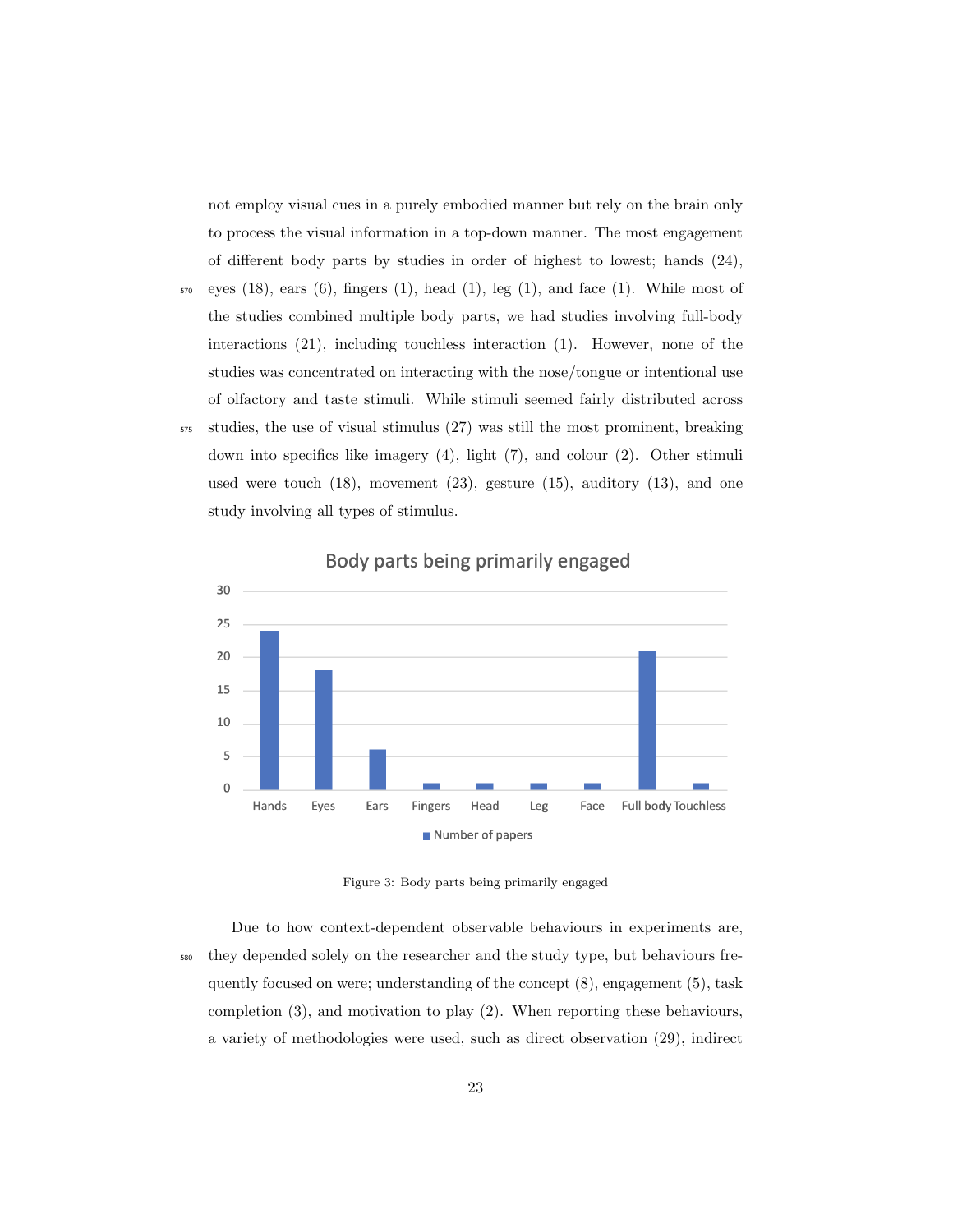observation (11), artefacts (8), self-reporting (18), semi-structured interviews  $585$  (15), tests or questionnaires (19), Wizard of OZ (3), and focus groups (2).



Methodologies

Some abstract metaphors and concepts are not always explicitly stated in the research papers but can be assumed from the experimental design. For example, walking forwards to show progress or using height to represent distance. For example, they may also be embedded in concepts like portraying nectar col-<sup>590</sup> lection by acting as a honey bee, or role-playing as hunters or town members. Some metaphors and concepts appear multiple times across different studies like balance  $(4)$ , building blocks  $(5)$ , and modelling  $(4)$ , possibly due to the simplicity of the metaphors. These and other abstract metaphors and external representations occurred with 2D (9), 3D (20), and physical (24) constraints <sup>595</sup> and are to help offload a part of the child's cognition of artefacts. Offloading perception (38) and conceptual processing (32) of a particular topic was the most cognitive process being offloaded/embodied through the body. Apart from this, we observed other cognitive processes like memory (3), language processing (4), computation (4), balance (5), and problem-solving (3) being offloaded to <sup>600</sup> artefacts.

Figure 4: Methodologies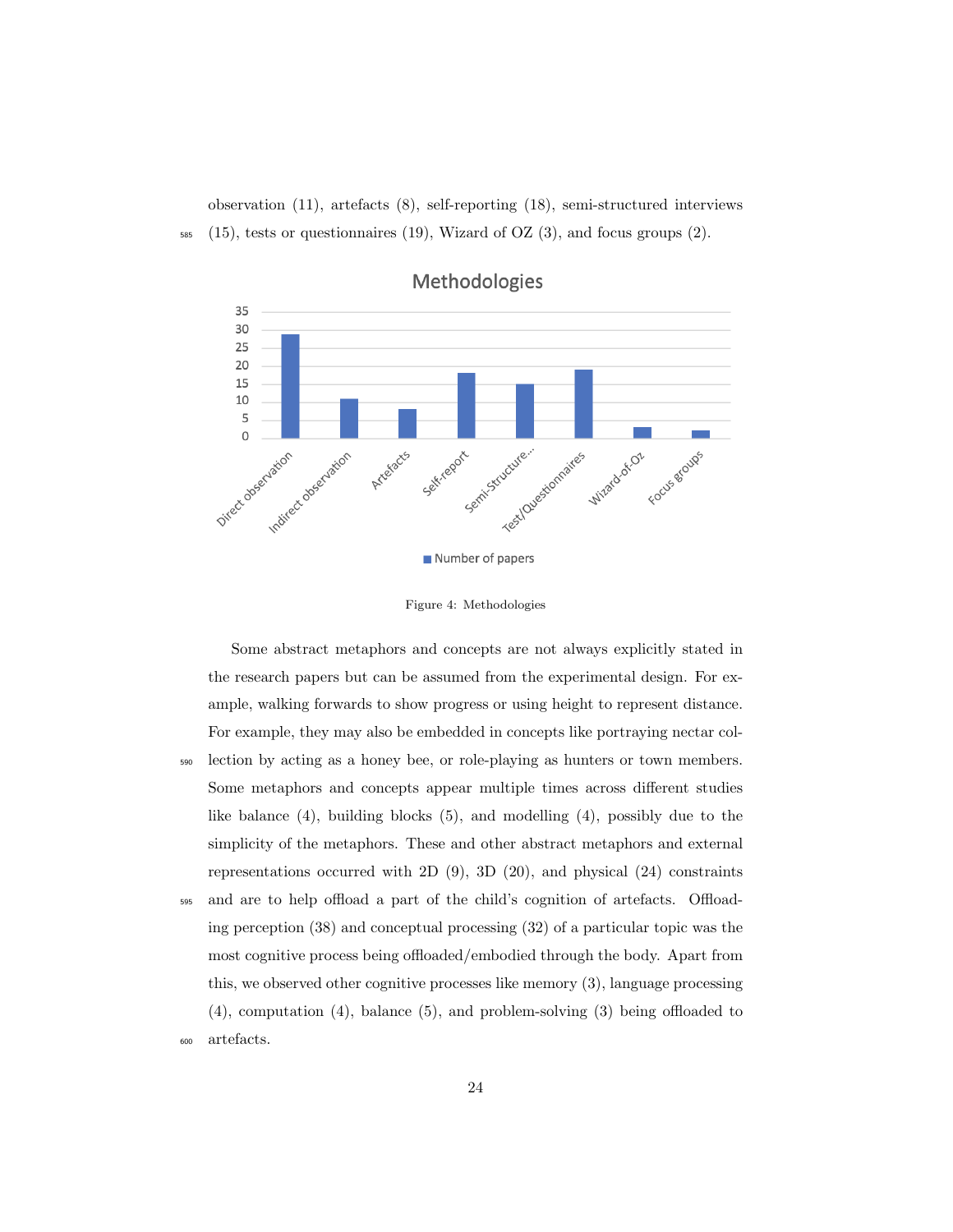#### 4.4. RQ3, what are the roles of children and adults in these pieces of research?

This section of the analysis breaks down the role of children and adults in the 43 main reports. Based on our research, we decided on five major roles children play in research and four roles that adults can play, especially relating

<sup>605</sup> to CCI research. Examining the roles of children in papers, out of the 43 studies, portrayed children as social actors (5), designers (13), users (28), testers (23), and as informants (4). Looking at this, we see a gap for more studies exploring children's involvement as social agents and informants. Adult roles, however, are slightly different; facilitator (40) is the most common role, followed by expert  $(22)$ , proxy  $(13)$ , and in one study, teachers were also users  $(1)$ .

As embodied cognition differs across cognitive developmental stages (see Table 3 and Figure 5), we looked at the ages specified in the studies and categorised them accordingly based on the Piagetian stages. Though not rigid, this allows for a more cohesive analysis. The average age in most studies was 7–11

<sup>615</sup> years, which is the concrete operational stage of development (35). This is often combined with children from the formal operational (21) or preoperational (12) stage. Though the general age range for the formal operational had a high frequency, most of the studies were combined with other groups and often fell within 12 and 14 years. Only two studies focused on the formal operational <sup>620</sup> stage; one focusing on ages 12 to 14, and the other on ages 14 to 17. The sensorimotor stage is not involved in any of the studies, possibly due to ethical concerns. Some studies (22) combine two or more phases of development while some only focus only one (19), and others have a dynamic trajectory of development (2).

| Sensorimotor     | Pre-operational Concrete   |                        | Formal operational      |
|------------------|----------------------------|------------------------|-------------------------|
| $(Birth-18-24m)$ | $(18-24m-7 \text{ years})$ | $(7-11 \text{ years})$ | (Adolescence—adulthood) |
|                  |                            | 35                     |                         |
|                  |                            |                        |                         |

Table 3: Number of studies which focus on the different stages of cognitive development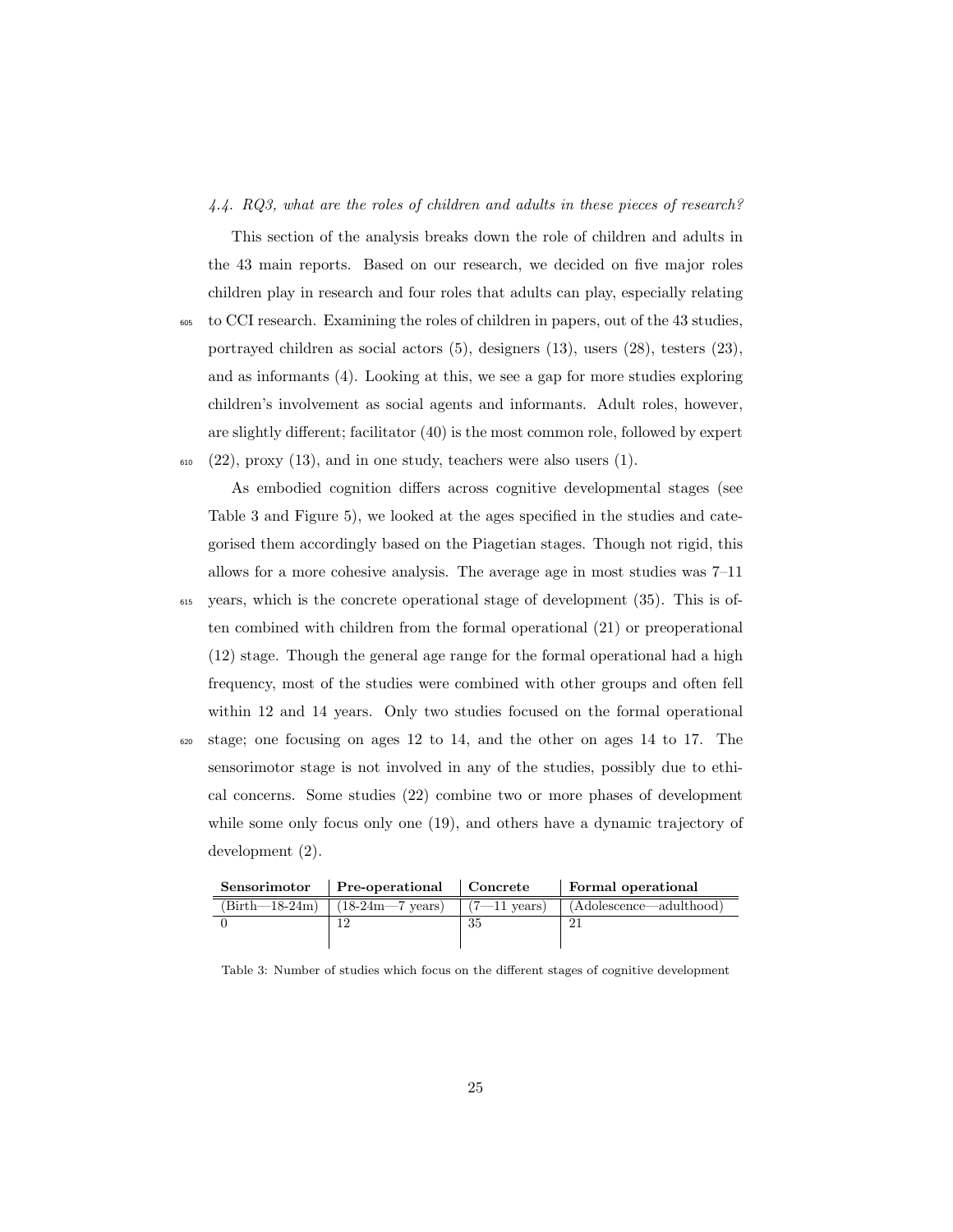

Figure 5: Number of stages over the years

#### <sup>625</sup> 5. Discussion

After surveying the initial 153 papers, we can see that embodied cognition remains a relatively new theme within the CCI community, however, there has been an increase in its exploration over the past few years, with the peak of research contributions being in 2020, as seen in Table [2.](#page-17-0) This review focused on <sup>630</sup> the trends of 'embodied' research concepts in recent years and the most common subject areas of application and skills, forms and mode of embodiment, technologies, and the role of children and adults in the study. Our inclusion and exclusion criteria helped streamline the most relevant papers based on our initial research questions. Finally, 43 peer-reviewed reports were selected through var-<sup>635</sup> ious categories and applications (both educational and non-educational). This

section further discusses more qualitative observations and trends from the reviewed papers.

Due to the nature of embodied cognition and the involvement of children in studies, ethics is a highly relevant issue to consider for researchers. As emerged <sup>640</sup> from the survey, ethics pervades topics such as personalisation, special needs, diversity, inclusion, and children's ages and stages of development. Researchers need to consider it in all the aspects that concern their research, for example,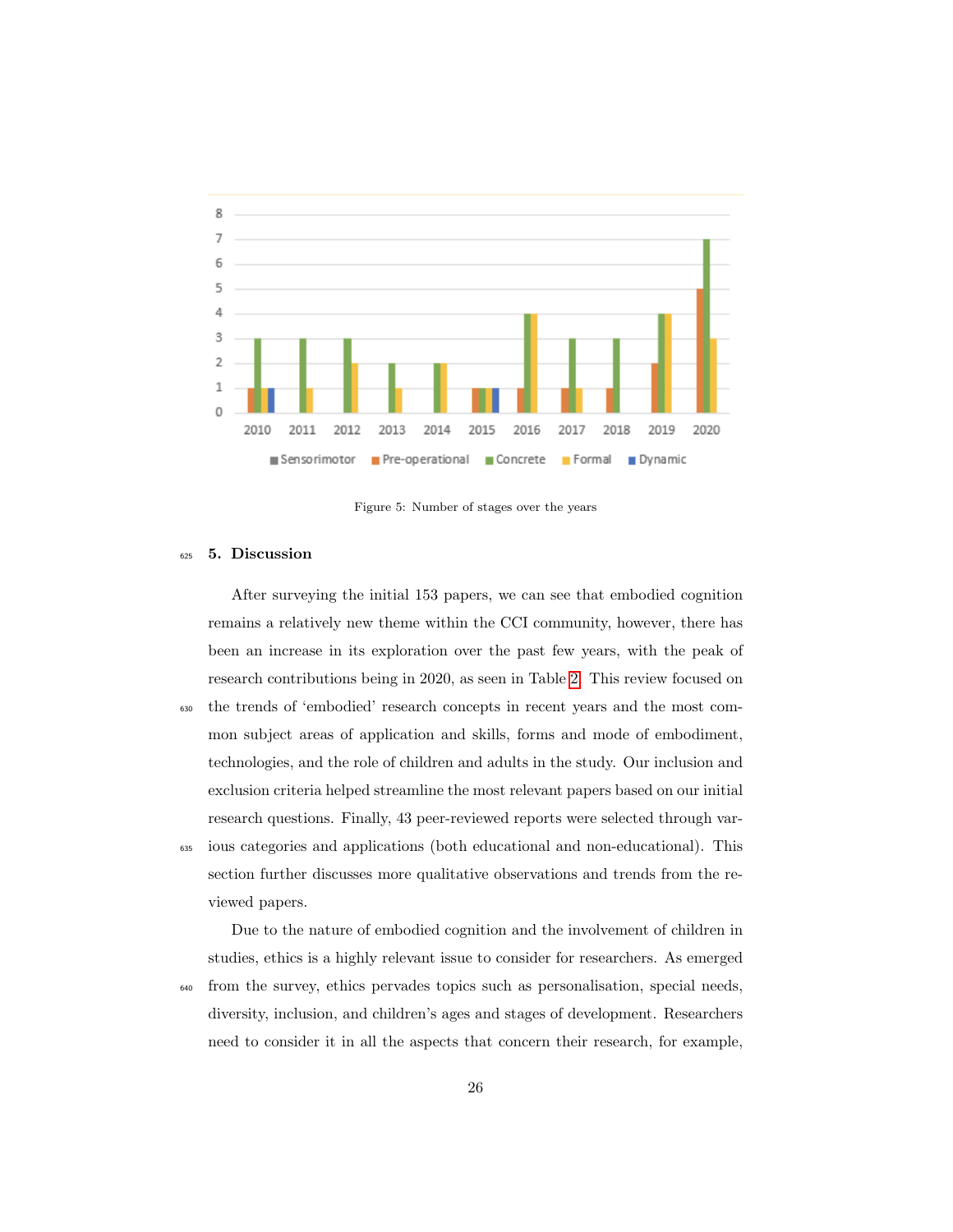conceiving fieldwork, designing a prototype, or writing a protocol. Ethical concerns often affect how and if specific experiments are carried out and what age

<sup>645</sup> groups are involved, this could be why certain trends are more pervasive than others, such as studies involving the concrete operational stage instead of the sensorimotor stage.

Following the analysis, we present the main trends in the field which emerged from the survey:

#### <sup>650</sup> 5.1. Exploration of neurological evidence of body parts being engaged

We understand the place of empirical evidence when carrying out any form of study: when it comes to proving embodiment, this could either be neuroscientific (e.g. associated motor areas [\[109,](#page-52-1) [110,](#page-52-2) [111\]](#page-52-3)) or behavioural (e.g. conceptual understanding [\[26,](#page-41-8) [67\]](#page-46-3)). Compared to more psychological and cognitive fields,

- <sup>655</sup> none of the studies surveyed in this paper used neurological evidence to support claims. While looking at behavioural evidence is valid and points to embodiment, it can be subject to assumptions and biases as to what body parts are being engaged in the interaction and to what extent. Neuro-imaging may be needed in some cases to truly determine what corresponding brain areas are es-
- <sup>660</sup> pecially activated during the experiments (for example, visual, olfactory, motor, gustatory etc) [\[112,](#page-52-4) [68\]](#page-46-4). There is also the potential for ignoring certain forms of motor and sensory embodiment, which are not apparent using behavioural observation, (e.g. idiom comprehension [\[110\]](#page-52-2)). We do not think that behavioural evidence is negligible, but it can still be subjective and can lead us to ignore <sup>665</sup> certain sensorimotor information in favour of others because we cannot observe the behaviours directly. The exploration of more neurological evidence can open up more opportunities for collaboration with other fields.

As an intersection exists between embodiment and making, studies involving maker technologies and activities were included. However, there is still some <sup>670</sup> question as to what extent some making technologies are embodied, as not all maker platforms use sensorimotoric engagement (e.g. using physical artifacts). Some mostly use simple screen simulations, which could be argued as not pri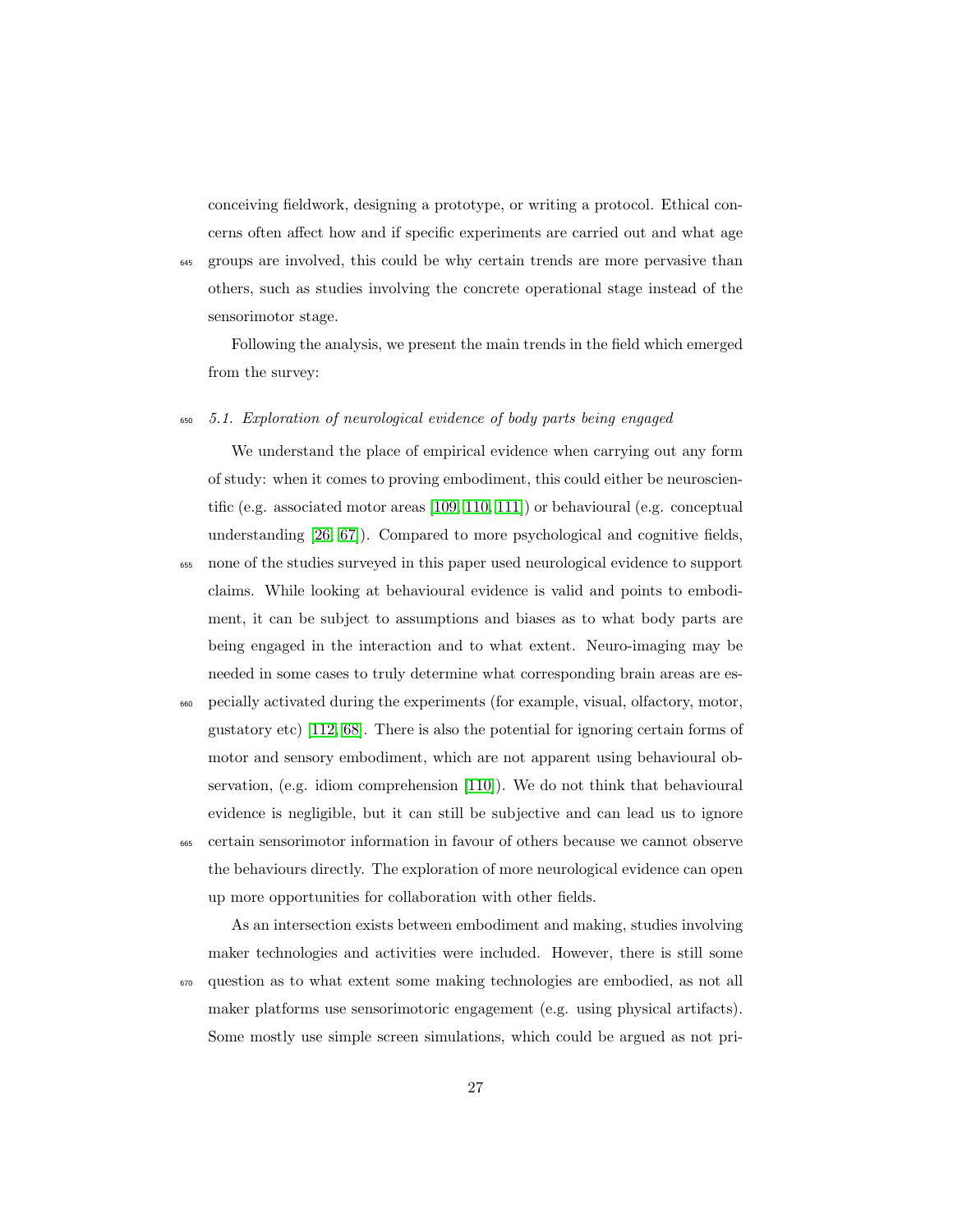marily being an embodied approach. Godhe also explains that the term 'maker' has been misappropriated for numerous learning scenarios and activities [\[113\]](#page-52-5).

<sup>675</sup> Given that some studies relied solely on behavioural evidence, the making studies included [\[65,](#page-46-1) [78,](#page-47-4) [95\]](#page-50-0) were those which explicitly showed some form of body engagement, interaction, or physical embodiment.

#### 5.2. Measuring cognitive-affective state

The results show that although there was mention of methodologies for mea-<sup>680</sup> suring 'cognitive-affective state' as one of the categories, only one study explicitly addressed the cognitive-affective states of the children, making use of realtime psychological markers [\[105\]](#page-51-3). While it seemed hard to explicitly determine if a number of the studies were augmenting pre-existing knowledge or helping children form new knowledge, some studies addressed this. Antle et al., in their

<sup>685</sup> "Towards Utopia" study mentioned this 'inability to determine' as a limitation of their study [\[10\]](#page-40-1). This questions the direct long-term effects of the studies, but does not discredit the validity of the different studies – instead requiring a specification of such contexts, limitations, and suggestions of future exploration of long-term effects. In Segura et al.'s analysis, the research aim was based on

- <sup>690</sup> the assumption of the children's first encounter with migration [\[79\]](#page-47-5). This led to the postulation that the study was designed to help form new knowledge. They explain that there is the possibility of children showing a deeper understanding of the concept if they get more familiar with it in future studies. In contrast, Malinverni et al. [\[77\]](#page-47-3) were more explicit with their approach and contacted
- <sup>695</sup> schools prior to the study to ensure the children had no prior knowledge of the concept of 'buoyancy' (for example), focusing and reinforcing their study as one aimed in the development of new skills. Additionally, Mora et al.'s way of addressing this was slightly different and more empirical, using pre- and post-tests to ascertain the children's level of knowledge before and after the study.

#### <sup>700</sup> 5.3. Embodied versus dis-embodied learning methods

While it is a general assumption that embodied knowledge offers a more robust experience compared to disembodied knowledge, only a handful of stud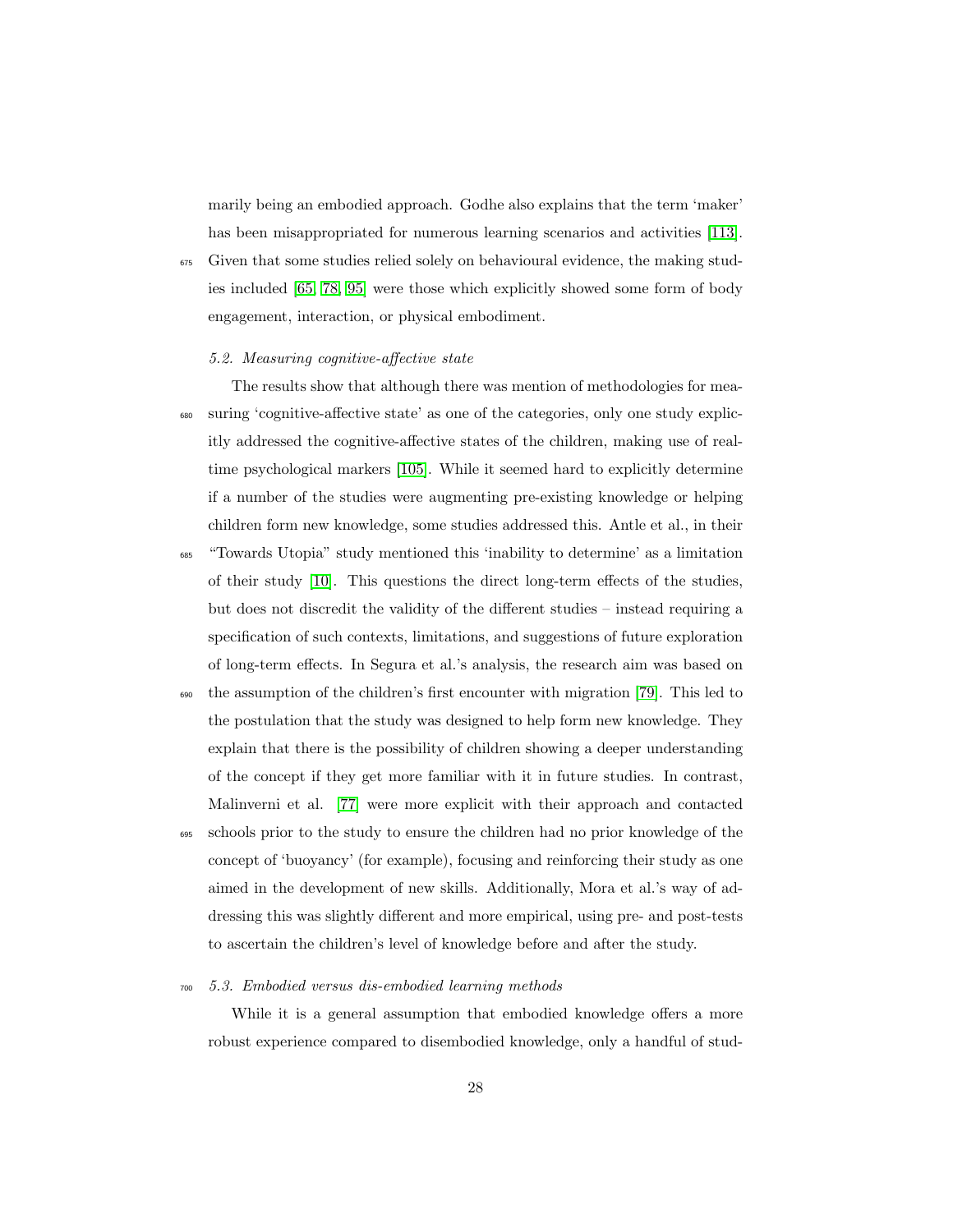ies [\[61,](#page-45-3) [79,](#page-47-5) [77,](#page-47-3) [17\]](#page-40-8) made empirical comparisons between learning outcomes of embodied as opposed to dis-embodied learning. There was a larger focus on

- <sup>705</sup> the results of the embodied technologies; however, this does not generate contextual evidence of their effectiveness against dis-embodied methods. In the studies where the learning results were evaluated quantitatively [\[17,](#page-40-8) [77\]](#page-47-3), most did not show a statistically significant difference between both approaches. Still, it led to the posing of further research questions. It might be said that although
- <sup>710</sup> learning outcomes were not statistically different, the children's self-reporting and observation of the learning process showed more engagement and excitement. Some other studies even had children asking to prolong the experiment time so they could "play" more [\[83\]](#page-48-2).

The lack of a statistical difference could also be as a result of the metrics <sup>715</sup> used and the time frame of these experiments. These studies compared shortterm effect of embodied technologies (with the longest study being three weeks [\[77\]](#page-47-3)). Still, they did not incline the long-term aggregated impact of embodied technologies over disembodied ones. In one of the studies, 'Whom would you like to talk with?' [\[106\]](#page-51-4) which compared children's perspective of different <sup>720</sup> levels of embodied peers during the creation process, the authors found that there was no influence on children's creative outcome; however, the use of more embodied agents made the process of creating more engaging. One thing to note in carrying out these comparative experiments is ensuring the embodied, and disembodied agents have similar and comparable affordances, though in

- $725$  some experiments like Pleo (PhyPleo and ViPleo) [\[79\]](#page-47-5) the presentations of those affordances may differ. Roberts et al. [\[82\]](#page-48-1) took a different route, comparing two different approaches to designing embodied interaction. Studies that rely on self-reporting could have the bias of children having higher expectations for a particular type of technology or embodiment – especially robots – hence rating
- <sup>730</sup> it lower [\[108\]](#page-52-0).

One of the studies [\[107\]](#page-51-5) that saw a difference between how children embodied technologies looked at the difference in the embodiment patterns of the children themselves rather than the technologies. They found that children who were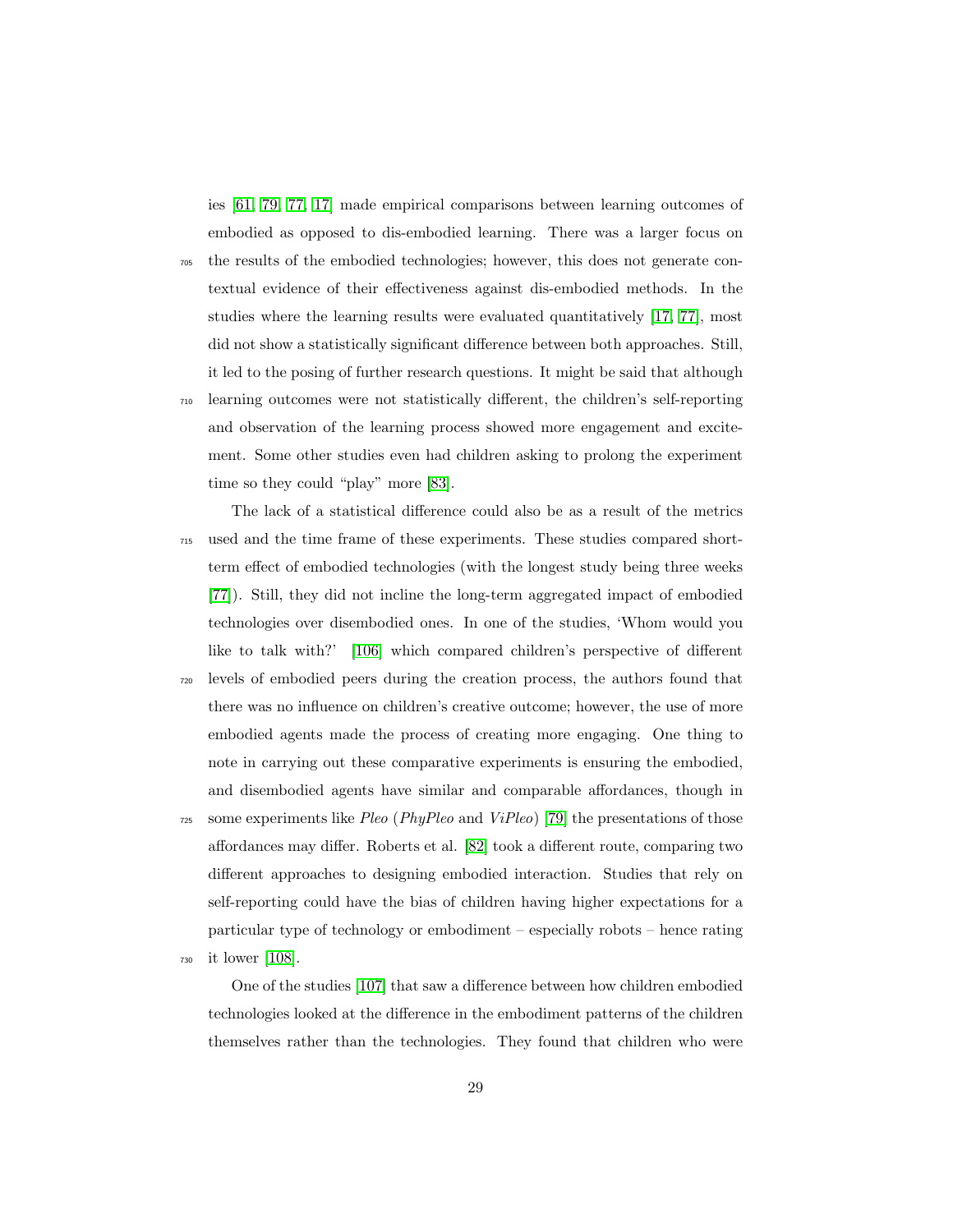considered as "high gesturers" during the reflective process had a higher un-

<sup>735</sup> derstanding of abstract concepts compared to "low gesturers". Almjally et al. suggest further study of how different gestures affect learning gains over time. Though this study also compares embodied Tangible User Interfaces (TUI) with Graphical User Interfaces (GUI) and found no significant difference between the gestures (interpreted as learning gains), it can be assumed that the children who

<sup>740</sup> were high gesturers had higher long-term embodied learning effects. Perhaps this opens up an opportunity to explore how long-term embodied teaching can affect children considered as low gesturers.

#### 5.4. Embodied robot toys companions and social agents

One area not as explored is embodied robot toys, companions, and social <sup>745</sup> agents. One of the studies carried out by Segura et al. [\[79\]](#page-47-5), compared the migration or "teleportation" from a physical embodiment of the robot Pleo and a virtual representation using a tablet. Aside from this, another area that has potential research opportunities is full-bodied interactive technologies which make use of the body as a "referent" [\[17\]](#page-40-8), focusing on the body as the main <sup>750</sup> element driving the learning experience. In some full body interactions like the CoCensus [\[82\]](#page-48-1) the position of the participants respective to the data system affected how they viewed the data, whether in first-person (Active), or third-

person (onlooker).

#### 5.5. Engaging play skills as a form of embodiment

- <sup>755</sup> It has been found that the use of play as a method of learning allows active engagement, motivation, and immersion of the players (children) [\[77\]](#page-47-3). Participatory games, especially those involving role-playing, give a feeling of personal investment, which makes the activities more meaningful to the children [\[3,](#page-39-1) [10,](#page-40-1) [82\]](#page-48-1). Role-playing games can also elicit a sense of interdependence and collaboration
- <sup>760</sup> depending on the context (e.g. as town members [\[3\]](#page-39-1), as hunters [\[5\]](#page-39-3), or cops and robbers [\[80\]](#page-47-6)). Studies have established direct relationships showing that an increase in body movement leads to an increase in engagement, further staging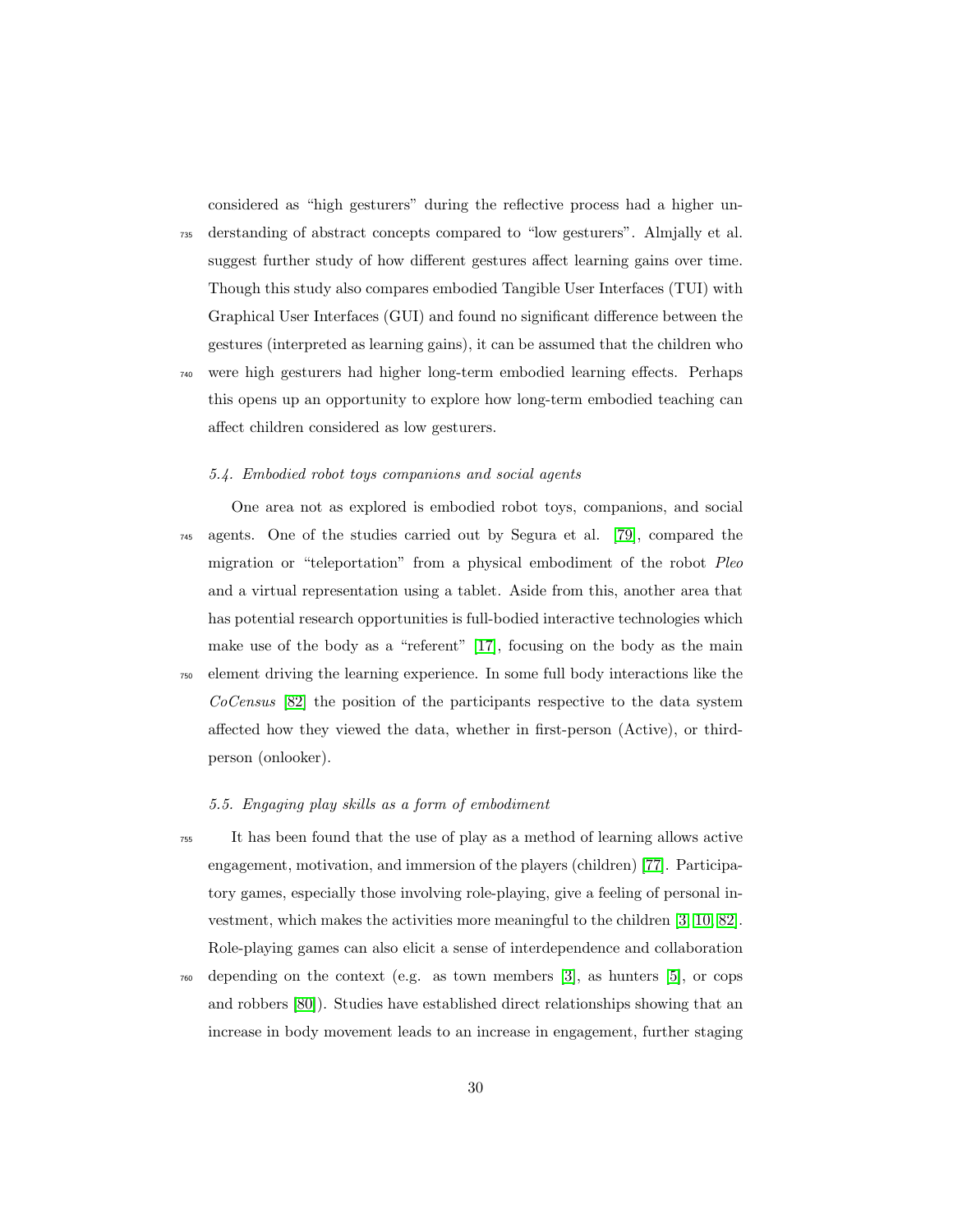the case for full body technologies. Collaboration also plays a significant role in engagement, as Sylla et al. [\[83\]](#page-48-2) demonstrate in their storytelling experiment, <sup>765</sup> finding that children who played in groups had a longer mean interaction time  $-19.24$  min as opposed to 10.3 min.

#### 5.6. Physical/environmental contexts

During the analysis, we found that most studies took place in either a laboratory setting or in a classroom, with only a few studies like Sylla et al. [\[83,](#page-48-2) [82\]](#page-48-1) <sup>770</sup> bringing parents into the design studies. Mora et al. [\[17\]](#page-40-8), carried out experiments both in the lab and the classroom to compare a controlled environment to a less controlled environment. Participatory design is not limited to students alone; teachers are involved in the requirement gathering, whether informally or informally. In Kang et al.'s study [\[87\]](#page-48-6), a formative pre-design session of <sup>775</sup> 2.5 hours was held with 20 teachers, testing the concepts and prototypes using mock-ups and sketching materials. This helps to better the possible areas for improvement in the current design as the teachers had a better understanding of the field and the children.

In some cases, teachers would serve as proxies as they had a better relation-<sup>780</sup> ship with the children. Pire et al. involved educators both in the requirement gathering phase and in the analysis of the study [\[104\]](#page-51-2). A number of studies involve the informal settings in which the learners interact with objects found naturally in their environment, while some others were in more formal settings but still involved direct play with objects found within their environment [\[95\]](#page-50-0).

- <sup>785</sup> Only one study [\[99\]](#page-50-4) allowed children to take the technologies individually into their everyday contexts, relying on the children's natural interactions and embodiment in their settings outside of the classroom. Chu et al. also gave the students smartwatches and allowed them to record their objects and locations that led to certain scientific reflections. This not only let children take note
- <sup>790</sup> of how the knowledge they gathered is embodied in everyday contexts (both imaginary and real) but gave them a playful way to embed smartwatches as educational tools.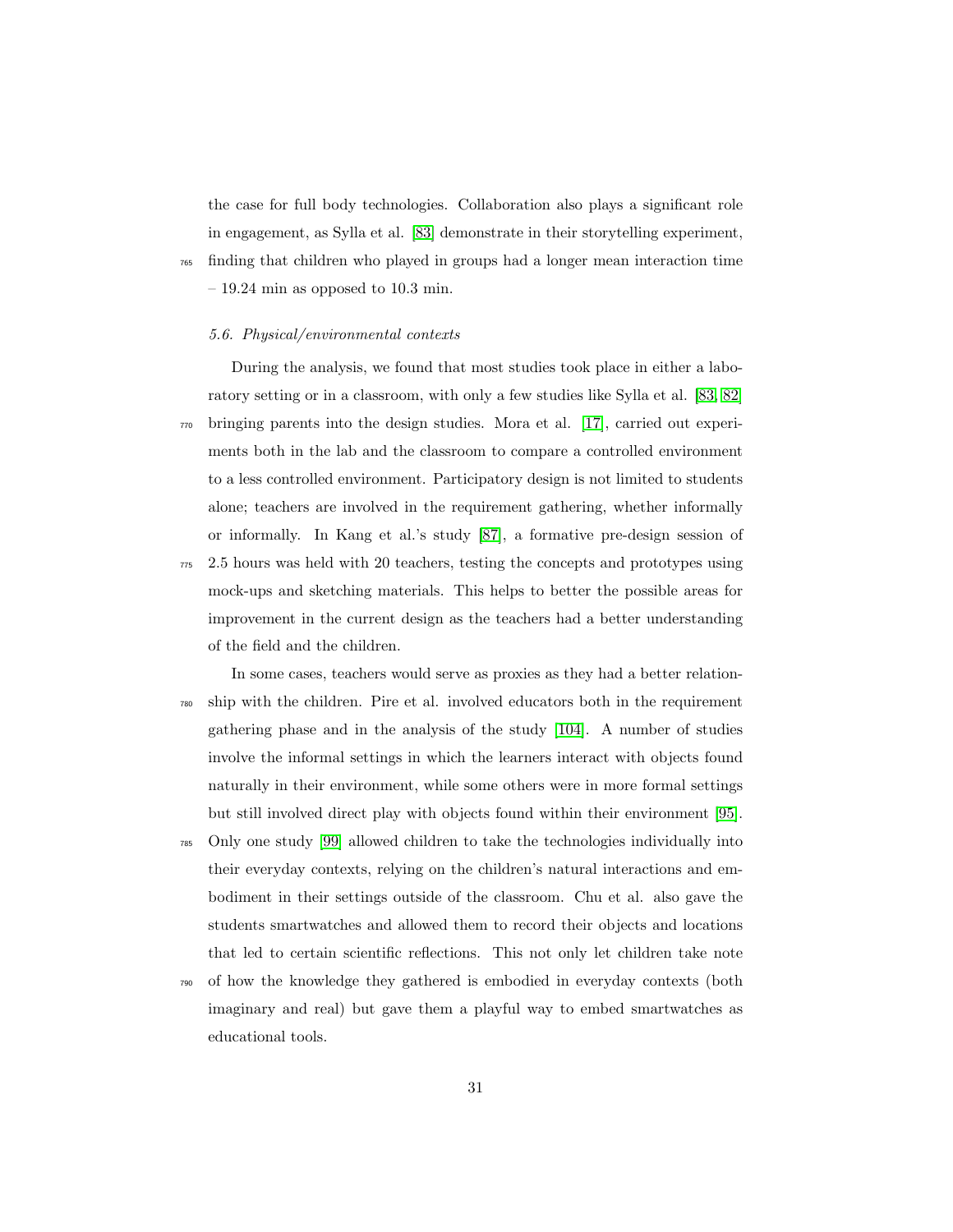#### 5.7. Abstract metaphors/concepts and gaming technologies

Some Kinem games like Farm Walks [\[19\]](#page-41-1) allow researchers to change the <sup>795</sup> difficulty of the games by removing or including certain features like obstacles and stop signs, and some studies carried out multiple experiments using multiple games or concepts in terms of experiments. Chu et al. [\[91\]](#page-49-3) broke down their making-experiments into simulation models which simulate earthquakes and solar energy, concept-process models which require students to program a food <sup>800</sup> chain based on their knowledge over 2 years, and illustrative models which use LED lights to show their understanding of concepts. There was the combination of new concepts with pre-established knowledge, like music and conductivity

Only one study [\[102\]](#page-51-0) was centered around emotions; however, it focused on <sup>805</sup> children teaching different emotions to the AI by using their bodily and facial expressions. There was no exploration of how the state of the body can affect children's feelings, especially when relating to technology.

[\[85\]](#page-48-4), football and programming [\[94\]](#page-49-6), and emotions and machine learning [\[102\]](#page-51-0).

#### 5.8. Children's roles, age and stages of development

Depending on the cognitive-developmental stage of children, certain con-<sup>810</sup> cepts are easier to introduce. Out of the number of studies reviewed, only a few considered differences across different age groups. Kang et al. [\[87\]](#page-48-6) broke their session into different groups based on the ages of the children, and while the experiments did not vary by age, the conveying language did. Antle et al. [\[10\]](#page-40-1) focused their research on children between the ages of 7 to 10 (concrete <sup>815</sup> operational stage). This was influenced by the research of environmental psychologist McKenzie-Mohr who suggested that this age was the best time to help build "ecologically sustainable behaviour" in children [\[114\]](#page-52-6). Xiao et al. [\[88\]](#page-49-0) also focus on children between 7 and 13, as it was mentioned based on Piaget's observation that children between the ages of a toddler and up to 12 years old

<sup>820</sup> have not fully developed their abstract symbolic thinking. Still, the latter end of the spectrum had higher stage-like increases in abstract, symbolic understandings, while children at the lower end relied more on sensory-motor thinking.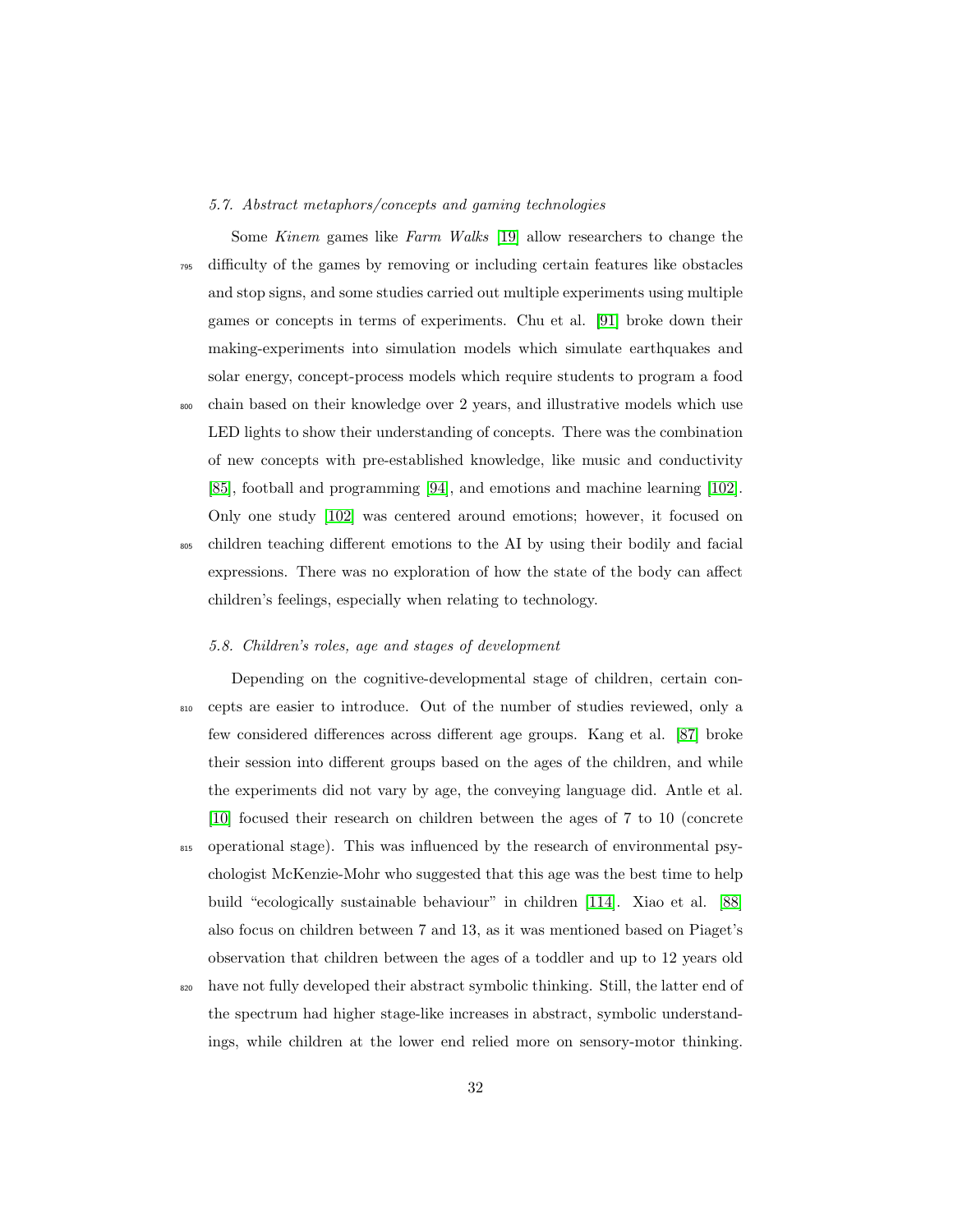However, other studies did not show the rationale for the selected age groups of their studies. We expected more interventions in the sensorimotor stage, but

- <sup>825</sup> to our knowledge, none of the research has involved this age group so far. This could be due, for instance, to the difficulty of finding a consistent sample of children who have similar abilities when comparing results. We also expected more experiments with participants who fell into the middle adolescent age (15 to 17) within the formal operational stage, however only one study was found,
- <sup>830</sup> and others concentrated on participants between the ages of 12 and 14 (early adolescent).

#### 5.9. Subjects focused on in embodied learning studies

On the subject of exploration, we expected more subjects within the arts and humanities, but there was a heavy focus on STEM-related learning concepts. 835 Most areas concerned biology like  $SharedPhys$  [\[87\]](#page-48-6), mathematics [\[19,](#page-41-1) [98,](#page-50-3) [64,](#page-46-0) [65\]](#page-46-1), or programming [\[107,](#page-51-5) [104,](#page-51-2) [102\]](#page-51-0), with few studies exploring the arts, such as music, independent of STEM knowledge – Andantino [\[88\]](#page-49-0) being an excellent example of that. We find that other studies involving design and other arts only used it as a teaching method for a more STEM-related goal rather than as <sup>840</sup> the sole purpose of engagement. For example, Leduc-Mills et al., in their 2012 study, make use of designing as means to help children learn mathematics and geometric shapes, and Petersen et al. [\[85\]](#page-48-4) extrapolated on musical instruments to help children conceptualise intangible conductivity. While it is encouraged to interplay different subjects to help draw on metaphors, the focus on STEM <sup>845</sup> subjects, especially programming, could be because they fall naturally within

our domain as researchers. This isolates and ignores other interests children might have and how embodied technologies can help them learn better.

#### 5.10. Personalisation, special needs, diversity and inclusion

Personalisation goes beyond age and cognitive development stage and also <sup>850</sup> includes abilities. It can make the experience better or complicate the experience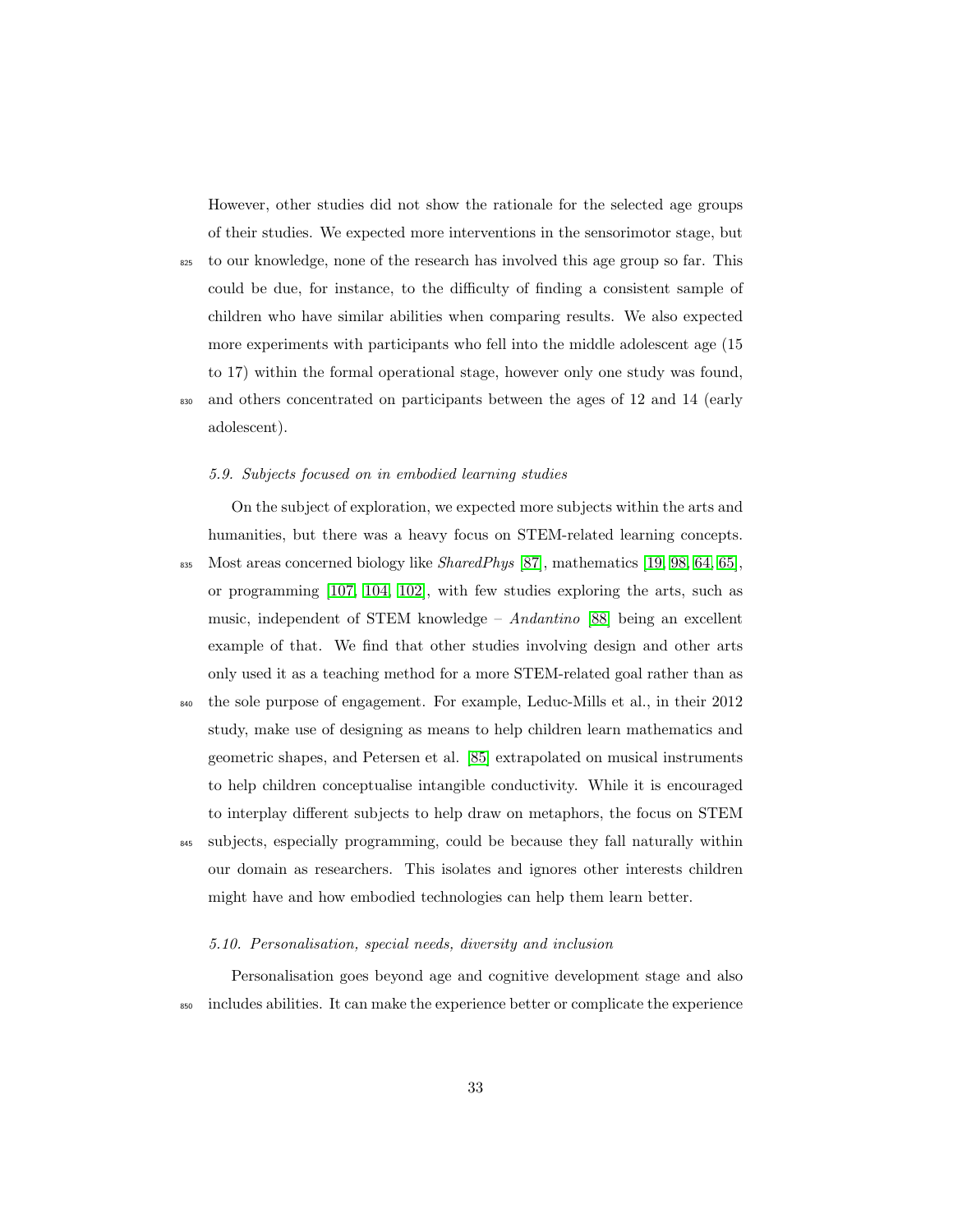when it involves a large-scale of users. This can be an especially intricate subject when relating to children with neurologically diverse needs [\[81,](#page-48-0) [89,](#page-49-1) [19,](#page-41-1) [92\]](#page-49-4). Some or all types of stimuli may be hard to process: this is where embodied fullbody touchless technologies with "focused, predictable and replicable" stimuli

- <sup>855</sup> maybe be of high advantage [\[81\]](#page-48-0). However, most studies often only focus on particular abilities rather than designing inclusively and accommodating different abilities. One study that executes that well is Neto et al.'s paper "Using tabletop robots to promote inclusive classroom experiences" [\[103\]](#page-51-1), which includes both students with and without visual impairments in the experimental design.
- <sup>860</sup> There still seems to be a gap for studies that look at different levels of knowledge, cognitive development, race, gender, and skills. When it comes to gender, the participants were predominantly boys, and although studies relating to special needs like Autism had a rationale as the ratio of males to females within the autism spectrum is 5-to-1 [\[89\]](#page-49-1), other studies did not. There was also a lack

<sup>865</sup> of studies that looked outside binary gender definitions. One surprising result of our study was the expectation of more studies that address and account for gender biases, differences, and gaps, especially in more STEM-related subjects; however, none of the studies we reviewed focused on gender issues. Besides gender, we also did not find any studies addressing the differences in perceiving

<sup>870</sup> embodied interactions racially as most of the research seemed to involve children from ethnic 'majorities'.

#### 6. Directions for future research

Considering the survey results critically, we believe it paramount that the community commits to a more thorough discourse of the fundamental philo-875 sophical concepts before making the link to technological embodiment. Following this, we propose eight key areas of exploration that could be leveraged by the community.

1. Using technologies within natural contexts: Most of the technologies are only available in specific contexts like labs [\[61,](#page-45-3) [6,](#page-39-4) [4,](#page-39-2) [78\]](#page-47-4), schools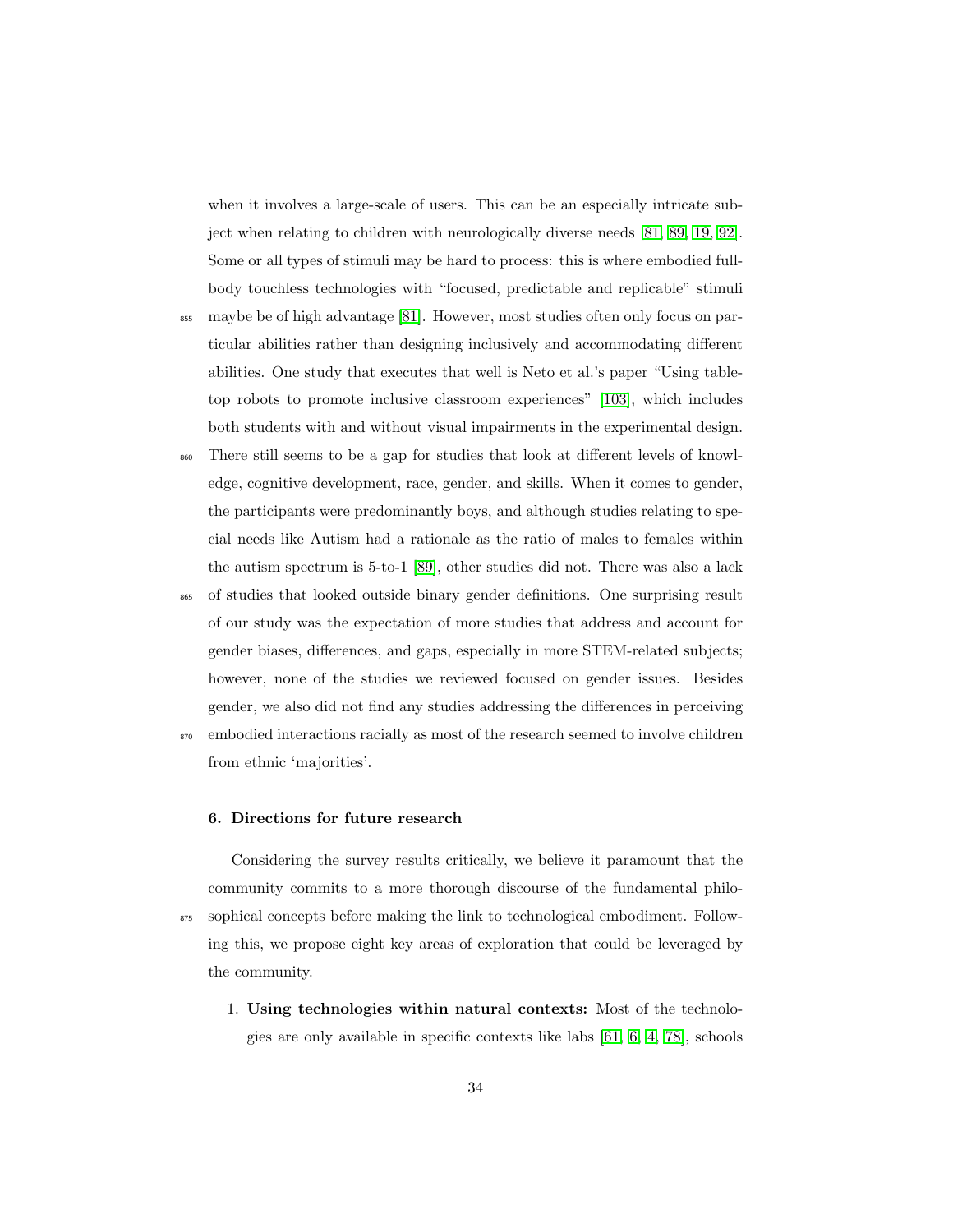- 880 [\[3,](#page-39-1) [83,](#page-48-2) [90,](#page-49-2) [19,](#page-41-1) [103,](#page-51-1) [104,](#page-51-2) [105\]](#page-51-3), or museums [\[10,](#page-40-1) [82,](#page-48-1) [17\]](#page-40-8). It would be interesting to have more studies and research into how these systems can function in public and natural contexts [\[99\]](#page-50-4) such as children's homes [\[82,](#page-48-1) [102\]](#page-51-0), or parks [\[95\]](#page-50-0). This will also allow us to embed embodied technologies into everyday child-interactions and open our research to other forms of tech-<sup>885</sup> nology, like IoT (Internet of Things), as well as reflect upon the most suitable methods to collect data in such contexts.
- 2. Long-term studies: Most of the studies [\[103,](#page-51-1) [104,](#page-51-2) [105,](#page-51-3) [107,](#page-51-5) [108,](#page-52-0) [98\]](#page-50-3) took place over shorter periods (less than a month). There is the need to account for carrying experiments over more extended periods (more than <sup>890</sup> 6 months) [\[92,](#page-49-4) [91\]](#page-49-3) and consider other metrics other than static output, such as maintenance of attention span and long-term learning retention. Shorter studies allow us to test hypotheses more quickly, however, these could be further validated over a longer study phase. A longer experimental period will help account for aggregated output over time and better <sup>895</sup> understand the impact of the initial experiment outcomes [\[8\]](#page-39-6). A more prolonged engagement can also reduce the innovation effect in children using a technology for the first time. Despite the apparent benefits however, long-term studies are not always possible, and several contexts do not allow them.
- 900 3. Personalisation using multiple trajectories: There needs to be more consideration of multiple and dynamic cognitive development trajectories and embodiment, allowing children learners to regulate their learning themselves. This includes deeper investigation into different learning paths [\[18\]](#page-41-0), levels of difficulty [\[103\]](#page-51-1), and knowledge, and abstracting them <sup>905</sup> to augment inclusive embodied interactions. Personalisation should not only be considered when designing for children with special educational needs [\[103\]](#page-51-1). There also needs to be more personalisation based on different stages of development, especially more experiments within the sensorimotor stage, and ages that fall outside early adolescence. Due to the grey <sup>910</sup> areas on what is considered a child, especially when it comes to ages above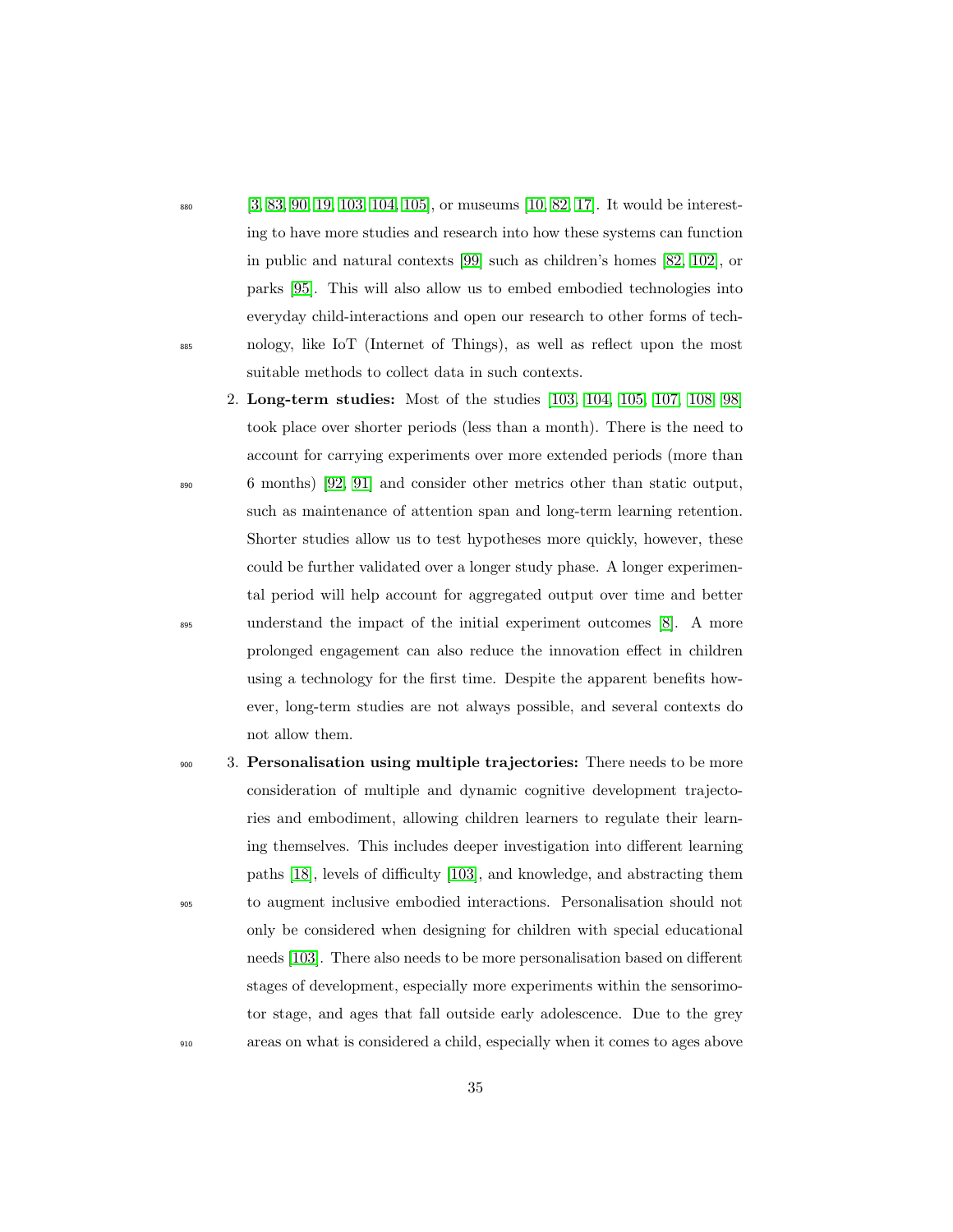15, it can be easy to categorise them as adults. However, older adolescents have different developmental/psychosocial characteristics, behaviours, and relationships with technology to fully developed adults, and that needs to be investigated further [\[72,](#page-46-8) [115,](#page-52-7) [73\]](#page-46-9). Understanding how these groups' <sup>915</sup> individual technological and psychological needs are embodied, given current cultural nuances and shifts, will encourage better design.

- 4. Cross-field research and topics: In the study by Spitale et al. [\[106\]](#page-51-4), the researchers worked with a linguistic specialist in designing and carrying out experiments. Wilson et al. [\[92\]](#page-49-4) worked with a speech therapist in <sup>920</sup> their study; this helped better understand the needs of the children as well as other nuances and psychological cues. An increase in interdisciplinary collaborations with researchers as proxies and experts (e.g., in psychological, neurological, and philosophical fields) could improve the robustness of outputs. It could also encourage looking at the phenomenon from different <sup>925</sup> or less familiar perspectives. For instance, using neuroimaging and psychological markers can provide further evidence to determine true embodiment. Additionally, there seems to be a focus primarily on STEM-related research, and embodied design has the potential to influence and be applied to other areas of learning by collaborating with researchers within <sup>930</sup> those fields, such as the arts, history, language cultural studies, writing, and so on [\[53,](#page-44-4) [88,](#page-49-0) [116\]](#page-52-8).
- 5. Use of embodied memory: One of the potential areas which did not see much focus was the exploration of more embodied designs and experiments that encourage reflection on everyday interactions and the use of ordinary <sup>935</sup> daily objects as memory palaces by offloading cognition [\[117\]](#page-53-0). The only study we found to use was Chu et al. [\[99\]](#page-50-4) which allowed children to test their embodied technology in their everyday contexts. More research could be conducted on how spatial locations and metaphors affect memory, and there is also a need to explore how we can store and retrieve information <sup>940</sup> by using the whole body (e.g. olfactory stimulus as a memory trigger, the use of physical motion to encode memories like in sign language [\[118\]](#page-53-1), and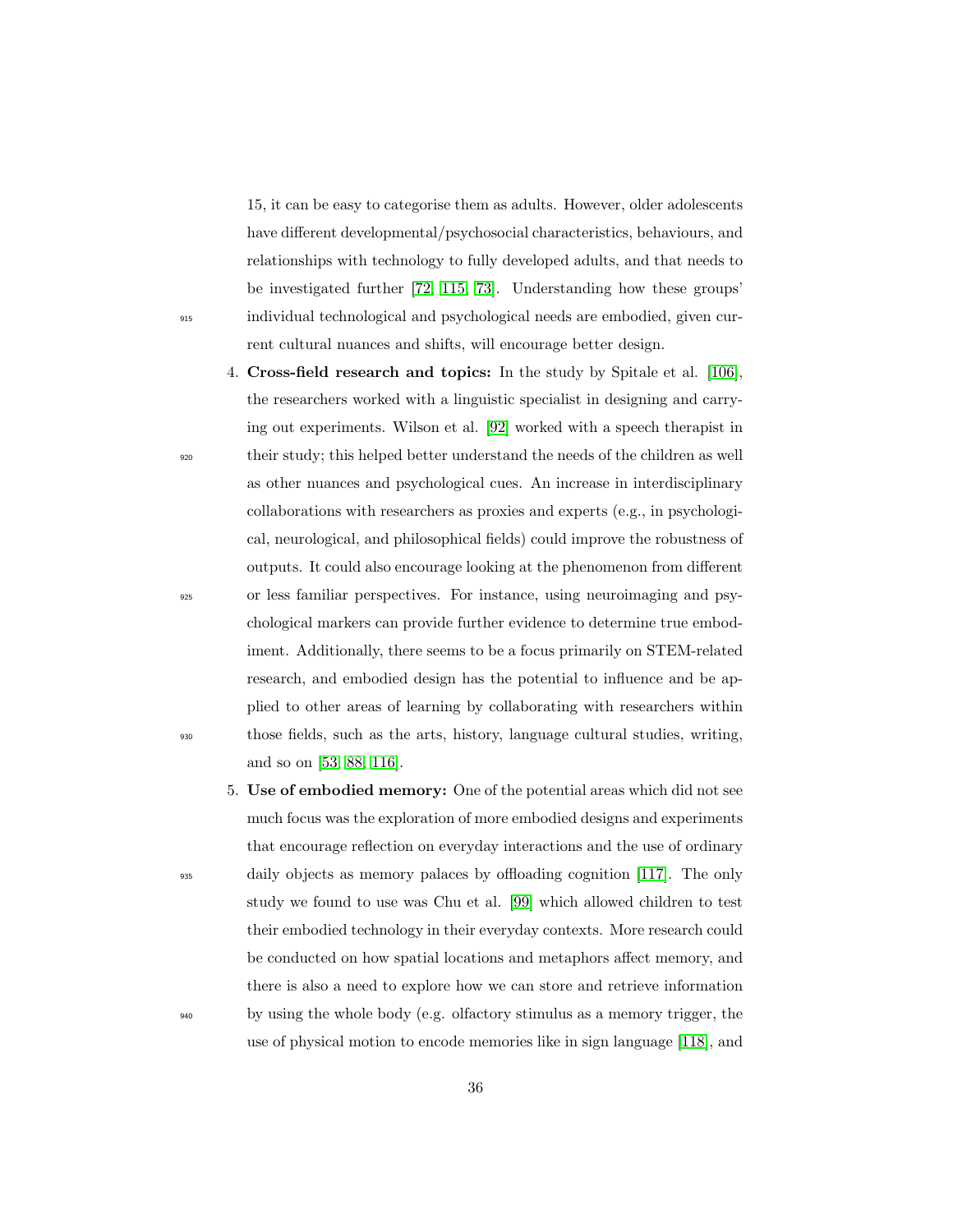spoken word patterns [\[119,](#page-53-0) [120\]](#page-53-1)).

- 6. Movement, perception and action: Most of the work we looked at centered around embodiment, including that outside of the CCI commu-<sup>945</sup> nity, and seems to focus primarily on learning as an outcome. One of the main themes of embodied cognition explored outside of the wider HCI community is the direct influence, and "inseparability" of perception from action [\[121\]](#page-53-2). More research into emotions [\[88\]](#page-49-0), bodily movements [\[90\]](#page-49-1), and psychological perceptions should be conducted. To our knowledge, <sup>950</sup> just a few works addressed these topics and these focused on specific body parts. When considering movements that embody abstract metaphors, the only studies we found which used full-body movements to elicit embodied metaphors were short experimental papers hence these were not included in the detailed review [\[122,](#page-53-3) [123\]](#page-53-4). Most of the studies involved <sup>955</sup> children offloading or outsourcing some form of physical perception onto objects, however, only one study [\[79\]](#page-47-0) was found to explicitly explore how different forms of embodiment (virtual and physical) of a robot affect how children perceive and behave towards it. There is still space to explore how specific physical characteristics (such as color [\[124\]](#page-53-5), size perception, etc.) <sup>960</sup> of embodied agents embody different metaphors and actions for children in different contexts (natural and controlled). So more empirical investigation needs to be done to understand how bodily states and physical properties bias or affect emotional and psychological perspective/action and vice versa.
- <sup>965</sup> 7. Diversity, Inclusion and Cognitive Biases: Following the point on psychological perception and personalisation, although these ideas have been explored in adults, none of the studies we found addressed how gender and ethnicity may affect how children perceive embodied information. For example, some abstract metaphors like colors [\[125,](#page-53-6) [126\]](#page-53-7) might have <sup>970</sup> different meanings based on the cultural background, and there might be biases attached to specific physical properties relating to race[\[127\]](#page-54-0), and gender portrayals [\[128,](#page-54-1) [129\]](#page-54-2). Moreover, there is a need to explore how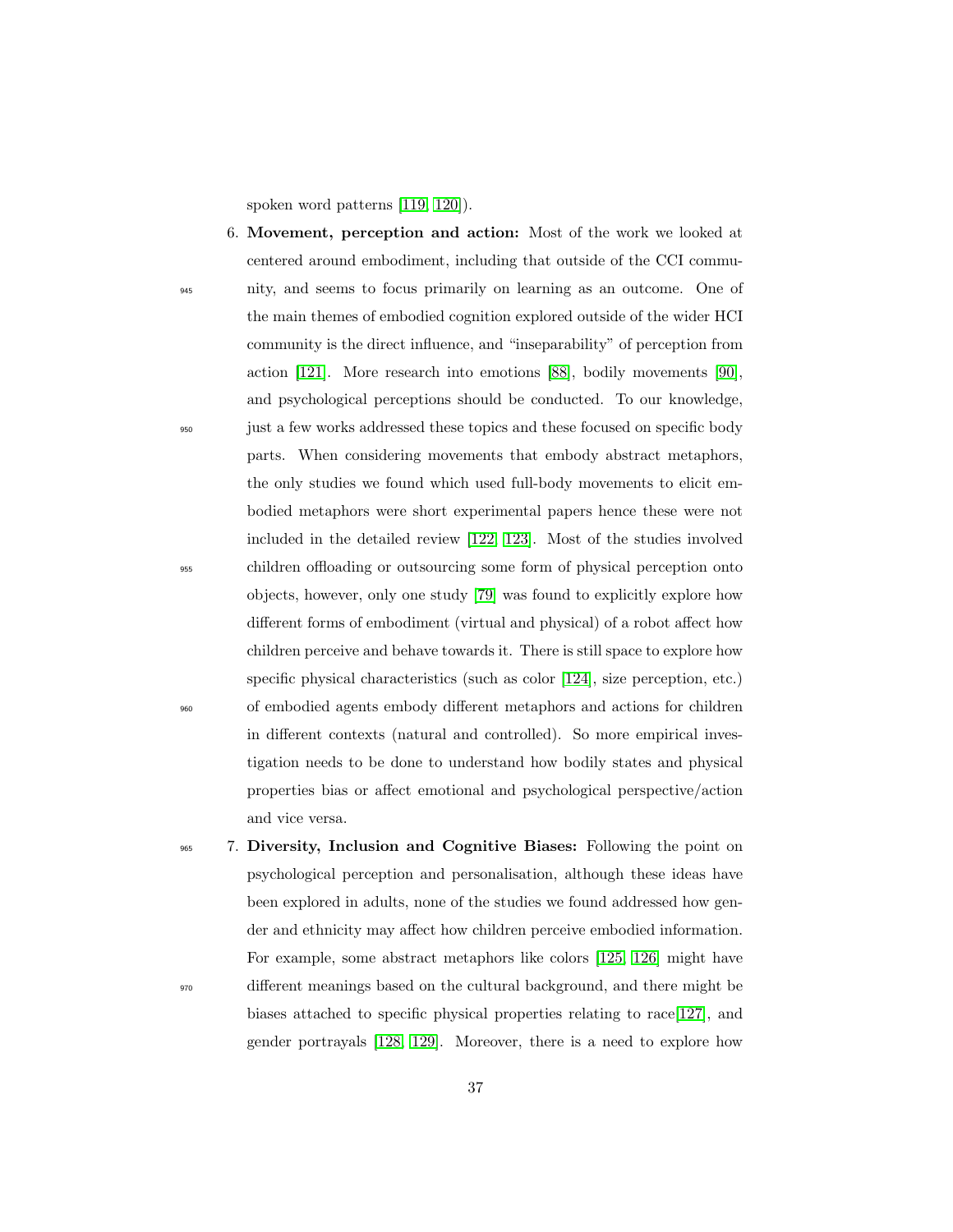embodied interactions might differ across genders, including those outside the binary. These points pose a gap for more research into how embodied <sup>975</sup> technologies can be used to educate children on biases as well as inform how better embodied interactions can be designed.

8. Multi-sensory embodied cognition: As mentioned in the review analysis, there were no studies involving smell and taste as the main stimuli for embodiment. This could be due to how contextual those stimuli are and <sup>980</sup> how they are affected by individual perceptions, increasing their variability. Another limitation might be a lack of resources and expertise around these types of stimuli. However, if we centre more studies around the perceptual states, collaborate with researchers in other fields [\[106\]](#page-51-0), and have longer-term studies [\[92,](#page-49-2) [91\]](#page-49-3), this might provide a work-around for such <sup>985</sup> experiments.

While this systematic literature review focuses extensively on the two primary venues for child-computer interaction publications; this is not an allencompassing review for the field of embodied cognition and its associated technologies: other works of interest will exist outside of these venues. Though the <sup>990</sup> background section gives a broad span of embodied cognition literature that is not currently represented in IDC/IJCCI, further work will involve extending this review beyond the two main CCI venues and investigating what differences and similarities may exist. Overall we recommend addressing under-explored areas of research such as stimuli like smell and taste, art-related subjects [\[88\]](#page-49-0), <sup>995</sup> and dynamic cognitive stages of development [\[85,](#page-48-0) [5\]](#page-39-0). This could be an oppor-

tunity for collaboration with other fields, especially the native fields responsible for philosophical concepts.

## 7. Conclusion

This work surveys 43 peer-reviewed articles selected from the search of a wide <sup>1000</sup> variety of papers on embodied cognition over the past 11 years. The aim of the paper was to give an in-depth analysis of the different layers and concepts of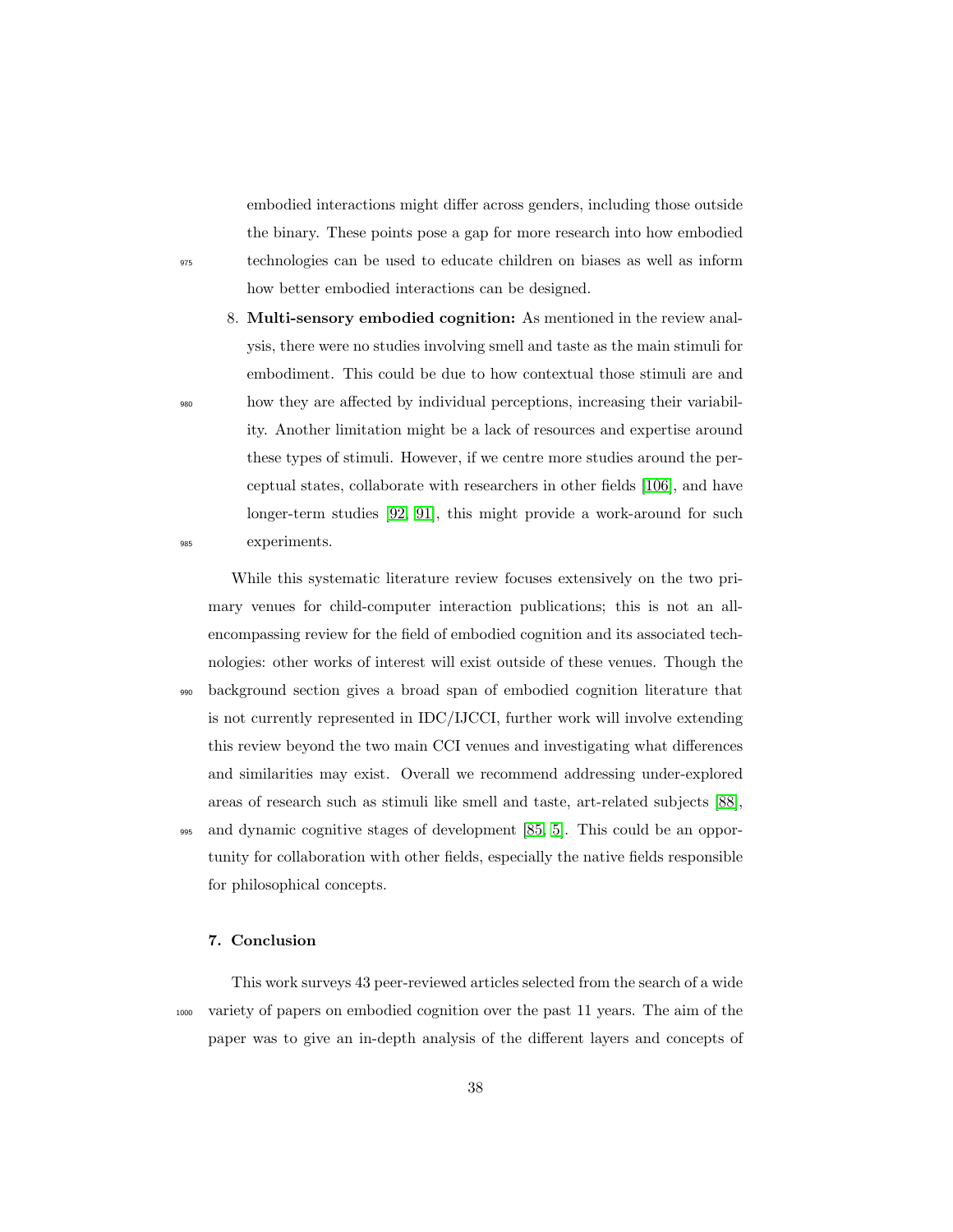embodied cognition in the CCI community – hence focusing on the two leading venues, IDC and IJCCI – and use that to make suggestions for future research.

The main reports were analysed based on categories that address the research <sup>1005</sup> questions and better show the direction of embodied research in recent years. Our research addressed the areas of application and skills, forms and mode of embodiment, technologies used, and the role of children and adults, focusing on advantages and opportunities for future research. Given the recent events in which children have interacted and learned remotely for the past year, the role <sup>1010</sup> of embodied cognition and interactions is more important than ever.

The summary of the discourse is eight key areas showing future research directions in the field of embodied cognition in Child-Computer Interaction, offering guidance to the community by illustrating new challenges and opportunities for researchers who aim to investigate this field. Our work demonstrates <sup>1015</sup> the comparative lack of investigations that use neurological evidence, memory palaces, the under-exploration of research with children within the sensorimotor and pre-operational stage, and the need for a deeper understanding and application of embodied metaphors and cognitive-affective states.

Future work would be a comparative exploration of embodied cognition and <sup>1020</sup> other related concepts such as enactivisim, situated cognition, context-aware computing, not just within the CCI community, but within other venues and literature repositories. We aim to create a conceptual, theoretical, and methodological basis for a new field of embodied cognition and Child-Computer Interaction in the near future.

## <sup>1025</sup> Acknowledgements

We are very grateful to xxx for the support in proofreading this work.

## References

[1] M. Giannakos, Z. Papamitsiou, P. Markopoulos, J. Read, J. P. Hourcade, Mapping child–computer interaction research through co-word analysis,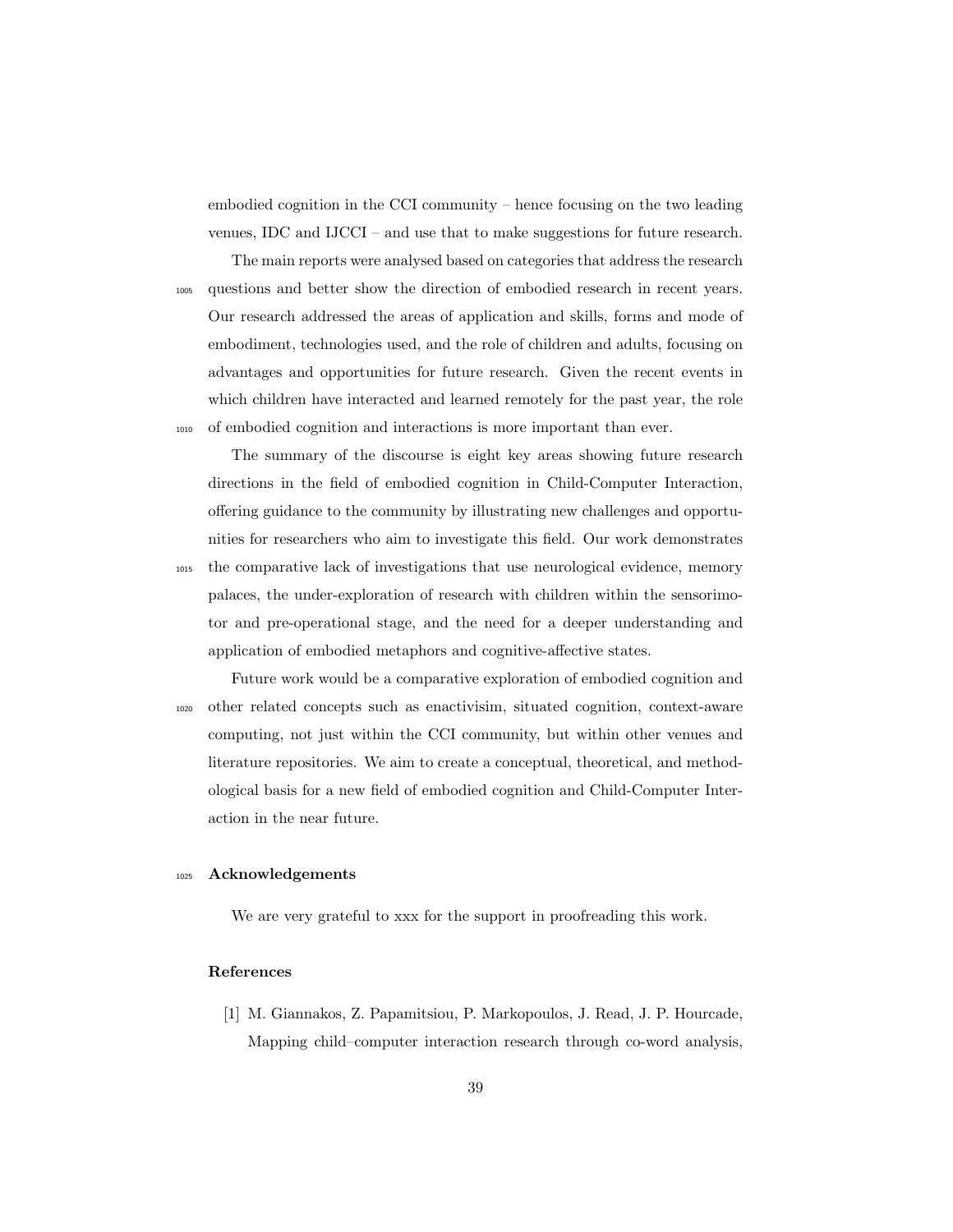- <sup>1030</sup> International Journal of Child-Computer Interaction (2020) 100165[doi:](http://dx.doi.org/10.1016/j.ijcci.2020.100165) [10.1016/j.ijcci.2020.100165](http://dx.doi.org/10.1016/j.ijcci.2020.100165).
	- [2] P. Dourish, Where the action is: the foundations of embodied interaction, MIT press, 2004.
- <span id="page-39-2"></span>[3] F. Novellis, T. Moher, How real is' real enough'? designing artifacts and <sup>1035</sup> procedures for embodied simulations of science practices, in: Proceedings of the 10th International Conference on Interaction Design and Children, 2011, pp. 90–98. [doi:10.1145/1999030.1999041](http://dx.doi.org/10.1145/1999030.1999041).
- <span id="page-39-3"></span>[4] D. Abrahamson, D. Trninic, Toward an embodied-interaction design framework for mathematical concepts, in: Proceedings of the 10th Inter-<sup>1040</sup> national Conference on Interaction Design and Children, 2011, pp. 1–10. [doi:10.1145/1999030.1999031](http://dx.doi.org/10.1145/1999030.1999031).
- <span id="page-39-0"></span>[5] S. Kourakis, N. Parés, [Us hunters: Interactive communication for young](https://doi.org/10.1145/1810543.1810554) [cavemen,](https://doi.org/10.1145/1810543.1810554) in: Proceedings of the 9th International Conference on Interaction Design and Children, IDC '10, Association for Computing Machinery, <sup>1045</sup> New York, NY, USA, 2010, p. 89–97. [doi:10.1145/1810543.1810554](http://dx.doi.org/10.1145/1810543.1810554). URL <https://doi.org/10.1145/1810543.1810554>
- <span id="page-39-1"></span>[6] K. Peppler, J. Danish, B. Zaitlen, D. Glosson, A. Jacobs, D. Phelps, Beesim: leveraging wearable computers in participatory simulations with young children, in: Proceedings of the 9th International Conference on <sup>1050</sup> Interaction Design and Children, 2010, pp. 246–249. [doi:10.1145/](http://dx.doi.org/10.1145/1810543.1810582) [1810543.1810582](http://dx.doi.org/10.1145/1810543.1810582).
- [7] J. M. Blanco, P. Landry, E. Mazzone, N. Parés, Piplex: tangible experience in an augmented reality video game, in: Proceedings of the 9th International Conference on Interaction Design and Children, 2010, pp. 1055 274–277. [doi:10.1145/1810543.1810590](http://dx.doi.org/10.1145/1810543.1810590).
- 
- [8] Y. Fernaeus, M. Håkansson, M. Jacobsson, S. Ljungblad, How do you play with a robotic toy animal? a long-term study of pleo, in: Proceedings of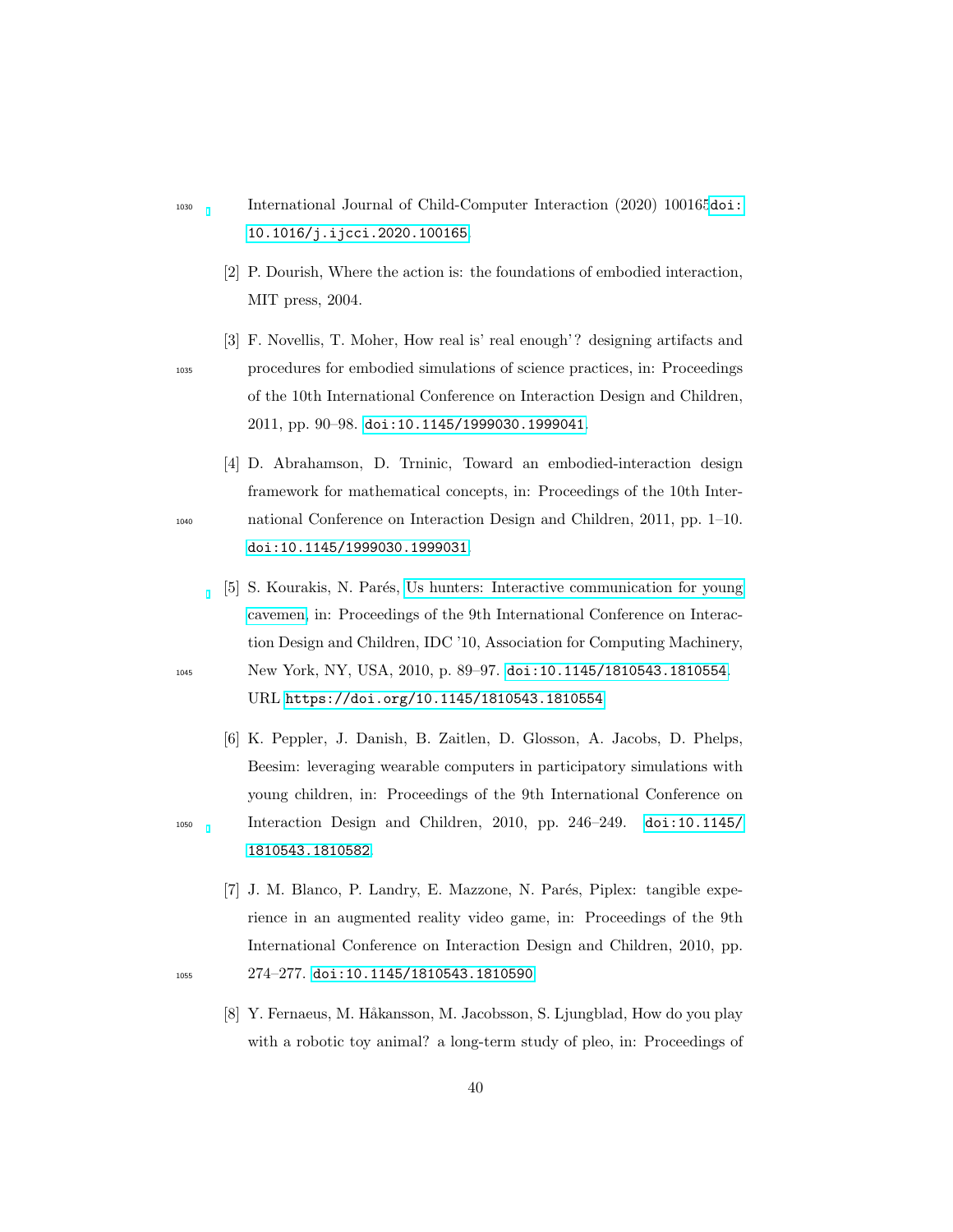the 9th international Conference on interaction Design and Children, 2010, pp. 39–48. [doi:10.1145/1810543.1810549](http://dx.doi.org/10.1145/1810543.1810549).

- <sup>1060</sup> [9] P. F. Gomes, E. M. Segura, H. Cramer, T. Paiva, A. Paiva, L. E. Holmquist, Vipleo and phypleo: Artificial pet with two embodiments, in: Proceedings of the 8th International Conference on Advances in Computer Entertainment Technology, 2011, pp. 1–8. [doi:10.1145/2071423.](http://dx.doi.org/10.1145/2071423.2071427) [2071427](http://dx.doi.org/10.1145/2071423.2071427).
- <span id="page-40-0"></span><sup>1065</sup> [10] A. N. Antle, A. F. Wise, K. Nielsen, Towards utopia: designing tangibles for learning, in: Proceedings of the 10th International Conference on Interaction Design and Children, 2011, pp. 11–20. [doi:10.1145/1999030.](http://dx.doi.org/10.1145/1999030.1999032) [1999032](http://dx.doi.org/10.1145/1999030.1999032).
- [11] J. Sweller, P. Chandler, Evidence for cognitive load theory, Cognition and 1070 instruction 8 (4) (1991) 351–362. [doi:10.1207/s1532690xci0804\\_5](http://dx.doi.org/10.1207/s1532690xci0804_5).
	- [12] J. Piaget, B. Inhelder, The psychology of the child, Basic books, 2008.
	- [13] R. Driver, When is a stage not a stage? a critique of piaget's theory of cognitive development and its application to science education, Educational Research 21 (1) (1978) 54–61. [doi:10.1080/0013188780210108](http://dx.doi.org/10.1080/0013188780210108).
- <sup>1075</sup> [14] D. Kuhn, The application of piaget's theory of cognitive development to education, Harvard educational review 49 (3) (1979) 340–360. [doi:](http://dx.doi.org/10.17763/haer.49.3.h70173113k7r618r) [10.17763/haer.49.3.h70173113k7r618r](http://dx.doi.org/10.17763/haer.49.3.h70173113k7r618r).
	- [15] B. Lefa, The piaget theory of cognitive development: an educational implications, Educational psychology 1 (9) (2014) 1–8.
- <span id="page-40-1"></span><sup>1080</sup> [16] M. Lozada, N. Carro, Embodied action improves cognition in children: Evidence from a study based on piagetian conservation tasks, Frontiers in Psychology 7 (2016) 393. [doi:10.3389/fpsyg.2016.00393](http://dx.doi.org/10.3389/fpsyg.2016.00393).
	- [17] J. Mora-Guiard, N. Pares, "child as the measure of all things" the body as a referent in designing a museum exhibit to understand the nanoscale,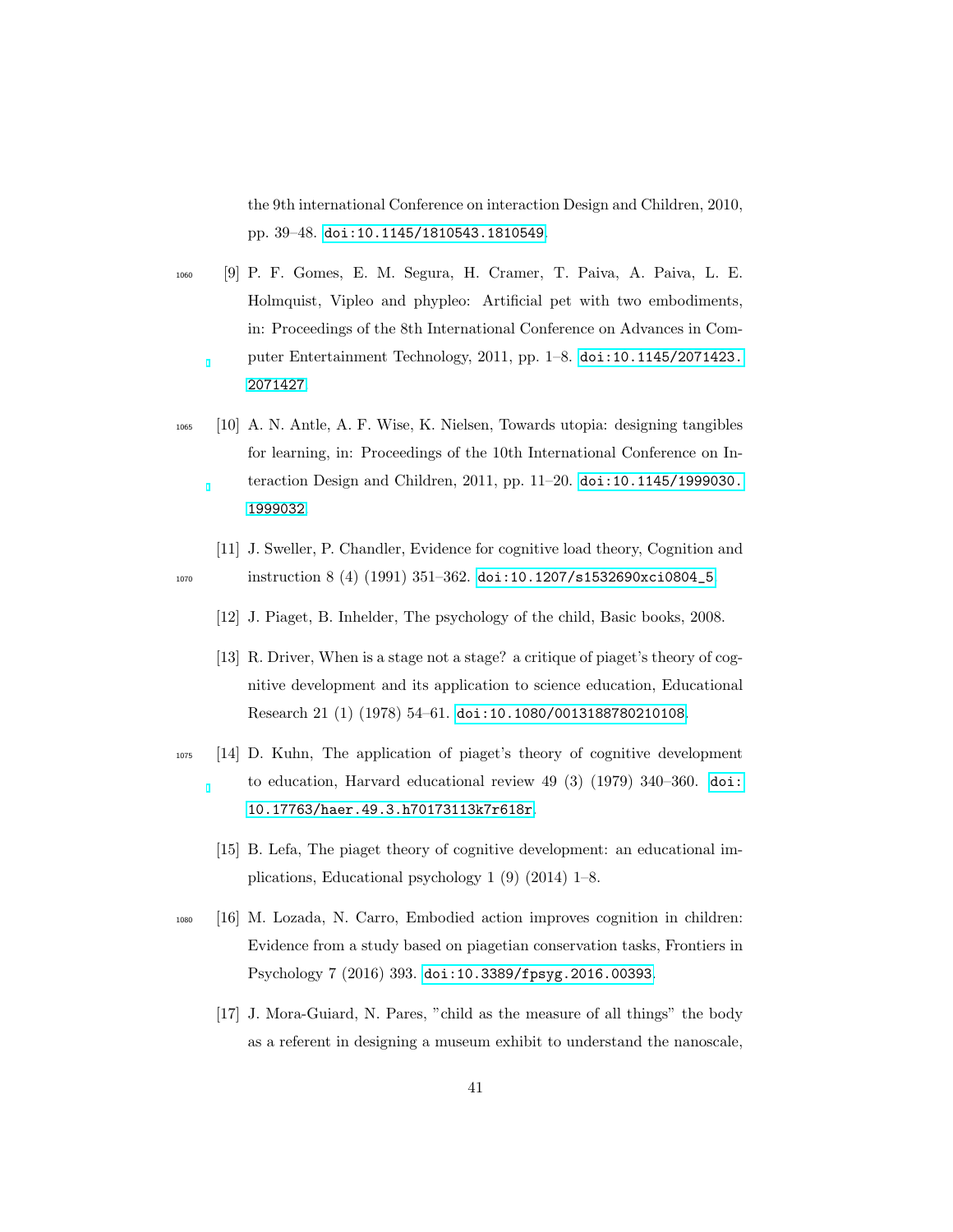- <sup>1085</sup> in: Proceedings of the 2014 conference on Interaction design and children, 2014, pp. 27–36. [doi:10.1145/2593968.2593985](http://dx.doi.org/10.1145/2593968.2593985).
	- [18] A. N. Antle, Research opportunities: Embodied child–computer interaction, International Journal of Child-Computer Interaction 1 (1) (2013) 30–36. [doi:10.1016/j.ijcci.2012.08.001](http://dx.doi.org/10.1016/j.ijcci.2012.08.001).
- <span id="page-41-0"></span><sup>1090</sup> [19] M. Kourakli, I. Altanis, S. Retalis, M. Boloudakis, D. Zbainos, K. Antonopoulou, Towards the improvement of the cognitive, motoric and academic skills of students with special educational needs using kinect learning games, International Journal of Child-Computer Interaction 11 (2017) 28–39. [doi:10.1016/j.ijcci.2016.10.009](http://dx.doi.org/10.1016/j.ijcci.2016.10.009).
- <sup>1095</sup> [20] K. S. McGrew, Chc theory and the human cognitive abilities project: Standing on the shoulders of the giants of psychometric intelligence research (2009). [doi:10.1016/j.intell.2008.08.004](http://dx.doi.org/10.1016/j.intell.2008.08.004).
	- [21] G. Lakoff, M. Johnson, Conceptual metaphor in everyday language, The journal of Philosophy 77 (8) (1980) 453–486.
- <sup>1100</sup> [22] A. Clark, et al., Supersizing the mind: Embodiment, action, and cognitive extension, OUP USA, 2008.
	- [23] L. B. Smith, Cognition as a dynamic system: Principles from embodiment, Developmental Review 25 (3-4) (2005) 278–298.
- [24] M. A. Arbib, Action to language via the mirror neuron system, Cambridge <sup>1105</sup> University Press, 2006.
	- [25] D. Abrahamson, M. J. Nathan, C. Williams-Pierce, C. Walkington, E. R. Ottmar, H. Soto, M. W. Alibali, The future of embodied design for mathematics teaching and learning, in: Frontiers in Education, Vol. 5, Frontiers, 2020, p. 147.
- <sup>1110</sup> [26] J. M. Fugate, S. L. Macrine, C. Cipriano, The role of embodied cognition for transforming learning, International Journal of School & Educational Psychology 7 (4) (2019) 274–288.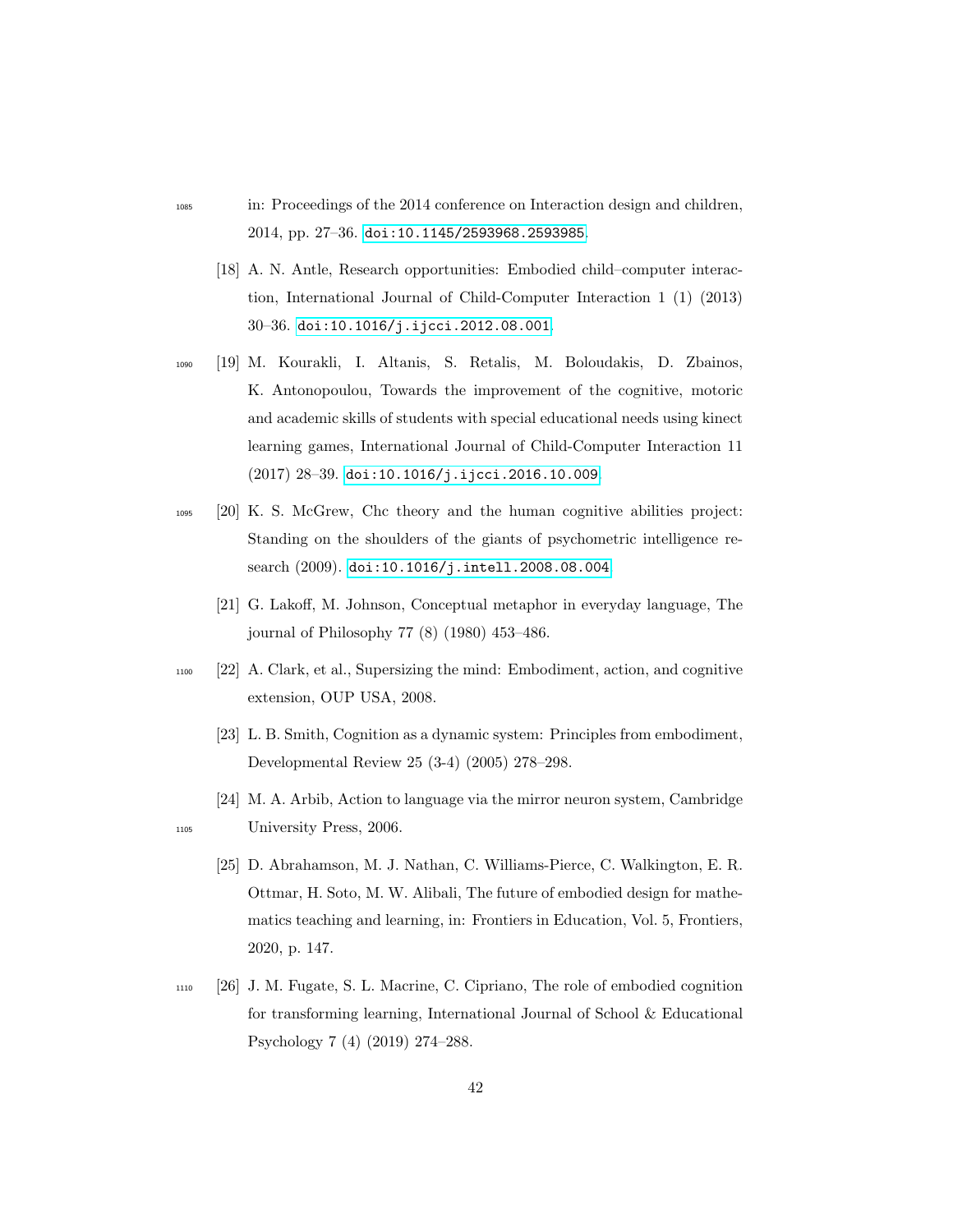- [27] M. Johnson, Mind incarnate: from dewey to damasio, Daedalus 135 (3) (2006) 46–54.
- <sup>1115</sup> [28] M. Johnson, The meaning of the body: Aesthetics of human understanding, University of Chicago Press, 2007.
	- [29] S. F. Aikin, Pragmatism, naturalism, and phenomenology, Human Studies 29 (3) (2006) 317–340.
	- [30] S. Gallagher, D. Zahavi, The phenomenological mind, Routledge, 2020.
- <sup>1120</sup> [31] N. D. Leitan, L. Chaffey, Embodied cognition and its applications: A brief review, Sensoria: A Journal of Mind, Brain & Culture 10 (1) (2014) 3–10.
	- [32] L. A. Shapiro, Embodied cognition: lessons from linguistic determinism, Philosophical Topics 39 (1) (2011) 121–140.
- [33] G. Harman, Explaining objective color in terms of subjective reactions,  $_{1125}$  Philosophical issues 7 (1996) 1–17.
	- [34] J. Varela Francisco, T. Evan, R. Eleanor, The embodied mind: Cognitive science and human experience, Massachusetts Institute of Technology.
	- [35] L. A. Carlson, R. Kenny, Constraints on spatial language comprehension, TeAm YYePG (2005) 35.
- <sup>1130</sup> [36] C. B. Mervis, E. Rosch, Categorization of natural objects, Annual review of psychology 32 (1) (1981) 89–115.
	- [37] R. W. Gibbs, Embodiment in metaphorical imagination, Grounding cognition: The role of perception and action in memory, language, and thinking 65 (2005) 92.
- <sup>1135</sup> [38] B. MacWhinney, The emergence of grammar from perspective, Language acquisition, change and emergence: essays in evolutionary linguistics 95.
	- [39] R. W. Gibbs Jr, Embodied experience and linguistic meaning, Brain and language 84 (1) (2003) 1–15.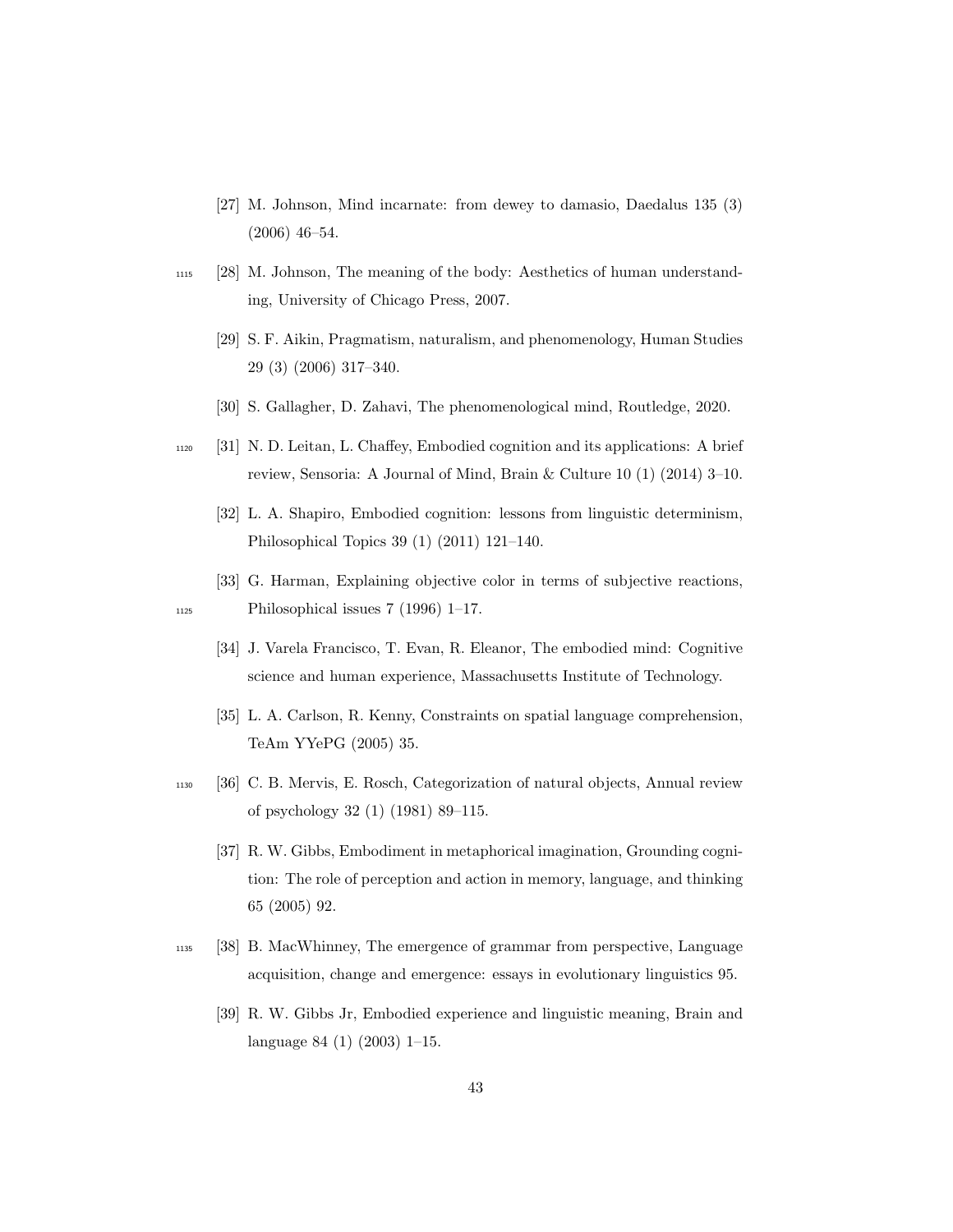- [40] P. Bourdieu, The logic of practice, Stanford university press, 1990.
- <sup>1140</sup> [41] G. Lakoff, M. Johnson, Metaphors we live by, University of Chicago press, 2008.
	- [42] A. Clark, Reasons, robots and the extended mind, Mind & Language 16 (2) (2001) 121–145.
	- [43] B. Webb, A cricket robot, Scientific American 275 (6) (1996) 94–99.
- <sup>1145</sup> [44] V. Lorrimar, Mind uploading and embodied cognition: A theological response: with robert m. geraci and simon robinson,"introduction to the symposium on artificial intelligence and apocalypticism"; beth singler,"existential hope and existential despair in ai apocalypticism and transhumanism"; michael morelli,"the athenian altar and the amazonian <sup>1150</sup> chatbot: A pauline reading of artificial intelligence and apocalyptic ends"; victoria lorrimar,"mind uploading and embodied cognition: A theological response"; and syed mustafa ali,"'white crisis' and/as 'existential risk,'or the entangled apocalypticism of artificial intelligence.",  $\text{Zygon}(\widehat{R})$  54 (1) (2019) 191–206.
- <sup>1155</sup> [45] J. V. Sullivan, Learning and embodied cognition: A review and proposal, Psychology Learning & Teaching 17 (2) (2018) 128–143.
	- [46] L. M. Flevares, M. Perry, How many do you see? the use of nonspoken representations in first-grade mathematics lessons., Journal of educational psychology 93 (2) (2001) 330.
- <sup>1160</sup> [47] D. Abrahamson, Embodied design: Constructing means for constructing meaning, Educational Studies in Mathematics 70 (1) (2009) 27–47.
- [48] D. Abrahamson, Embodied spatial articulation: A gesture perspective on student negotiation between kinesthetic schemas and epistemic forms in learning mathematics, North American Chapter of the Interna-<sup>1165</sup> tional Group for the Psychology of Mathematics Education October 2004 Toronto, Ontario, Canada 792.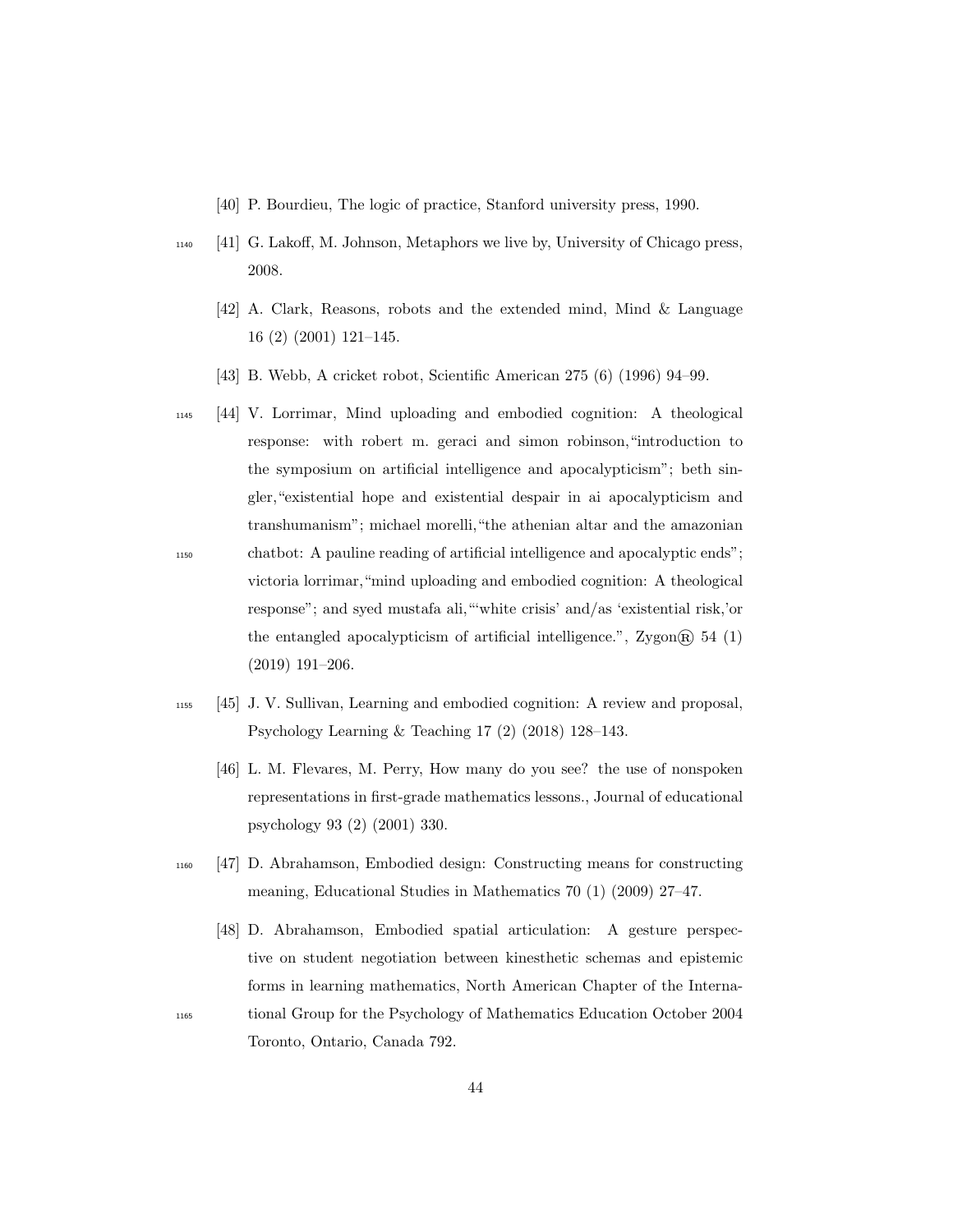- [49] V. J. Flood, F. G. Amar, R. Nemirovsky, B. W. Harrer, M. R. Bruce, M. C. Wittmann, Paying attention to gesture when students talk chemistry: Interactional resources for responsive teaching, Journal of Chemical 1170 Education 92 (1) (2015) 11–22.
	- [50] V. J. Flood, A. Schneider, D. Abrahamson, Moving targets: Overcoming challenges of representing and simulating choreographies of multimodal pedagogical tactics for a virtual agent mathematics tutor.
- [51] N. Enyedy, J. A. Danish, D. DeLiema, Constructing liminal blends in a <sup>1175</sup> collaborative augmented-reality learning environment, International Journal of Computer-Supported Collaborative Learning 10 (1) (2015) 7–34.
	- [52] D. Abrahamson, A. Bakker, Making sense of movement in embodied design for mathematics learning, Cognitive research: principles and implications 1 (1) (2016) 1–13.
- <sup>1180</sup> [53] J. M. Krois, M. Rosengren, A. Steidele, D. Westerkamp, Embodiment in cognition and culture, Vol. 71, John Benjamins Publishing, 2007.
	- [54] H. Putnam, The nature of mental states, Readings in philosophy of psychology 1 (1980) 223–231.
- [55] K. M. Lee, Y. Jung, J. Kim, S. R. Kim, Are physically embodied social <sup>1185</sup> agents better than disembodied social agents?: The effects of physical embodiment, tactile interaction, and people's loneliness in human–robot interaction, International journal of human-computer studies 64 (10) (2006) 962–973.
- [56] X. Tian, Embodied versus disembodied information: How online artifacts <sup>1190</sup> influence offline interpersonal interactions, Symbolic Interaction 40 (2) (2017) 190–211.
	- [57] M. C. Johnson-Glenberg, C. Megowan-Romanowicz, D. A. Birchfield, C. Savio-Ramos, Effects of embodied learning and digital platform on the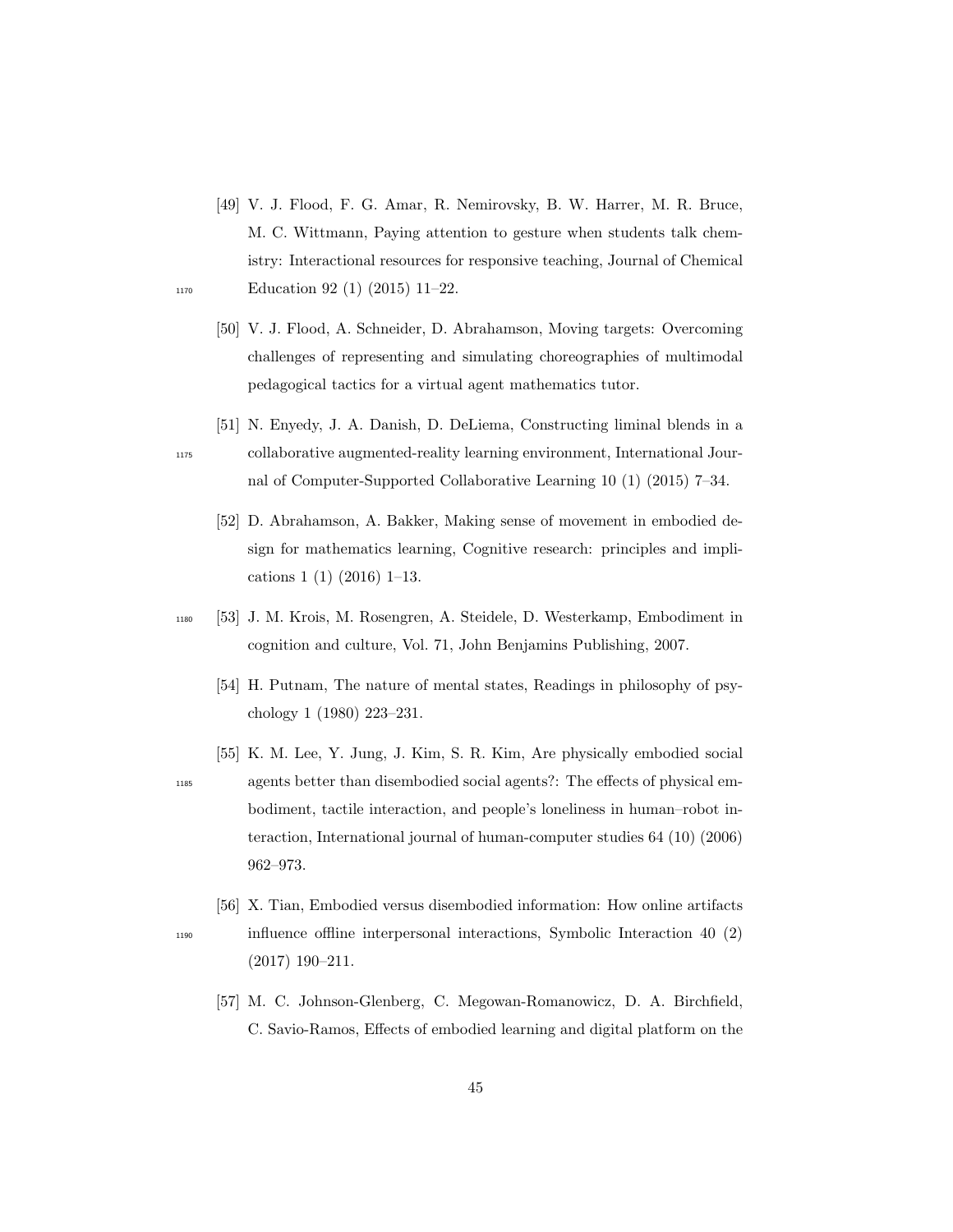retention of physics content: Centripetal force, Frontiers in psychology 7 <sup>1195</sup> (2016) 1819.

- [58] R. Goldstone, D. Landy, J. Y. Son, A well grounded education: The role of perception in science and mathematics, Symbols, embodiment, and meaning (2008) 327–355.
- [59] S. Lee-Cultura, M. Giannakos, Embodied interaction and spatial skills: A <sup>1200</sup> systematic review of empirical studies, Interacting with Computers[doi:](http://dx.doi.org/doi.org/10.1093/iwcomp/iwaa023) [doi.org/10.1093/iwcomp/iwaa023](http://dx.doi.org/doi.org/10.1093/iwcomp/iwaa023).
- [60] T. P. Falc˜ao, S. Price, Informing design for tangible interaction: a case for children with learning difficulties, in: Proceedings of the 9th International Conference on Interaction Design and Children, 2010, pp. 190–193. [doi:](http://dx.doi.org/10.1145/1810543.1810568) 1205 [10.1145/1810543.1810568](http://dx.doi.org/10.1145/1810543.1810568).
- <span id="page-45-0"></span>[61] F. Hemmert, S. Hamann, M. Löwe, J. Zeipelt, G. Joost, Co-designing with children: a comparison of embodied and disembodied sketching techniques in the design of child age communication devices, in: Proceedings of the 9th International Conference on Interaction Design and Children, 2010, 1210 pp. 202-205. [doi:10.1145/1810543.1810571](http://dx.doi.org/10.1145/1810543.1810571).
- <span id="page-45-1"></span>[62] J. Mora-Guiard, C. Crowell, N. Pares, P. Heaton, Lands of fog: helping children with autism in social interaction through a full-body interactive experience, in: Proceedings of the the 15th international conference on interaction design and children, 2016, pp. 262–274. [doi:](http://dx.doi.org/10.1145/2930674.2930695) 1215 [10.1145/2930674.2930695](http://dx.doi.org/10.1145/2930674.2930695).
- [63] P. Börjesson, W. Barendregt, E. Eriksson, O. Torgersson, Designing technology for and with developmentally diverse children: a systematic literature review, in: Proceedings of the 14th international conference on interaction design and children, 2015, pp. 79–88. [doi:10.1145/2771839.](http://dx.doi.org/10.1145/2771839.2771848) <sup>1220</sup> [2771848](http://dx.doi.org/10.1145/2771839.2771848).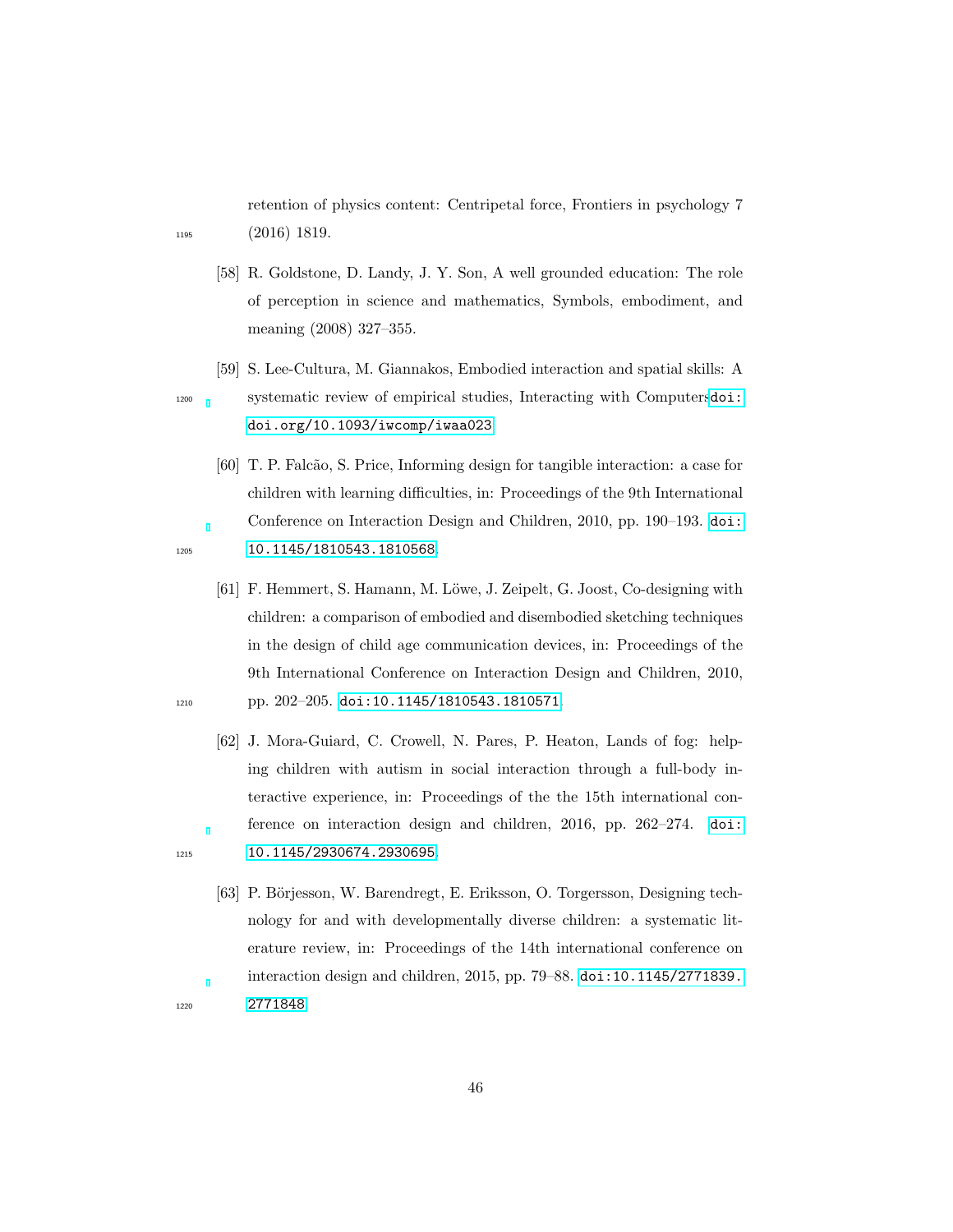- <span id="page-46-0"></span>[64] C. Kynigos, Z. Smyrnaiou, M. Roussou, Exploring rules and underlying concepts while engaged with collaborative full-body games, in: Proceedings of the 9th International Conference on Interaction Design and Children, 2010, pp. 222–225. [doi:10.1145/1810543.1810576](http://dx.doi.org/10.1145/1810543.1810576).
- <span id="page-46-1"></span><sup>1225</sup> [65] B. Leduc-Mills, M. Eisenberg, The ucube: a child-friendly device for introductory three-dimensional design, in: proceedings of the 10th international conference on interaction design and children, 2011, pp. 72–80. [doi:10.1145/1999030.1999039](http://dx.doi.org/10.1145/1999030.1999039).
	- [66] [Child age agreement](https://treaties.un.org/pages/ViewDetails.aspx?src=IND&mtdsg_no=IV-11&chapter=4) (1989).

<sup>1230</sup> URL [https://treaties.un.org/pages/ViewDetails.aspx?src=IND&](https://treaties.un.org/pages/ViewDetails.aspx?src=IND&mtdsg_no=IV-11&chapter=4) [mtdsg\\_no=IV-11&chapter=4](https://treaties.un.org/pages/ViewDetails.aspx?src=IND&mtdsg_no=IV-11&chapter=4)

- [67] A. M. Borghi, D. Pecher, Introduction to the special topic embodied and grounded cognition, Frontiers in Psychology 2 (2011) 187.
- [68] L. W. Barsalou, Grounded cognition, Annu. Rev. Psychol. 59 (2008) 617– <sup>1235</sup> 645.
	- [69] G. Lakoff, Explaining embodied cognition results, Topics in cognitive science 4 (4) (2012) 773–785.
	- [70] C. Robson, K. McCartan, Real world research, John Wiley & Sons, 2016.
- [71] J. J. Arnett, S. Taber, Adolescence terminable and interminable: When <sup>1240</sup> does adolescence end?, Journal of youth and adolescence 23 (5) (1994) 517–537.
	- [72] S. M. Sawyer, P. S. Azzopardi, D. Wickremarathne, G. C. Patton, The age of adolescence, The Lancet Child & Adolescent Health 2 (3) (2018) 223–228.
- <sup>1245</sup> [73] T. Roenneberg, T. Kuehnle, P. P. Pramstaller, J. Ricken, M. Havel, A. Guth, M. Merrow, A marker for the end of adolescence, Current biology 14 (24) (2004) R1038–R1039.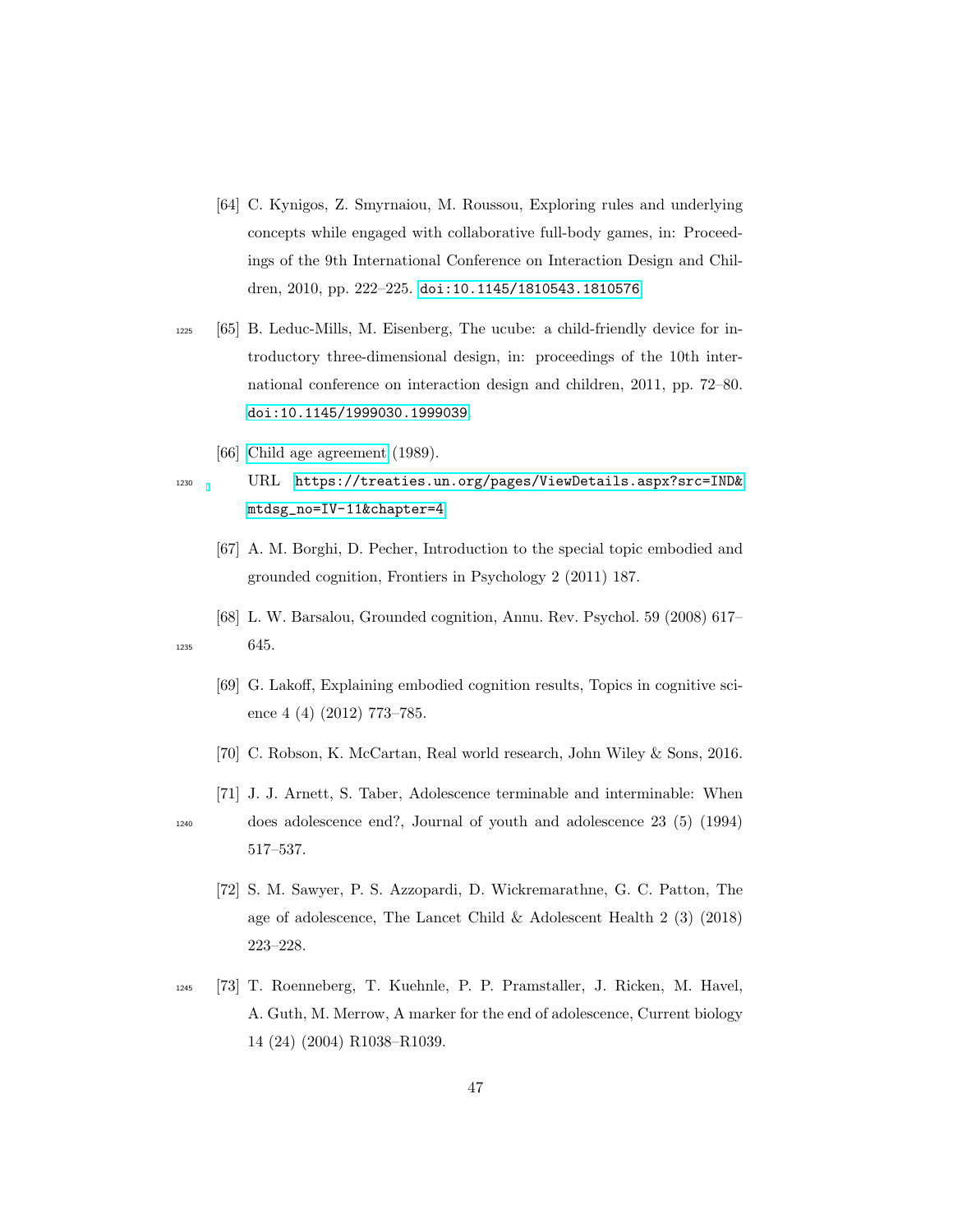- [74] T. D. Pigott, J. R. Polanin, Methodological guidance paper: High-quality meta-analysis in a systematic review, Review of Educational Research  $1250$  90 (1) (2020) 24-46.
- 
- [75] C. J. Ferguson, M. T. Brannick, Publication bias in psychological science: prevalence, methods for identifying and controlling, and implications for the use of meta-analyses., Psychological methods 17 (1) (2012) 120.
- [76] L. Hartling, R. Featherstone, M. Nuspl, K. Shave, D. M. Dryden, B. Van-<sup>1255</sup> dermeer, Grey literature in systematic reviews: a cross-sectional study of the contribution of non-english reports, unpublished studies and dissertations to the results of meta-analyses in child-relevant reviews, BMC medical research methodology 17 (1) (2017) 1–11.
- <span id="page-47-2"></span>[77] L. Malinverni, B. L. Silva, N. Parés, Impact of embodied interaction <sup>1260</sup> on learning processes: design and analysis of an educational application based on physical activity, in: Proceedings of the 11th International Conference on Interaction Design and Children, 2012, pp. 60–69. [doi:10.1145/2307096.2307104](http://dx.doi.org/10.1145/2307096.2307104).
- <span id="page-47-1"></span>[78] B. Leduc-Mills, H. Profita, M. Eisenberg, "seeing solids" via patterns of <sup>1265</sup> light: evaluating a tangible 3d-input device, in: Proceedings of the 11th International Conference on Interaction Design and Children, 2012, pp. 377–380. [doi:10.1145/2307096.2307176](http://dx.doi.org/10.1145/2307096.2307176).
- <span id="page-47-0"></span>[79] E. M. Segura, H. Cramer, P. F. Gomes, S. Nylander, A. Paiva, Revive! reactions to migration between different embodiments when playing with <sup>1270</sup> robotic pets, in: Proceedings of the 11th international conference on interaction design and children, 2012, pp. 88–97. [doi:10.1145/2307096.](http://dx.doi.org/10.1145/2307096.2307107) [2307107](http://dx.doi.org/10.1145/2307096.2307107).
- <span id="page-47-3"></span>[80] I. Soute, S. Lagerström, P. Markopoulos, Rapid prototyping of outdoor games for children in an iterative design process, in: Proceedings of the <sup>1275</sup> 12th International Conference on Interaction Design and Children, 2013,

pp. 74–83. [doi:10.1145/2485760.2485779](http://dx.doi.org/10.1145/2485760.2485779).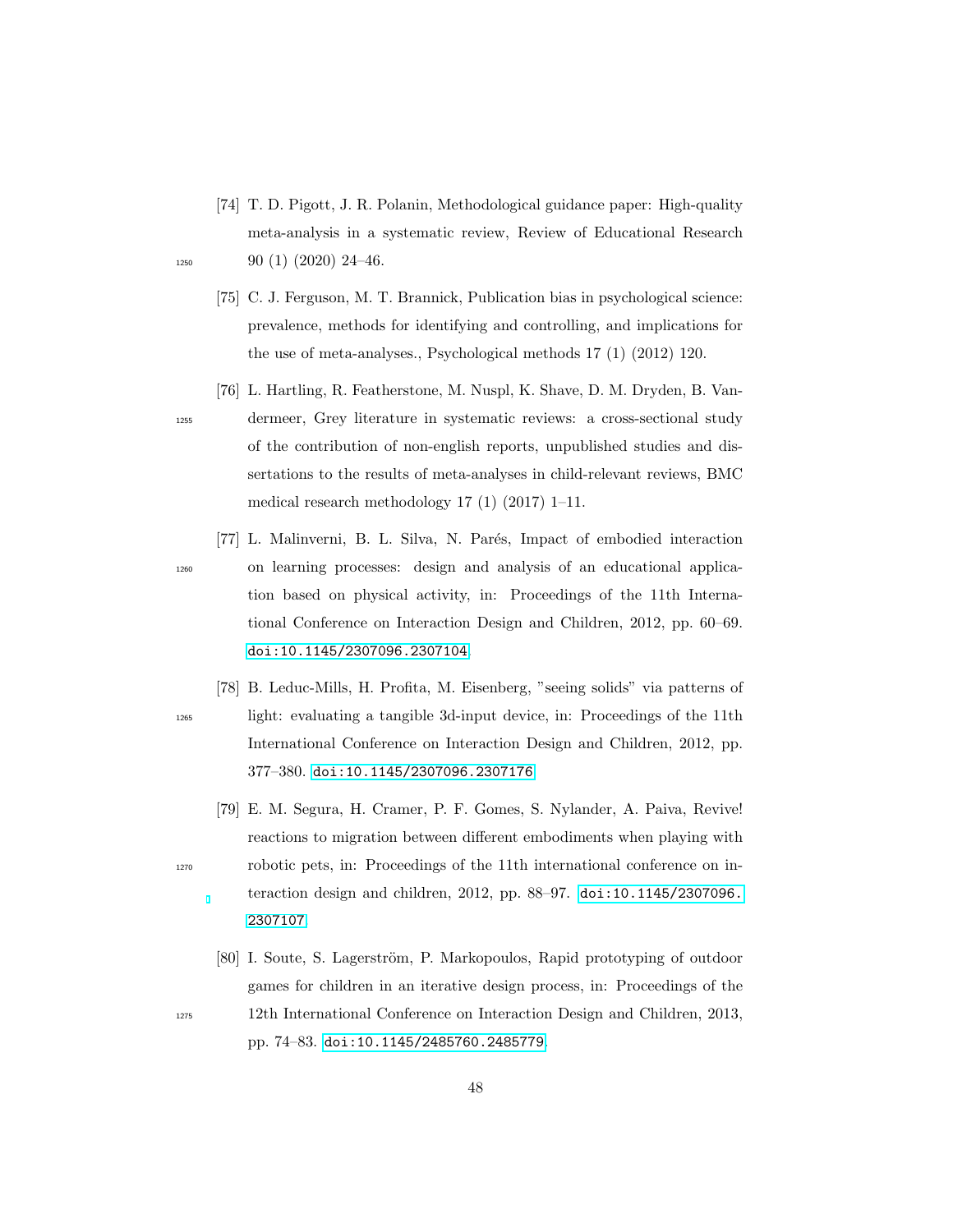- <span id="page-48-1"></span>[81] L. Bartoli, C. Corradi, F. Garzotto, M. Valoriani, Exploring motion-based touchless games for autistic children's learning, in: Proceedings of the 12th international conference on interaction design and children, 2013, pp. 102– 1280 111. [doi:10.1145/2485760.2485774](http://dx.doi.org/10.1145/2485760.2485774).
	- [82] J. Roberts, L. Lyons, F. Cafaro, R. Eydt, Interpreting data from within: supporting humandata interaction in museum exhibits through perspective taking, in: Proceedings of the 2014 conference on Interaction design and children, 2014, pp. 7–16. [doi:10.1145/2593968.2593974](http://dx.doi.org/10.1145/2593968.2593974).
- <span id="page-48-4"></span> $1285$  [83] C. Sylla, C. Coutinho, P. Branco, W. Müller, Investigating the use of digital manipulatives for storytelling in pre-school, International Journal of Child-Computer Interaction 6 (2015) 39–48. [doi:10.1016/j.ijcci.](http://dx.doi.org/10.1016/j.ijcci.2015.10.001) [2015.10.001](http://dx.doi.org/10.1016/j.ijcci.2015.10.001).
- <span id="page-48-3"></span>[84] L. Malinverni, N. P. Burguès, The medium matters: the impact of full-<sup>1290</sup> body interaction on the socio-affective aspects of collaboration, in: Proceedings of the 14th International Conference on Interaction Design and Children, 2015, pp. 89–98. [doi:10.1145/2771839.2771849](http://dx.doi.org/10.1145/2771839.2771849).
- <span id="page-48-0"></span>[85] M. G. Petersen, M. K. Rasmussen, K. B. Jakobsen, Framing open-ended and constructive play with emerging interactive materials, in: Proceedings <sup>1295</sup> of the 14th International Conference on Interaction Design and Children, 2015, pp. 150–159. [doi:10.1145/2771839.2771855](http://dx.doi.org/10.1145/2771839.2771855).
- <span id="page-48-6"></span>[86] A. Soleimani, K. E. Green, D. Herro, I. D. Walker, A tangible, storyconstruction process employing spatial, computational-thinking, in: Proceedings of the The 15th International Conference on Interaction Design 1300 and Children, 2016, pp. 157-166. [doi:10.1145/2930674.2930703](http://dx.doi.org/10.1145/2930674.2930703).
- [87] S. Kang, L. Norooz, V. Oguamanam, A. C. Plane, T. L. Clegg, J. E. Froehlich, Sharedphys: Live physiological sensing, whole-body interaction, and large-screen visualizations to support shared inquiry experiences, in: Proceedings of the The 15th International Conference on Interaction De-<sup>1305</sup> sign and Children, 2016, pp. 275–287. [doi:10.1145/2930674.2930710](http://dx.doi.org/10.1145/2930674.2930710).

<span id="page-48-2"></span>

<span id="page-48-5"></span>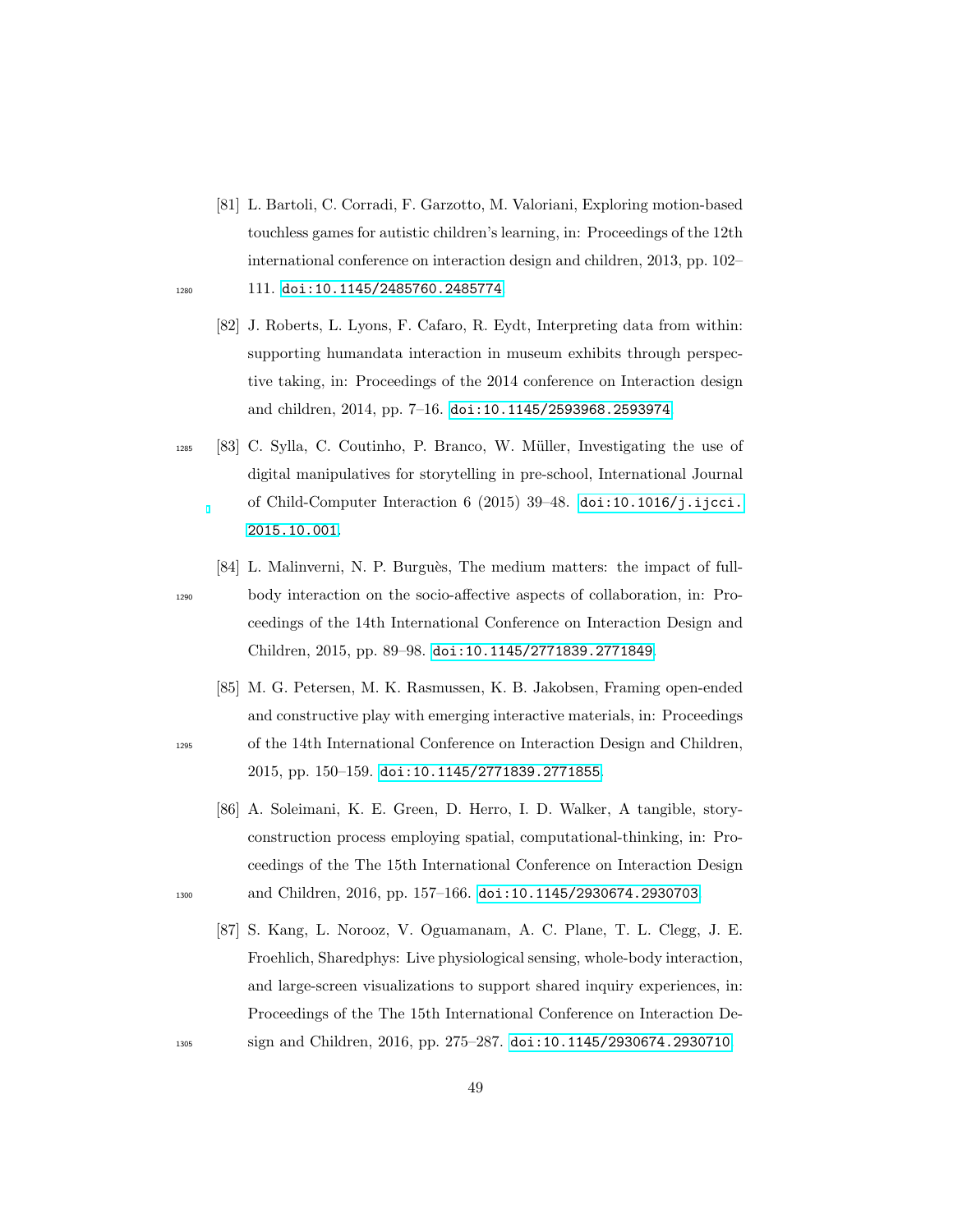- <span id="page-49-0"></span>[88] X. Xiao, P. Puentes, E. Ackermann, H. Ishii, Andantino: Teaching children piano with projected animated characters, in: Proceedings of the the 15th international conference on interaction design and children, 2016, pp. 37–45. [doi:10.1145/2930674.2930689](http://dx.doi.org/10.1145/2930674.2930689).
- <span id="page-49-4"></span><sup>1310</sup> [89] J. Mora-Guiard, C. Crowell, N. Pares, P. Heaton, Sparking social initiation behaviors in children with autism through full-body interaction, International Journal of Child-Computer Interaction 11 (2017) 62–71. [doi:10.1016/j.ijcci.2016.10.006](http://dx.doi.org/10.1016/j.ijcci.2016.10.006).
- <span id="page-49-1"></span>[90] D. Keifert, C. Lee, M. Dahn, R. Illum, D. DeLiema, N. Enyedy, J. Danish, <sup>1315</sup> Agency, embodiment, & affect during play in a mixed-reality learning environment, in: Proceedings of the 2017 Conference on Interaction Design and Children, 2017, pp. 268–277. [doi:10.1145/3078072.3079731](http://dx.doi.org/10.1145/3078072.3079731).
- <span id="page-49-3"></span>[91] S. L. Chu, E. Deuermeyer, F. Quek, Supporting scientific modeling through curriculum-based making in elementary school science classes, <sup>1320</sup> International Journal of Child-Computer Interaction 16 (2018) 1–8. [doi:](http://dx.doi.org/10.1016/j.ijcci.2017.09.002) [10.1016/j.ijcci.2017.09.002](http://dx.doi.org/10.1016/j.ijcci.2017.09.002).
- <span id="page-49-2"></span>[92] C. Wilson, M. Brereton, B. Ploderer, L. Sitbon, Myword: Enhancing engagement, interaction and self-expression with minimally-verbal children on the autism spectrum through a personal audio-visual dictionary, in: <sup>1325</sup> Proceedings of the 17th ACM Conference on Interaction Design and Children, 2018, pp. 106–118. [doi:10.1145/3202185.3202755](http://dx.doi.org/10.1145/3202185.3202755).
- <span id="page-49-5"></span>[93] L. Malinverni, C. Valero, M.-M. Schaper, N. Pares, A conceptual framework to compare two paradigms of augmented and mixed reality experiences, in: Proceedings of the 17th ACM Conference on Interaction Design 1330 and Children, 2018, pp. 7-18. [doi:10.1145/3202185.3202750](http://dx.doi.org/10.1145/3202185.3202750).
	- [94] S. Desai, A. Blackler, V. Popovic, Children's embodied intuitive interaction—design aspects of embodiment, International Journal of Child-Computer Interaction 21 (2019) 89–103. [doi:10.1016/j.ijcci.2019.](http://dx.doi.org/10.1016/j.ijcci.2019.06.001) [06.001](http://dx.doi.org/10.1016/j.ijcci.2019.06.001).

<span id="page-49-6"></span>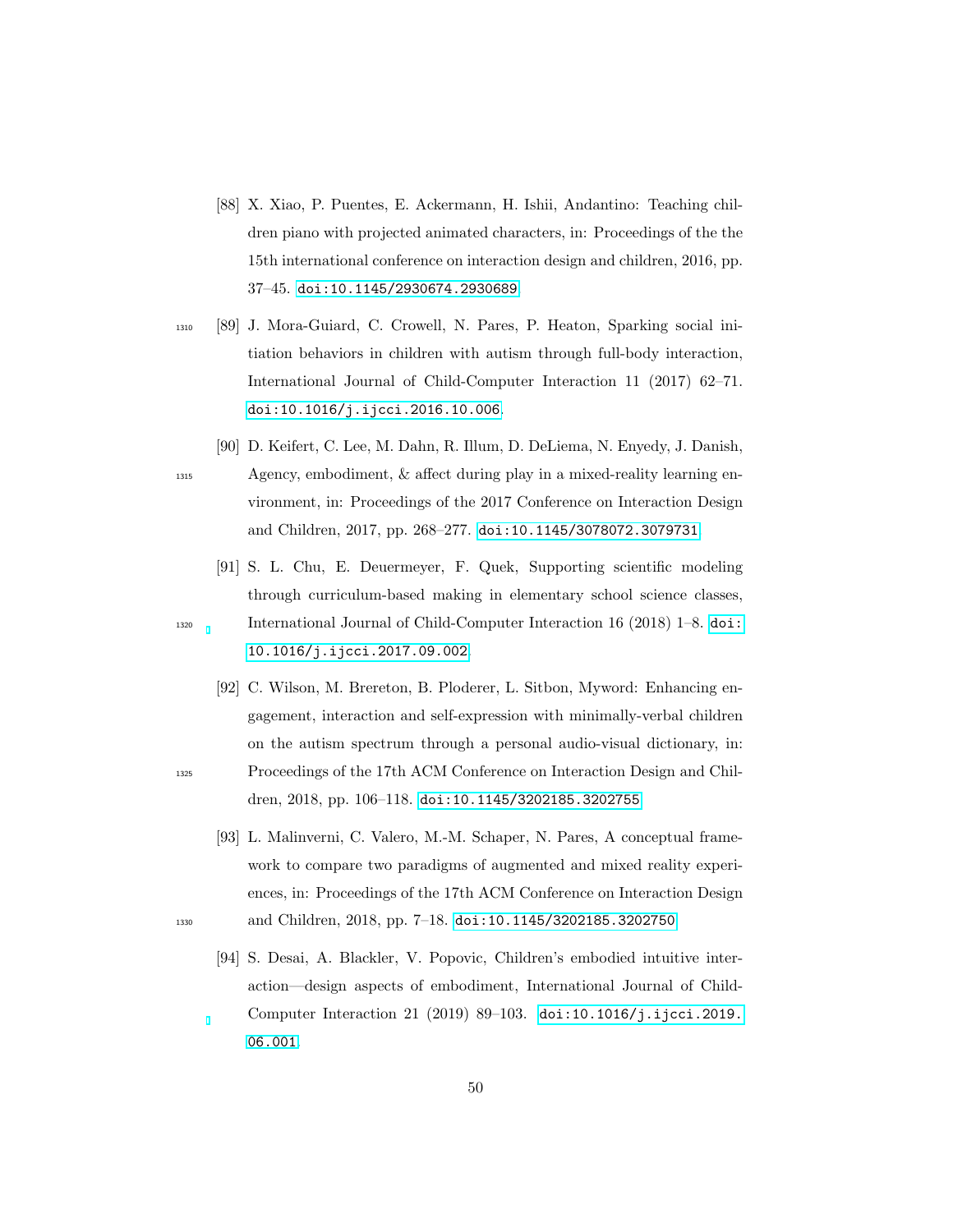- <span id="page-50-0"></span><sup>1335</sup> [95] S. Kawas, S. K. Chase, J. Yip, J. J. Lawler, K. Davis, Sparking interest: A design framework for mobile technologies to promote children's interest in nature, International Journal of Child-Computer Interaction 20 (2019) 24–34. [doi:10.1016/j.ijcci.2019.01.003](http://dx.doi.org/10.1016/j.ijcci.2019.01.003).
- <span id="page-50-4"></span>[96] B. K. Litts, A. Chauhan, C. K. Mortensen, K. Matthias, I'm drowning <sup>1340</sup> in squirrels! how children embody and debug computational algorithms through designing mixed reality games, in: Proceedings of the 18th ACM International Conference on Interaction Design and Children, 2019, pp. 267–273. [doi:10.1145/3311927.3323129](http://dx.doi.org/10.1145/3311927.3323129).

- <span id="page-50-3"></span>[97] A. Zimmermann-Niefield, M. Turner, B. Murphy, S. K. Kane, R. B. <sup>1345</sup> Shapiro, Youth learning machine learning through building models of athletic moves, in: Proceedings of the 18th ACM International Conference on Interaction Design and Children, 2019, pp. 121–132. [doi:](http://dx.doi.org/10.1145/3311927.3323139) [10.1145/3311927.3323139](http://dx.doi.org/10.1145/3311927.3323139).
- <span id="page-50-2"></span>[98] C. Besevli, E. Salman, T. Goksun, H. Urey, O. Özcan, Mar-t: Designing a <sup>1350</sup> projection-based mixed reality system for nonsymbolic math development of preschoolers: Guided by theories of cognition and learning, in: Proceedings of the 18th ACM International Conference on Interaction Design and Children, 2019, pp. 280–292. [doi:10.1145/3311927.3323147](http://dx.doi.org/10.1145/3311927.3323147).
- <span id="page-50-1"></span>[99] S. L. Chu, B. Garcia, B. Nam, Understanding context in children's use of <sup>1355</sup> smartwatches for everyday science reflections, in: Proceedings of the 18th ACM International Conference on Interaction Design and Children, 2019, pp. 83–93. [doi:10.1145/3311927.3323144](http://dx.doi.org/10.1145/3311927.3323144).
- <span id="page-50-6"></span><span id="page-50-5"></span>[100] L. Malinverni, M.-M. Schaper, C. Valero, Relating to materials in digital fabrication: Transform materials to transform yourself, Interna-<sup>1360</sup> tional Journal of Child-Computer Interaction 23 (2020) 100166. [doi:](http://dx.doi.org/10.1016/j.ijcci.2020.100166) [10.1016/j.ijcci.2020.100166](http://dx.doi.org/10.1016/j.ijcci.2020.100166).
	- [101] S. Ali, H. W. Park, C. Breazeal, A social robot's influence on children's fig-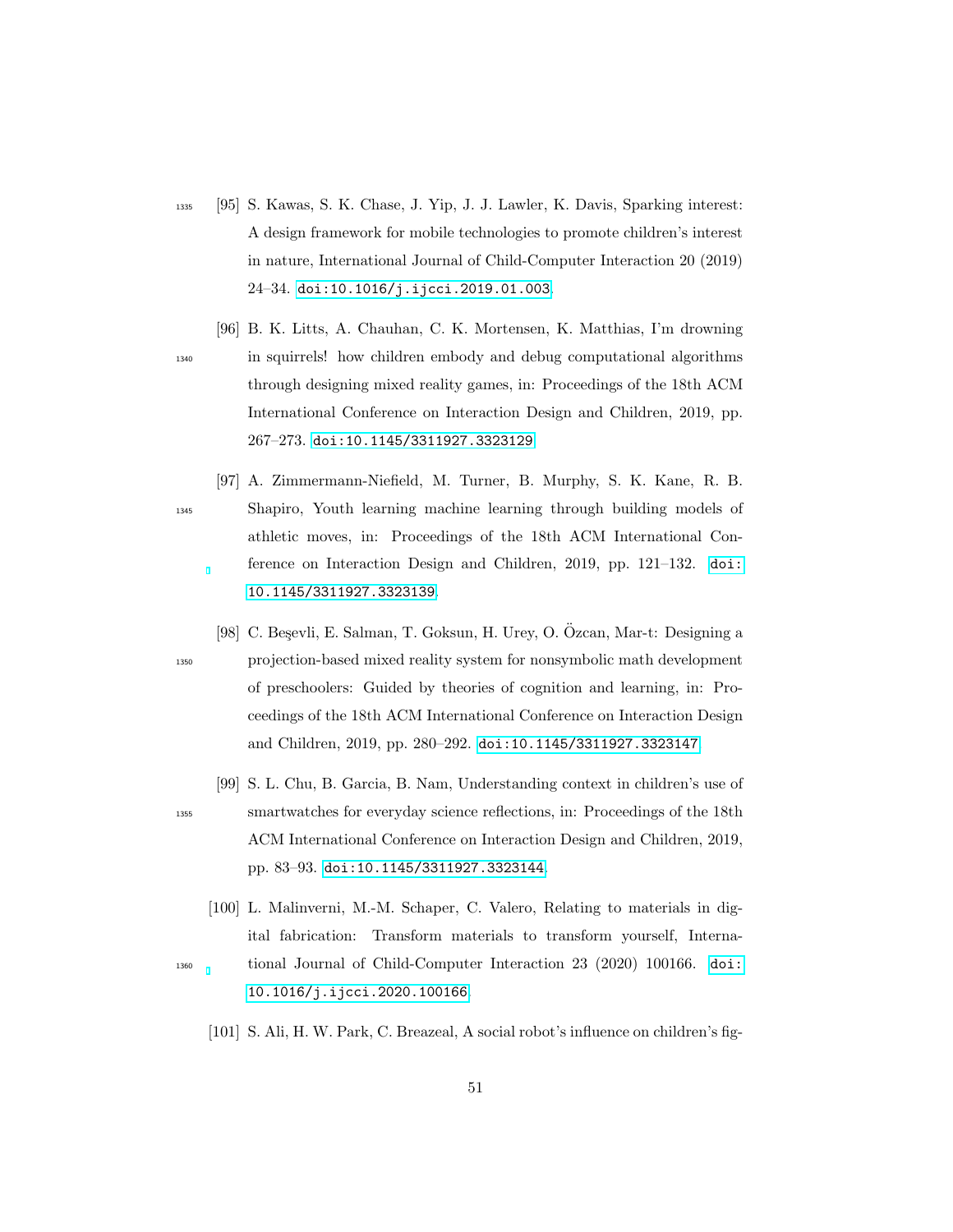ural creativity during gameplay, International Journal of Child-Computer Interaction (2020) 100234[doi:10.1016/j.ijcci.2020.100234](http://dx.doi.org/10.1016/j.ijcci.2020.100234).

- <span id="page-51-1"></span><sup>1365</sup> [102] H. Vartiainen, M. Tedre, T. Valtonen, Learning machine learning with very young children: Who is teaching whom?, International journal of child-computer interaction 25 (2020) 100182. [doi:10.1016/j.ijcci.](http://dx.doi.org/10.1016/j.ijcci.2020.100182) [2020.100182](http://dx.doi.org/10.1016/j.ijcci.2020.100182).
- <span id="page-51-5"></span>[103] I. Neto, W. Johal, M. Couto, H. Nicolau, A. Paiva, A. Guneysu, Using <sup>1370</sup> tabletop robots to promote inclusive classroom experiences, in: Proceedings of the Interaction Design and Children Conference, 2020, pp. 281–292. [doi:10.1145/3392063.3394439](http://dx.doi.org/10.1145/3392063.3394439).
- <span id="page-51-4"></span>[104] A. C. Pires, F. Rocha, A. J. de Barros Neto, H. Simão, H. Nicolau, T. Guerreiro, Exploring accessible programming with educators and visu-<sup>1375</sup> ally impaired children, in: Proceedings of the Interaction Design and Children Conference, 2020, pp. 148–160. [doi:10.1145/3392063.3394437](http://dx.doi.org/10.1145/3392063.3394437).
- <span id="page-51-3"></span>[105] S. Lee-Cultura, K. Sharma, S. Papavlasopoulou, S. Retalis, M. Giannakos, Using sensing technologies to explain children's self-representation in motion-based educational games, in: Proceedings of the Interaction De-<sup>1380</sup> sign and Children Conference, 2020, pp. 541–555. [doi:10.1145/3392063.](http://dx.doi.org/10.1145/3392063.3394419) [3394419](http://dx.doi.org/10.1145/3392063.3394419).
- <span id="page-51-2"></span><span id="page-51-0"></span>[106] M. Spitale, S. Silleresi, G. Cosentino, F. Panzeri, F. Garzotto, " whom would you like to talk with?" exploring conversational agents for children's linguistic assessment, in: Proceedings of the Interaction Design and Chil1385 dren Conference, 2020, pp. 262-272. [doi:10.1145/3392063.3394421](http://dx.doi.org/10.1145/3392063.3394421).
	- [107] A. Almjally, K. Howland, J. Good, Investigating children's spontaneous gestures when programming using tuis and guis, in: Proceedings of the Interaction Design and Children Conference, 2020, pp. 36–48. [doi:10.](http://dx.doi.org/10.1145/3392063.3394408) [1145/3392063.3394408](http://dx.doi.org/10.1145/3392063.3394408).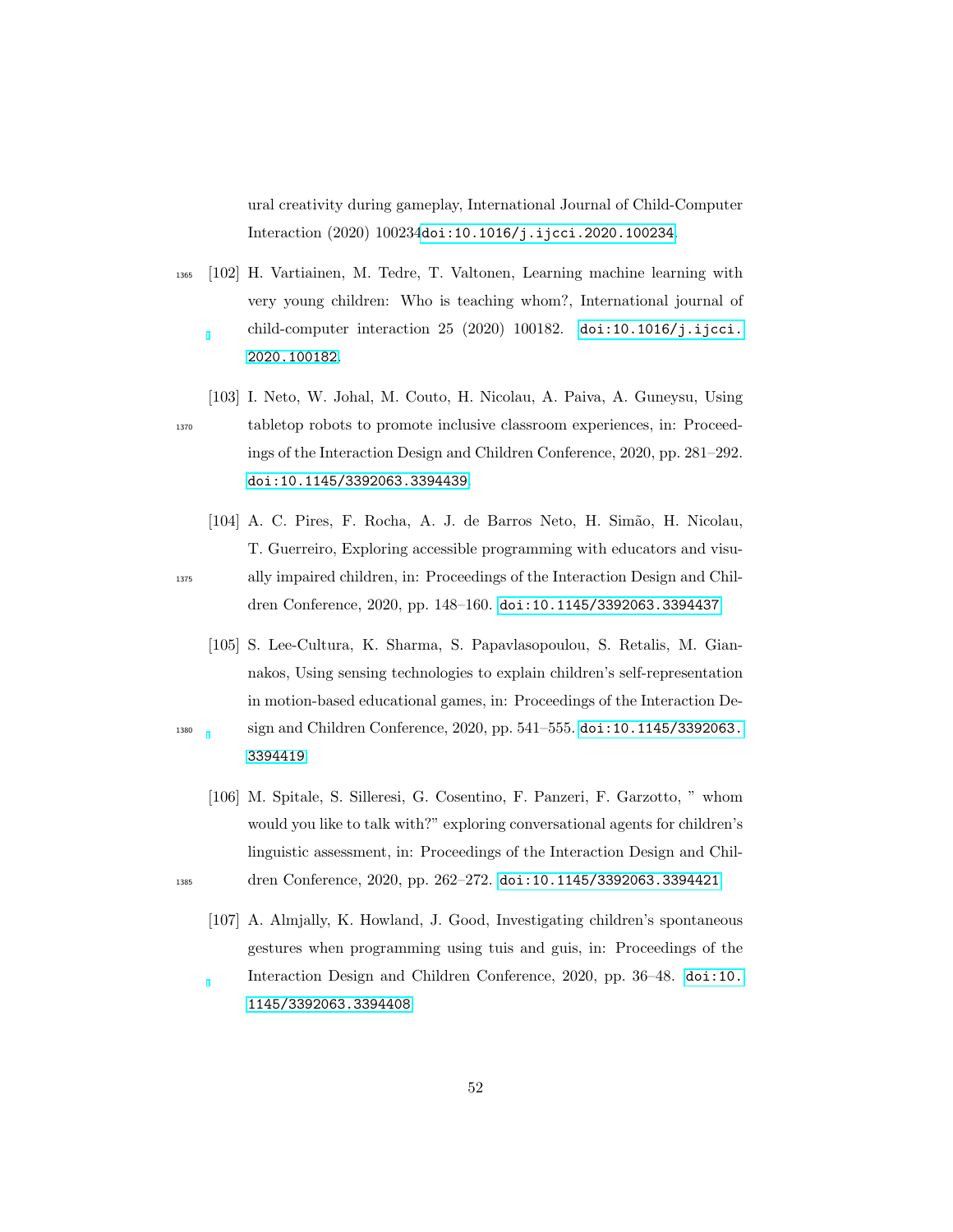- <span id="page-52-0"></span><sup>1390</sup> [108] S. Lechelt, Y. Rogers, N. Marquardt, Coming to your senses: promoting critical thinking about sensors through playful interaction in classrooms, in: Proceedings of the Interaction Design and Children Conference, 2020, pp. 11–22. [doi:10.1145/3392063.3394401](http://dx.doi.org/10.1145/3392063.3394401).
- [109] R. Lindgren, J. Morphew, J. Kang, M. Junokas, An embodied cyberlearn-<sup>1395</sup> ing platform for gestural interaction with cross-cutting science concepts, Mind, Brain, and Education 13 (1) (2019) 53–61.
	- [110] V. Boulenger, O. Hauk, F. Pulvermüller, Grasping ideas with the motor system: semantic somatotopy in idiom comprehension, Cerebral cortex 19 (8) (2009) 1905–1914.
- <sup>1400</sup> [111] O. Hauk, I. Johnsrude, F. Pulverm¨uller, Somatotopic representation of action words in human motor and premotor cortex, Neuron 41 (2) (2004) 301–307.
	- [112] A. Martin, The representation of object concepts in the brain, Annu. Rev. Psychol. 58 (2007) 25–45.
- <sup>1405</sup> [113] A.-L. Godhe, P. Lilja, N. Selwyn, Making sense of making: critical issues in the integration of maker education into schools, Technology, Pedagogy and Education 28 (3) (2019) 317–328.
	- [114] D. McKenzie-Mohr, Fostering sustainable behavior: An introduction to community-based social marketing, New society publishers, 2011.
- <sup>1410</sup> [115] L. Rowling, Adolescence and emerging adulthood (12–17 years and 18–24 years), Mental health promotion: A lifespan approach (2006) 100–136.
- [116] M. Kiefer, S. Schuler, C. Mayer, N. M. Trumpp, K. Hille, S. Sachse, Handwriting or typewriting? the influence of pen-or keyboard-based writing training on reading and writing performance in preschool children, Ad-<sup>1415</sup> vances in cognitive psychology 11 (4) (2015) 136.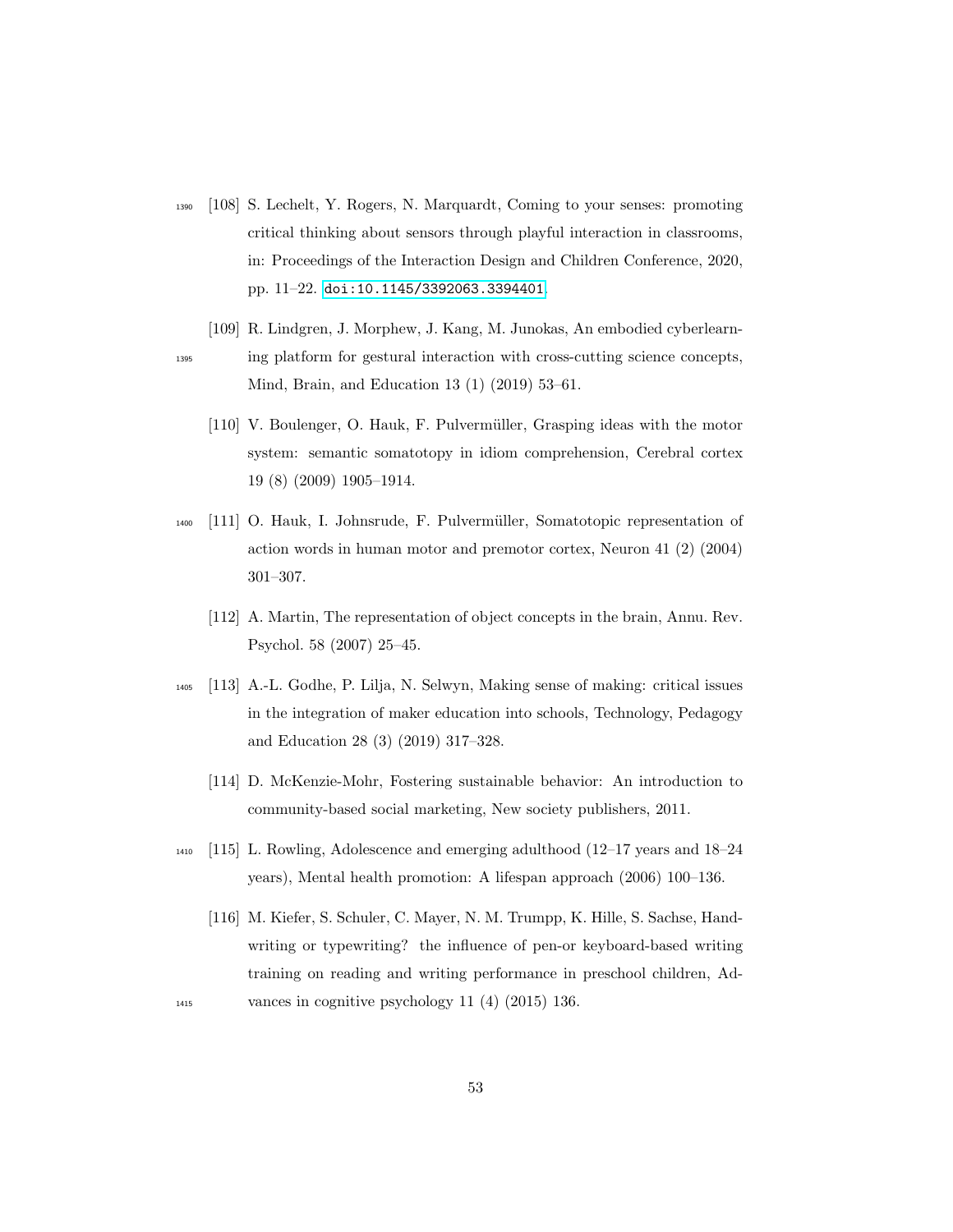- [117] M. Wilson, Six views of embodied cognition, Psychonomic bulletin & review 9 (4) (2002) 625–636.
- [118] M. Wilson, The case for sensorimotor coding in working memory, Psychonomic bulletin & review 8 (1) (2001) 44–57.
- <span id="page-53-1"></span><span id="page-53-0"></span><sup>1420</sup> [119] L. Bloom, Pushing the limits on theories of word learning., Monographs of the Society for Research in Child Development 65 (3) (2000) 124–35.
	- [120] S. Carey, E. Bartlett, Acquiring a single new word.
	- [121] R. W. Gibbs Jr, Embodiment and cognitive science, Cambridge University Press, 2006.

<span id="page-53-3"></span><span id="page-53-2"></span><sup>1425</sup> [122] T. Adachi, M. Goseki, K. Muratsu, H. Mizoguchi, M. Namatame, M. Sugimoto, F. Kusunoki, E. Yamaguchi, S. Inagaki, Y. Takeda, Human sugoroku: Full-body interaction system for students to learn vegetation succession, in: Proceedings of the 12th International Conference on Interaction Design and Children, 2013, pp. 364–367. [doi:10.1145/2485760.](http://dx.doi.org/10.1145/2485760.2485830) <sup>1430</sup> [2485830](http://dx.doi.org/10.1145/2485760.2485830).

- <span id="page-53-4"></span>[123] M. Tscholl, R. Lindgren, E. Johnson, Enacting orbits: refining the design of a full-body learning simulation, in: Proceedings of the 12th International Conference on Interaction Design and Children, 2013, pp. 451–454. [doi:10.1145/2485760.2485807](http://dx.doi.org/10.1145/2485760.2485807).
- <span id="page-53-5"></span><sup>1435</sup> [124] E. Thompson, A. Palacios, F. J. Varela, On the ways to color, Behavioral and Brain Sciences 15 (1) (1992) 56–74.
- <span id="page-53-6"></span>[125] T. J. Madden, K. Hewett, M. S. Roth, Managing images in different cultures: A cross-national study of color meanings and preferences, Journal of international marketing 8 (4) (2000) 90–107. [doi:10.1509/jimk.8.4.](http://dx.doi.org/10.1509/jimk.8.4.90.19795) <sup>1440</sup> [90.19795](http://dx.doi.org/10.1509/jimk.8.4.90.19795).
- 
- <span id="page-53-7"></span>[126] A. B. Borade, S. V. Bansod, V. R. Gandhewar, Hazard perception based on safety words and colors: an indian perspective, International journal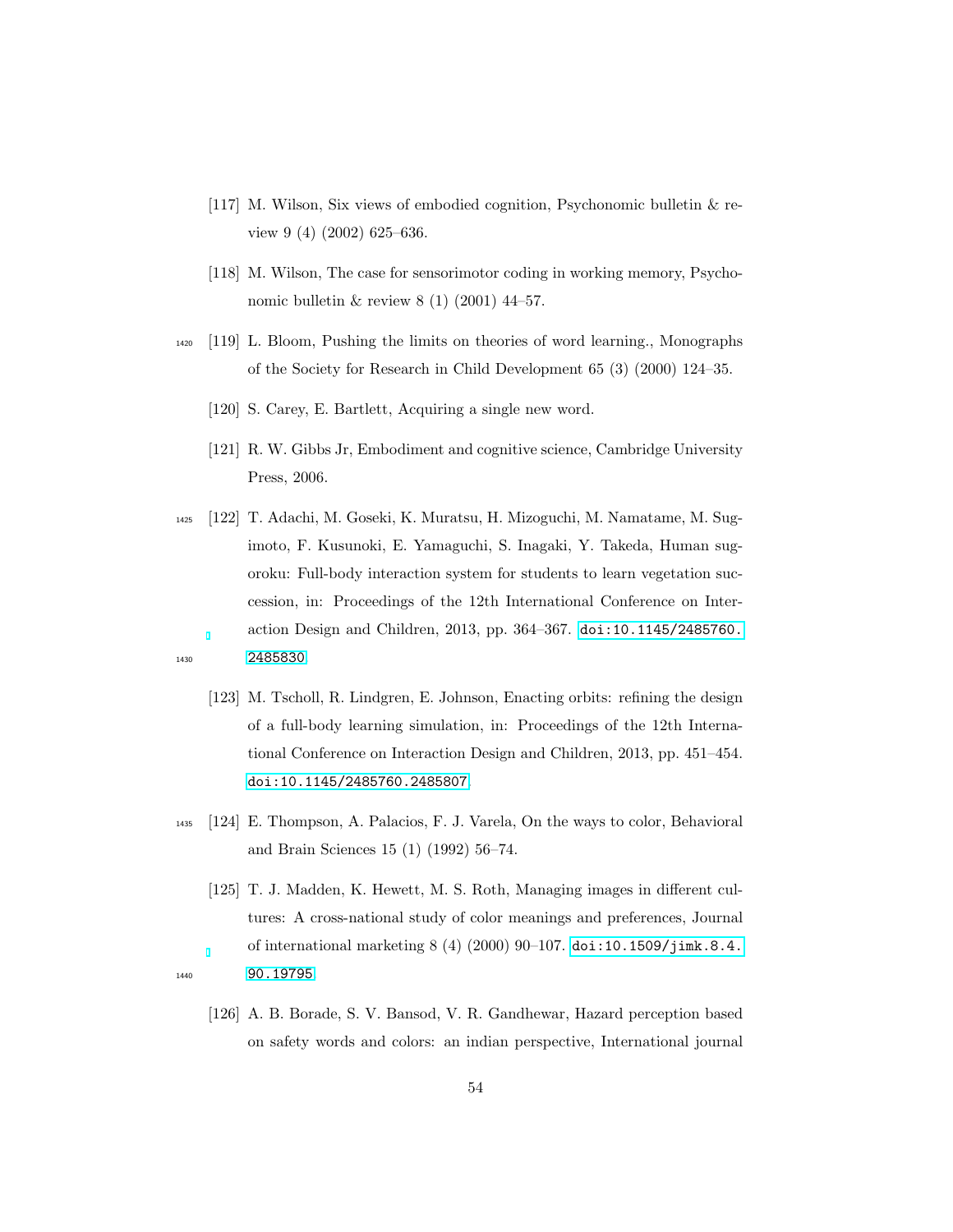of occupational safety and ergonomics  $14$  (4) (2008)  $407-416$ . [doi:10.](http://dx.doi.org/10.1080/10803548.2008.11076777) [1080/10803548.2008.11076777](http://dx.doi.org/10.1080/10803548.2008.11076777).

- <span id="page-54-0"></span><sup>1445</sup> [127] V. Groom, J. N. Bailenson, C. Nass, The influence of racial embodiment on racial bias in immersive virtual environments, Social Influence 4 (3) (2009) 231–248. [doi:10.1080/15534510802643750](http://dx.doi.org/10.1080/15534510802643750).
- <span id="page-54-1"></span>[128] K. Kaspar, A. Jurisch, M. Schneider, Embodied cognition and humor: The impact of weight sensations on humor experience and the moderating <sup>1450</sup> role of gender, Current Psychology 35 (3) (2016) 377–385. [doi:10.1007/](http://dx.doi.org/10.1007/s12144-015-9304-3) [s12144-015-9304-3](http://dx.doi.org/10.1007/s12144-015-9304-3).
- <span id="page-54-2"></span>[129] M. Wong, J. C. Castro-Alonso, P. Ayres, F. Paas, Gender effects when learning manipulative tasks from instructional animations and static presentations, Journal of Educational Technology & Society 18 (4) (2015) <sup>1455</sup> 37–52.
- 

## 8. Appendix

Definition of some coding terms

- Cognitive skills- This involve skills which help us understand information such as memory, problem solving, reasoning, thinking,and learning
- <sup>1460</sup> Behavioural-cognitive skills These are cognitive skills which combine both cognition and behaviour such as understanding and recognising emotional responses
- Concrete skills This refers to more more physical and tangible skills rather than abstract learning outcomes e.g. Writing, Playing an instru-<sup>1465</sup> ment, building an artefact
- 
- Wizard of Oz method This is when participants interact with a prototype which appears to be autonomous but is controlled by a unseen human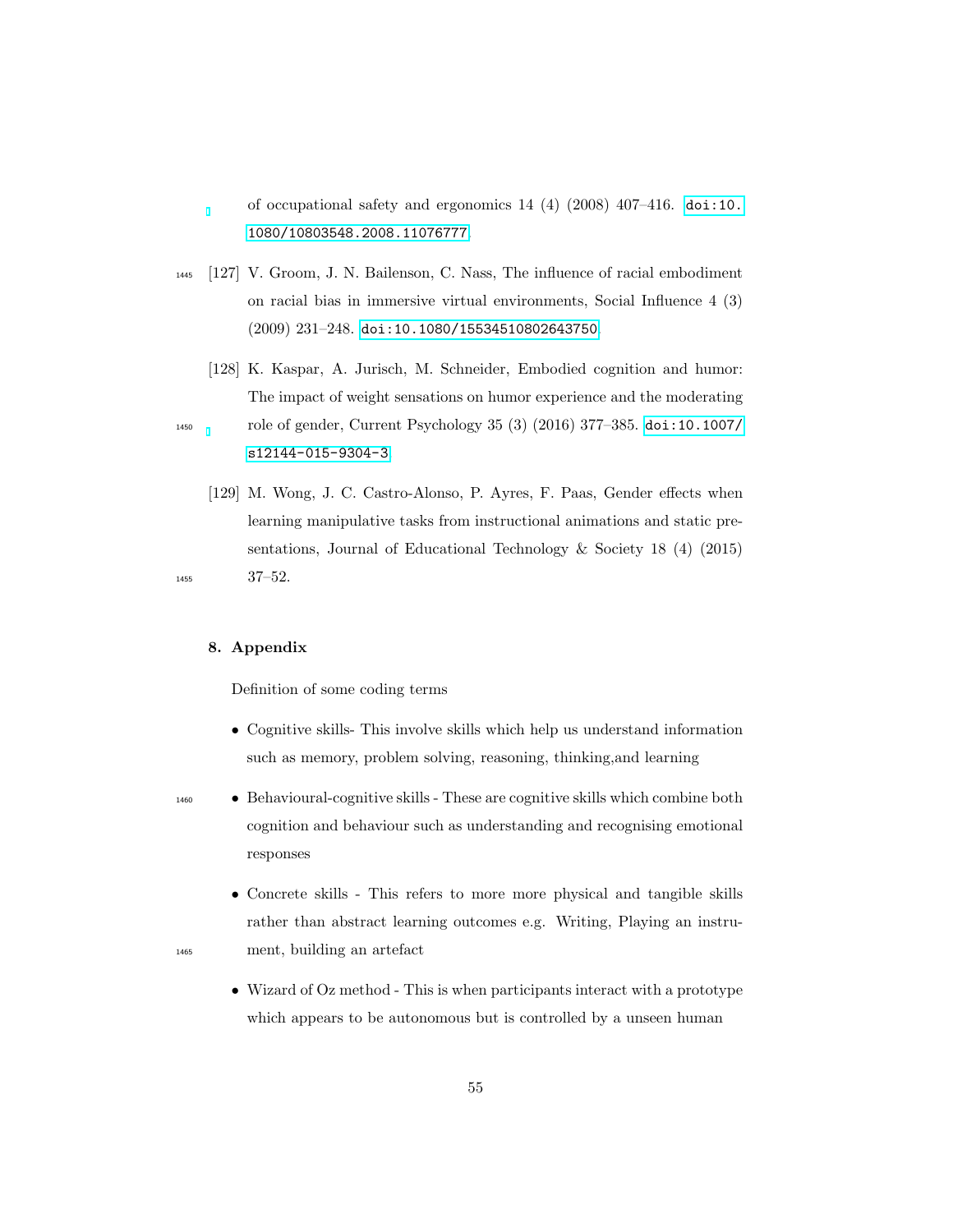- Conceptual processing This is the ability of participants to assimilate certain new or existing ideas and concepts like buoyancy
- <sup>1470</sup> Proxy An external person who is authorise to act on behalf of or as a go-between for the participants
	- $\bullet~$  Body storming This is a method of brainstorming which makes use of the body of the researcher or participants acting within or without a simulated scenario
- <sup>1475</sup> Perception Information gotten through the main senses
	- Learning communication This is the process of imparting a new knowledge to participants.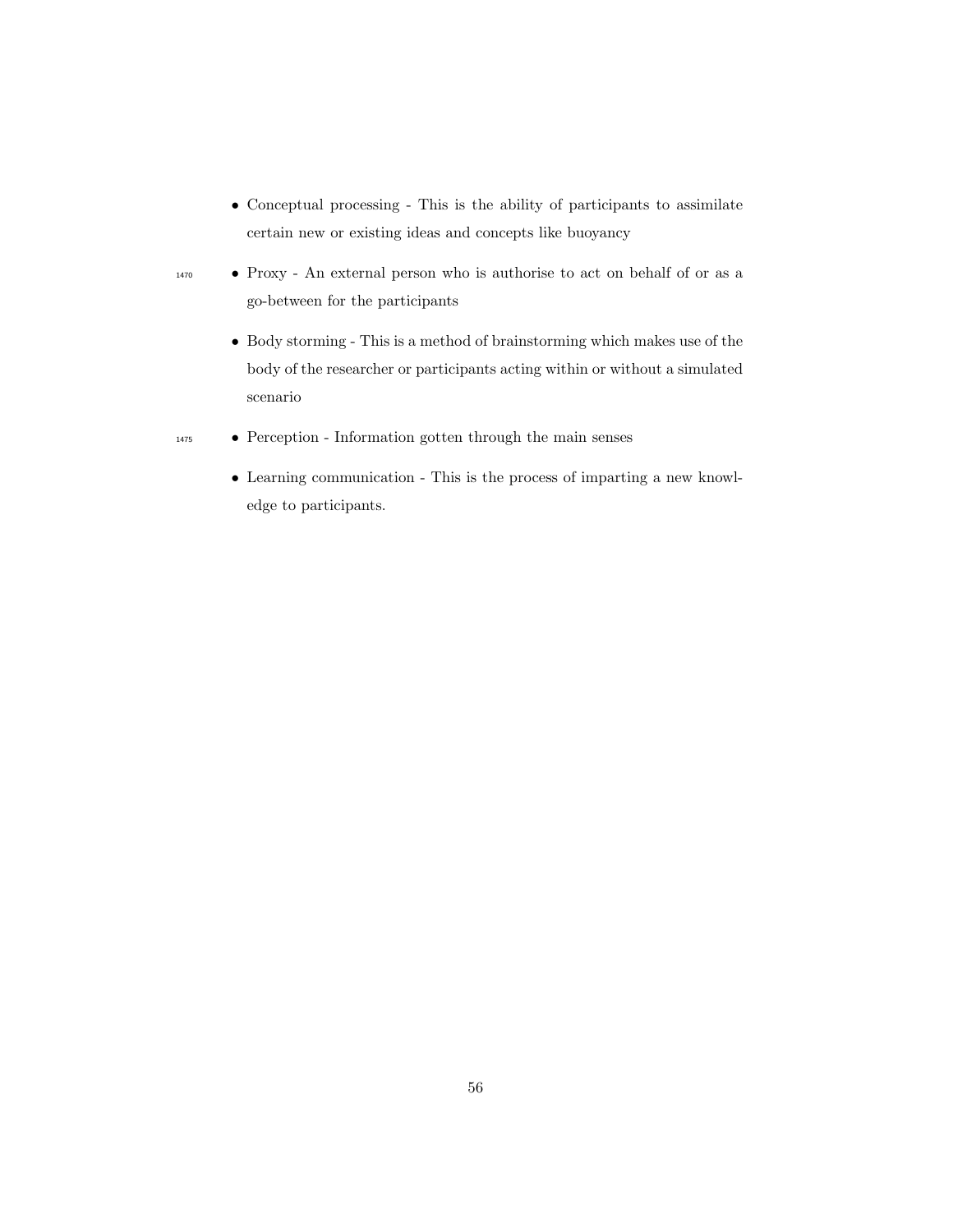| 。<br>2  | Authors                                            | What body Stimuli<br>parts       |                                           |                                                                                                                                           | gies are used                                                                                                                      | Behaviours observed What methodolo-Abstract metaphors/ Cognitive<br>concept used                                                                                                                    | being offloaded                                                                            | representa-<br>process external<br>tion | $con-$<br>$\rm con$<br>Physical<br>straints<br>text                                                                    |
|---------|----------------------------------------------------|----------------------------------|-------------------------------------------|-------------------------------------------------------------------------------------------------------------------------------------------|------------------------------------------------------------------------------------------------------------------------------------|-----------------------------------------------------------------------------------------------------------------------------------------------------------------------------------------------------|--------------------------------------------------------------------------------------------|-----------------------------------------|------------------------------------------------------------------------------------------------------------------------|
|         | Hemmert<br>$et$ al. $[61]$                         | Hands,<br>eyes                   | Movement,<br>gesture<br>Touch,            | novelty Direct<br>and applicability<br>Interpretation<br>sketches,                                                                        | $\rm{storming}, \vert {\rm Physical}$<br>Self-report<br>and<br>Prototyping<br>ideas<br>artefacts<br>of Body<br>tion,<br>$\sigma f$ | observa-Body storming                                                                                                                                                                               | sketching, Conceptual process- Pictures,<br>ing, Visualisation                             | gestures,                               | drawings<br>environ-<br>ments<br>$\Omega$<br>$\sigma$                                                                  |
| 2       | $\overline{e}$<br>Peppler<br>al. [6]               | Hands,<br>Body<br>eyes           | and Touch,<br>Move-<br>Light,<br>ment,    | nectars Direct<br>with<br>Similarity of<br>$\sigma$<br>interaction<br>collected,<br>Number<br>time,<br>bees                               | return tion and artefacts lection                                                                                                  | Observa-Honeybee nectar col-Conceptual process-Lights,                                                                                                                                              | nectar depletion and movements<br>Perception of symbols,<br>$\text{collection}$ ()<br>ing, |                                         | 3D flower, bee<br>stom-<br>ach, social in-<br>teractions<br>nectar                                                     |
| 3       | Kourakis<br>et al. [5]                             | body, eyes<br>Fingers,<br>hands, | movement,<br>gestures<br>Touch,           | Reaction time, inde-Direct<br>pendent action                                                                                              |                                                                                                                                    | tion and artefacts Pushing and thrust-ing (hunting, animal Symbols<br>ing, flocking and flee- behaviour), Percep-<br>Observa- Hunters and Hunting, Conceptual process-<br>ing                       | animal be-<br>tion of<br>haviour                                                           | Movement<br>Gesture,                    | ð<br>using<br>cave paintings<br>$\Omega$<br>represen-<br>animals<br>Visual<br>tation                                   |
| 4       | Kynigos et Whole<br>al.[64]                        | body                             | Movement,<br>Gesture                      | identifying concepts Direct<br>and rules, task com-tion,<br>pletion                                                                       | (Post<br>views)                                                                                                                    | task Inter- vs light), Friction Perception (forces,<br>Moving board game weight, location and<br>observa- Falling, Sorting, Bal- Conceptual<br>Self-report ancing weights (heavy cessing,<br>pieces | Balance, gesture<br>direction)                                                             | pro-Movement,                           | $\sigma$<br>Vir-<br>size,<br>floor-<br>B<br>virtual balls<br>Virtual<br>shadow<br>friction<br>screen,<br>board<br>tual |
| S       | Mills et al.<br>Leduc-<br>65                       | Hands,<br>eyes                   | Touch,<br>light                           | completion, Direct<br>solving tion,<br>techniques<br>problem<br>Task                                                                      | (Think out loud)                                                                                                                   | Self-report tion, building blocks  ing (3D space), Per- Gestures,<br>observa- Modelling, Construc- Conceptual process- Shapes,                                                                      | ception (distance)                                                                         | lights                                  | $\sigma$<br>$con-$<br>straints<br>$shape$ s<br>3D                                                                      |
| $\circ$ | $\frac{1}{2}$<br>Novellis<br>al. $\left[ 3\right]$ | Hands,<br>eyes                   | movement,<br>Colour,<br>gesture<br>Touch, | Location, Number of Direct<br>Par- open<br>dye insertions, Sam- tion,<br>ticipation rate, Per-<br>ception of artefacts<br>ples extracted, | d-<br>from<br>tivity logs<br>interview,<br>artefacts<br>surveys                                                                    | Self-report, of water, dye tracing, ing of Dye tracing Move-<br>Observa-Room as a town, Flow Conceptual process-<br>post-study drilling process and practices and arte-<br>and units                | Perception Gestures<br>(location)<br>facts,                                                | Symbols,<br>ments,                      | ð<br>$\cos$<br>physical<br>${\tt Generated}$<br>town map<br>classroom<br>Physical<br>straints<br>$\mathfrak{S}$        |

Table 4: AppendixH1 Table 4: AppendixH1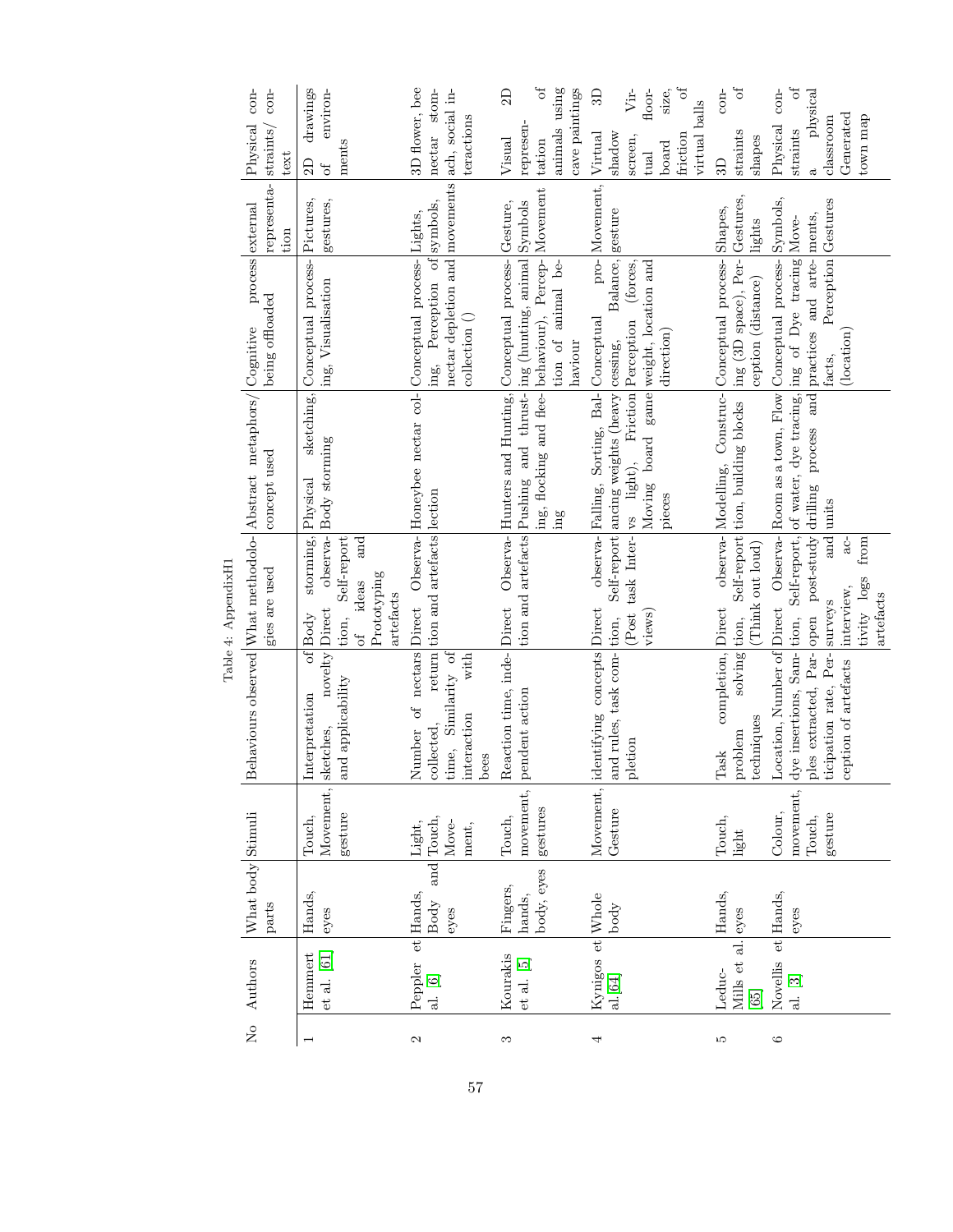| map<br>river<br>Topo-                                                                                                                                                                                                                               | Size<br>display<br>dis-                                                                                                                                                                                                                                                                                                      | ð<br>$\rm con$                                                                                                                                                                                                                                                                                                                                                                                                                                                                      | $\rm ^{of}$<br>Shape<br>be-<br>virtual<br>and                                                                                                                                                                                                                                                             | $\mathfrak{h}$<br>area,<br>$be-$<br>and                                                                                                          |
|-----------------------------------------------------------------------------------------------------------------------------------------------------------------------------------------------------------------------------------------------------|------------------------------------------------------------------------------------------------------------------------------------------------------------------------------------------------------------------------------------------------------------------------------------------------------------------------------|-------------------------------------------------------------------------------------------------------------------------------------------------------------------------------------------------------------------------------------------------------------------------------------------------------------------------------------------------------------------------------------------------------------------------------------------------------------------------------------|-----------------------------------------------------------------------------------------------------------------------------------------------------------------------------------------------------------------------------------------------------------------------------------------------------------|--------------------------------------------------------------------------------------------------------------------------------------------------|
| of local<br>graphic<br>basin<br>2D                                                                                                                                                                                                                  | tance of their<br>Vertical<br>motion<br>hand,<br>of                                                                                                                                                                                                                                                                          | straints<br>$shape$ s<br>3D                                                                                                                                                                                                                                                                                                                                                                                                                                                         | the physical<br>expressions<br>haviours<br>Mental<br>body,<br>body<br>and                                                                                                                                                                                                                                 | 2D projected<br>environment<br>characters<br>haviours<br>or play<br>physical<br>objects                                                          |
| Symbols,<br>Pictures,<br>Gestures                                                                                                                                                                                                                   | and Gestures,                                                                                                                                                                                                                                                                                                                | (spa- Gestures,<br>and lights                                                                                                                                                                                                                                                                                                                                                                                                                                                       |                                                                                                                                                                                                                                                                                                           | ments.<br>move-                                                                                                                                  |
| $pro-$<br>(resources,<br>Spatial<br>distance,<br>$\frac{1}{2}$<br>perception<br>quantity)<br>impact),<br>and cessing<br>cation,                                                                                                                     | solving, Colour<br>dis-<br>(multiplication,<br>mag-Computation<br>moving Perception                                                                                                                                                                                                                                          | tial cognition<br>processing<br>reasoning)                                                                                                                                                                                                                                                                                                                                                                                                                                          |                                                                                                                                                                                                                                                                                                           | gravity, ing (buoyancy), Per- Symbols,<br>sliding Conceptual process- Pictures,<br>down into ception (Mass, den-body<br>Landscape sity, gravity) |
| (Open Stamping and build-spatial allocation, ments,<br>Dual Impacting activities, development need, Move-<br>admin- ing by placing things, environmental<br>observa- tabletop as commu- Conceptual<br>Erasing<br>orally), Land use                  | position by increasing tance, magnitude,<br>hand heights, hand proportions), Con-<br>motion speed as unit ceptual processing<br>Height as problem<br>and yellow as levels ratios)<br>red<br>Green,<br>as<br>correctness<br>obser-Positions<br>$\text{clinical}\left \text{distance}\right\rangle$<br>Semi-nitudes,<br>speed, | observa- Modelling, Matching, Memory, conceptual Shapes,<br>building blocks                                                                                                                                                                                                                                                                                                                                                                                                         | Post-study vation and affiliation ing (Multiple em- and bodily model;<br>question-needs), Touching to bodiment of robotic reactions,<br>observa- Having a pet (preser- Conceptual process- Gestures<br>(5-point pet, feeding, Tele-pets), Perception of Symbols<br>Open porting between bod- a pet<br>ies | and<br>water<br>as<br>characters,<br>dragging<br>having<br>water,<br>down                                                                        |
| Clinical nity,<br>Self-report                                                                                                                                                                                                                       | interviews<br>structed<br>vation,                                                                                                                                                                                                                                                                                            | Direct<br>tion                                                                                                                                                                                                                                                                                                                                                                                                                                                                      | semi-structured<br>interview                                                                                                                                                                                                                                                                              | ef-Pre and post-test Balance,<br>of the questionnaire,<br>Self-report                                                                            |
| test, quantity, loca- Interview,<br>each instance of a question<br>stamp, cumulative istered<br>Level of understand-Direct<br>and type of tasks<br>ing pre and post- tion,<br>effect of land use ac-<br>envi-<br>tivity on the<br>ronment.<br>tion, | Learning Trajectory, Direct<br>Task completion                                                                                                                                                                                                                                                                               | Completion time                                                                                                                                                                                                                                                                                                                                                                                                                                                                     | Emotional reactions Direct<br>bodiment and fear, scale),<br>and closed<br>em-<br>  naire<br>to migration, Type tion,<br>and<br>number of dinosaurs<br>perceived<br>with<br>fear, Type of<br>Responsiveness,<br>Understanding<br>of migration<br>relationship<br>Pleo,                                     | $prob-$<br>skills,<br>transfer ability<br>lem solving<br>application,<br>educational<br>fectiveness                                              |
| Auditory,<br>images<br>Visual                                                                                                                                                                                                                       | movement,<br>Colour,<br>gesture                                                                                                                                                                                                                                                                                              | Touch<br>Light,                                                                                                                                                                                                                                                                                                                                                                                                                                                                     | Touch, Vi-<br>$Ges-$<br>sual,<br>ture                                                                                                                                                                                                                                                                     | Movement,<br>Visual                                                                                                                              |
| eyes, ears<br>Hands,                                                                                                                                                                                                                                | Hands                                                                                                                                                                                                                                                                                                                        | Hands,<br>${\rm Eyes}$                                                                                                                                                                                                                                                                                                                                                                                                                                                              | body                                                                                                                                                                                                                                                                                                      | Full body                                                                                                                                        |
| Antle et al.                                                                                                                                                                                                                                        | AbrahamsonBody,<br>$\left[$ et al.<br>$\left[ 4\right]$                                                                                                                                                                                                                                                                      | Mills et al.<br>Leduc-<br>$[78] \centering% \includegraphics[width=1\textwidth]{images/TransY.pdf} \caption{The first two different values of the data set. The first two different values of the data set. The first two different values of the data set. The second two different values of the data set. The second two different values of the data set. The second two different values of the data set. The second two different values of the data set.} \label{fig:class}$ | et<br>Segura<br>al. [79]                                                                                                                                                                                                                                                                                  | Malinverni<br>et al. $[77]$                                                                                                                      |
| L                                                                                                                                                                                                                                                   | $\infty$                                                                                                                                                                                                                                                                                                                     | 0                                                                                                                                                                                                                                                                                                                                                                                                                                                                                   | $\overline{10}$                                                                                                                                                                                                                                                                                           | $\overline{11}$                                                                                                                                  |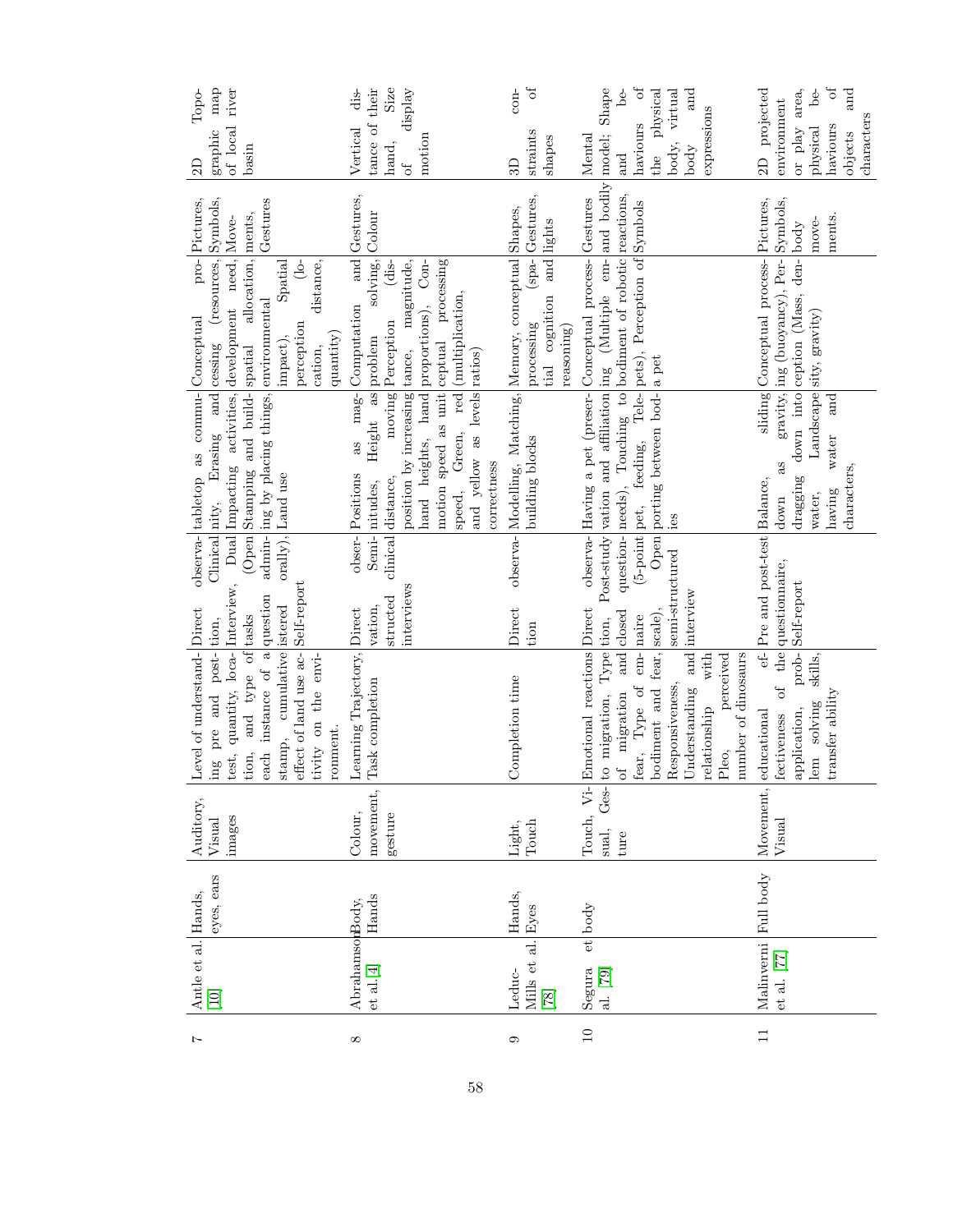| 12              | <b>Bartoli</b><br>al. [81] | movement, movement<br>$et$ Full body Visual, |             | Movements                                         | (di-Standardized                | rect or indirect), therapeutic tests, avatars as self, lives orientation, balance, Shapes,<br>$[{{\rm{Marking}}}$ | targets, Perception                  | (size, Images, | uli, Nature of<br>Type of stim- |
|-----------------|----------------------------|----------------------------------------------|-------------|---------------------------------------------------|---------------------------------|-------------------------------------------------------------------------------------------------------------------|--------------------------------------|----------------|---------------------------------|
|                 |                            | legs,<br>arms,<br>head,                      |             | Posture, Accuracy Direct<br>(Total number of tion |                                 | observa- as extra rounds, time, coordination)<br>vertical and horizon-                                            |                                      | gesture        | game virtual<br>environment     |
|                 |                            | eyes                                         |             | tified in maximum<br>items iden-<br>target        |                                 | tal hand, movements,<br>kicking a ball, throw-                                                                    |                                      |                |                                 |
|                 |                            |                                              |             | time), speed (num-                                |                                 | $\mathfrak{a}$<br>ing a ball, hitting                                                                             |                                      |                |                                 |
|                 |                            |                                              |             | ber of target items<br>identified in the first    |                                 | target                                                                                                            |                                      |                |                                 |
|                 |                            |                                              |             | behavioural<br>30),                               |                                 |                                                                                                                   |                                      |                |                                 |
|                 |                            |                                              |             | variables                                         |                                 |                                                                                                                   |                                      |                |                                 |
| 13              | Soute et al.               | Full body auditory,                          |             | Engagement                                        | observa-Chasing,<br>when Direct |                                                                                                                   | collect- Conceptual process- Colour, |                | ð<br>Types                      |
|                 | [80]                       | interactive                                  | visual,     | playing the games, tion, Post study ing           |                                 | and                                                                                                               | tagging ing of value, Percep-        | Symbols,       | ${\rm Phys}$<br>game,           |
|                 |                            |                                              | tactile     | $\mathfrak{h}^0$<br>Ranking                       | and as<br>the ranking           | farmer,                                                                                                           | Trad-tion (size, vision)             | audio          | $con-$<br>ical                  |
|                 |                            |                                              | movements   | games                                             | Group interviews ling           | Animal<br>items,                                                                                                  |                                      |                | $\sigma$<br>straints            |
|                 |                            |                                              |             |                                                   |                                 | sounds, animal sizes                                                                                              |                                      |                | area,<br>play                   |
|                 |                            |                                              |             |                                                   |                                 | as steps, spinning a                                                                                              |                                      |                | Speed of play-                  |
|                 |                            |                                              |             |                                                   |                                 | wheel, Red as robbers                                                                                             |                                      |                | ers running                     |
|                 |                            |                                              |             |                                                   |                                 | and Blue as cops,                                                                                                 |                                      |                |                                 |
| 14              | Mora-                      | Full body Visual,                            |             |                                                   |                                 | Memorability, Card Pre and post-test Sliding to throw, conceptual process- Images,                                |                                      |                | Objects,<br>ЭD                  |
|                 | et<br>Guiard               | interactive Tactile                          |             | sorting performance questionnaire                 |                                 | Touching and push- ing(nanoscale), Per- gestures,                                                                 |                                      |                | Play arena                      |
|                 | al. [17]                   |                                              | and spatial |                                                   |                                 | ing, falling to show ception (size, scale,                                                                        |                                      |                |                                 |
|                 |                            |                                              | movements   |                                                   |                                 | heaviness, Body to proportion, location                                                                           |                                      |                |                                 |
|                 |                            |                                              |             |                                                   |                                 | show scale and pro-oof body parts,, mo-                                                                           |                                      |                |                                 |
|                 |                            |                                              |             |                                                   |                                 | portion, zooming to tion)                                                                                         |                                      |                |                                 |
|                 |                            |                                              |             |                                                   |                                 | grow/shrink                                                                                                       |                                      |                |                                 |
| 15              | et<br>Roberts              | Full body Visual,                            |             | Perception of con-Closed and Open ego-moving,     |                                 |                                                                                                                   | time-Conceptual process-Image,       |                | Assumed role                    |
|                 | al. [82]                   | interactive                                  | Tactile     | trol, enjoyment of Questionnaire,                 |                                 | moving, front and ing (data represen-                                                                             |                                      | Colour         | of the partici-                 |
|                 |                            |                                              | and spatial | display,                                          | Wizard of OZ                    | back for time                                                                                                     | do- tation), Perception              |                | $_{\rm part}$                   |
|                 |                            |                                              | movements   |                                                   |                                 | mains, Position                                                                                                   | to (control, position)               |                |                                 |
|                 |                            |                                              |             |                                                   |                                 | show perspective                                                                                                  |                                      |                |                                 |
| $\overline{16}$ | Malinverni                 | Full body Visual,                            |             | Performance                                       | and Questionnaire               | Balance, creating con-Conceptual                                                                                  | pro-                                 | Pictures,      | projected<br>$\overline{c}$     |
|                 | et al. [84]                | interactive                                  | Tactile     |                                                   |                                 | perceived collabora-using self-report nections for building, cessing                                              | (buoyancy, Symbols,                  |                | environment                     |
|                 |                            |                                              | and spatial | tion                                              |                                 | evaluation, Socio- sliding down as grav- nodes,                                                                   | organisa- body                       |                | area,<br>or play                |
|                 |                            |                                              | movements   |                                                   | metric tests                    | ity, dragging down tion),                                                                                         | Perception   move-                   |                | $be-$<br>physical               |
|                 |                            |                                              |             |                                                   |                                 | into water, building (Mass, density, grav- ments.                                                                 |                                      |                | $\delta$<br>haviours            |
|                 |                            |                                              |             |                                                   |                                 | bridge for movement, ity,                                                                                         | coordination,                        |                | and<br>objects                  |
|                 |                            |                                              |             |                                                   |                                 | falling for failing                                                                                               | position)                            |                | characters                      |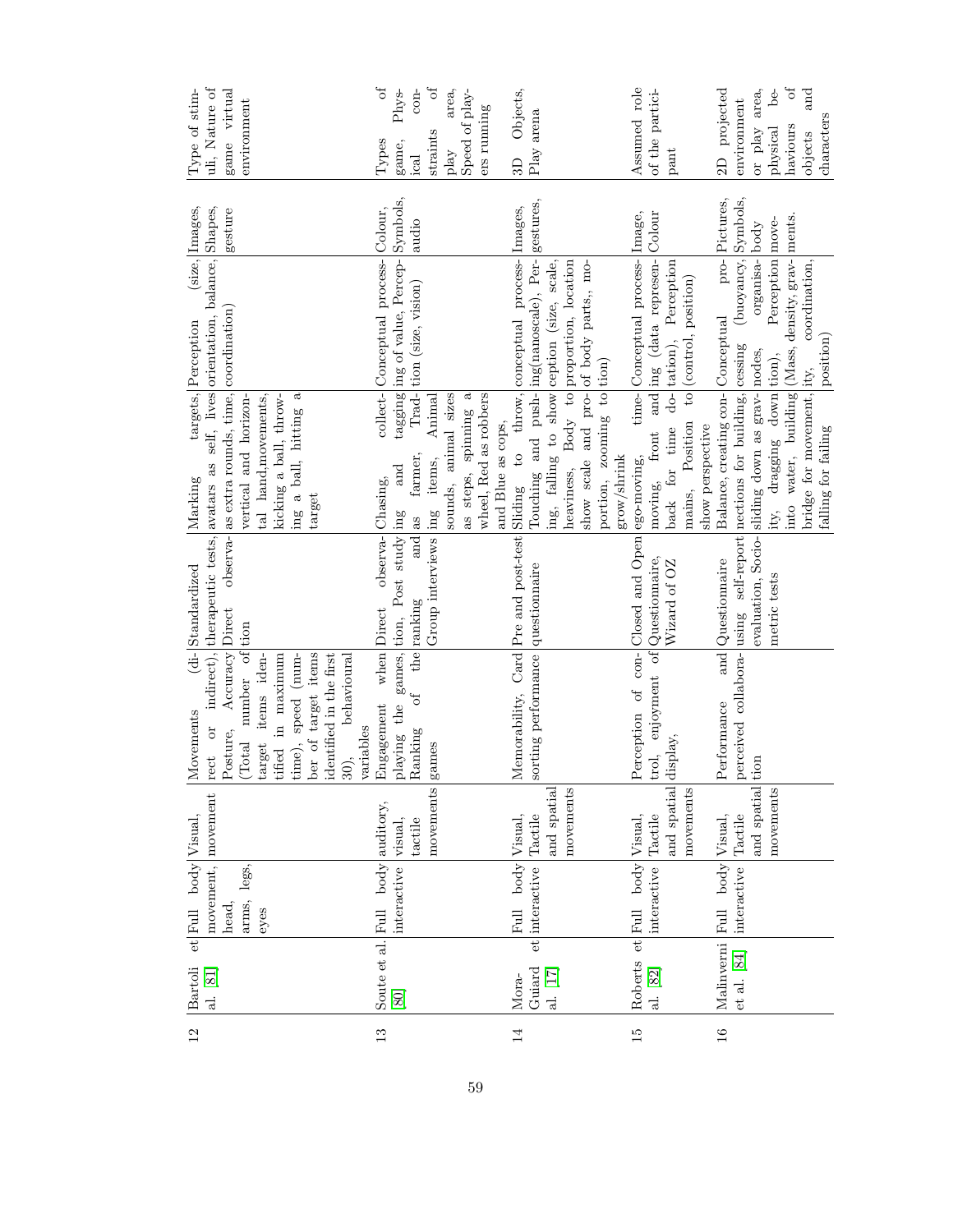| $\overline{17}$ | Petersen et Hands,<br>al. [85]                      | Body, ears   | Auditory     | concept, Ideas<br>Understanding                                     | of Observations,<br>and Informal | con- ing, building blocks, Conceptual process- Gestures,<br>Modelling,                     | Match-Perception(sound),                                                       | Shapes,   | $\sigma$<br>$con-$<br>straints<br>3D |
|-----------------|-----------------------------------------------------|--------------|--------------|---------------------------------------------------------------------|----------------------------------|--------------------------------------------------------------------------------------------|--------------------------------------------------------------------------------|-----------|--------------------------------------|
|                 |                                                     |              |              | sounds generated                                                    | self-report,<br>versations       | of Connecting/Closing  ing (Circuits and sounds<br>arte- a block for closing Conductivity) |                                                                                |           | shapes, Sound<br>produced and        |
|                 |                                                     |              |              |                                                                     | fact                             | the circuit, Blocks for<br>and instru-<br>chords                                           |                                                                                |           | objects in the<br>surrounding        |
|                 |                                                     |              |              |                                                                     |                                  | ments                                                                                      |                                                                                |           |                                      |
| $\overline{18}$ | $\frac{\mathrm{Sylla}}{\mathrm{al.} \mathrm{[S3]}}$ | et Hands,    | Touch, Au-   | time,<br>nteraction                                                 | Indirect                         | Blocks as Language<br>obser-Physical                                                       | process-Images,                                                                |           |                                      |
|                 |                                                     | ${\rm Eyes}$ | ditory       | Collaboration, In-diaries at home), ements,<br>Wish to play longer, | (Video virtual<br>vation         |                                                                                            | building settings, characters, Number of<br>story el- ing, Perception of Sound |           |                                      |
|                 |                                                     |              |              | craction strategies direct                                          | observa- blocks                  |                                                                                            | as building a objects and nature block com-                                    |           |                                      |
|                 |                                                     |              |              | narratives tion<br>and                                              | techniques, story                |                                                                                            | elements.                                                                      | binations |                                      |
|                 |                                                     |              |              | Embod-<br>field<br>reated,                                          | notes, as                        |                                                                                            |                                                                                |           |                                      |
|                 |                                                     |              |              | construction well<br>ed<br>C                                        | semi-<br>as                      |                                                                                            |                                                                                |           |                                      |
|                 |                                                     |              |              | of the narrative,                                                   | $\ln$<br>structured              |                                                                                            |                                                                                |           |                                      |
|                 |                                                     |              |              | Reflections over the terviews                                       | with                             |                                                                                            |                                                                                |           |                                      |
|                 |                                                     |              |              | narrative                                                           | preschool<br>the                 |                                                                                            |                                                                                |           |                                      |
|                 |                                                     |              |              |                                                                     | teachers                         |                                                                                            |                                                                                |           |                                      |
| 19              | $Mora-$                                             | Full body    | Gestures,    | Motivation to play, Direct                                          | observa-Looking                  |                                                                                            | through Perception of emo-Light,                                               |           | $\sigma$<br>Number                   |
|                 | $\mathfrak{e}$<br>Guiard                            |              | Light        | propensity of the tion,                                             |                                  | tracking fog, Hunting in-tion, intent and so-colour                                        |                                                                                |           | $\overline{\text{vir}}$<br>types of  |
|                 | al.[62]                                             |              |              | hild to engage with system,                                         |                                  | and sects for fostering, cial cues, Concep-                                                |                                                                                |           | tual objects,                        |
|                 |                                                     |              |              | other people, and questionnaires                                    |                                  | Matching                                                                                   | colours tual processing (col-                                                  |           | $\mathbf{D}$<br>Virtual              |
|                 |                                                     |              |              | risible social inter-                                               |                                  | to show partnership laboration, compan-                                                    |                                                                                |           | play area                            |
|                 |                                                     |              |              | action attitudes.                                                   |                                  | and companionship, ionship)                                                                |                                                                                |           |                                      |
|                 |                                                     |              |              |                                                                     |                                  | Insect dance to show                                                                       |                                                                                |           |                                      |
|                 |                                                     |              |              |                                                                     |                                  | socialization, copying                                                                     |                                                                                |           |                                      |
|                 |                                                     |              |              |                                                                     |                                  | for replication and                                                                        |                                                                                |           |                                      |
|                 |                                                     |              |              |                                                                     |                                  | $\mathfrak{c}_1$<br>sharing, Merging                                                       |                                                                                |           |                                      |
|                 |                                                     |              |              |                                                                     |                                  | show collaboration                                                                         |                                                                                |           |                                      |
| 20              | Xiao                                                | et Hands,    | Auditory,    | Emotional                                                           |                                  | engage- Indirect observa- Melodies as figures, Perception of sound Sounds,                 |                                                                                |           | b <sup>t</sup><br>Number             |
|                 | al.[88]                                             | ears, eyes   | light, touch | ment,                                                               |                                  | Awareness tion (requirement head corresponds to and melodies, Con- Image                   |                                                                                |           | melodies                             |
|                 |                                                     |              |              | o the                                                               |                                  | structure gathering), Di- the pitch and the feet ceptual processing symbols                |                                                                                |           | notes<br>$_{\rm and}$                |
|                 |                                                     |              |              | and expression of                                                   | rect observation                 | to rhythm, Houses (Music notations)                                                        |                                                                                |           | available                            |
|                 |                                                     |              |              | and<br>sound, Score                                                 |                                  | show-<br>as harmonies,                                                                     |                                                                                |           | $\dot{\Xi}$<br>the<br>$\sin$         |
|                 |                                                     |              |              | Preoccupation with                                                  |                                  | ing expression with                                                                        |                                                                                |           | Student<br>ano.                      |
|                 |                                                     |              |              | Correctness,                                                        |                                  | different walks, Clap-                                                                     |                                                                                |           | $\sigma$ f<br>knowledge              |
|                 |                                                     |              |              |                                                                     |                                  | ping and singing with                                                                      |                                                                                |           | the piano,                           |
|                 |                                                     |              |              |                                                                     |                                  | piano notes,                                                                               |                                                                                |           |                                      |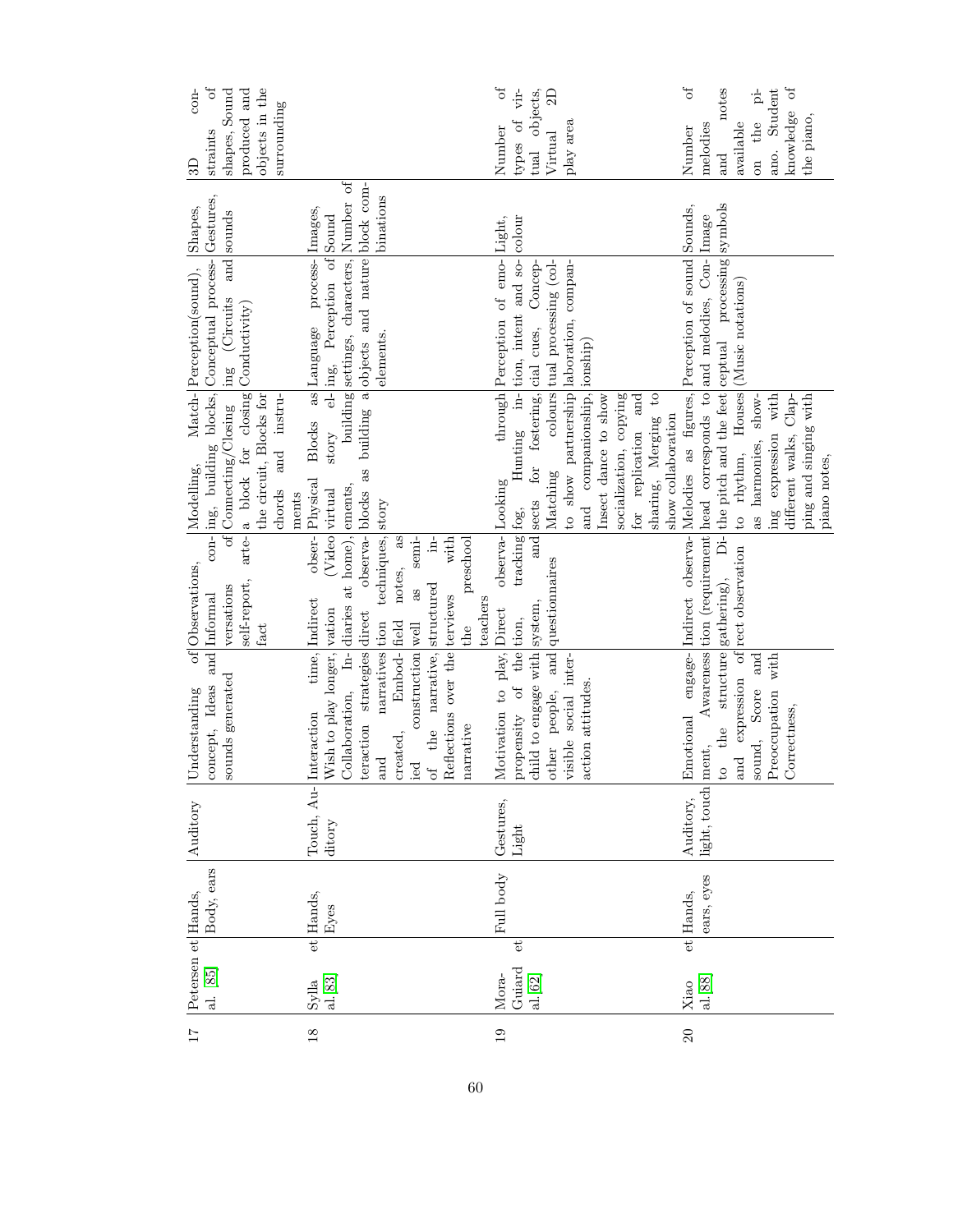| 21 | $[87]$      | Kang et al. Full body Images,<br>interactive | gestures,             | Physical<br>Facial<br>sion,                                            | questionnaires,<br>expres- pre-and       | post- Mirror to show reflec- Perception<br>tion and sensation of position,                                                                           | (shape, Images,                           | orienta- gestures, | $\mathfrak{h}^{\mathbb{O}}$<br>anatomi-<br>model<br>cal<br>$\Omega$ |
|----|-------------|----------------------------------------------|-----------------------|------------------------------------------------------------------------|------------------------------------------|------------------------------------------------------------------------------------------------------------------------------------------------------|-------------------------------------------|--------------------|---------------------------------------------------------------------|
|    |             |                                              | movement,             | $-98$<br>movements                                                     |                                          | video recordings peering inside one's tion),                                                                                                         | Conceptual                                | sounds             | the body and                                                        |
|    |             |                                              | Auditory              | ciad                                                                   |                                          | interaction, of the sessions, own body, Circula-processing (breath-<br>Learning potential, and the program tory and respiratory ing, circulatory and |                                           |                    | organs                                                              |
|    |             |                                              |                       | design<br>enjoyment,<br>preference                                     | staff interviews, system,<br>Self-report | to show ownership,                                                                                                                                   | labelling respiratory organs)             |                    |                                                                     |
|    |             |                                              |                       |                                                                        |                                          | animal characteristics                                                                                                                               |                                           |                    |                                                                     |
|    |             |                                              |                       |                                                                        |                                          | to show which ani-                                                                                                                                   |                                           |                    |                                                                     |
|    |             |                                              |                       |                                                                        |                                          | mal (hopping like a                                                                                                                                  |                                           |                    |                                                                     |
|    |             |                                              |                       |                                                                        |                                          | grasshopper)                                                                                                                                         |                                           |                    |                                                                     |
| 22 | Soleimani   | Hands,                                       | Images,               | aesthetic<br>usability,                                                | Task,<br>Dual                            | House of cards, con-                                                                                                                                 | computa- Image,<br>spatial                |                    | cards<br>Icon                                                       |
|    | et al. [86] | Ears, eyes                                   | gestures,<br>auditory | and story-<br>design                                                   | Direct                                   | observa-structing meaning by tional                                                                                                                  | $-thinking,$                              | Symbols,<br>Sound  | available and<br>3D                                                 |
|    |             |                                              |                       | engagement,<br>telling                                                 | tion,                                    | Post study restructuring spatial Perception (Space)                                                                                                  |                                           |                    |                                                                     |
|    |             |                                              | movements<br>spatial  | Decomposition of (Smileyometer),<br>personal expression, questionnaire |                                          | blocks as elements of<br><b>Building</b><br>elements,                                                                                                |                                           |                    |                                                                     |
|    |             |                                              |                       |                                                                        |                                          |                                                                                                                                                      |                                           |                    |                                                                     |
|    |             |                                              |                       | pattern artefact<br>$Pat-$<br>problems,                                |                                          | a story or problem                                                                                                                                   |                                           |                    |                                                                     |
|    |             |                                              |                       | tern Abstraction,<br>recognition,                                      |                                          |                                                                                                                                                      |                                           |                    |                                                                     |
|    |             |                                              |                       | Algorithm Design                                                       |                                          |                                                                                                                                                      |                                           |                    |                                                                     |
| 23 | Keifert     | et Full body                                 | Gestures,             | $\overline{\text{eff}}$<br>Understanding                               | observa-Bodies<br>Direct                 |                                                                                                                                                      | as particles, Perception (States, Images, |                    | the<br>State of                                                     |
|    | al.[90]     |                                              | Move-                 | concept, Task com-tion                                                 |                                          | and hold-Bonds,<br>Hugging                                                                                                                           |                                           | particle Gestures  | and<br>matter                                                       |
|    |             |                                              | ments,                | discipline-<br>pletion,                                                |                                          | ing to show atomic movement position),                                                                                                               |                                           |                    | $be-$<br>bond                                                       |
|    |             |                                              | Spatial               | $\Xi$<br>roles<br>specific                                             |                                          | movements Conceptual<br>bonds,                                                                                                                       | pro-                                      |                    | formed,<br>$\mathbf{m}$                                             |
|    |             |                                              | location              | sociodramatic play                                                     |                                          | and colours as states, cessing                                                                                                                       | (States of                                |                    | Physical                                                            |
|    |             |                                              |                       |                                                                        |                                          |                                                                                                                                                      | water)                                    |                    | constraints                                                         |
|    |             |                                              |                       |                                                                        |                                          |                                                                                                                                                      |                                           |                    | of tracking<br>space                                                |
| 24 | Mora-       | Full body                                    | Gestures,             | Motivation to play; Direct                                             |                                          | obser-Looking                                                                                                                                        | through Perception of emo-Light,          |                    | $\sigma$<br>Number                                                  |
|    | ť<br>Guiard |                                              | Light                 | children's level of vation,                                            | Ques- fog,                               |                                                                                                                                                      | Hunting in-tion, intent and so-colour     |                    | types of vir-                                                       |
|    | al. [89]    |                                              |                       | participation, activ- tionnaires, post- sects                          |                                          |                                                                                                                                                      | for fostering, cial cues, Concep-         |                    | tual objects,                                                       |
|    |             |                                              |                       | ity level and flexibil- session interviews Matching                    |                                          |                                                                                                                                                      | colours tual processing (col-             |                    | Virtual play                                                        |
|    |             |                                              |                       | ity while playing the                                                  |                                          | to show partnership laboration, compan-                                                                                                              |                                           |                    | area                                                                |
|    |             |                                              |                       | game. Socialization,                                                   |                                          | and companionship,                                                                                                                                   | ionship)                                  |                    |                                                                     |
|    |             |                                              |                       | and visible social in-                                                 |                                          | Insect dance to show                                                                                                                                 |                                           |                    |                                                                     |
|    |             |                                              |                       | teraction attitudes                                                    |                                          | socialization, copying                                                                                                                               |                                           |                    |                                                                     |
|    |             |                                              |                       |                                                                        |                                          | for replication and                                                                                                                                  |                                           |                    |                                                                     |
|    |             |                                              |                       |                                                                        |                                          | $\mathbf{c}$<br>sharing, merging                                                                                                                     |                                           |                    |                                                                     |
|    |             |                                              |                       |                                                                        |                                          | show collaboration                                                                                                                                   |                                           |                    |                                                                     |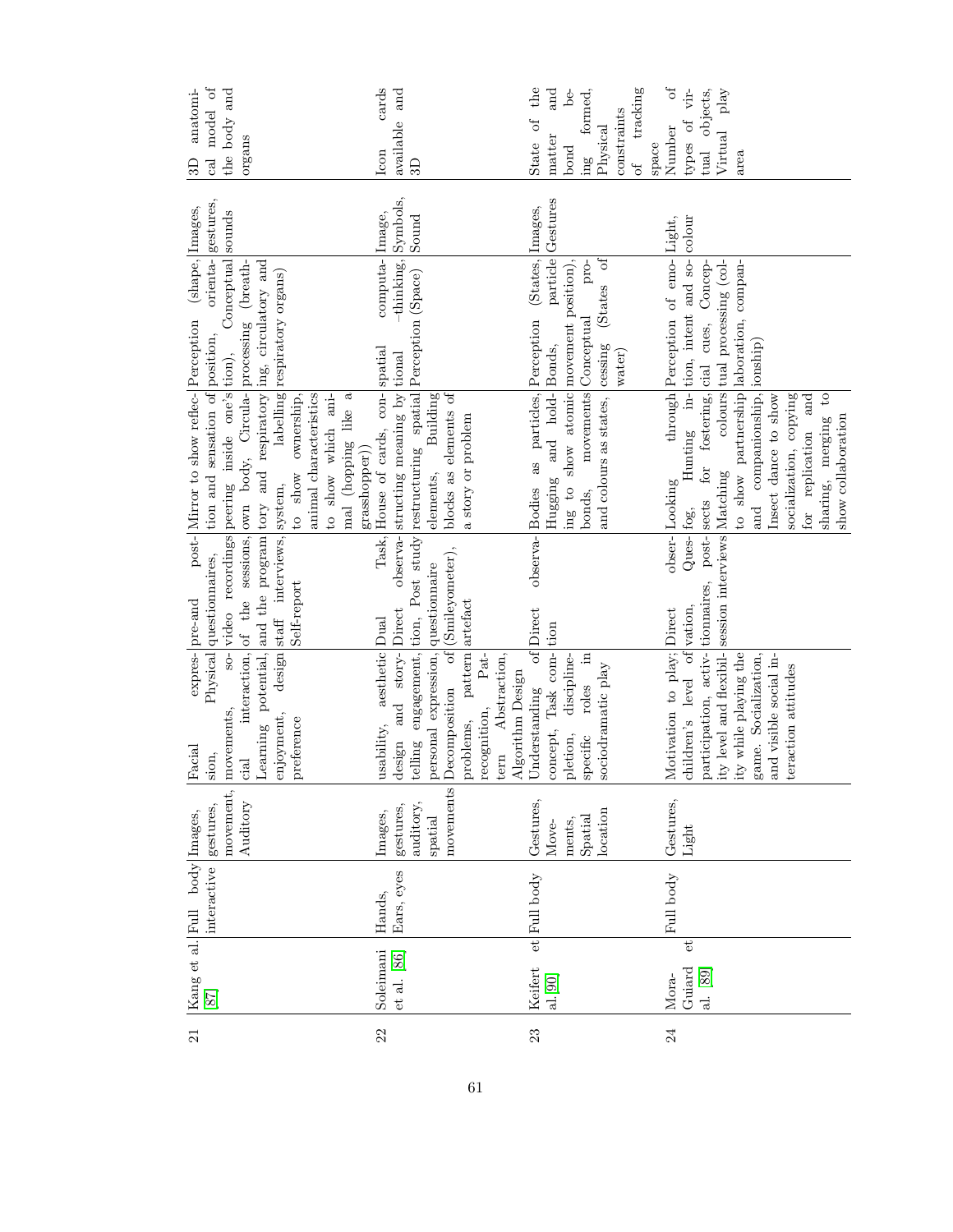| $\mathrm{Play}$<br>and<br>$\Xi$                                                                                                                                                                   |                                                                                                                                                                                   | $\frac{1}{2}$                                                                                                                                                                                                                                                 | type<br>kits                                                                                                                                                                                                                                                                                     |
|---------------------------------------------------------------------------------------------------------------------------------------------------------------------------------------------------|-----------------------------------------------------------------------------------------------------------------------------------------------------------------------------------|---------------------------------------------------------------------------------------------------------------------------------------------------------------------------------------------------------------------------------------------------------------|--------------------------------------------------------------------------------------------------------------------------------------------------------------------------------------------------------------------------------------------------------------------------------------------------|
| $\sigma$<br>sensors<br>game,<br> Type<br>area                                                                                                                                                     | and storyline,<br>marker loca-<br>ters involved<br>tion, Charac-<br>Device used                                                                                                   | jects they can<br>find                                                                                                                                                                                                                                        | objects<br>Model<br>land                                                                                                                                                                                                                                                                         |
| Images                                                                                                                                                                                            | (Vi-Sound, Im-Physical                                                                                                                                                            | process- Audio, Im- Physical                                                                                                                                                                                                                                  | Modelling and Mak- ing (Cycles, energy Movement,                                                                                                                                                                                                                                                 |
| weight, gestures<br>farming, Memory, Perception Shapes,<br>famer, Hand gestures muscle movement), sounds,<br>objects, Language process-                                                           |                                                                                                                                                                                   | Perception ages<br>auditory),                                                                                                                                                                                                                                 | Earthquake transfer, food chain, Image<br>cycles, Conceptual process-Light,<br>Cycle                                                                                                                                                                                                             |
| ing, Computation,                                                                                                                                                                                 |                                                                                                                                                                                   | (Vision,<br>memory<br>ing                                                                                                                                                                                                                                     |                                                                                                                                                                                                                                                                                                  |
|                                                                                                                                                                                                   |                                                                                                                                                                                   |                                                                                                                                                                                                                                                               | correct                                                                                                                                                                                                                                                                                          |
| test; walking to move the (position,<br>post-Driving,                                                                                                                                             | Questioning suspects Perception<br>of clues using hidden<br>markers                                                                                                               |                                                                                                                                                                                                                                                               | show food chain and ception (Earthquake<br>simulation, Circuit to soil properties), Per-<br>the room ceiling and flow), Balance<br>water cycle, lights in movement,<br>Wires and arrows to<br>show energy transfer,<br>batteries for the sun.<br>$\overline{c}$<br>connections<br>Lights<br>ing, |
| Completion nitive adequacy unboxing to find,<br>Expressive vocab-criterion of cog- to move<br>Artefacts<br>Real-time<br>move-Interviewing par-<br>and teach-<br>'Psychometric<br>psychological    | Jontext, Markers, interviews, Tests and watching events sion Imagination), age<br>Jevice and Virtual for both scenarios play, Hide and seeking problem solving<br>Semi-structured | Representation of Direct and Indi-Collecting words into Language<br>he self, others, and rect observation, a dictionary<br>$\lim$                                                                                                                             | of Direct and Indi-Balancing<br>Artefact rect observation,                                                                                                                                                                                                                                       |
| markers                                                                                                                                                                                           |                                                                                                                                                                                   |                                                                                                                                                                                                                                                               |                                                                                                                                                                                                                                                                                                  |
| hand insta- for children and<br>bility, performance, adolescents",<br>word, Con- assessment<br>number, pre- and<br>ment, Success rate, ents<br>Teeling towards the and<br>time, ers,<br>thinking, | $\sigma$ f<br>of the<br>experience, Drawing<br>under-                                                                                                                             | the creation of en-cluding teachers,<br>ries; Varying levels speech therapists,<br>of personal choice teacher aides and<br>nterests; Dynamic 8 Interviews with<br>action and play in school staff,<br>and agency in the team leaders.<br>creation of entries. | created, Approaches<br>used to solve prob-                                                                                                                                                                                                                                                       |
| horizontal<br>leaction<br>eptual<br>ulary,<br>tries,<br>$ \operatorname{Recall}$<br>recall<br>game                                                                                                | /erbalisation<br>standings<br>elements,<br>nade                                                                                                                                   |                                                                                                                                                                                                                                                               | lems, engagement<br>Jnderstanding<br>concept,                                                                                                                                                                                                                                                    |
| Auditory<br>spatial,<br>visuo-                                                                                                                                                                    | Gestures,<br>Spatial,                                                                                                                                                             | images,<br>Visual<br>touch,                                                                                                                                                                                                                                   | movement<br>Visual,                                                                                                                                                                                                                                                                              |
| touchless                                                                                                                                                                                         | Hands,<br>Eyes                                                                                                                                                                    | et eyes, ears, Auditory,<br>Hands                                                                                                                                                                                                                             | et Hands,<br>eyes                                                                                                                                                                                                                                                                                |
| Kourakli et Full body Gestures,<br>al.[19]                                                                                                                                                        | Malinverni<br>et al. [93]                                                                                                                                                         | Wilson<br>al. $\left[ 92\right]$                                                                                                                                                                                                                              | al.[91]<br>Chu                                                                                                                                                                                                                                                                                   |
| $\frac{5}{2}$                                                                                                                                                                                     | 26                                                                                                                                                                                | 72                                                                                                                                                                                                                                                            | 28                                                                                                                                                                                                                                                                                               |

 $\tilde{\Omega}$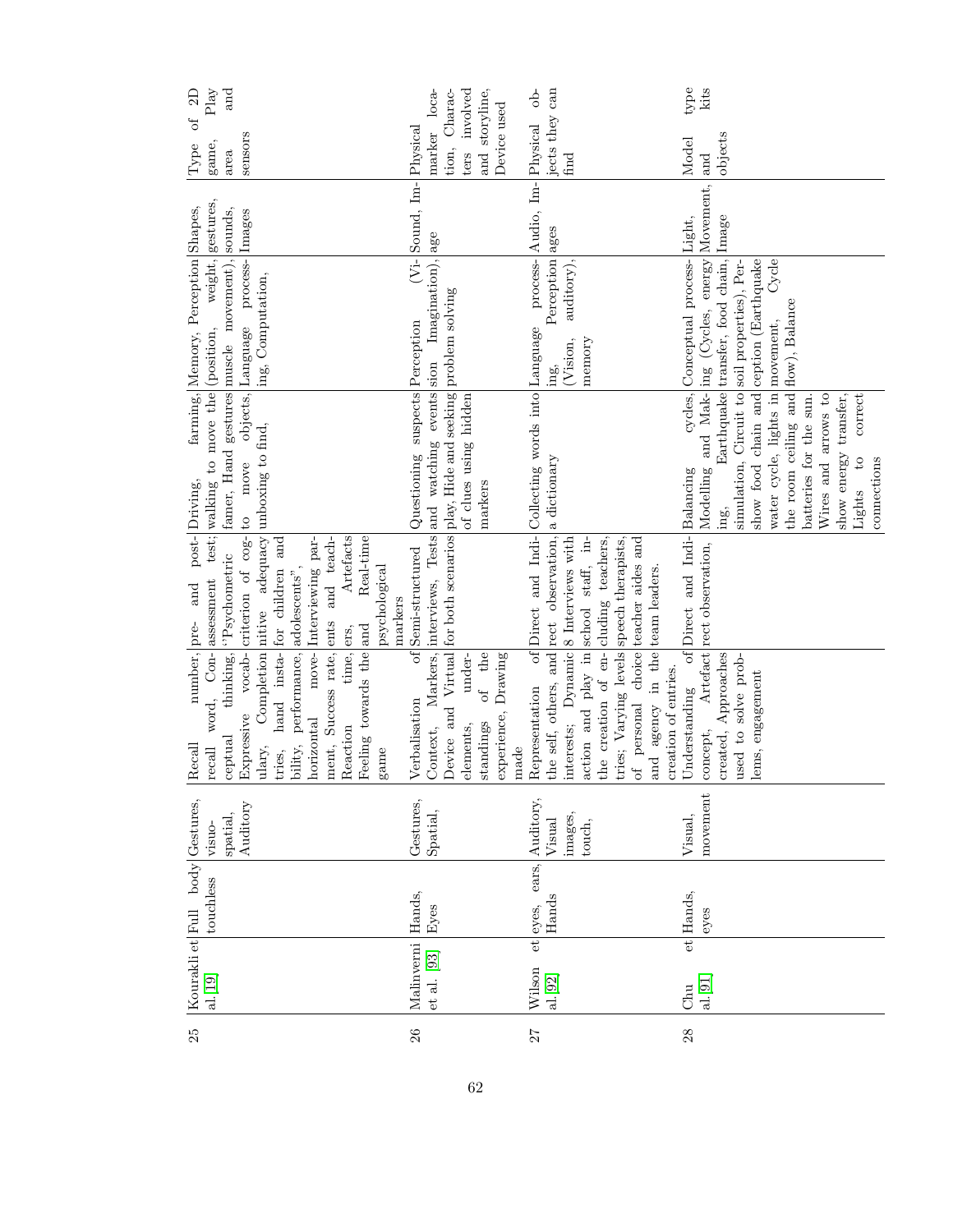| Plants in their<br>surrounding                                                                                                                        | $_{\text{the}}$<br>were<br>Whatever<br>children<br>context<br>'n.                                                                                                                                                                                                                            | number<br>of 3D objects<br>The                                                                                                                                                                                                | $\sigma$<br>Type of pass<br>movement,<br>physical<br>made                                                                                                                                                                                                                                                                   | $s_{\rm imu}$<br>3D<br>Physi-<br>real-time<br>physics<br>lation,<br>cal toy                                                                                                                                                                                                              |
|-------------------------------------------------------------------------------------------------------------------------------------------------------|----------------------------------------------------------------------------------------------------------------------------------------------------------------------------------------------------------------------------------------------------------------------------------------------|-------------------------------------------------------------------------------------------------------------------------------------------------------------------------------------------------------------------------------|-----------------------------------------------------------------------------------------------------------------------------------------------------------------------------------------------------------------------------------------------------------------------------------------------------------------------------|------------------------------------------------------------------------------------------------------------------------------------------------------------------------------------------------------------------------------------------------------------------------------------------|
| Tactile<br>plants,<br>ments,<br>move-<br>Smell                                                                                                        | Gestures.<br>environ-<br>Science triggers<br>Tactile,<br>Audio,<br>mental                                                                                                                                                                                                                    | Gestures,                                                                                                                                                                                                                     | Movements, Range                                                                                                                                                                                                                                                                                                            | Perception and tactile<br>spatial Movement,<br>Visual                                                                                                                                                                                                                                    |
| de- Perception (Visual),  Visual                                                                                                                      | $\text{Chain},$<br>$\frac{1}{\overline{a}}$<br>Conceptual process-<br>Percep-<br>herited/Learned<br>Adaptation,<br>(Food<br>reflections<br>$\sigma$<br>traits),<br>tion                                                                                                                      | (non-symbolic Images,<br>Perception Tactile<br>Conceptual process-<br>volume),<br>space,                                                                                                                                      | (Data model Images,<br>(location,                                                                                                                                                                                                                                                                                           | Problem Haptic<br>$posi$ -                                                                                                                                                                                                                                                               |
| and<br>observation, signers/explorers,<br>for<br>collecting items,<br>as<br>Self- scavenging<br>indi-Children                                         | ing<br>post Locations and objects<br>as memory Palaces,                                                                                                                                                                                                                                      | a friend wanting to $\vert$ (Quantity,<br>teachers, Indirect the roadmap to show Balance<br>Self- interaction partner as math),<br>with go home, Position on area,<br>with bers, social agent and ing<br>Balance to show num- | Indirect to build a program, and training), Per-Symbols<br>Self-report, Focus Modelling and build- Conceptual process-<br>should ception<br>move while playing speed,<br>Work- ing the real world ing<br>to construct<br>$\mathbf{c}$<br>good or bad<br>show data types<br>passes/throws<br>how bodies<br>models,<br>sports | blocks, Warning signs tion, mass, rigidity, Symbols,<br>to move orientation,<br>using white, pink and mobility)<br>not Balance,<br>$\arctan\left(\frac{1}{\sqrt{2}}\right)$ (Visual,<br>Stored mem- solving,<br>red coding, Green for<br>Balance equals<br>swiping<br>safe<br><b>OTY</b> |
| generated Direct and<br>report                                                                                                                        | obser-<br>semi-<br>inter-<br>questionnaire,<br>structured<br>$_{\rm and}$<br>vation,<br>view.                                                                                                                                                                                                | observation (Fa- progress<br>Dis-<br>Semi-structured<br>cial expressions)<br>Children,<br>interview<br>cussion<br>report,                                                                                                     | observation                                                                                                                                                                                                                                                                                                                 |                                                                                                                                                                                                                                                                                          |
| rection of attention, artefacts,<br>during co-design, di- rect<br>personal relevance,<br>parent-child engage-<br>engagement,<br>Ideas<br>ment<br>peer | ence In everyday Indirect<br>What time children Pre<br>reflections,<br>about sci-<br>contexts, location of<br>Distribution of con-<br>recordings<br>ions for reflection,<br>over time, Motiva-<br>How the reflection<br>was carried out and<br>n what context<br>science<br>irmed<br>reflect | Answers to the math<br>questions, Engage-<br>nent, Attention,                                                                                                                                                                 | (models), groups,<br>evaluation of model sheets,<br>$\sigma$ f<br>Understanding<br>oerformance<br>concept                                                                                                                                                                                                                   | (time taken to de-Direct and obser- falling,<br>Intuitive interaction Self-report,<br>cide irrespective of a vation,<br>interaction, Aspects<br>win or loss), Type of<br>of embodiment, Suc-<br><b>ressfulness</b>                                                                       |
| auditory,<br>gestures<br>touch,                                                                                                                       | All types of<br>stimuli                                                                                                                                                                                                                                                                      | Gestures,<br>Touch,                                                                                                                                                                                                           | Gestures,                                                                                                                                                                                                                                                                                                                   | Touch, Vi-<br>sual, Move-<br>ment                                                                                                                                                                                                                                                        |
| eyes, whole Visual,<br>et Hands,<br>$_{\rm body}$                                                                                                     | Whole<br>$\mathop{\rm body}\nolimits$                                                                                                                                                                                                                                                        | et Hands,<br>eyes                                                                                                                                                                                                             | Niefield et body (arm, movement<br>leg, torso)                                                                                                                                                                                                                                                                              | et Hands,<br>eyes                                                                                                                                                                                                                                                                        |
| Kawas<br>[al. [95]                                                                                                                                    | Chu et al.<br>$[99]$                                                                                                                                                                                                                                                                         | Begevli<br>al. [98]                                                                                                                                                                                                           | Zimmerman <sub>N</sub> Nhole<br>al. [97]                                                                                                                                                                                                                                                                                    | al.[94]<br>Desai                                                                                                                                                                                                                                                                         |
| 29                                                                                                                                                    | $30\,$                                                                                                                                                                                                                                                                                       | $\overline{31}$                                                                                                                                                                                                               | 32                                                                                                                                                                                                                                                                                                                          | 33                                                                                                                                                                                                                                                                                       |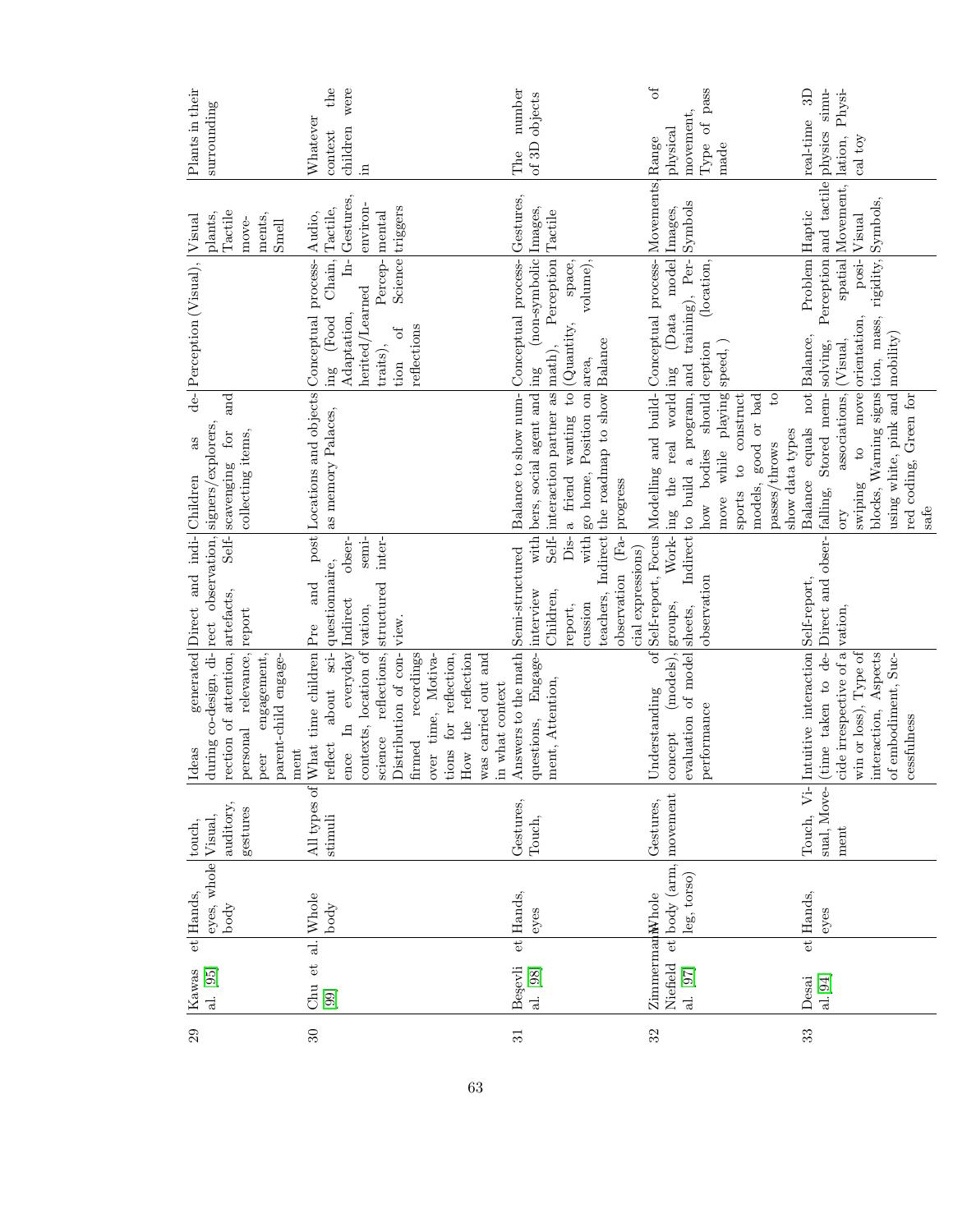| $_{\rm objects}$                                                           |                                                                                              |                                                                                                                                         |                                                            | ð                                                                    |                                            |            | 2D<br>$\mathcal{L}_{\text{O}}$                       |                                                      |                       |                      |                      |                       |                  |                       |                                  |                                  |                             |                               | $\text{body}$ -                         | axes                         | ref-                                                   |                                                |                            |                                  |                                       |                                   |                     |                       |                                    |
|----------------------------------------------------------------------------|----------------------------------------------------------------------------------------------|-----------------------------------------------------------------------------------------------------------------------------------------|------------------------------------------------------------|----------------------------------------------------------------------|--------------------------------------------|------------|------------------------------------------------------|------------------------------------------------------|-----------------------|----------------------|----------------------|-----------------------|------------------|-----------------------|----------------------------------|----------------------------------|-----------------------------|-------------------------------|-----------------------------------------|------------------------------|--------------------------------------------------------|------------------------------------------------|----------------------------|----------------------------------|---------------------------------------|-----------------------------------|---------------------|-----------------------|------------------------------------|
| 3D                                                                         | Physical<br>created.                                                                         | location                                                                                                                                | Emotion                                                    | express to the<br>$t$ augh $t$                                       | model                                      |            | Type                                                 | drawing                                              |                       |                      |                      |                       |                  | Type of stim-         | uli and sensor                   |                                  |                             |                               | three                                   | based                        | when                                                   | erencing                                       | $t$ emporal                | sequences                        |                                       |                                   |                     |                       |                                    |
|                                                                            | and tactile<br>Percep-Movement,                                                              | Symbols<br>Visual                                                                                                                       | Auditory,                                                  | and                                                                  | expressions<br>bodily                      |            |                                                      | and<br>Facial                                        | bodily                | expressions          |                      |                       |                  | pro-Light,            | (sensor Symbols,                 |                                  |                             |                               | pro-Light,                              |                              |                                                        |                                                |                            |                                  |                                       |                                   |                     |                       |                                    |
|                                                                            |                                                                                              |                                                                                                                                         | $pro-$<br>$\ensuremath{\mathrm{by}}\xspace$<br>[Conceptual | (Programs, Gestures,<br>Percep-[Facial                               | tion(location)                             |            |                                                      | ing (Collaboration), Gestures,<br>perception(vision) |                       |                      |                      |                       |                  | sensors Conceptual    | activ- cessing                   | Per-                             | (emotions,                  | temperature, light,           | pulse, movement)                        | (algorithms, Symbols,        |                                                        |                                                | $m\novement$               |                                  |                                       |                                   |                     |                       |                                    |
| created, Direct and indi- Factory production as Conceptual process- Haptic | of rect observation, manufacturing code, ing (Debugging and<br>Boolean logic, vari- coding), | ables, and conditional tion(location)<br>flow control, through<br>acters," "quests," and<br>metaphors of "char-<br>"scene" transitions. |                                                            | by and representational Model),<br>$\emph{emoting}$ $\emph{cessing}$ | gestures                                   |            | Social agent as a peers Conceptual process Auditory, | TTCT and playmate                                    |                       |                      |                      |                       |                  | Relating              | to everyday                      | ities like telling a technology) | lie, solving a hard ception | problem                       | observa-Squares and paths to Conceptual | show code algorithm, cessing | post Construction blocks coding, debugging), Movement, | to show programming Perception (loca-Gestures, | moving in tion,<br>blocks. | repetitively sequences<br>a path | iterations,<br>show<br>$\overline{c}$ | show<br>$\frac{1}{2}$<br>Gestures | robot movement      |                       |                                    |
|                                                                            | Self-report                                                                                  |                                                                                                                                         | Indirect observa- Programming                              | Interview showing<br>out<br>tion,                                    | parents                                    |            | obser-<br>Direct                                     | vation,<br>test                                      |                       |                      |                      |                       |                  | observa-<br>of Direct | tion, Self-report                |                                  |                             |                               |                                         | Dual task<br>tion,           | and<br>(Pre                                            | Questionnaire)                                 |                            |                                  |                                       |                                   |                     |                       |                                    |
| Artefacts                                                                  | Understanding<br>concept                                                                     |                                                                                                                                         | Verbal and nonver-                                         | a computer, Feel-carried<br>bal initiation toward                    | ings about the pro-<br>cess, Understanding | of concept | with<br>Interaction                                  | Jibo, Level of Chil-<br>creativity,<br>dren          | percep-<br>children's | tions of the robot's | creativity and peer- | like influence during | the interactions | Understanding         | how sensors worked,              | on the<br>of<br>Reflection       | sen-<br>properties          | Tasks carried<br>sors,<br>out | during Direct<br>Gestures               | $rela-$<br>reflection;       | between<br>tionship                                    | sponta-<br>children's                          | gestures on<br>neous       | and their learning               | $_{\text{how}}$<br>outcomes,          | type<br>the interface             | (TUI or GUI) affect | sponta-<br>children's | neous gestures, Task<br>completion |
| Movement,                                                                  | Visual                                                                                       |                                                                                                                                         | Auditory,                                                  | Visual                                                               |                                            |            | Visual                                               | images<br>move-                                      | $\operatorname{ment}$ |                      |                      |                       |                  | touch                 | temper-                          | ature)                           | movement,                   |                               | Light,                                  | movement,                    | Visual                                                 |                                                |                            |                                  |                                       |                                   |                     |                       |                                    |
| et Whole                                                                   | body                                                                                         |                                                                                                                                         | Whole                                                      | $_{\rm body}$                                                        |                                            |            | et Hands,                                            | eyes, face                                           |                       |                      |                      |                       |                  | et Hands,             |                                  |                                  |                             |                               |                                         |                              |                                                        |                                                |                            |                                  |                                       |                                   |                     |                       |                                    |
| Litts                                                                      | al.[96]                                                                                      |                                                                                                                                         | Vartiainen                                                 | $et$ al. $[102]$                                                     |                                            |            | Ali                                                  | $\left[ 101\right]$                                  |                       |                      |                      |                       |                  | ${\rm Lechelt}$       | $\left[$ al. $\left[ 108\right]$ |                                  |                             |                               |                                         |                              |                                                        |                                                |                            |                                  |                                       |                                   |                     |                       |                                    |
| 34                                                                         |                                                                                              |                                                                                                                                         | 35                                                         |                                                                      |                                            |            | 36                                                   |                                                      |                       |                      |                      |                       | 57               |                       |                                  |                                  |                             |                               | 38                                      |                              |                                                        |                                                |                            |                                  |                                       |                                   |                     |                       |                                    |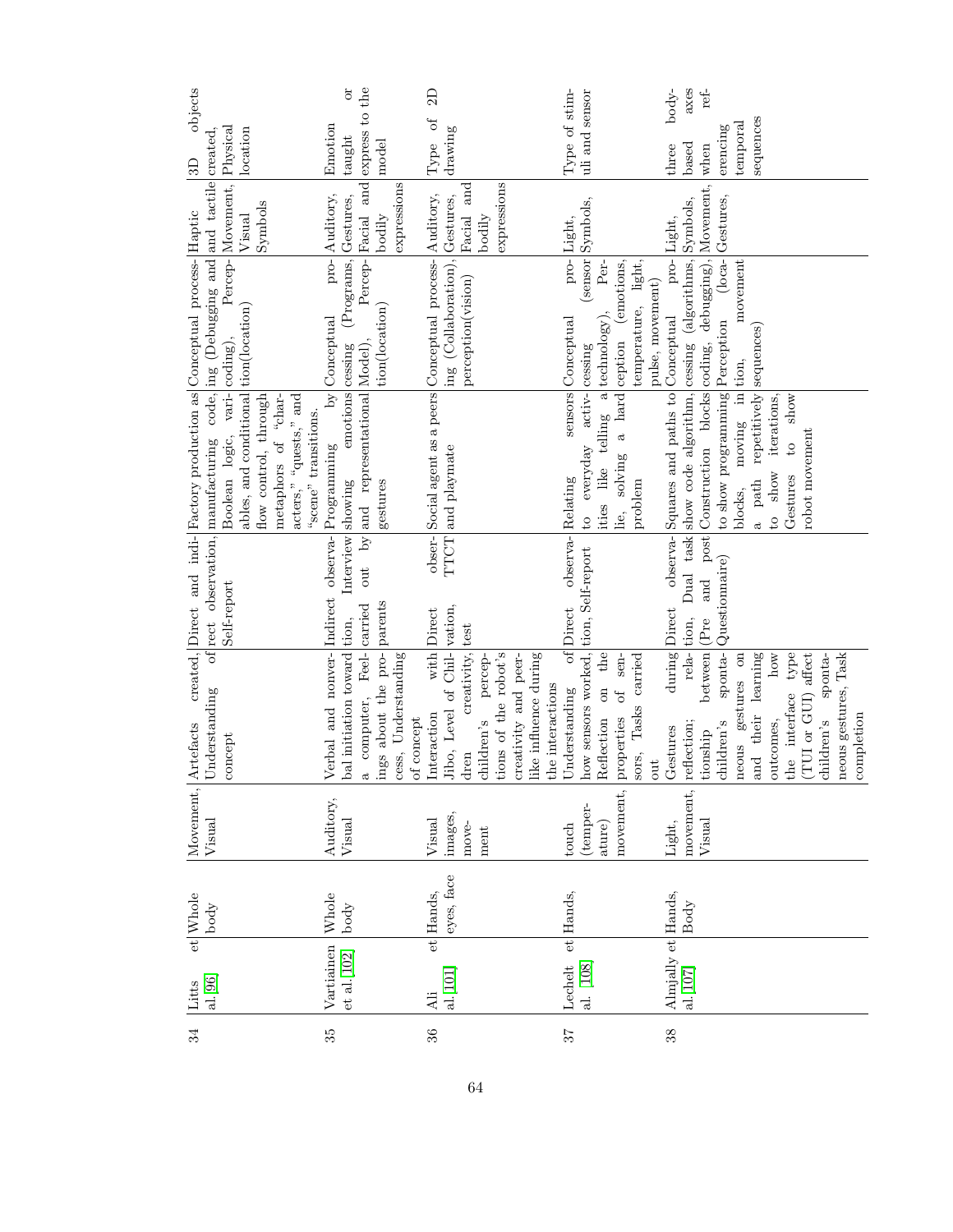| area,                                 | imag-                                                                                                                                         | Type of agent                                                                                                                                                                                             |                                                                                                                                                                   |                                                                                                                                                                                                          | shapes<br>drawn,<br>demarcation                                                             |
|---------------------------------------|-----------------------------------------------------------------------------------------------------------------------------------------------|-----------------------------------------------------------------------------------------------------------------------------------------------------------------------------------------------------------|-------------------------------------------------------------------------------------------------------------------------------------------------------------------|----------------------------------------------------------------------------------------------------------------------------------------------------------------------------------------------------------|---------------------------------------------------------------------------------------------|
| $ {\rm Play}$                         | Object<br>ined                                                                                                                                |                                                                                                                                                                                                           | 3D avatar                                                                                                                                                         | 3D blocks                                                                                                                                                                                                | Physical<br>being<br>2D                                                                     |
|                                       |                                                                                                                                               | Gestures,<br>Images,<br>Body                                                                                                                                                                              | Gesture,<br>Visual                                                                                                                                                | gestures                                                                                                                                                                                                 | tactile and<br>haptic,<br>Light                                                             |
| making Conceptual process-Object cre- | ing (Design think-ated                                                                                                                        | and Language processing Audio,                                                                                                                                                                            | position, computa- movement,<br>Perception(self),<br>tional thinking                                                                                              | orientation, Tactile,<br>distance,<br>processing                                                                                                                                                         | (shape, Visual,                                                                             |
|                                       |                                                                                                                                               |                                                                                                                                                                                                           |                                                                                                                                                                   | (code blocks)<br>ceptual                                                                                                                                                                                 |                                                                                             |
|                                       | Everyday objects to $\text{ing}$ , 3D Modelling)<br>envision imagination<br>(child-as-makers),                                                | humans as other (em-<br>conversation<br>ಸ<br>narrating<br>avatars<br>Toy,                                                                                                                                 |                                                                                                                                                                   | Physical blocks as Perception (Vision, Movement,<br>observa- programming, Robot dimension), Con-<br>Building as location,<br>group, programming block-space,<br>Self-report movement as steps<br>ing,    | observa- Following a path to Perception<br>drawing a shape line vision                      |
| observa- Modelling,                   | of tion, Task                                                                                                                                 | Matrices agents,<br>test, story)<br>children's Wizard-of-Oz,                                                                                                                                              | Fa-Real time psycho-Avatar as self<br>blood-<br>markers<br>Focus, an- pressure, temper-<br>tracking,<br>levels), Indirect<br>observation                          | anthro-Brainstorming,<br>$\mathrm{direct}$<br>Focus                                                                                                                                                      | and tion, self-report                                                                       |
| created, Direct<br>Artefacts          | ð<br>becoming of the<br>concept, becoming<br>of the materials,<br>the project and the<br>children-as-makers.<br>the becoming<br>understanding | different embodied Raven's Progres-bodied<br>performance with Questionnaire,<br>attention, self-report<br>of agents, famil- (RPM)<br>Perception sive<br>likability of agents<br>agents,<br>iarity,<br>The | ticipation, on-task ature and EDA<br>Arousal, logical<br>cognitive HRV,<br>hand move- (eye<br>ratio, emotion<br>Movement,<br>Stress,<br>tigued,<br>ment,<br>load, | Agency of control, $Wizard-of-Oz$ ,<br>tact, Collaboration, of SNEs<br>con-tion,<br>of<br>Spatial<br>pomorphisation,<br>Preconceptions<br>Understanding<br>and First<br>orientation<br>concept,<br>Robot | Robot interaction, Direct<br>learning,<br>activity experience<br>collaborative<br>inclusive |
| Touch                                 |                                                                                                                                               | Auditory,<br>Visual,<br>touch,                                                                                                                                                                            | movement,<br>Gesture,                                                                                                                                             | auditory,<br>tactile,                                                                                                                                                                                    | $\ddot{\triangledown}$<br>Touch,<br>sual,                                                   |
|                                       |                                                                                                                                               | hands<br>et Ears.                                                                                                                                                                                         | Body                                                                                                                                                              | Hands<br>et Body,                                                                                                                                                                                        | et Hands,<br>eyes                                                                           |
| Malinverni Hands                      | $et$ al. $[100]$                                                                                                                              | al. [106]<br>Spitale                                                                                                                                                                                      | $et$ al. $[105]$<br>Cultura<br>Lee-                                                                                                                               | al.[104]<br>Pires                                                                                                                                                                                        | Neto<br>  al. [103]                                                                         |
| 39                                    |                                                                                                                                               | 40                                                                                                                                                                                                        | $\frac{1}{4}$                                                                                                                                                     | 42                                                                                                                                                                                                       | 43                                                                                          |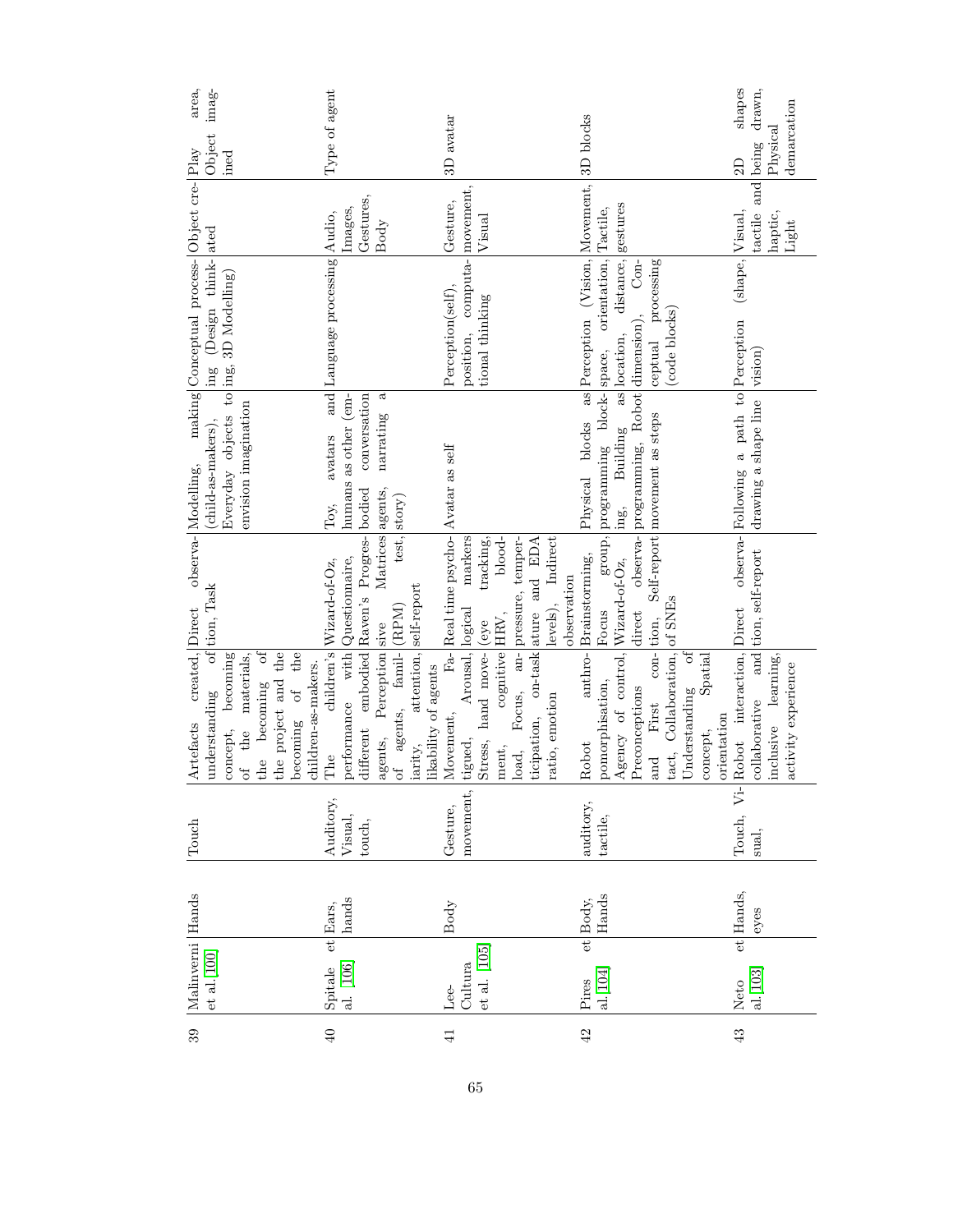|                     | $\sigma$                                        |          | Con-Racilitator               |                     |                     |                             | op-Bacilitator,        |                                           |                     |                         |                                 |                            |                       |               |                |                                     | op-<br>Facilitators     |                            |                            |                    | Oper- Facilitators |               | Facilitators,  |                                     |             |            |                                                |
|---------------------|-------------------------------------------------|----------|-------------------------------|---------------------|---------------------|-----------------------------|------------------------|-------------------------------------------|---------------------|-------------------------|---------------------------------|----------------------------|-----------------------|---------------|----------------|-------------------------------------|-------------------------|----------------------------|----------------------------|--------------------|--------------------|---------------|----------------|-------------------------------------|-------------|------------|------------------------------------------------|
|                     | adults<br>Roles                                 |          |                               |                     |                     |                             |                        | Expert                                    |                     |                         |                                 |                            |                       |               |                |                                     |                         |                            |                            |                    |                    |               |                | Experts                             |             |            |                                                |
|                     |                                                 |          |                               | Ъp                  | pre-                | tormal                      |                        |                                           |                     |                         |                                 |                            |                       |               |                |                                     |                         |                            |                            |                    |                    |               |                | $-$ do                              |             |            |                                                |
|                     | development<br>Cognitive                        | phase    | Mainly                        | erational,<br>crete | operational<br>some | operational<br>$_{\rm and}$ | Concrete               | erational                                 |                     |                         |                                 | Dynamic tra-Facilitator,   | jectory of de-Expert, | velopment:    |                |                                     | Concrete                | erational                  |                            |                    | Formal             | ational       | Concrete       | $10$ erational                      |             |            |                                                |
|                     | Age group                                       |          |                               |                     |                     |                             |                        |                                           |                     |                         |                                 |                            |                       |               |                |                                     |                         |                            |                            |                    |                    |               |                | $\overline{c}$                      |             |            |                                                |
|                     |                                                 |          | 6 to 12                       |                     |                     |                             | $7$ to $8$             |                                           |                     |                         |                                 | All ages                   |                       |               |                |                                     | $\Box$                  |                            |                            |                    | 12 to 14           |               |                | Assumed<br>$\infty$                 | (Fourth     | grade)     |                                                |
|                     | ð<br>variable                                   | constant | Variable                      |                     |                     |                             | $1),$ Constant         |                                           |                     |                         |                                 | Variable                   |                       |               |                |                                     | Constant                |                            |                            |                    | printed Variable   |               | Variable       |                                     |             |            |                                                |
|                     |                                                 |          |                               |                     |                     |                             | $\leq$                 | dropper,                                  | and                 |                         | fabric<br>Cloth<br>$con-$       |                            |                       |               |                |                                     |                         |                            |                            |                    |                    |               |                | cup,                                | colouring,  |            |                                                |
|                     | Ыe                                              |          | Markers, Paper                |                     |                     |                             |                        | XBee Coloured water,                      | cups                | Board, construction     | paper(V2),<br>ductive<br>glove, | beehive $(v3)$             |                       |               |                |                                     |                         |                            |                            |                    | 3D                 | shapes        |                | reader, Duct tape, water,           |             | test tubes |                                                |
|                     |                                                 |          |                               |                     |                     |                             |                        | Mod- eye                                  | <b>X</b> Beee Dixie |                         | power                           |                            | IR laser              | Screen        |                |                                     |                         | Laser,<br>virtual          |                            |                    | $\overline{3}$     |               |                |                                     | Cable, food |            |                                                |
|                     | Materials; digital  Materials; tangi-  Children |          |                               |                     |                     |                             | , Microcontroller Cork | Wireless                                  | ule,                | <b>Breakot</b><br>LEDS, | supply, resistor                | Reflection, IR Camera Pro- |                       | light,        | (Multi-touch   | surface)                            | Projector,              | Screen,<br>floor,          | board                      |                    | UCube, MakerBot    | Printer       |                | Tablet computer, Suction<br>iButton | Ethernet    | USB Cable  |                                                |
| Table 5: AppendixH2 |                                                 |          |                               |                     |                     |                             | the                    | Arduino board,                            |                     |                         |                                 |                            | IR laser jector,      |               | OpenCV         |                                     |                         |                            |                            |                    |                    |               |                |                                     |             |            |                                                |
|                     | learning Technologies                           |          |                               |                     |                     |                             | Arduino,               | toolkit (V3)<br>LilyPad                   |                     |                         |                                 |                            | FTIR,                 | Scanning, C++ | and            | libraries                           |                         |                            |                            |                    | and Arduino,       | Computer      |                | playing Spectrometer,<br>SQL Server |             |            |                                                |
|                     |                                                 |          |                               |                     |                     |                             |                        |                                           | Gamifica-           |                         |                                 | Playing IR                 |                       |               |                |                                     |                         | gamifi-                    |                            |                    |                    |               |                | mem-                                | Problem-    | learning,  |                                                |
|                     | methods<br>area What                            |          | Design, Secret Collaboration, | Play, Creativity    |                     |                             | Collaboration          | (Participatory<br>$(Bees),$ simulations), | Play,               | tion                    |                                 | Role                       | (cavemen),            | Gamification, | Collaboration, | experimentation,<br>Open-ended Play | Collaboration,          | Problem-based<br>learning, | ing, Learning cation, play |                    | Prototyping        | Making, Play  | Role           | (town <sub>1</sub> )                | (lbers),    | based      | (Participatory)<br>dye tracing), Collaboration |
|                     |                                                 |          |                               |                     |                     |                             |                        |                                           |                     |                         |                                 |                            |                       | (Group)       |                |                                     | Kynigos et Mathematics, | Problem solv-              |                            |                    | Mathematics,       | problem solv- |                |                                     | $(Hy -$     | and        |                                                |
|                     | and skills<br>Subject                           |          |                               | Communica-<br>tion  |                     |                             | et Learning            | communica-<br>tion                        | Science             |                         |                                 | Learning                   | Communica-            | tion          | Hunting        | Strategies)                         |                         | Science,                   |                            | communica-<br>tion |                    |               | ing, Design    | communi-<br>et Learning             | cation      | drology    | Science                                        |
|                     |                                                 |          |                               |                     |                     |                             |                        |                                           |                     |                         |                                 |                            |                       |               |                |                                     |                         |                            |                            |                    |                    | Mills et al.  |                |                                     |             |            |                                                |
|                     | No Authors                                      |          | Hemmert                       | $et$ al. $[61]$     |                     |                             | Peppler                | al. [6]                                   |                     |                         |                                 | Kourakis                   | et al. [5]            |               |                |                                     |                         | al.[64]                    |                            |                    | Leduc-             |               | Novellis<br>65 | al. [3]                             |             |            |                                                |
|                     |                                                 |          |                               |                     |                     |                             | $\mathbf{c}$           |                                           |                     |                         |                                 | S                          |                       |               |                |                                     |                         |                            |                            |                    | ĩΟ,                |               | $\circ$        |                                     |             |            |                                                |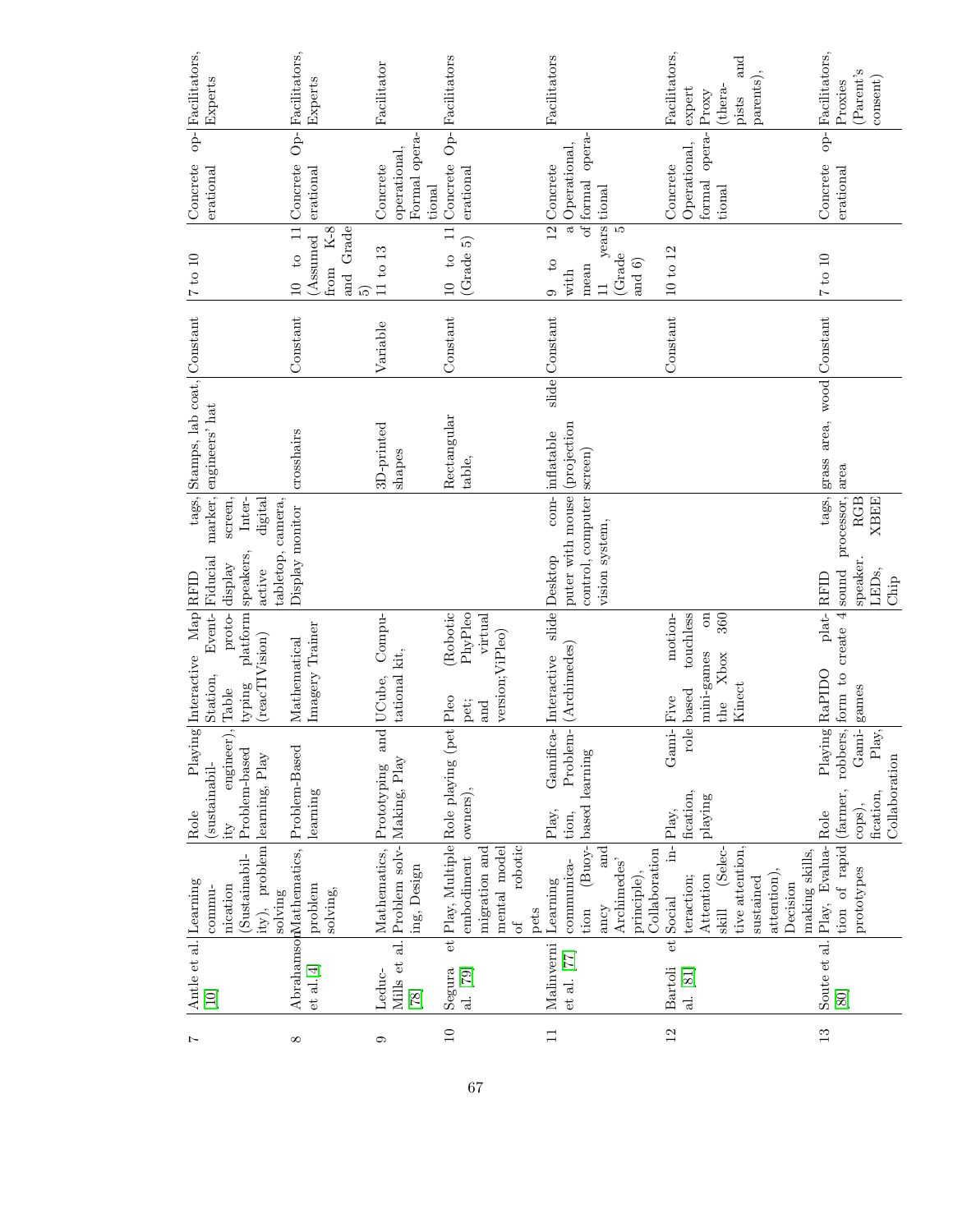| Expert                                                                                    | Facilitators                                                                                                                     | Facilitators                                                        | Facilitators,<br>(parents)<br>proxies                                                                                                         | (teachers)<br>experts<br>proxies                                             | Facilitators,<br>(teachers,<br>parents)<br>experts,<br>proxies                                                                              | Facilitators,<br>instructor)<br>(Dalcroze-<br>certified<br>experts<br>piano                                                            |
|-------------------------------------------------------------------------------------------|----------------------------------------------------------------------------------------------------------------------------------|---------------------------------------------------------------------|-----------------------------------------------------------------------------------------------------------------------------------------------|------------------------------------------------------------------------------|---------------------------------------------------------------------------------------------------------------------------------------------|----------------------------------------------------------------------------------------------------------------------------------------|
| Concrete and Facilitator,<br>formal Opera-<br>tional                                      | formal opera-<br>Operational,<br>Concrete<br>tional                                                                              | and<br>Formal Oper-<br>Concrete<br>ational                          | Dynamic tra-<br>jectory of de-<br>velopment:                                                                                                  | Preoperational Facilitators,                                                 | $op-$<br>Formal opera-<br>erational.<br>concrete<br>tional                                                                                  | Formal opera-<br>$-\frac{1}{2}$<br>erational,<br>concrete<br>tional                                                                    |
| 11 to 13                                                                                  | $10$ to $14$                                                                                                                     | age<br>Mean<br>$\Box$                                               | ages<br>$\overline{AB}$                                                                                                                       | $\overline{5}$<br>pre-<br>(Assumed<br>$\overline{c}$<br>school)<br>from<br>S | $10$ to $15$                                                                                                                                | 7 to 13                                                                                                                                |
|                                                                                           | Constant                                                                                                                         |                                                                     | Constant                                                                                                                                      | Constant                                                                     |                                                                                                                                             | Constant                                                                                                                               |
| Floor projection, Constant<br>Table                                                       | Lanyards                                                                                                                         | inflatable Constant<br>com-Large                                    | bricks,<br>stage,<br>phone, dress up<br>tape,<br>clips,<br>micro-<br>clothes, table<br>amplifier,<br>crocodile<br>scissors,<br>copper<br>Lego |                                                                              | Projector surface Constant<br>play area                                                                                                     | grand<br>Disklavier<br>Yamaha<br>piano                                                                                                 |
| pro-<br>Monitor<br>two<br>multi-touch<br>desktop<br>jectors,<br>table,                    | RFID <sup> </sup><br>Micro-<br>Tablet,<br>phone<br>cards,                                                                        | puter with mouse slide<br>Slide Desktop<br>control,                 |                                                                                                                                               |                                                                              | Projector                                                                                                                                   | Projec-<br>tor, fall board                                                                                                             |
| NanoZoom                                                                                  | CoCensus                                                                                                                         | and<br>AR<br>(Hamsterball<br>Archimedes<br>Interactive<br>exergame, | MaKey Laptops<br>MaKey<br>boards,                                                                                                             | ganise create)                                                               | $\mathrm{Fog},$<br>with<br>Unity<br>Engine,<br>Middle VR<br>$\sigma$<br>toolkit,<br>Game                                                    | Andantino, Java, Laptop,<br>JavaScript                                                                                                 |
|                                                                                           | Collaboration,<br>Gamification,<br>role playing,                                                                                 | Problem-based<br>Collaboration,<br>Col-Gamification,<br>learning,   | ay,<br>þ,<br>collaboration,<br>gamification,<br>(music Creativity,<br>Idea Making                                                             | Oral language Free play, Story- TOK (Touch Or- Tablet<br>telling, creativity | ended Play, cre- openFramework<br>col-Land<br>laboration, Open C++<br>and cognitive ativity, participa-<br>in-<br>Encouraged<br>tory design |                                                                                                                                        |
| Mathematics, Gamification<br>$(\text{nanoscale})$<br>Learning<br>nication<br>commu-<br>et | (census)<br>data map in-<br>terpretation),<br>communica-<br>Perspective<br>Learning<br>$\text{taking}$<br>tion<br>$\overline{e}$ | aborative<br>Problem<br>learning<br>solving,                        | problem solv-<br>instruments),<br>learning com-<br>conductivity)<br>generation,<br>munication<br>(intangible<br>$ {\rm Play}$<br>ing,         | development<br>et                                                            | behavioural<br>teraction,<br>Social<br>skills,<br>$_{\rm et}$                                                                               | et Music, Learn- Play, Creativity<br>music<br>$com-$<br>Self-directed<br>munication<br>(Harmony<br>reading),<br>learning<br>and<br>ing |
| Guiard<br>al. [17]<br>Mora-                                                               | Roberts<br>al. [82]                                                                                                              | Malinverni<br>et al. [84]                                           | Petersen et<br>al. [85]                                                                                                                       | al.[83]<br>Sylla                                                             | Guiard<br>Mora-<br>al.[62]                                                                                                                  | al.[88]<br>Xiao                                                                                                                        |
| 14                                                                                        | $\frac{15}{2}$                                                                                                                   | 16                                                                  | $\overline{11}$                                                                                                                               | $18\,$                                                                       | 19                                                                                                                                          | 20                                                                                                                                     |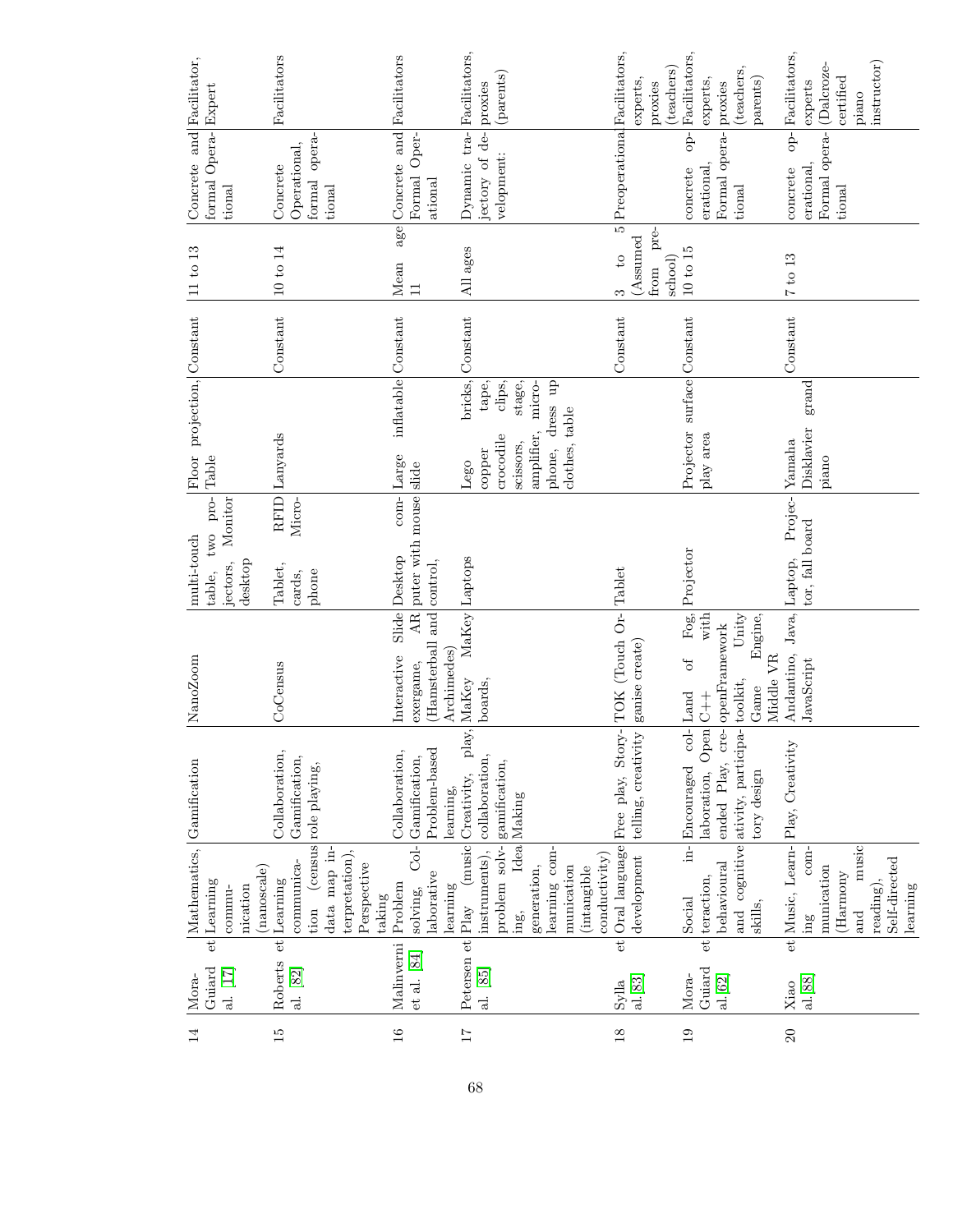| design with<br>ticipatory<br>Teachers)<br>experts<br>(Par-                                                                       | Facilitators,<br>design with<br>ticipatory<br>Teachers)<br>experts<br>(Par-                                     | Facilitators,<br>(teachers)<br>experts                                                                 | Facilitators,<br>(teachers,<br>parents)<br>experts,<br>proxies                                                                                     | educators)<br>op- experts,<br>(special<br>proxies                              | Facilitators                                                                  |
|----------------------------------------------------------------------------------------------------------------------------------|-----------------------------------------------------------------------------------------------------------------|--------------------------------------------------------------------------------------------------------|----------------------------------------------------------------------------------------------------------------------------------------------------|--------------------------------------------------------------------------------|-------------------------------------------------------------------------------|
| Preoperational <sub>Facilitators,</sub><br>Formal opera-<br>$\overline{P}$<br>Concrete<br>erational,<br>tional                   | Formal opera-<br>operational,<br>Concrete<br>tional                                                             | 8 concrete oper-<br>and ational                                                                        | $-\frac{1}{2}$<br>Formal opera-<br>$15$ concrete                                                                                                   | Preoperational <sub>Facilitators</sub> ,<br>erational,<br>Concrete             | $\overline{p}$<br>11 Concrete<br>erational                                    |
| $(M=8.8;$<br>$SD = 2.1$<br>$5 - 13$                                                                                              | 8 to 12                                                                                                         | $\overline{c}$<br>second<br>(First<br>$_{\rm grade}$<br>S                                              | (10 to 14 in [erational,<br>$11$ to $15$ in tional<br>Barcelona,<br>London)<br>$^{10}$<br>$\Xi$                                                    | 6 to 11                                                                        | years old<br>$\overline{c}$<br>0                                              |
|                                                                                                                                  | Constant                                                                                                        |                                                                                                        |                                                                                                                                                    | Constant                                                                       | $graffiti$ Constant                                                           |
|                                                                                                                                  |                                                                                                                 |                                                                                                        |                                                                                                                                                    |                                                                                |                                                                               |
| Sen- projection screen, Constant                                                                                                 | mod-action cards                                                                                                | Play area, Whiet Constant<br>boards,                                                                   | 2 full HD Projec- Projector surface<br>play area                                                                                                   |                                                                                | markers                                                                       |
|                                                                                                                                  | distance mod-<br>light<br>tem-<br>$\mathbbm{C}$                                                                 | Space,                                                                                                 |                                                                                                                                                    |                                                                                | $\overline{a}$<br>and                                                         |
| Mir-BioHarness                                                                                                                   | a sound module,<br>perature module,<br>ule, and an LED<br>ದ<br>magnetic<br>mi- module,<br>module.<br>ules,<br>ಹ | projection screen<br>Tracking                                                                          |                                                                                                                                                    |                                                                                | Android Aquaris a Bluetooth loud- Paper<br>pico-projector.                    |
| Shared-sors,<br>animal<br>$\begin{array}{c} + \\ + \end{array}$                                                                  | software                                                                                                        |                                                                                                        | with tor<br>Fog:<br>Unity<br>Engine,<br>ð                                                                                                          | Microsoft Kinect<br>Motif,<br>UnBoxIt, Melody<br>games:<br>Walks,<br>and Math- | BQ tablet; Saint speaker,<br>George's Dragon                                  |
| re-ror                                                                                                                           | CyberPLAYce;<br>crocontroller<br>open-source<br>platform<br>Arduino<br>and                                      | STEP,                                                                                                  | Middle VR<br>Game<br>Land                                                                                                                          | S<br>Space<br>loons.<br>Farm<br>Tree<br>with                                   |                                                                               |
| cation, Play, Col- avatar)<br>Role playing (an-Nagic<br>porters), Gamifi- Phys,<br>(body)<br>imals, players<br>(respi-laboration | Collaboration,                                                                                                  | Role play-<br>(Directors<br>Particles),<br>Collaboration<br>Play,                                      | ended Play, cre- openFramework<br>and cognitive ativity, participa- toolkit,<br>laboration, $Open$ $C+$<br>col<br>in-<br>Encouraged<br>tory design | problem-<br>based learning                                                     | $C_0L$<br>Problem-based,<br>laboration,<br>$(\mathrm{Dragon}),$<br>creativity |
| and mimicry)                                                                                                                     | Sto-creativity                                                                                                  | and<br>$\operatorname{ing}$<br>ð<br>for                                                                |                                                                                                                                                    | Play,                                                                          |                                                                               |
| Communica-<br>circulatory<br>(Biology),<br>Learning<br>systems)<br>ratory<br>tion                                                | rytelling.<br>thinking<br>Problem<br>Compu-<br>tational<br>solving,                                             | tion (changes<br>(Chemistry),<br>communica-<br>in states<br>Learning<br>et Science<br>matter<br>water) | behavioural<br>et teraction,<br>skills,<br>Social                                                                                                  | Motor<br>and cognitive<br>sensory<br>Behavioural<br>skills,<br>skills<br>and   | solving, Com-<br>paring WoW<br>and WaS Tech                                   |
| Kang et al. Science<br> 87                                                                                                       | Soleimani<br>et al. [86]                                                                                        | Keifert<br>al.[90]                                                                                     | Guiard<br>al. [89]<br>Mora-                                                                                                                        | Kourakli et Mathematics,<br>al.[19]                                            | Malinverni   Play, Problem   Role-playing<br>et al. [93]                      |
| $\overline{21}$                                                                                                                  | 22                                                                                                              | 23                                                                                                     | 24                                                                                                                                                 | 25                                                                             | 26                                                                            |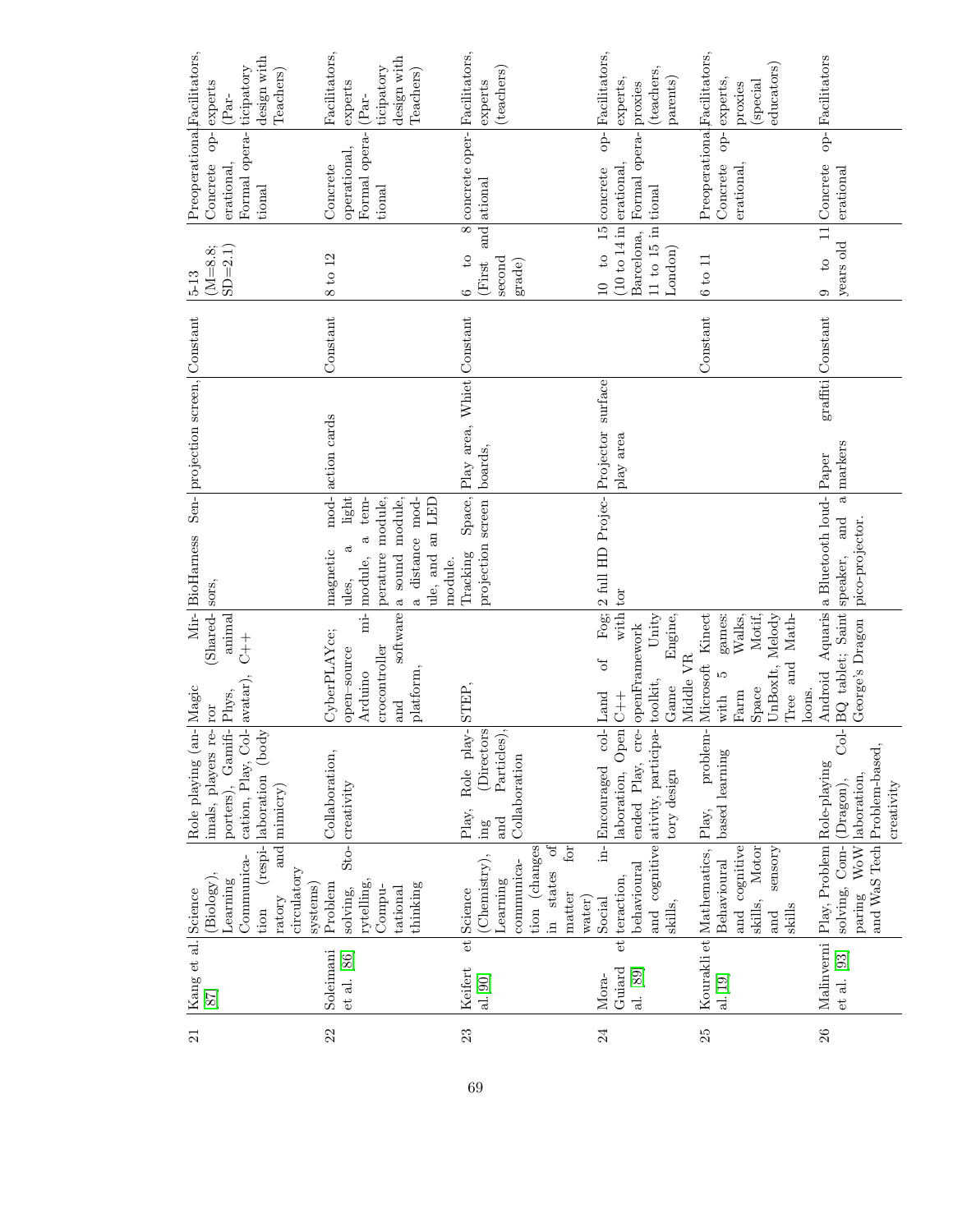| 77 | $ \mathrm{Wilson}\>$<br>al.[92] |    | et Language and Play,<br>Verbal ability                                                                                                                                        | tion, Creativity,               | Collabor                                             | a- $\vert$ My Word                                                                                                              |                                | iP <sub>ad</sub>                                       | Objects they find Variable,<br>in real life                                                                                                            |                                                                                                      |                | $^{\infty}$<br>$5t$ o                                                                  | Preoperational <sub>Facilitators,</sub><br>$-\frac{1}{2}$<br>Concrete<br>erational | (two teach-<br>one speech<br>and<br>therapist.),<br>Experts<br>Proxies<br>ers                             |
|----|---------------------------------|----|--------------------------------------------------------------------------------------------------------------------------------------------------------------------------------|---------------------------------|------------------------------------------------------|---------------------------------------------------------------------------------------------------------------------------------|--------------------------------|--------------------------------------------------------|--------------------------------------------------------------------------------------------------------------------------------------------------------|------------------------------------------------------------------------------------------------------|----------------|----------------------------------------------------------------------------------------|------------------------------------------------------------------------------------|-----------------------------------------------------------------------------------------------------------|
| 28 | aL[91]<br>Chu                   | et | Forms<br>Energy,<br>and<br>and<br>Rapid<br>Alter-<br>Learning<br>Commu-<br>Changes,<br>Science,<br>nication<br>Space:<br>native<br>(Earth<br>Space:<br>Earth<br>of             | Creativity, Play                |                                                      | kit, Solar Energy'<br>'Food Chain' kit,<br>Making kit, The<br>Water Cycle' kit,<br>Properties<br>Arduino,<br>Soil kit<br>quake' | Making<br>'Earth-<br>$\vec{c}$ | LED, solar panel, Kitty<br>Vibrating motor,<br>laptops | sand,<br>circuits,<br>wooden<br>printed<br>houses.<br>board,<br>wired,<br>foam<br>foam<br>rods,<br>silt,                                               | board,<br>origami<br>dowel<br>foam<br>electric<br>and<br>Pre-<br>card,<br>litter,<br>board.<br>loam, | Constant       | $\left 1\right\rangle$<br>and<br>(Assumed<br>5th grade)<br>$\overline{c}$<br>4th<br>Ō. | $\frac{1}{6}$<br>Concrete<br>erational                                             | Facilitators,<br>(Teachers)<br>(Teachers)<br>Experts<br>Users                                             |
|    |                                 |    | Soil.),<br>C<br>Earth<br>Space:<br>Envi-<br>Food Chains,<br>and<br>Examining<br>Organisms<br>Properties<br>ronments:<br>Energy:<br>Matter<br>Water<br>and<br>and<br>cle,<br>of |                                 |                                                      |                                                                                                                                 |                                |                                                        | switches<br>clay.                                                                                                                                      | batteries,                                                                                           |                |                                                                                        |                                                                                    |                                                                                                           |
| 29 | Kawas<br>al. [95]               | et | Verbal atten-<br>$\overline{C}$<br>Programming<br>designing,<br>Science,<br>tion,                                                                                              | Play,<br>tion,<br>$\text{ing},$ | $\frac{1}{2}$<br>Prototyp-<br>Collabor<br>Creativity | Smartphone; Na-<br>tureCollections<br>app                                                                                       |                                |                                                        | terials), the Big<br>Easel sized paper<br>for collaborative<br>(large bags filled<br>craft<br>$\sigma$ f<br>sketching)<br>${\rm Paper}$<br>with<br>Bag | (large)<br>$ma-$                                                                                     | Stuff Constant | 7 to 12                                                                                | Formal opera- and<br>operational,<br>Concrete<br>tional                            | Facilitators<br>re-<br>(Parents),<br>(Parents<br>searcher)<br>Experts<br>Proxies<br>$s$ Team $)$<br>(Kid- |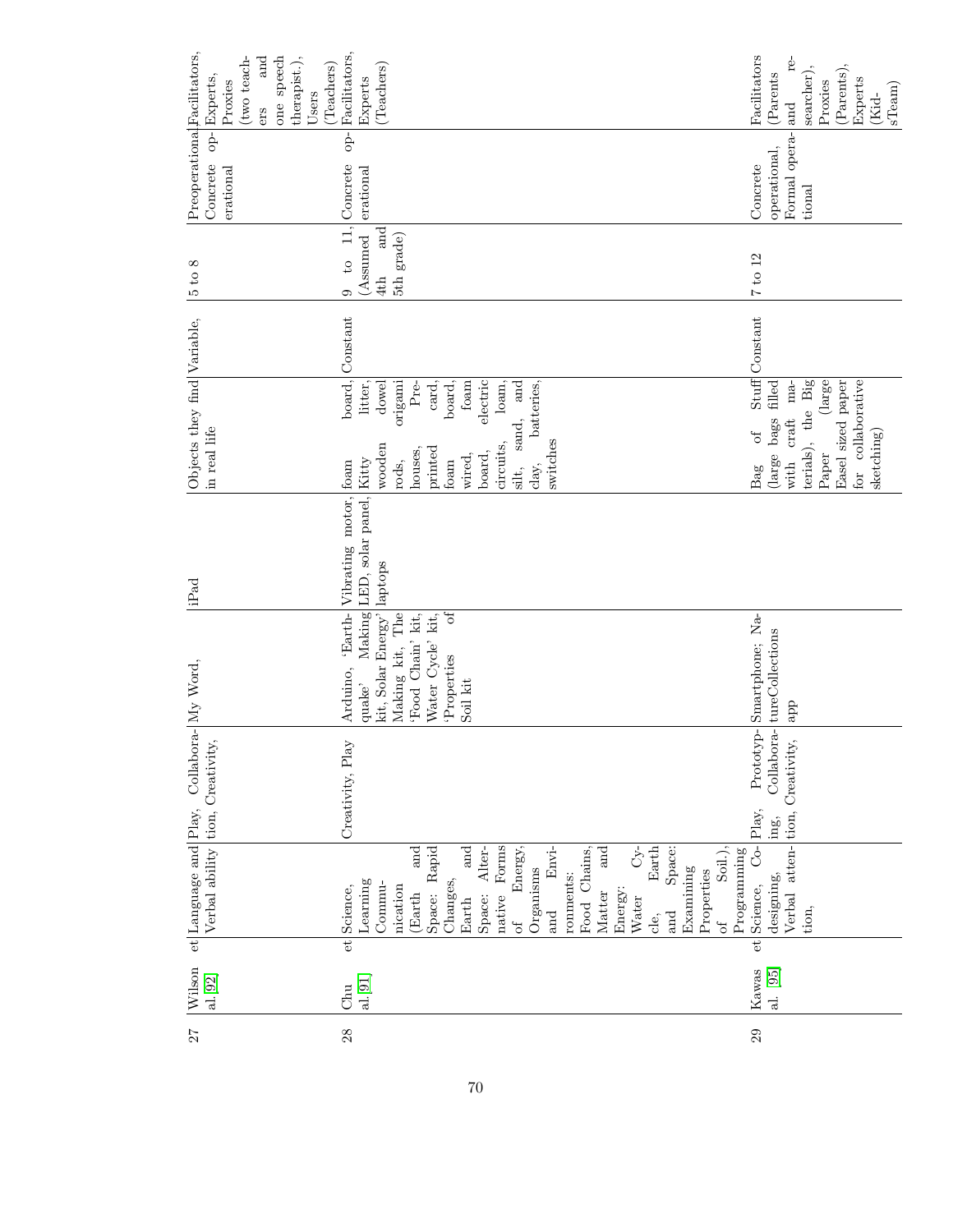| $\overline{30}$ | Chu et                         | al. Science,                                                      | Re-Situated learning, ASUS                                    | Zenwatch                         |                                            |                                              | Constant        | $\overline{c}$<br>$\frac{10}{1}$                    | 11, Concrete                                 | op-Experts                |
|-----------------|--------------------------------|-------------------------------------------------------------------|---------------------------------------------------------------|----------------------------------|--------------------------------------------|----------------------------------------------|-----------------|-----------------------------------------------------|----------------------------------------------|---------------------------|
|                 | [99]                           | Ver-<br>bal ability (re-<br>$\text{call/retr}$ ieval<br>flection, | Creativity,                                                   | 2 loaded with Sci-<br>enceStorie |                                            |                                              |                 | (fifth-grade<br>$10.5$<br>science<br>mean<br>class) | age erational                                |                           |
| $\overline{31}$ | Begevli                        | et Mathematics                                                    | Open-ended Play, MaR-T;                                       |                                  | Sony                                       | CXN020X 3D printedamor-                      | Constant        | က်                                                  | to Preoperational Facilitators,              |                           |
|                 | al. [98]                       | $(\mathrm{Non}$                                                   | Problem-based,                                                | OpenCV, Royale pico-projector,   |                                            | phous white tan-                             |                 | 5-year-old,                                         |                                              | Prox-                     |
|                 |                                | Symbolic),<br>Number                                              | Active learning, SDK, Bodymovin ToF(time-of-<br>Gamification  | libraries                        | $\rm{flight})$                             | 3D loca-<br>depth tion of markers<br>gibles, |                 |                                                     |                                              | ies(teachers)             |
|                 |                                | series                                                            |                                                               |                                  | Pico<br>PMD<br>CamBoard<br>camera,<br>flex |                                              |                 |                                                     |                                              |                           |
| 32              | Zimmerma                       | Programming                                                       | Open-ended play, AlpacaML;                                    |                                  | Dy-Wearable sensors, clipboard             |                                              | with Constant   | $^{6}$<br>14                                        | 17 Formal opera- Facilitators                |                           |
|                 | nn-Niefield<br>et al. [97]     | $\text{Learning}$ ),<br>(Machine                                  | Gamification                                                  | Warping<br>namic<br>rithm        | algo-Phone<br>Time Video                   | camera, worksheet, soccer<br>ball            |                 | years                                               | tional                                       |                           |
| 33              | $\overline{e}$<br>Desai        | Problem solv-                                                     | Collabora-Jenga app<br>Play,                                  |                                  | Tablet                                     | Jenga,                                       | Table, Constant | 5 to 11                                             | Pre,                                         | Concrete Facilitators     |
|                 | al.[94]                        | ing, Intuitive tion<br>interaction                                |                                                               |                                  |                                            | Camera                                       |                 |                                                     | formal<br>operational<br>and                 |                           |
| 34              | Litts                          |                                                                   | et Programming, Play, Creativity, Augmented Real- Smartphone, |                                  |                                            |                                              | Constant        | 10 to 13                                            | Concrete                                     | Facilitators              |
|                 | al.[96]                        | Learning                                                          | Designing, collab-ity and Interac-GPS,                        |                                  | iBeacons,                                  |                                              |                 |                                                     | operational,                                 |                           |
|                 |                                | commu-                                                            | oration                                                       | tive                             | Storytelling AR markers, QR                |                                              |                 |                                                     | Formal opera-                                |                           |
|                 |                                | nication                                                          |                                                               | (ARIS) platform                  | codes.                                     |                                              |                 |                                                     | tional                                       |                           |
|                 |                                | $\sigma$<br>(principles<br>traditional                            |                                                               |                                  |                                            |                                              |                 |                                                     |                                              |                           |
|                 |                                | computer)                                                         |                                                               |                                  |                                            |                                              |                 |                                                     |                                              |                           |
| 35              | Vartiainen<br>$et$ al. $[102]$ | Programming<br>(Machine                                           | teaching, Design-chine<br>Learning                            | by Teachable                     | ma-GoPro camera or<br>a smartphone.        |                                              | Constant        | 3 to 9                                              | $\frac{1}{\text{and}}$<br>Concrete<br>$Pr$ e | Facilitators<br>(Parents) |
|                 |                                | Learn-                                                            | Collabora-<br>ing,                                            |                                  |                                            |                                              |                 |                                                     | operational                                  | trusted                   |
|                 |                                | based<br>ing                                                      | tion                                                          |                                  |                                            |                                              |                 |                                                     |                                              | adult),                   |
|                 |                                | emotional                                                         |                                                               |                                  |                                            |                                              |                 |                                                     |                                              | Proxies                   |
|                 |                                | Socialization<br>classifier),                                     |                                                               |                                  |                                            |                                              |                 |                                                     |                                              | (Adults)                  |
|                 |                                | (emotional                                                        |                                                               |                                  |                                            |                                              |                 |                                                     |                                              |                           |
|                 |                                | expressive-                                                       |                                                               |                                  |                                            |                                              |                 |                                                     |                                              |                           |
|                 | $\mathop{\rm Ali}\nolimits$    | $_{\text{ness}}$                                                  |                                                               |                                  |                                            |                                              |                 |                                                     |                                              |                           |
| 36              | al.[101]                       | et Play, Flexibil-<br>ity,                                        | Collabora-Jibo;<br>creative tion, Creativity,<br>$PLay$ ,     | Sketch-<br>RNN, QuickDraw        | Tablet                                     |                                              | Constant        | 6 to 10                                             | operational,<br>Concrete                     | Facilitator               |
|                 |                                | thinking                                                          |                                                               | ${\bf D}ataset$                  |                                            |                                              |                 |                                                     | Formal opera-                                |                           |
|                 |                                |                                                                   |                                                               |                                  |                                            |                                              |                 |                                                     | tional                                       |                           |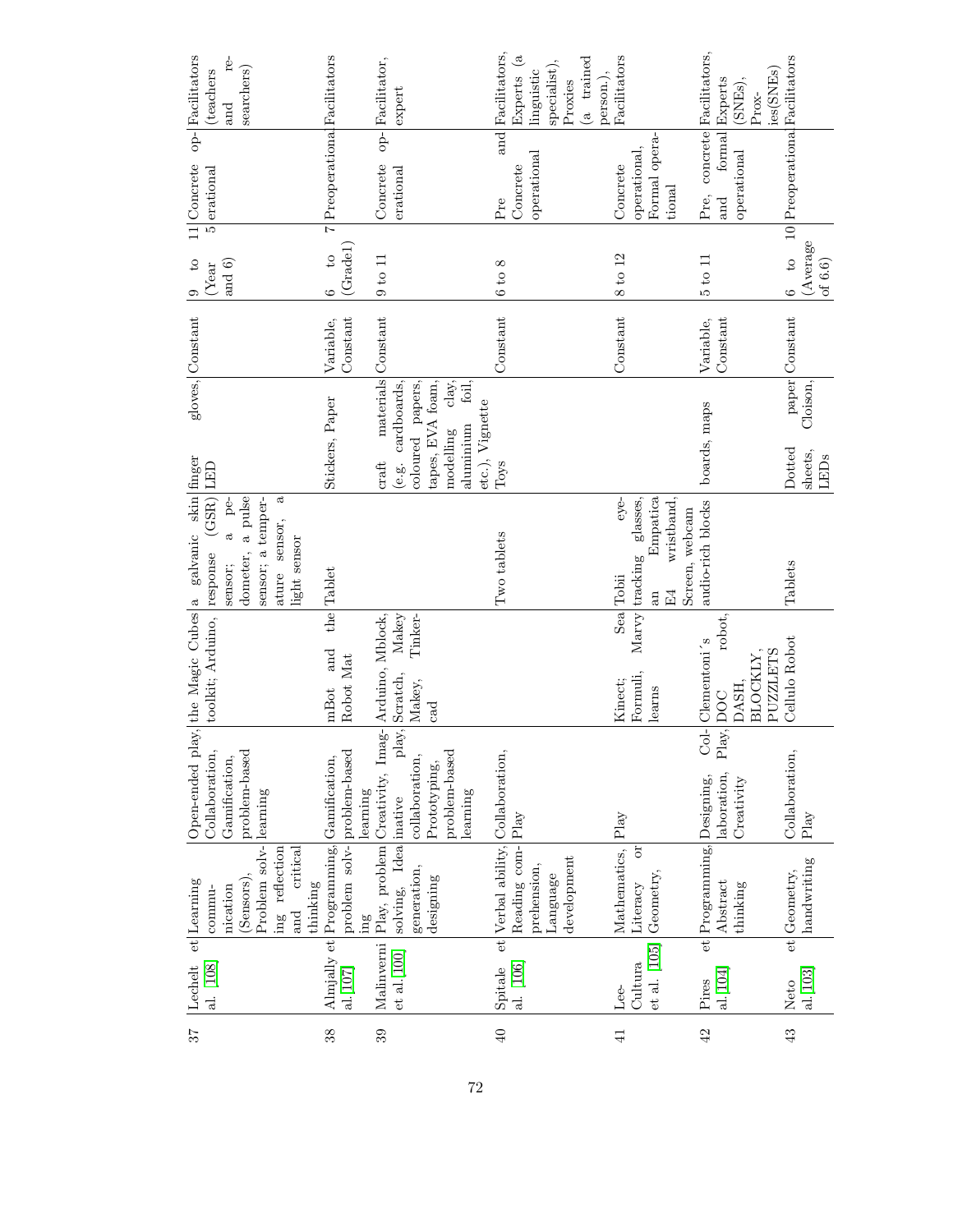|                           | No Authors                                   | Year | Sample size                                                         | Duration                                                                                                            | Table 6: AppendixH3<br>Location                                            | Journal/conference                                                                                                         | Instrument                             | Study type                                                             | experimental                            |
|---------------------------|----------------------------------------------|------|---------------------------------------------------------------------|---------------------------------------------------------------------------------------------------------------------|----------------------------------------------------------------------------|----------------------------------------------------------------------------------------------------------------------------|----------------------------------------|------------------------------------------------------------------------|-----------------------------------------|
|                           |                                              |      |                                                                     |                                                                                                                     |                                                                            |                                                                                                                            |                                        |                                                                        | design                                  |
|                           | $et$ al. $[61]$<br>Hemmert                   | 2010 | (4f,<br>children<br>$2m$ )<br>c<br>C                                | 2 days                                                                                                              | Berlin-Neukölln<br>lab<br>Street                                           | International Conference tures<br>on Interaction Design and<br>in Proceedings<br>Children                                  | of the 9th Artefacts, pic- Qualitative |                                                                        | Post test                               |
| $\boldsymbol{\mathsf{c}}$ | Peppler et 2010<br>al. $\left[ 6\right]$     |      | groups of<br>children<br>$\mathbf{\Omega}$                          | $20 45$ seconds $()$                                                                                                | Lab                                                                        | of the 9th Pictures,<br>International Conference<br>on Interaction Design and<br>Proceedings<br>Children                   | Video record-<br>ings                  | Qualitative                                                            | Groups<br>Within                        |
| S                         | Kourakis<br>$et$ al. $[5]$                   | 2010 |                                                                     |                                                                                                                     | of Cave Art"<br>Interpretation<br>for<br>Ulldecona<br>Center               | of the 9th<br>Conference<br>in on Interaction Design and<br>International<br>the Proceedings<br>Children                   |                                        | and<br>chil-<br>Qualitative,<br>Self-report<br>experts<br>from<br>dren | Groups<br>Within                        |
| 4                         | Kynigos et 2010<br>al.[64]                   |      | 12 children                                                         |                                                                                                                     | gaming centre in Children<br>Polymehcanon,<br>educational<br>Athens,<br>an | interactive International Conference dio recorder<br>on Interaction Design and<br>Proceedings                              | of the 9th Video and au-               | Qualitative                                                            | Within<br>groups                        |
| LΩ                        | Mills et al.<br>Leduc-<br>$[65]$             | 2011 | and<br>girls<br>four boys)<br>14 (5                                 |                                                                                                                     |                                                                            | Proceedings of the 10th<br>International Conference<br>on Interaction Design and<br>Children                               |                                        | Qualitative                                                            | Within<br>groups                        |
| $\circ$                   | Novellis et 2011<br>al. $\left[ 3\right]$    |      | $21$ students                                                       | over<br>$45$ -minute<br>period<br>three weeks<br>ence<br>five                                                       | sci-Classroom                                                              | Proceedings of the 10th Daily<br>International Conference<br>on Interaction Design and<br>Children                         | video recorder and Quanti-<br>notes,   | $\label{eq:quantization} \textbf{Qualitative}$<br>tative               | Groups<br>Within                        |
| $\overline{z}$            | Antle et al.<br>$[10]$                       | 2011 | children<br>bal-<br>(Gender<br>$_{\rm{anced}})$<br>$\mathcal{S}$    | $20$ to $30$ minutes                                                                                                | Museum, Lab                                                                | Proceedings of the 10th Observational<br>on Interaction Design and recorder<br>International Conference notes,<br>Children | audio                                  | Quantitative Pre-test,                                                 | (individually)<br>Post-test             |
| $\infty$                  | Abrahamsop2011<br>${\it et\ al.}[4]$         |      | 22 students from duration<br>$K-8$<br>private<br>school<br>$\sigma$ | $20$ min.<br>mean<br>$\min$ ; SD                                                                                    | $70$ Lab                                                                   | Proceedings of the 10th<br>International Conference<br>on Interaction Design and<br>Children                               | Note taking                            | Qualitative                                                            | within<br>Individually<br>groups<br>and |
| 0                         | Mills et al.<br>Leduc-<br>$\left[ 8 \right]$ | 2012 | $\infty$<br>girls,<br>$10\quad(2$<br>boys)                          | mins Lab<br>the<br>ð<br>matching exercise,<br>ten minutes for<br>total<br>25<br>day;<br>sessions,<br>$\overline{ }$ |                                                                            | Proceedings of the 11th Timer<br>International Conference<br>on Interaction Design and<br>Children                         |                                        | Quantitative Within                                                    | and<br>Individually<br>groups           |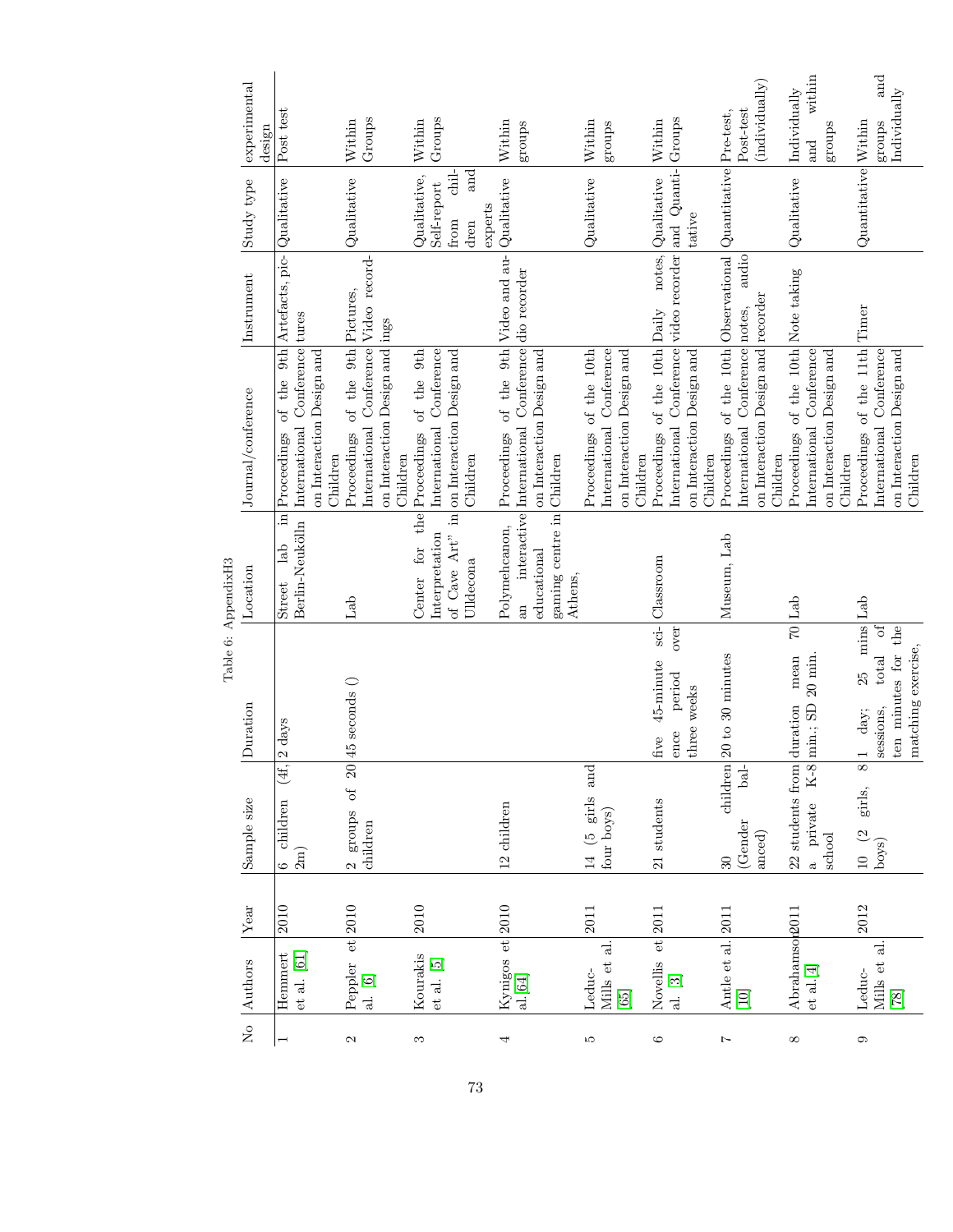| $\sigma$<br>one<br>having three<br>and                                                                                            | (Solomon four<br>group design)                                                                                                                                                                      | of Coded video<br>data, Graphi-<br>Individually                                                                                                                                     | Within<br>Individually                                                                                                                                       | game),<br>$sortt$ -                                                                                                   |                                                                                                                                                                                                                          | $_{\rm study}$<br>evaluation<br>Individual                                                      |
|-----------------------------------------------------------------------------------------------------------------------------------|-----------------------------------------------------------------------------------------------------------------------------------------------------------------------------------------------------|-------------------------------------------------------------------------------------------------------------------------------------------------------------------------------------|--------------------------------------------------------------------------------------------------------------------------------------------------------------|-----------------------------------------------------------------------------------------------------------------------|--------------------------------------------------------------------------------------------------------------------------------------------------------------------------------------------------------------------------|-------------------------------------------------------------------------------------------------|
| Within<br>groups                                                                                                                  | Post-test                                                                                                                                                                                           |                                                                                                                                                                                     | groups<br>and                                                                                                                                                | Within<br>groups<br>(Card<br>$\overline{\text{mg}}$                                                                   | Within<br>schong                                                                                                                                                                                                         | groups,<br>post-                                                                                |
| and Quanti-<br>tative                                                                                                             | Quantitative Pre-test,                                                                                                                                                                              | Quantitative cal data<br>Qualitative<br>recordings,<br>analysis<br>analysis                                                                                                         |                                                                                                                                                              | Quantitative Pre-test                                                                                                 | video Quantitative<br>transcripts)<br>(verbal                                                                                                                                                                            | Quantitative Within                                                                             |
|                                                                                                                                   |                                                                                                                                                                                                     |                                                                                                                                                                                     |                                                                                                                                                              |                                                                                                                       |                                                                                                                                                                                                                          |                                                                                                 |
| school Proceedings of the 11th Video record- qualitative<br>International Conference ing<br>on Interaction Design and<br>Children | period, A Multipurpose Proceedings of the 11th<br>sessions lasting 2 and space and full- International Conference<br>a half hours (2 differ- body interaction on Interaction Design and<br>Children | International Conference recorder<br>therapeutic Proceedings of the 12th Video<br>on Interaction Design and<br>Children                                                             | Proceedings of the 12th Video and au- Qualitative<br>International Conference dio recorder<br>on Interaction Design and<br>Children                          | Proceedings of the 13th logfiles<br>International Conference<br>on Interaction Design and<br>Children                 | on Interaction Design and Microphone<br>International Conference cameras,<br>35 sessions   mid-sized urban   Proceedings of the 13th   5<br>Children                                                                     | Proceedings of the 14th<br>Conference<br>on Interaction Design and<br>International<br>Children |
| in Portugal<br>Primary                                                                                                            | lab                                                                                                                                                                                                 |                                                                                                                                                                                     |                                                                                                                                                              |                                                                                                                       | with the science museum.                                                                                                                                                                                                 | University                                                                                      |
| 30 mins with 2 parts<br>corresponding to two<br>minutes per shape                                                                 | ent experiments)<br>Three-week                                                                                                                                                                      | $(45 \text{ mins each for a} \text{centre})$<br>gaming meetings A<br>mins), on a weekly<br>total of 3 hours 40<br>half months (Novem-<br>basis for two and<br>ber to January)<br>LΩ | 3 design iterations; Scout home<br>some tion sessions, 5-week<br>totyping, 3 evalua-<br>study with each ses-<br>three weeks for pro-<br>sion lasting 2 hours | Experiment for 10 Science Museum<br>minutes, Post-test (6 commissioned<br>5 mins for Pre-test, CosmoCaixa<br>minutes) | $\rm ^{as}$<br>system as long<br>they wanted)<br>(Interact<br>2 days,                                                                                                                                                    | Two mornings                                                                                    |
| primary<br>school students<br>$\overline{5}$                                                                                      | ing Schools from<br>different neigh-<br>331 children (us-<br>to 5 participants<br>$\operatorname{for}$ each group<br>bourhoods),                                                                    | 5 autistic boys,                                                                                                                                                                    | children<br>boys),<br>of $4-5$<br>sharing<br>children,<br>(mostly<br>devices<br>groups<br>$2-3$<br>$\frac{6}{1}$                                             | 64 Children (33<br>and<br>boys)<br>girls                                                                              | participants<br>$(12$ for V condi-<br>$\begin{tabular}{ l } \hline \text{tion} & \text{and} & \text{16} & \text{for} \\ \hline \text{H} & \text{condition} & \text{in} \\ \hline \end{tabular}$<br>groups of $2\,$<br>28 | children<br>(groups of $4$ )<br>$\overline{48}$                                                 |
| $et$ 2012                                                                                                                         | 2012                                                                                                                                                                                                | 2013                                                                                                                                                                                |                                                                                                                                                              | 2014                                                                                                                  | 2014                                                                                                                                                                                                                     | 2015                                                                                            |
| al. [79]<br>Segura                                                                                                                | Malinverni<br>et al. $[77]$                                                                                                                                                                         | $\overline{e}$<br><b>Bartoli</b><br>al. [81]                                                                                                                                        | Soute et al. 2013<br>[80]                                                                                                                                    | $\mathbf{e}^{\mathbf{t}}$<br>Guiard<br>al. $[17]$<br>Mora-                                                            | et<br>Roberts<br>al. $\left[ 82\right]$                                                                                                                                                                                  | Malinverni<br>$et$ al. $[84]$                                                                   |
| $\overline{10}$                                                                                                                   | $\Box$                                                                                                                                                                                              | $\overline{12}$                                                                                                                                                                     | $\frac{3}{2}$                                                                                                                                                | $\overline{4}$                                                                                                        | $\overline{5}$                                                                                                                                                                                                           | $\overline{16}$                                                                                 |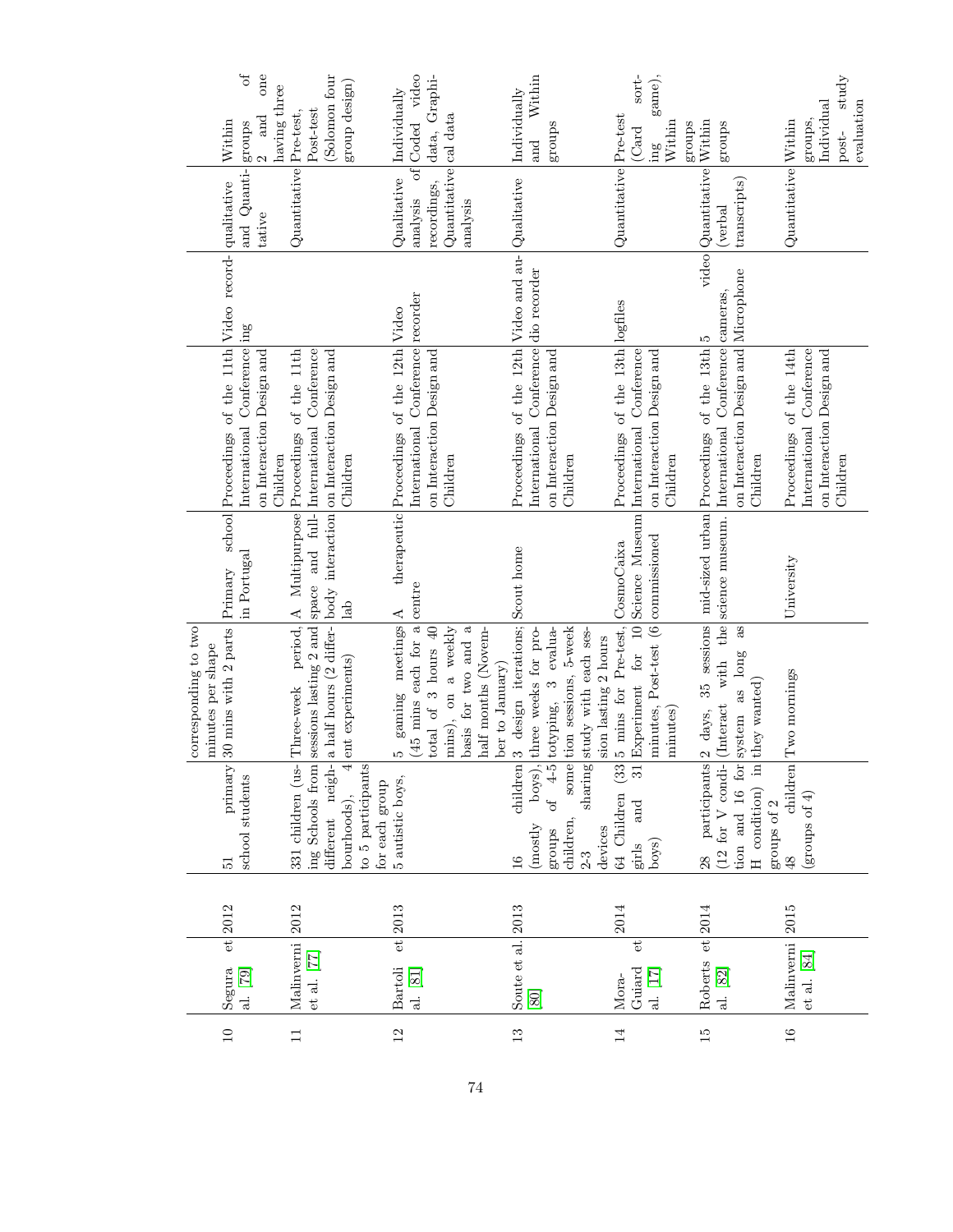| 17     | Petersen et 2015<br>al. [85]                                  |             | $boys. 350 + kids$<br>$\frac{1}{4}$ girls and                | $\frac{3}{4}$ 4-day workshops be-Stand<br>$\Box$<br>tween                                          | and Lego World Fair<br>at                  | the Proceedings of the 14th Pictures,<br>International Conference                                                          | record-<br>video | $\sqrt{Qualitative}$   | Within                            |
|--------|---------------------------------------------------------------|-------------|--------------------------------------------------------------|----------------------------------------------------------------------------------------------------|--------------------------------------------|----------------------------------------------------------------------------------------------------------------------------|------------------|------------------------|-----------------------------------|
|        |                                                               |             |                                                              | with average time of<br>10-60 minutes<br>$\lim$<br>4pm.                                            |                                            | on Interaction Design and ings<br>Children                                                                                 |                  |                        | groups                            |
|        |                                                               |             |                                                              | $20-30$ mins                                                                                       |                                            |                                                                                                                            |                  |                        |                                   |
| $18\,$ | ${{\rm Syla}\over{\rm al.}[83]}$                              | $et$   2015 | pairs<br>pairs<br>$\sigma$ f<br>pairs<br>seven<br>24         | girls, mins of free-play room<br>(mean of 16.64 mins)<br>$five  4$ -month                          |                                            | period, 45 Pre-school Class- International Journal of Video camera Qualitative,<br>Child-Computer Interac-and<br>tion 2015 | phone            | Micro-Cuantitative     | individually<br>groups,<br>Within |
|        |                                                               |             | mixed<br>and<br>pairs.4.1.3.)<br>poys<br>$12 \,$<br>$\sigma$ |                                                                                                    |                                            |                                                                                                                            |                  |                        |                                   |
| 19     | Mora-                                                         | 2016        | 68 children                                                  | in 15 mins sessions, six Lab                                                                       | $U$ ni-<br>$\Xi$                           | Proceedings of the 15th video camera,                                                                                      |                  | Qualitative,           | Within                            |
|        | $\mathbf{e}^{\mathbf{t}}$<br>Guiard<br>al. $\left[ 62\right]$ |             | pairs                                                        | $(N=28)$<br>$\overline{\text{m}}$<br>week<br>trials<br>and one<br>Barcelona<br>$\sigma$ f<br>weeks | $Pom-$<br>Barcelona,<br>in versitat<br>peu | International Conference<br>Fabra, on Interaction Design and<br>The Children                                               | note taking      | Quantitative           | individually<br>groups,           |
|        |                                                               |             |                                                              | $= 40$<br>London (N                                                                                | Elmgreen School<br>in London               |                                                                                                                            |                  |                        |                                   |
| 20     | al.[88]<br>Xiao                                               | $et$ 2016   | pairs of 2)                                                  | 8 children (some 2 preliminary stud-<br>ies, 30-60 mins ses-                                       |                                            | International Conference eras both on<br>Proceedings of the 15th Video                                                     |                  | cam-<br>Qualitative    | Within                            |
|        |                                                               |             |                                                              | sions                                                                                              |                                            | on Interaction Design and                                                                                                  | screen<br>the    |                        | groups,<br>individually           |
|        |                                                               |             |                                                              |                                                                                                    |                                            | Children                                                                                                                   | and the hands    |                        |                                   |
| 21     | Kang et al. 2016                                              |             | 69 children par-                                             | "2 hours, 6 sessions School                                                                        |                                            | Proceedings of the 15th Video                                                                                              | $cam-$           | Qualitative            | Within                            |
|        | [87]                                                          |             | boys, $27$<br>ticipated                                      | $(42$ in two after-school<br>girls), programs                                                      |                                            | International Conference eras, pictures<br>on Interaction Design and                                                       |                  | and Quanti-<br>tative  | individually<br>groups,           |
|        |                                                               |             | of<br>groups<br>children<br>$\ddot{\text{six}}$              |                                                                                                    |                                            | Children                                                                                                                   |                  |                        |                                   |
| 22     | Soleimani                                                     | 2016        | $\mathbf{\Omega}$<br>12 children,                            |                                                                                                    |                                            | 3 days; 2.5 hours per Middle School in Proceedings of the 15th Video record- Qualitative                                   |                  |                        | Within                            |
|        | $et$ al. $[86]$                                               |             | pairs                                                        | session                                                                                            | USA                                        | International Conference ing<br>on Interaction Design and<br>Children                                                      |                  |                        | groups,<br>individually           |
| 23     | $\overline{e}$<br>Keifert                                     | 2017        | 26 Children                                                  | Two different lessons Classroom                                                                    |                                            | of the 16th Pictures,<br>Proceedings                                                                                       |                  | Qualitative            | Within                            |
|        | al.[90]                                                       |             |                                                              | in different classes                                                                               |                                            | International Conference video record-<br>on Interaction Design and ings<br>Children                                       |                  |                        | Groups                            |
| 24     | Mora-                                                         | 2017        | 34 Children with Three months;                               |                                                                                                    | one London                                 | and International Journal of video camera, Quantitative Within                                                             |                  |                        |                                   |
|        | $\mathbf{e}^{\mathbf{t}}$<br>Guiard<br>al. $\left[89\right]$  |             | HFASD                                                        | (Pre- week of pilot trials,<br>dominantly Male 15 minutes of open-                                 | Barcelona                                  | Child-Computer Interac- note taking<br>tion $2017$                                                                         |                  |                        | groups,                           |
|        |                                                               |             | and 4 Female)                                                | ended play                                                                                         |                                            |                                                                                                                            |                  |                        |                                   |
| 25     | Kourakli et 2017                                              |             | 20 Children with                                             | 8 weeks ((May and two<br>[June]                                                                    |                                            | primary International Journal of Artefact                                                                                  |                  | Quantitative Pre-test, |                                   |
|        | al.[19]                                                       |             | SEN and comor-<br>bid learning dis-                          |                                                                                                    | schools                                    | Child-Computer Interac- (Kinem)<br>tion 2018                                                                               |                  |                        | Individually<br>post-test,        |
|        |                                                               |             | orders (17 boys                                              |                                                                                                    |                                            |                                                                                                                            |                  |                        |                                   |
|        |                                                               |             | and 3 $\rm girls)$                                           |                                                                                                    |                                            |                                                                                                                            |                  |                        |                                   |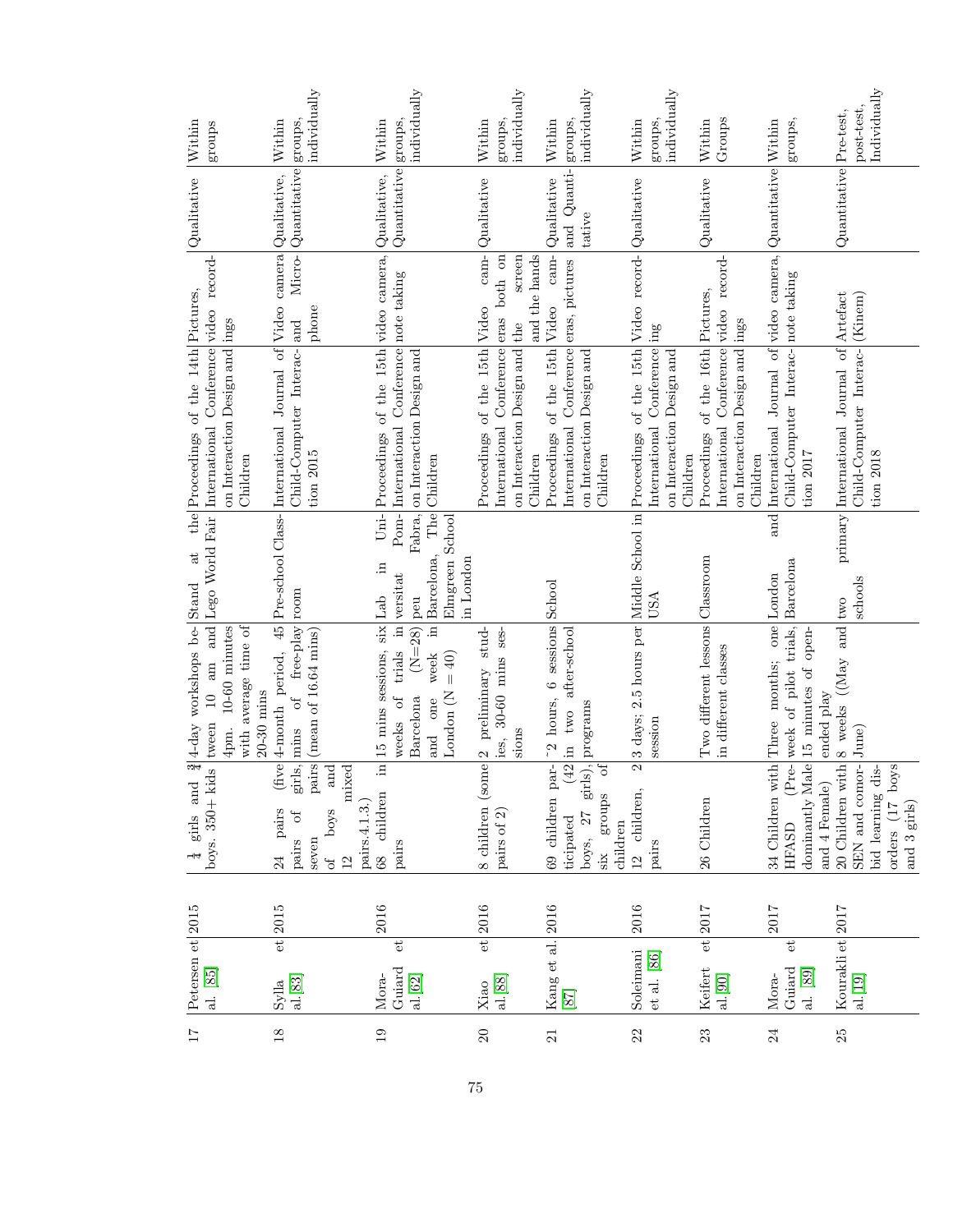| between<br>groups                                                                                                                                 | Within<br>groups                                                                                                                                                                                                                                    | Within<br>groups                                                                                                                                                                                                                                                                                                                          | Within<br>groups                                                                                                                                                                      | groups                                                                                                                                                                                     |
|---------------------------------------------------------------------------------------------------------------------------------------------------|-----------------------------------------------------------------------------------------------------------------------------------------------------------------------------------------------------------------------------------------------------|-------------------------------------------------------------------------------------------------------------------------------------------------------------------------------------------------------------------------------------------------------------------------------------------------------------------------------------------|---------------------------------------------------------------------------------------------------------------------------------------------------------------------------------------|--------------------------------------------------------------------------------------------------------------------------------------------------------------------------------------------|
|                                                                                                                                                   | Qualitative                                                                                                                                                                                                                                         |                                                                                                                                                                                                                                                                                                                                           |                                                                                                                                                                                       | Qualitative                                                                                                                                                                                |
|                                                                                                                                                   | notes,<br>video<br>text input and<br>record-<br>photographs.<br>recordings,                                                                                                                                                                         |                                                                                                                                                                                                                                                                                                                                           | Pho-<br>notes,<br>tographs<br>analytic<br>memos<br>field                                                                                                                              |                                                                                                                                                                                            |
| grade Proceedings of the 17th Video camera $\log$ uantitative Comparing<br>in on Interaction Design and<br>a International Conference<br>Children | the autism spec- weeks, plus school specific primary International Conference audio<br>Proceedings of the 17th Field<br>on Interaction Design and ings,<br>Children                                                                                 | International Journal of Video and au- Qualitative<br>Child-Computer Interac- dio recordings<br>$tion$ $2018$                                                                                                                                                                                                                             | International Journal of Video record- Qualitative<br>Child-Computer Interac-ling,<br>tion 2019                                                                                       | the Proceedings of the 18th Audio record- Quantitative, Within<br>Conference ings,<br>watches 2.5 days per to go in everyday on Interaction Design and<br>decide International<br>Children |
| classes from<br>school<br>Barcelona.<br>4th<br>local<br>two                                                                                       | autism-<br>in Bris-<br>bane, Australia                                                                                                                                                                                                              |                                                                                                                                                                                                                                                                                                                                           | 90-minute Local park,                                                                                                                                                                 | the students<br>context                                                                                                                                                                    |
| 2 hours<br>$\pmb{\chi}$                                                                                                                           | $\begin{min}\text{trum (11 boys,  boldays); 30 hours   school 1 girl}; \quad \text{Class1; of classroom inter-}{\text{base, .}}\end{min}$<br>on two class terms (20 An<br>$\alpha$ l actions, 10 sessions<br>male) aged 5 to 6 lasting 2 to 4 hours | 8 two-year study, for Elementary<br>non-consecutive school<br>4th grade<br>concept-process<br>illustrative<br>were<br>Making activities. 45<br>h for 5th<br>done,<br>activities,<br>$Mak-$<br>there<br>activities<br>simulation<br>min for<br>and 1.5<br>$\circ$<br>$\rm{Making}$<br>weeks;<br>grade.<br>ing<br>and<br>$\circ$<br>$\circ$ | four over 3 months, three<br>sessions<br>30 min testing<br>three<br>18 sessions<br>$25 -$                                                                                             | participants 3-week period, with Wherever<br>11 children having<br>week                                                                                                                    |
| (14)<br>$\begin{tabular}{ l } \hline girls); & 8 \hspace{-0.1cm} groups \\ \hline of 4 or 5 \end{tabular}$<br>22<br>36 children<br>and<br>poys    | $\widehat{\mathcal{P}}$<br>years old. Class<br>2; 6 aged $7$ to<br>$f\hat{e}$<br>12 children<br>8 years old<br>males, one<br>male)<br>6 children                                                                                                    | per six<br>48 students,<br>student-pairs<br>model type                                                                                                                                                                                                                                                                                    | Children (three codesign<br>$\overline{c}$<br>males for test-<br>ing), groups of 5 to 7<br>$\Xi$<br>25 Children:<br>and<br>designers),<br>girls and<br>boys as<br>children<br>females | $\begin{pmatrix} 7 & \text{boys} & \text{and} \\ \text{grils} \end{pmatrix}$<br>$\frac{8}{18}$                                                                                             |
|                                                                                                                                                   | $et$ $2018$                                                                                                                                                                                                                                         | $et$ 2018                                                                                                                                                                                                                                                                                                                                 | $et$ 2019                                                                                                                                                                             |                                                                                                                                                                                            |
| Malinverni 2018<br>et al. [93]                                                                                                                    | Wilson<br>al.[92]                                                                                                                                                                                                                                   | al.[91]<br>Chu                                                                                                                                                                                                                                                                                                                            | al. [95]<br>Kawas                                                                                                                                                                     | Chu et al. $ 2019$<br>[99]                                                                                                                                                                 |
| $26\,$                                                                                                                                            | 27                                                                                                                                                                                                                                                  | 28                                                                                                                                                                                                                                                                                                                                        | 29                                                                                                                                                                                    | $30\,$                                                                                                                                                                                     |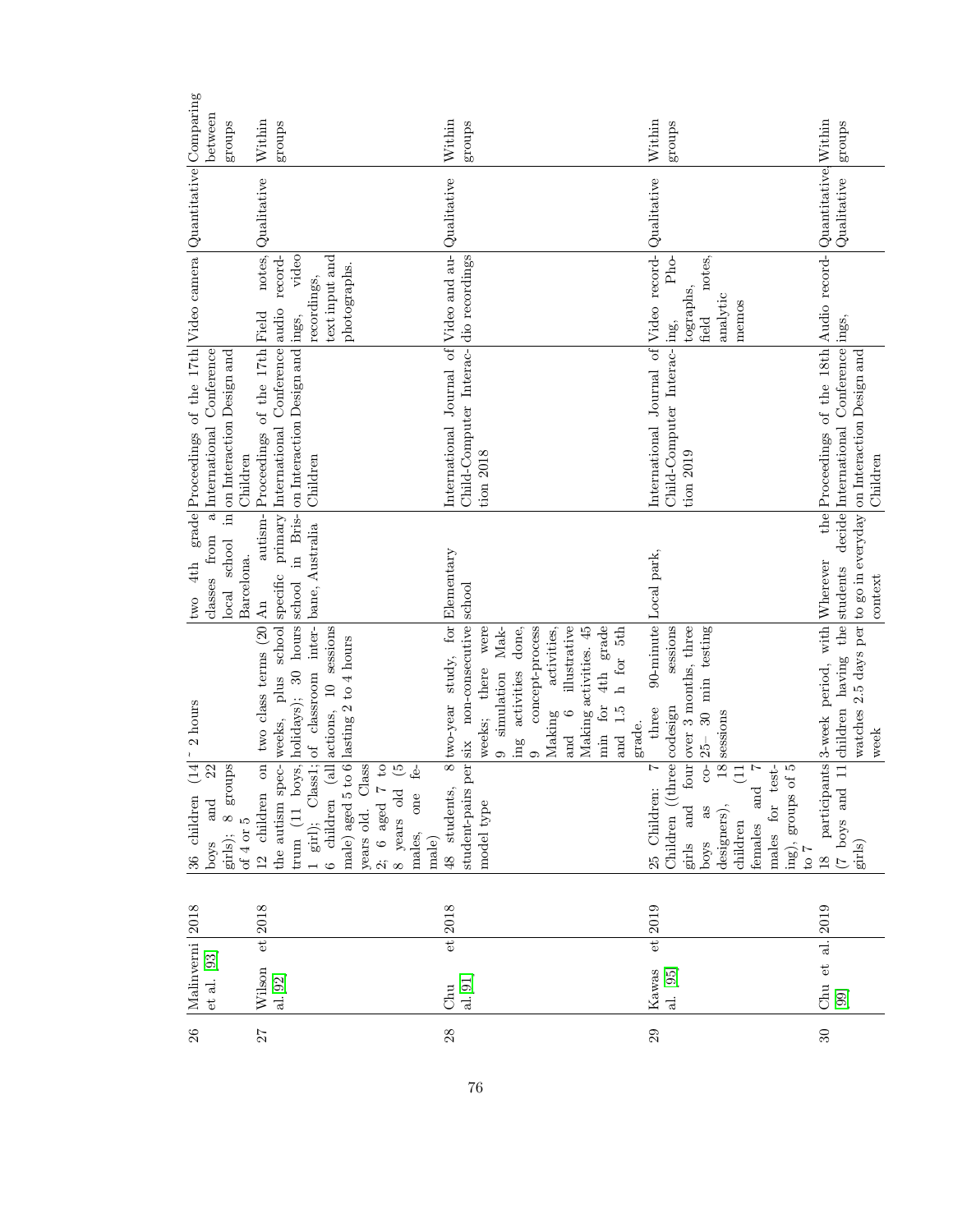|                                                                                                                                                     | ually, Within<br>groups                                                                                                                                                                                                                                            | groups                                                                               | Within<br>groups                                                                                                                                                                                                                                                      | their<br>Individually,<br>Within<br>family                                                      | Post-test                                                                                                                             | Within Group                                                                                                      |
|-----------------------------------------------------------------------------------------------------------------------------------------------------|--------------------------------------------------------------------------------------------------------------------------------------------------------------------------------------------------------------------------------------------------------------------|--------------------------------------------------------------------------------------|-----------------------------------------------------------------------------------------------------------------------------------------------------------------------------------------------------------------------------------------------------------------------|-------------------------------------------------------------------------------------------------|---------------------------------------------------------------------------------------------------------------------------------------|-------------------------------------------------------------------------------------------------------------------|
| Quantitative Individually<br>Qualitative                                                                                                            | and Quantitative Some Individ-                                                                                                                                                                                                                                     | Quantitative, Within<br>Qualitative                                                  | Qualitative                                                                                                                                                                                                                                                           | Qualitative                                                                                     | Quantitative Pre-test,                                                                                                                | audio Qualitative                                                                                                 |
|                                                                                                                                                     |                                                                                                                                                                                                                                                                    | and<br>ings                                                                          | and<br>design<br>photographs,<br>field notes<br>artefacts,<br>ings,                                                                                                                                                                                                   |                                                                                                 |                                                                                                                                       | recordings,                                                                                                       |
| the Proceedings of the 18th<br>International Conference<br>on Interaction Design and<br>Children                                                    | International Conference video record- Qualitative<br>university's Proceedings of the 18th Audio<br>on Interaction Design and ings<br>Children                                                                                                                     | Child-Computer Interac- video record-<br>International Journal of Audio<br>tion 2019 | on Interaction Design and audio record-<br>Proceedings of the 18th in-process<br>International Conference video<br>Children                                                                                                                                           | International Journal of Video and au-<br>Child-Computer Interac- dio recordings<br>$tion$ 2020 | International Journal of Video and au-<br>Child-Computer Interac- dio recordings<br>tion $2020$                                       | on Interaction Design and field journal<br>Proceedings of the 19th Video,<br>International Conference<br>Children |
| kindergarten to                                                                                                                                     |                                                                                                                                                                                                                                                                    |                                                                                      |                                                                                                                                                                                                                                                                       |                                                                                                 |                                                                                                                                       |                                                                                                                   |
| 14 participants; 10 to 15 minutes for a room in<br>each child                                                                                       | workshop; informal turf field<br>$\textrm{three-hour}$ A<br>balls<br>minutes, 45 minutes<br>to work on the<br>sport<br>group<br>and frisbees-for 15<br>of their choice, 30<br>minutes semi-struc-<br>play-mostly<br>soccer<br>tured focus<br>sports<br>with<br>One | 108 children $(55 \nvert 40 \nvert \nvert$ to one hour<br>girls, 53 boys) in         | $3 12$ hours over two A field<br>Research<br>boarding (session 2),<br>digital construction<br>(sessions $3-6$ ), and<br>playtesting and de-<br>story-<br>bugging (sessions 3-<br>after school work-<br>shops (six 2-hour ses-<br>$\widehat{=}$<br>(session<br>sions). | Average of 10 min-At home<br>utes                                                               | 79 Children $\begin{bmatrix} 15 & to & 20 & \text{minutes} \\ 40 & \text{female}, & 39 \end{bmatrix}$ three rounds of four<br>minutes | a one-off, 90-minute Classroom<br>session; 7-10 minutes<br>to explore each of the<br>five sensors                 |
| Ë<br>$\begin{tabular}{ l c c } \hline studies & (4), & Fi-\\ \hline nal study & (10, 7) \\ \hline \end{tabular}$<br>females, 3 males<br>Preliminary | 5 participants (3)<br>girls, 2 boys)                                                                                                                                                                                                                               | pairs                                                                                | girls, 16 boys)<br>19 children,                                                                                                                                                                                                                                       | boys, 3 girls)<br>6 Children                                                                    | male)                                                                                                                                 | 86 Children, in<br>pairs                                                                                          |
| $et$ 2019                                                                                                                                           |                                                                                                                                                                                                                                                                    | $et$ 2019                                                                            | $et$ $2019$                                                                                                                                                                                                                                                           | 2020                                                                                            | $et$ 2020                                                                                                                             | $et$ 2020                                                                                                         |
| Begevli<br>al. [98]                                                                                                                                 | Zimmermana019<br>$\mathbf{e}^{\mathbf{t}}$<br>Niefield<br>al. $\left[97\right]$                                                                                                                                                                                    | al. $\left[ 94\right]$<br>Desai                                                      | al.[96]<br>Litts                                                                                                                                                                                                                                                      | Vartiainen<br>$et$ al. $[102]$                                                                  | al.[101]<br>Ali                                                                                                                       | $\begin{array}{ l } \text{Lechet} \\ \text{al.} \,\, \text{[108]} \end{array}$                                    |
| 31                                                                                                                                                  | 32                                                                                                                                                                                                                                                                 | 33                                                                                   | 34                                                                                                                                                                                                                                                                    | 35                                                                                              | $36\,$                                                                                                                                | $\mathcal{L}\mathcal{E}$                                                                                          |